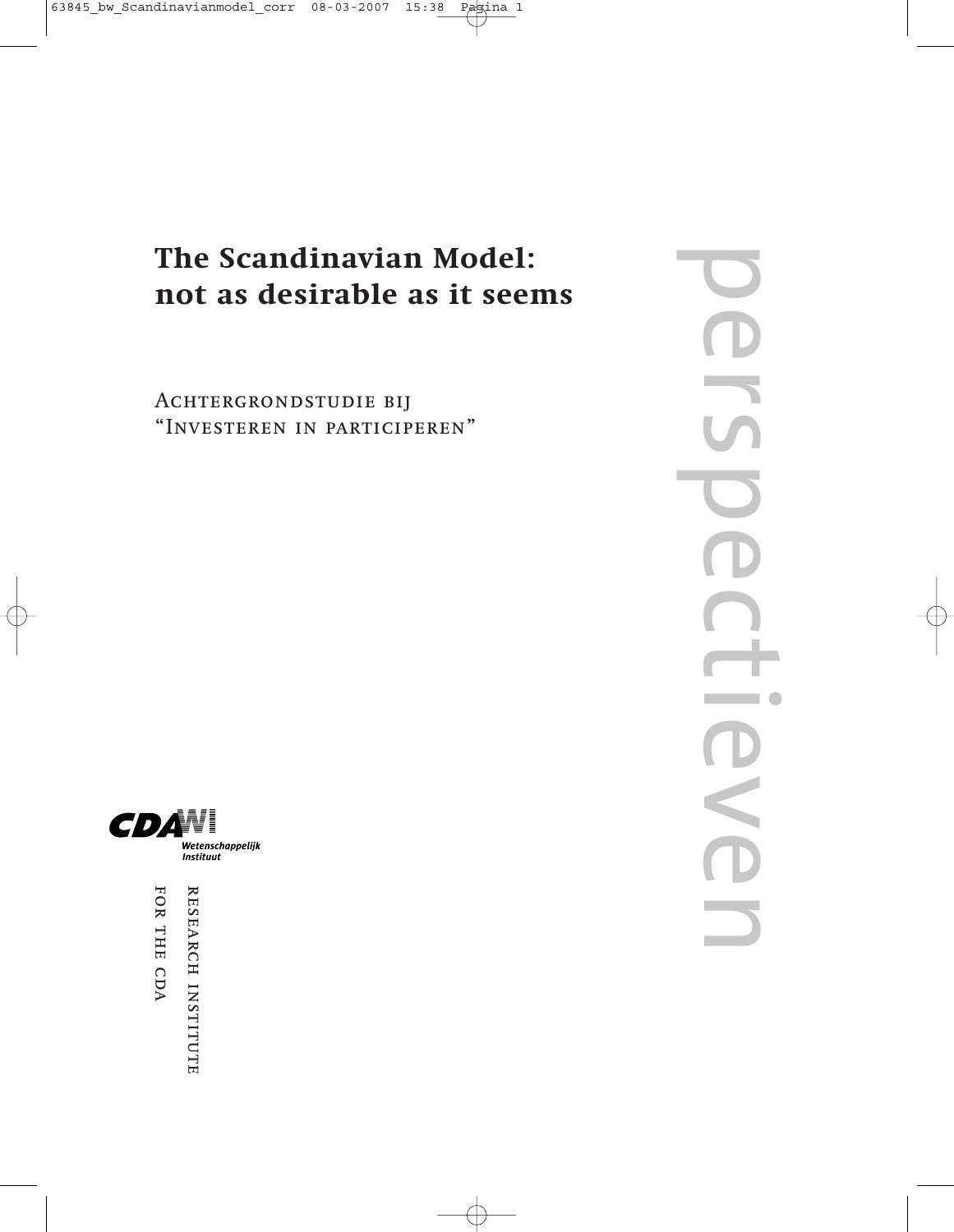Publication of the Research Institute for the CDA

The institute has as its goal to conduct scientific research for the cda based on the foundations of the cda and its program of principles. The institute gives documented advice about the outlines of the policy, either by its own initiative or upon request of the cda and/or its members in representative bodies.



Research Institute for the CDA P.O. Box 30453, NL-2500 GL The Hague, The Netherlands Telephone: 0031 (0)70 3424870 Fax: 0031 (0)70 3926004 Email: wi@cda.nl Internet: www.wi.cda.nl

ISBN 9789074493512 © 2007 Wetenschappelijk Instituut voor het CDA

Authors of this publication are T. Willems and E.J. van Asselt.

All rights reserved. No part of this publication may be reproduced, stored in a retrieval system, or transmitted, in any form or by any means, electronic, mechanical, photocopying, recording or otherwise, without the prior written permission of the publisher.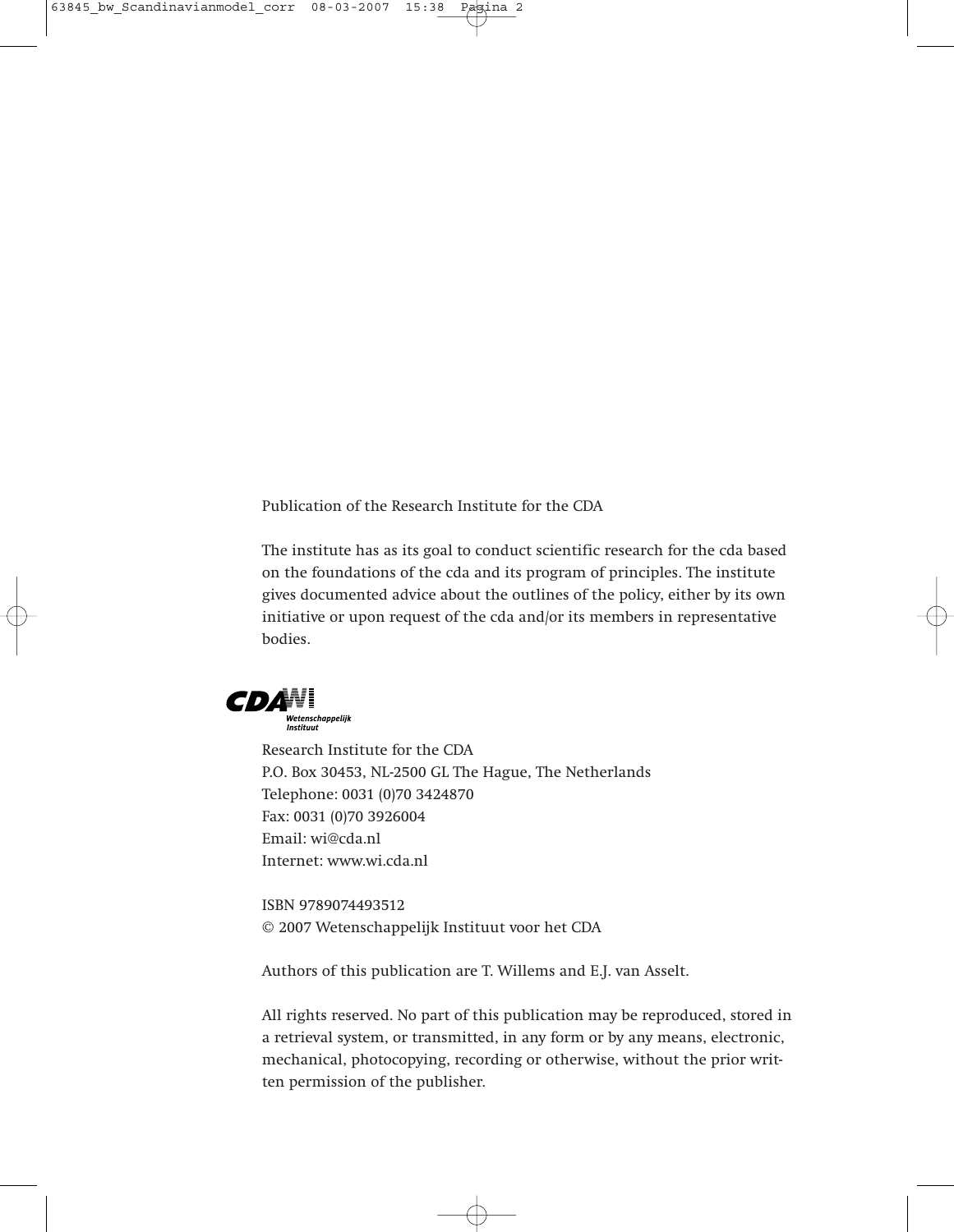#### **TABLE OF CONTENTS**

| Preface |                                                         | 5  |
|---------|---------------------------------------------------------|----|
|         | 1 Introduction                                          | 6  |
| 1.1     | Welfare state typologies                                | 8  |
| 1.2     | The economics of the welfare state                      | 12 |
| 1.3     | Scope and outline of this report                        | 14 |
|         | 2 Labour market policy                                  | 16 |
| 2.1     | A short note on the nature of unemployment              | 18 |
| 2.2     | Active labour market policy: international evidence     |    |
|         | on its efficacy                                         | 21 |
| 2.3     | Labour market policy in Denmark                         | 23 |
|         | 2.3.1 Flexibility                                       | 28 |
|         | 2.3.2 Active labour market policy                       | 30 |
| 2.4     | Labour market policy in the Netherlands                 | 36 |
|         | 2.4.1 Flexibility                                       | 37 |
|         | 2.4.2 Active labour market policy                       | 38 |
| 2.5     | Is the Danish flexicurity model suitable                |    |
|         | for the Netherlands?                                    | 40 |
| 2.6     | Conclusion                                              | 42 |
|         | 3 Childcare policy                                      | 43 |
| 3.1     | The economics of house holding                          | 44 |
| 3.2     | Assessment of the Swedish childcare policy              | 47 |
|         | 3.2.1 Efficiency analysis                               | 47 |
|         | 3.2.2 Causality between childcare facilities and female |    |
|         | labour force participation                              | 52 |
| 3.3     | Assessment of the Dutch childcare policy                | 55 |
|         | 3.3.1 Efficiency analysis                               | 55 |
|         | 3.3.2 Part-time employment                              | 58 |
| 3.4     | Conclusion                                              | 60 |
|         | 4 Education policy                                      | 62 |
|         | 4.1 The economics of education subsidies                | 64 |
|         | 4.1.1 Efficiency                                        | 64 |
|         | 4.1.2 Equity                                            | 66 |
|         | 4.1.3 Policy recommendations                            | 68 |
| 4.2     | Education policy in Scandinavia                         | 69 |
| 4.3     | Education policy in the Netherlands                     | 71 |
| 4.4     | Conclusion                                              | 75 |

 $\overline{3}$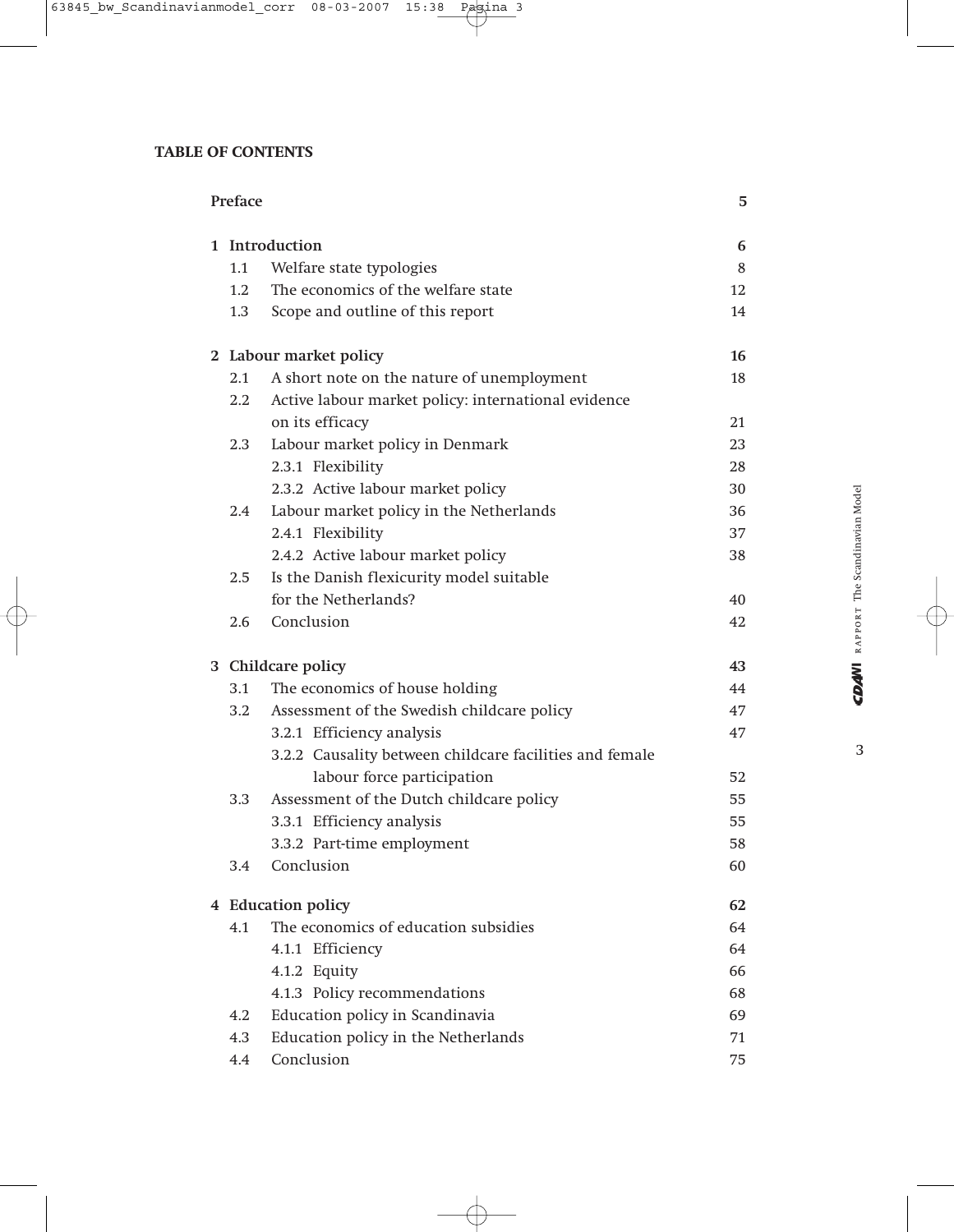| 5 Empirical analyses of the performance of the |                                                            |     |  |  |
|------------------------------------------------|------------------------------------------------------------|-----|--|--|
| Scandinavian model                             |                                                            |     |  |  |
| 5.1                                            | Regression analyses                                        | 77  |  |  |
| 5.2                                            | What other factors might explain the success of            |     |  |  |
|                                                | Scandinavian countries?                                    | 83  |  |  |
| 5.3                                            | Conclusion                                                 | 90  |  |  |
|                                                | 6 Future threats to the Scandinavian model                 | 93  |  |  |
| 6.1                                            | Immigration                                                | 94  |  |  |
| 6.2                                            | Strategic policy competition                               | 97  |  |  |
| 6.3                                            | Baumol's cost disease                                      | 98  |  |  |
|                                                | 6.4 Aging                                                  | 100 |  |  |
| 6.5                                            | Conclusion                                                 | 102 |  |  |
|                                                | 7 Should the Netherlands adopt a Scandinavian-like policy? | 104 |  |  |
| 8 Executive summary in Dutch<br>109            |                                                            |     |  |  |
| Appendix: OECD education levels<br>118         |                                                            |     |  |  |
| <b>References</b>                              |                                                            | 120 |  |  |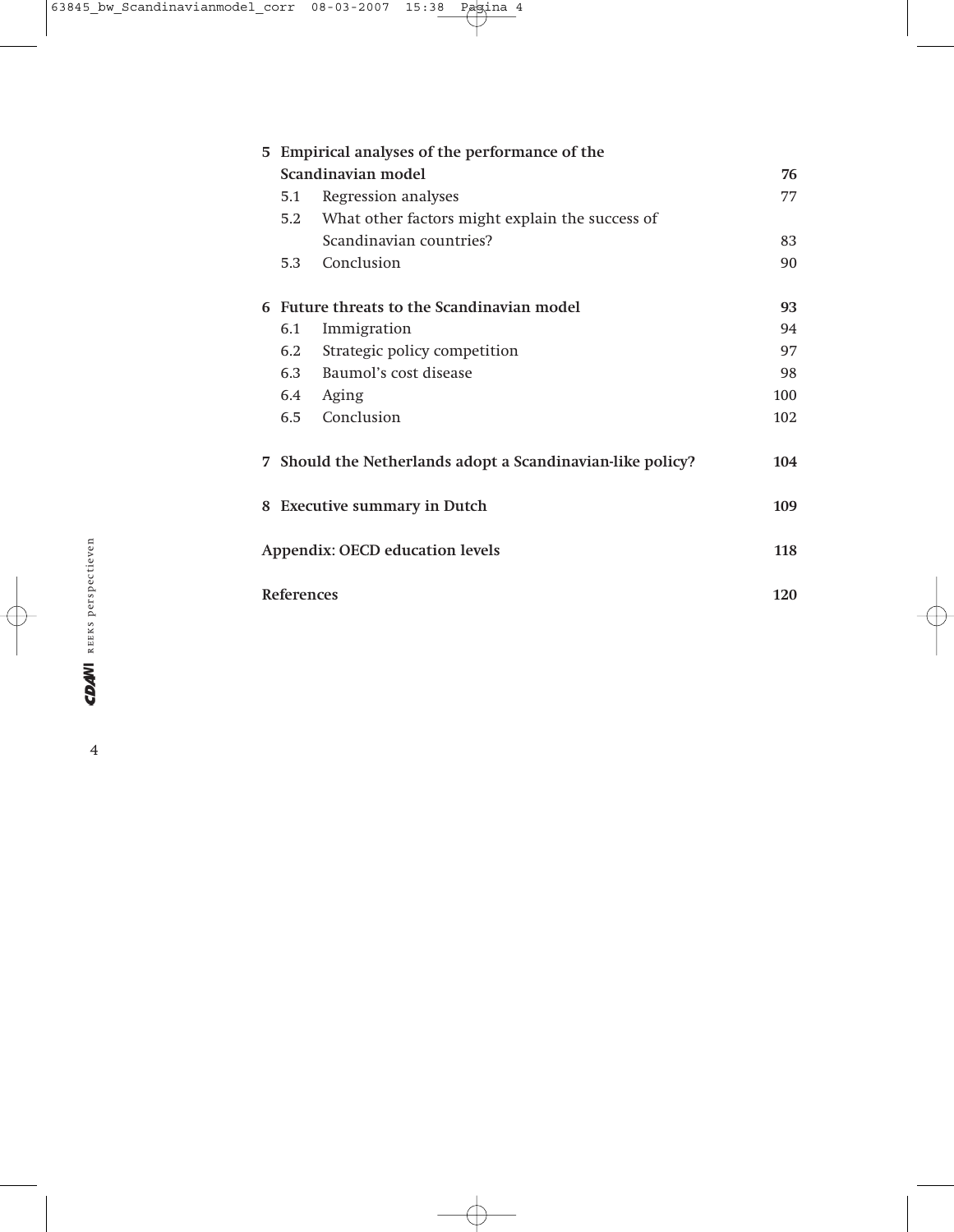#### **PREFACE**

This study is a background study to the publication Investeren in participeren ('Investing in participation'), which was published at the end of 2006 by the Research Institute for the CDA. It focuses on the question whether the Scandinanvian model is a desirable model for the Netherlands. The study investigates a braod range of international economic literature. Most of the conclusions underline the proposed recommendations in Investeren in participeren. They give us an extra economic underpinning. The study offers the opportunity to look at the Dutch reforms of the last years and at its economic performance form a wider context.

Dr. A Klink (director)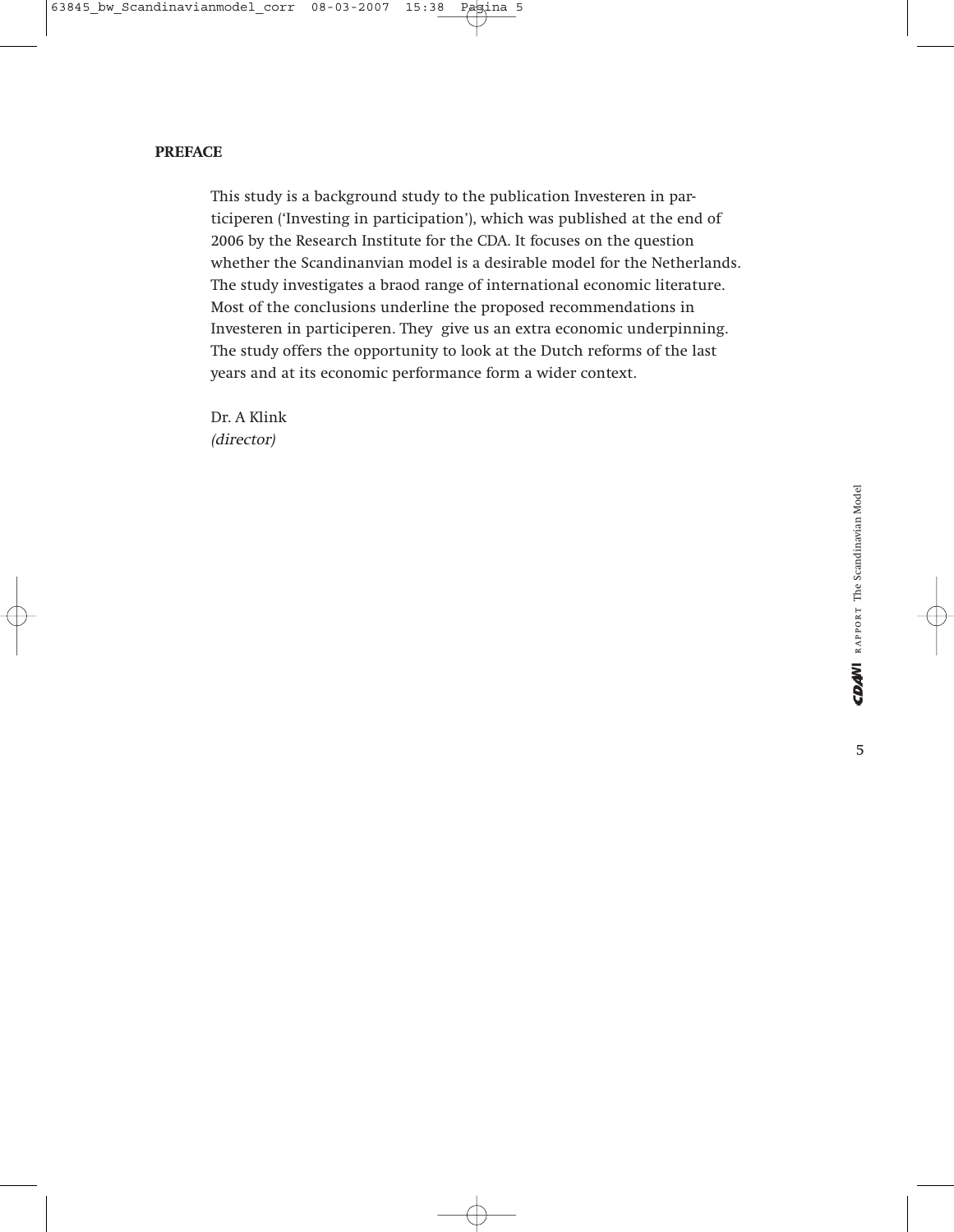## 1 Introduction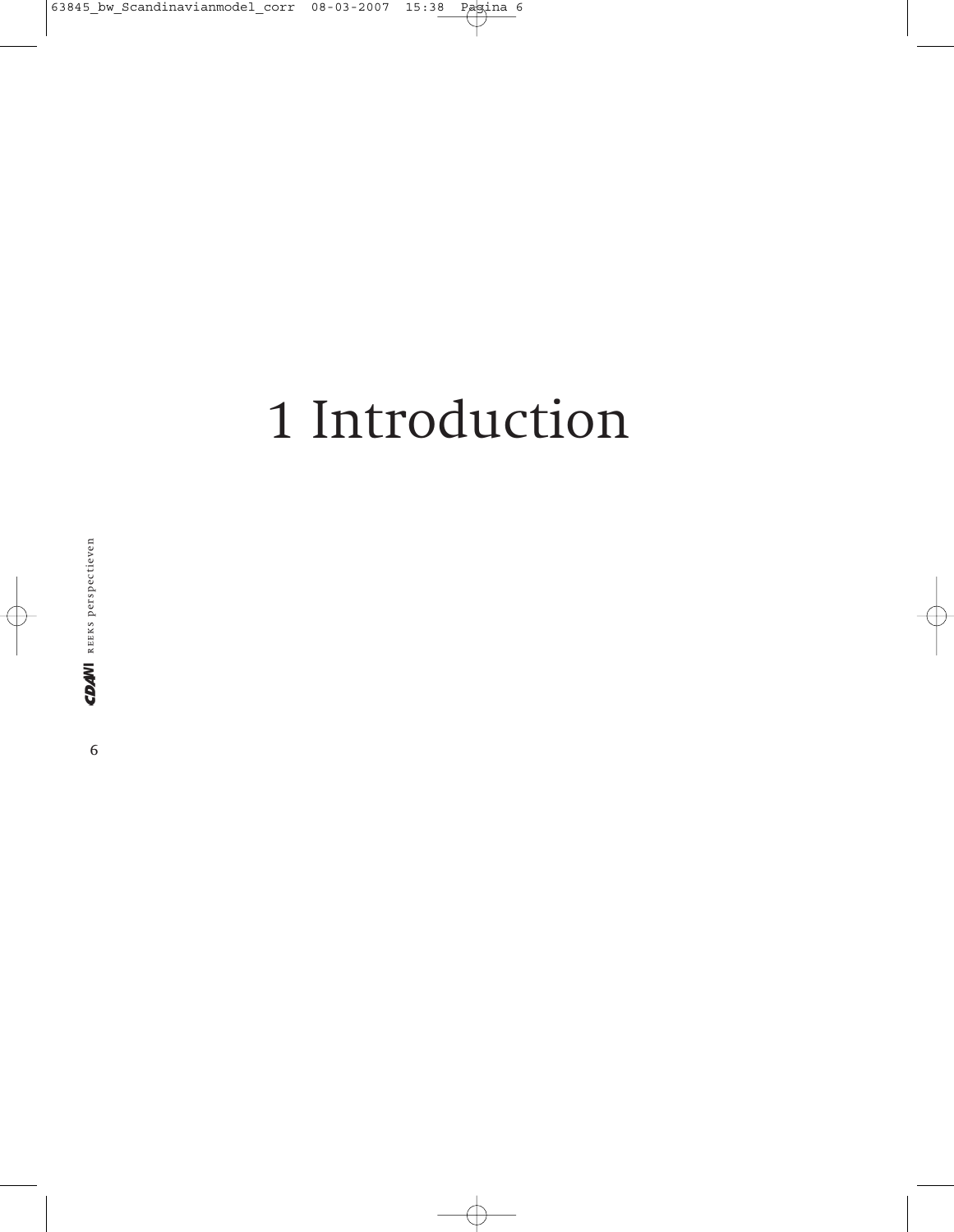Welfare states fulfill an import role in our modern societies if it comes to the protection of the well-being of the inhabitants of countries. More specifically in economic terms, they should take care of issues concerning equity, efficiency and stability (the so-called "Musgravian Triad"). However, because of demographic, political and economic pressures, welfare states in developed countries find themselves under severe pressure. After a period of rapid expansion of the welfare state in the seventies, the economic crisis in the eighties led to soaring budget deficits. It took many years to get back on the right scent; but new challenges are underway. Western population is aging rapidly, while globalisation increases both tax competition and (opportunistic) migration. As a result of these developments, European welfare states will tend to become unsustainable in the future, both in financial terms and in terms of social legitimacy. Not surprisingly, the future of the welfare state, which is relatively generous, is of increasing concern, in the Netherlands as well.

Although the bulk of policy makers agree about the problems, they differ in their proposals to overcome them. Whereas Socialists in general plead for a broad public sector and public jobs, Liberals wants to lower benefits and decrease the role of the State in the economic process, Christian Democrats largely advocate a public sector based on the benefit and on the subsidiarity principle. We see here differences in emphasising the importance of equity, efficiency or stability.

This report tries to add to this discussion, as it will give a close evaluation of the so-called 'Scandinavian model' of the welfare state<sup>1</sup>, which is rather popular these days as these welfare states are seemingly able to combine both matters of equity and efficiency. The basic question in this study is whether this claim is true and therefore whether the Netherlands should follow the Scandinavians in their approach to the welfare state.

This chapter will start with a discussion of several welfare state typologies, followed by a general treatise on welfare economics. Thereafter, the Scandinavian welfare states and their historical context will be described. Finally an outline of this report is given.

1 The term 'Scandinavian' or 'Nordic' model is rather blurred; both terms refer to the same sort of welfare state. The term 'Scandinavia' originally only refers to Denmark, Norway and Sweden. Iceland and Finland are also included in the Nordic countries. Throughout this study however the term 'Scandinavian model' will be used-thereby referring to the group of Denmark, Norway, Sweden and Finland, because of the similarities in their welfare policies.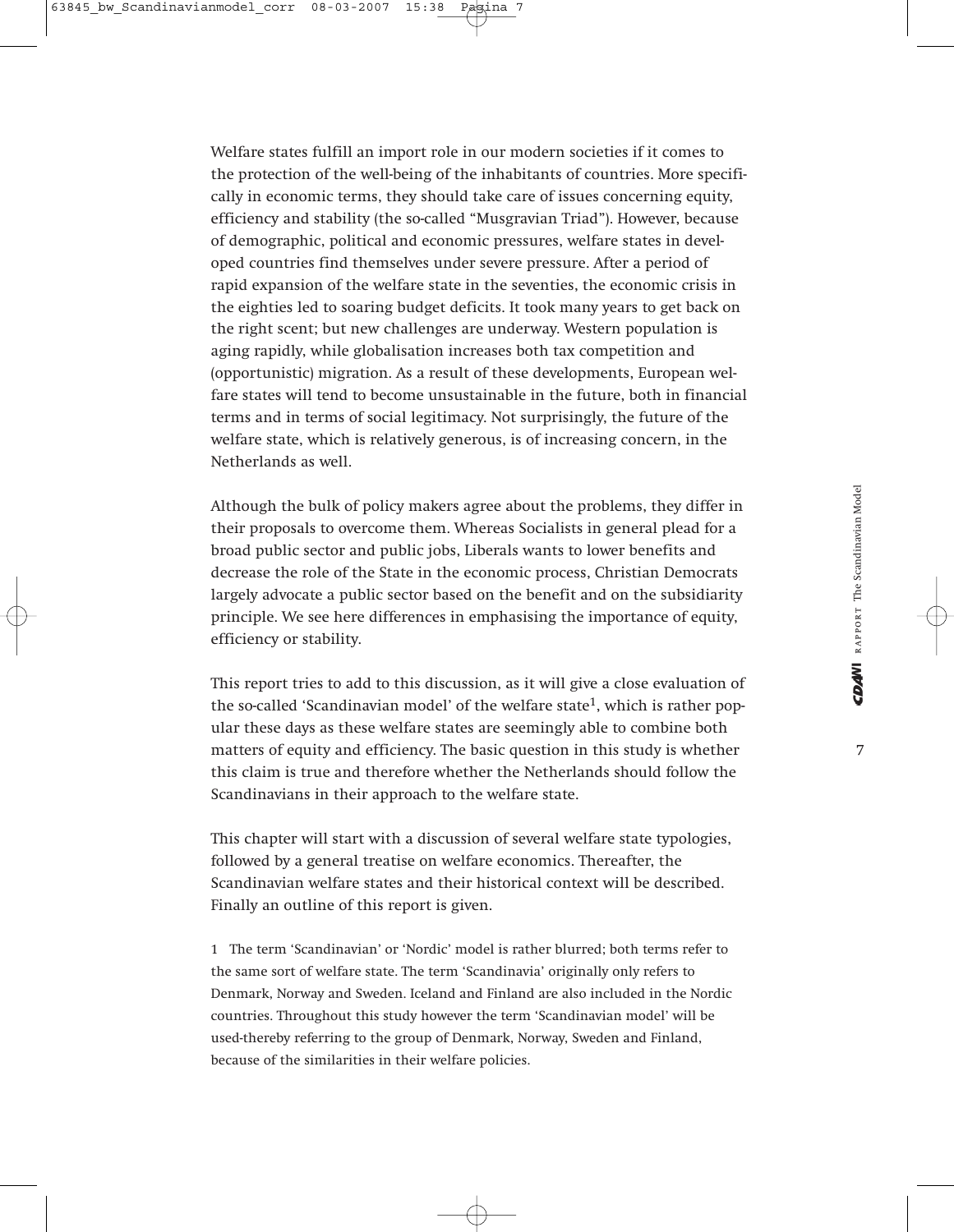#### **1.1 Welfare state typologies**

In the academic literature, one can distinguish between innumerable many typologies of different welfare states. One of the best known classifications in this respect, however, is made by Gosta Esping-Andersen (1990). He distinguishes three types of European welfare states, viz. the liberal welfare state, the social-democratic welfare state and the corporatist welfare state. $2$  In this typology, the liberal regimes are featured by fairly limited welfare services and the target group of these limited provisions is restricted to those who cannot provide themselves with primary necessaries. This type of welfare state mainly applies to Anglo-Saxon countries like the United Kingdom and Ireland. Social-democratic welfare states, on the other hand, are characterised by relatively small income differentials, generous and universal social security systems and a labour market policy that heavily focuses on activation, which is necessary to finance this type of welfare state. Scandinavian countries mainly display these features, as a result of which this type is often referred to as 'the Scandinavian model' of the welfare state. Finally, Esping-Andersen also distinguishes a corporatist welfare state that captures countries like Germany, Austria, France and Belgium. These countries are featured by several social insurance schemes, aimed at different occupational groups. Therefore these schemes are mainly funded by premiums instead of taxes, as a result of which there is generally a stronger link between contributions and benefits. The Netherlands is considered a hybrid model, somewhere between the social-democratic and the corporatist model (De Mooij, 2006: 157).

Recently, the Scandinavian model in particular has received considerable attention-both in the Netherlands and in the international literature.<sup>3</sup> The combination of a generous welfare state and good economic performance is remarkable and asks for an explanation. Therefore, this report will henceforth focus on this type of welfare state. Whoever studies Scandinavian welfare states in more detail, however, immediately notices that there are large differences within this group so that the Scandinavian model as such

2 Some authors also make mention of Mediterranean welfare states, present in Greece, Portugal, Spain and Italy (c.f. Ferrara (1996) and Boeri (2002b)). They focus more on unemployment insurance through employment protection legislation instead of unemployment benefits.

3 A glance at the literature list shows this scientific and policy attention.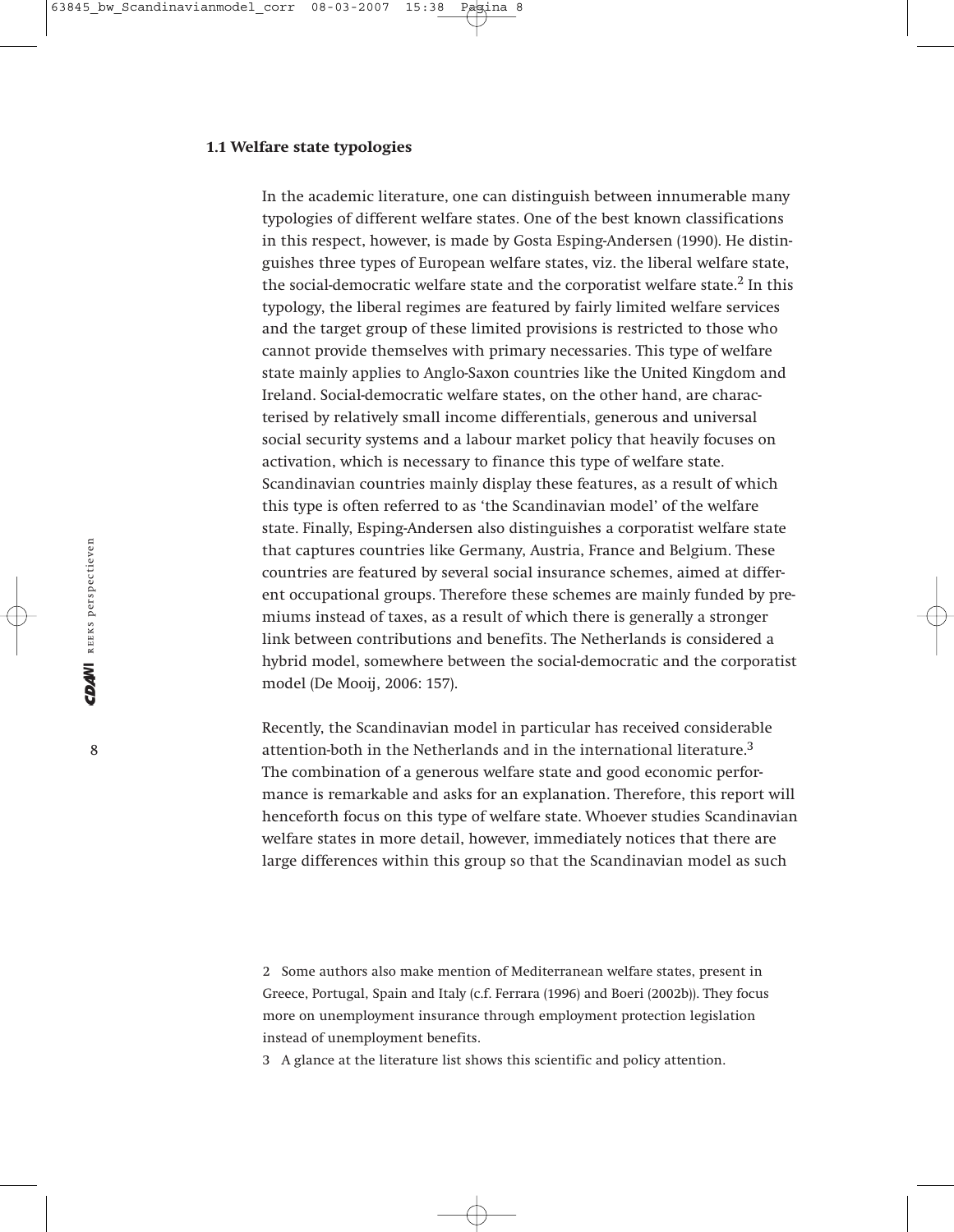does not exist<sup>4</sup>; compared to the welfare system of other countries as a whole. However, the Scandinavian welfare states are distinct enough to treat them separately.

The academic literature makes it possible to stylize at least three distinctive features of typical Scandinavian welfare states over the last decades (c.f. Kautto *et al.*, 1999: 13; Swank, 2000; Abrahamson, 2003):

- 1. A high degree of universalism: all citizens are entitled to basic social security benefits and services, regardless of their contributions and labour market position.
- 2. A high degree of equality: the income distribution is relatively even (established through relatively high taxation levels), education is often freely provided and both males and females are offered equal opportunities at the job market.
- 3. The government has a strong and active function in reaching full employment, often via active labour market policies.

From these characteristics, it immediately becomes clear that the Scandinavian countries place relatively large emphasis on an equitable society. Classic economic theory then predicts that this might hamper economic efficiency, as there is generally a trade-off between equity and efficiency. The Scandinavian countries, however, are seemingly able to overcome this trade-off as they can also be characterised as efficient. As can be seen in table 1.1, the group of Scandinavian countries is able to withstand the comparison in terms of GDP per capita growth with Germany, the Netherlands, the United Kingdom and the United States: over the whole period 1970-2000, the group of Scandinavian countries even displays the highest annual economic growth.

4 C.f. Kautto *et al.* (1999) for an analysis of the differences between Scandinavian welfare states. A clear and important difference to be highlighted is their path of economic development: whereas Finland and Sweden were mainly leading the economic rankings as of World War II until the late 1970s (c.f. Lindbeck, 1997), Norway has been popular ever since its oil discovery in the late 1960s (c.f. Roed Larsen, 2006), while Denmark has only become the rage after their mid-1990s reforms (c.f. Madsen, 2002).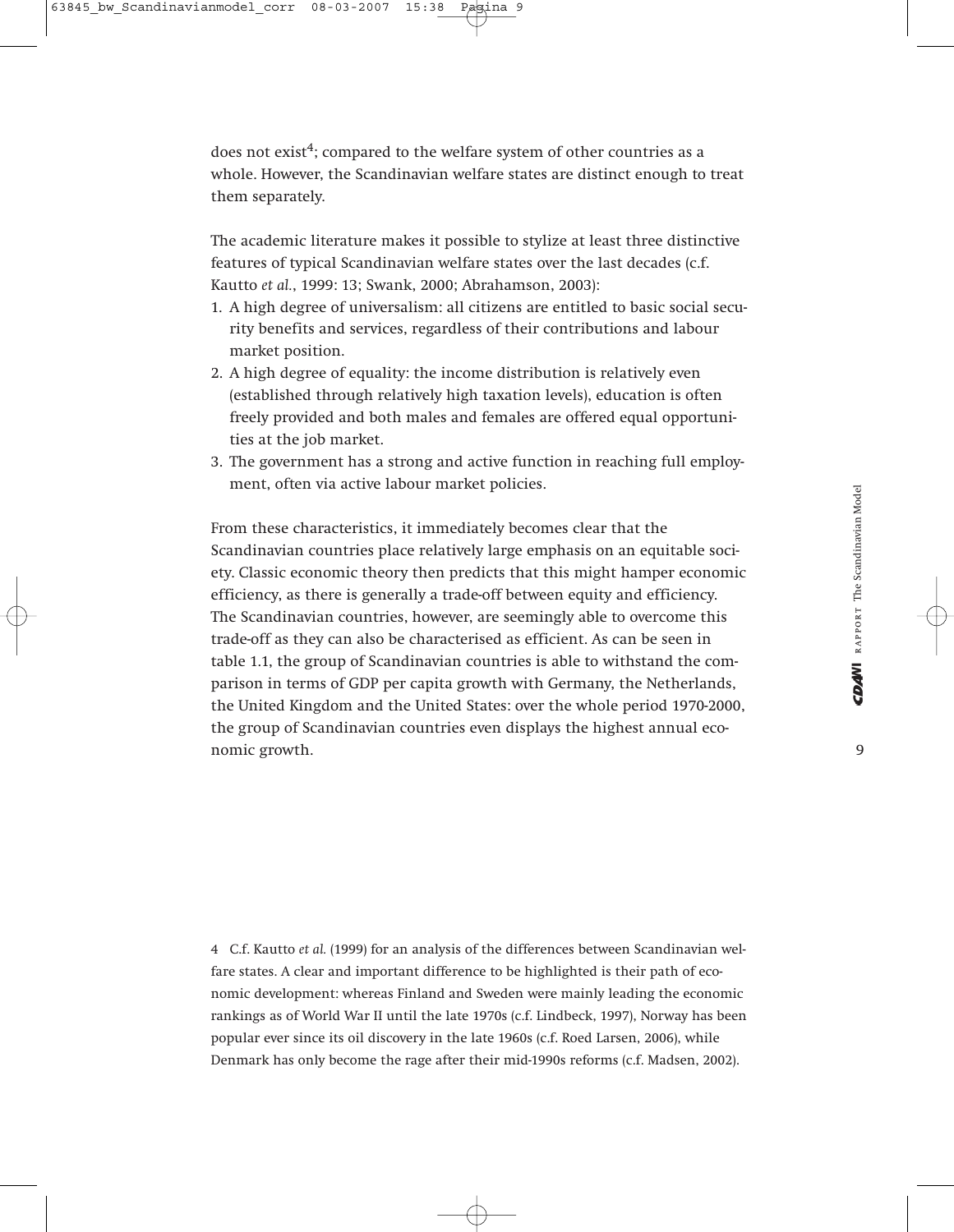|                      | 1970-2000 | 1970-1980 | 1980-1990 | 1990-2000 | 1996-2000 | 2005 |
|----------------------|-----------|-----------|-----------|-----------|-----------|------|
| Denmark              | 1.9       | 1.8       | 1.9       | 2.0       | 2.4       | 0.8  |
| Finland              | 2.5       | 3.1       | 2.7       | 1.8       | 5,0       | 0.8  |
| Norway               | 3.0       | 4,2       | 2.0       | 2.8       | 2.0       | 0.5  |
| Sweden               | 1.6       | 1.6       | 1.9       | 1.4       | 3.2       | 0.8  |
| Scandinavia          | 2.3       | 2.7       | 2.1       | 2.0       | 3.2       | 0.7  |
| (Western) Germany    | 1.5       | 2.6       | 2.0       | 1.3       | 2.0       | 0.4  |
| <b>Netherlands</b>   | 2.0       | 2.1       | 1.6       | 2.2       | 3.2       | 0.6  |
| United Kingdom       | 2.1       | 1.8       | 2.5       | 1.9       | 2.4       | 0.5  |
| <b>United States</b> | 2.2       | 2.1       | 2.2       | 2.2       | 3.3       | 0.8  |

**Table 1.1: actual GDP per capita growth (percentage change at annual rate) by sub-period in the Scandinavian countries, Germany, the Netherlands, the United Kingdom and the United States**

*Source:* OECD database on National Accounts

These high GDP growth rates have also resulted in a high GDP per capita *level*. Table 1.2 compares the GDP per capita levels in purchasing power parities (PPP) for 2005.

|  |  | Table 1.2: GDP per capita in current PPPs for 2005, OECD average = 100 |  |  |
|--|--|------------------------------------------------------------------------|--|--|
|--|--|------------------------------------------------------------------------|--|--|

|                      | GDP per capita in PPPs (2005) |
|----------------------|-------------------------------|
| Denmark              | 118                           |
| Finland              | 107                           |
| Norway               | 149                           |
| Sweden               | 112                           |
| Scandinavia          | 121.5                         |
| Germany              | 103                           |
| <b>Netherlands</b>   | 118                           |
| United Kingdom       | 110                           |
| <b>United States</b> | 144                           |

*Source:* OECD database on Prices and Purchasing Power Parities

From this table, we can infer that the Scandinavian economies are relatively prosperous: the Scandinavian average lies well above the OECD-average, and is also higher than the levels in Germany, the Netherlands and the United Kingdom. It should, however, be noted that the Scandinavian average is posi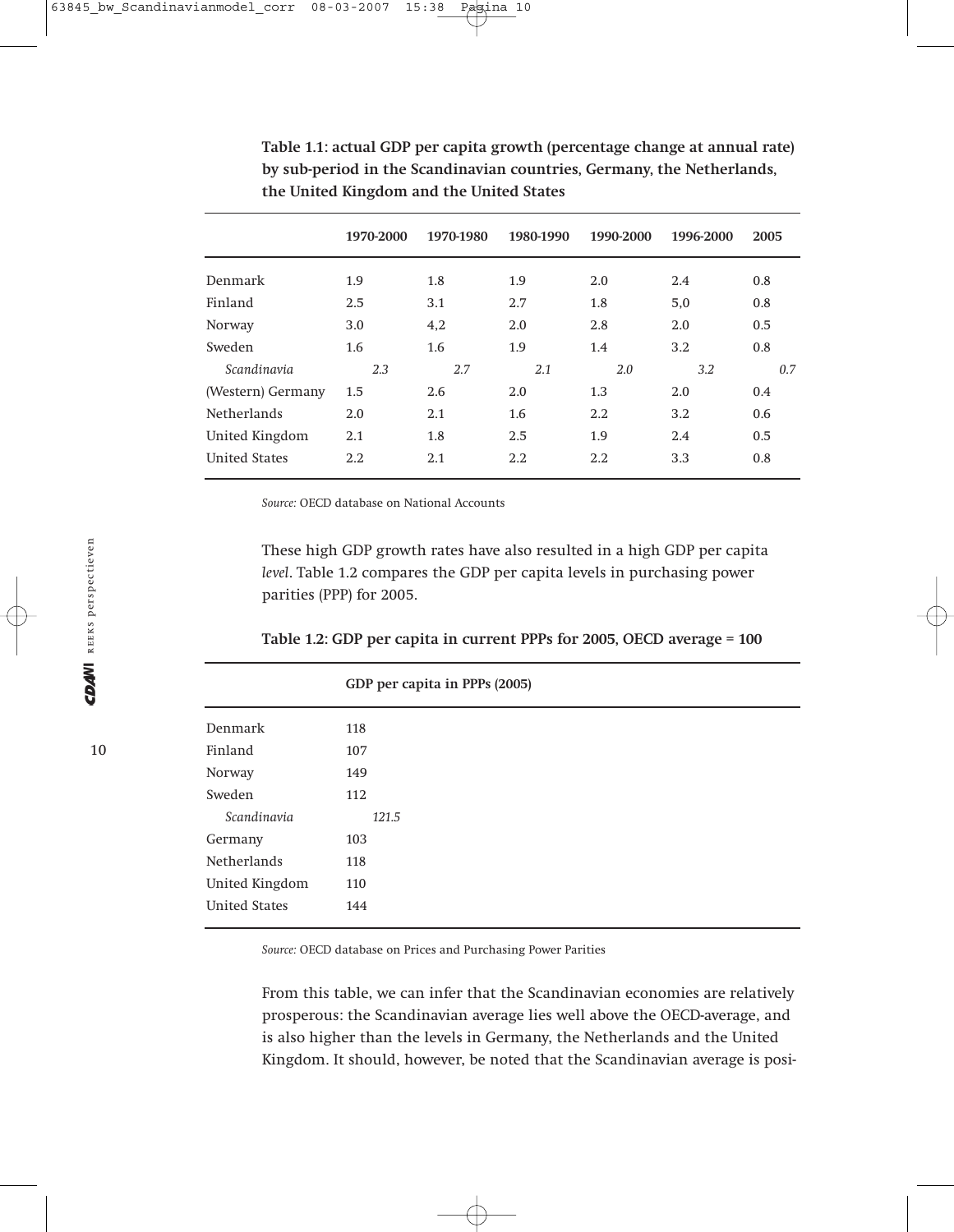tively influenced by Norway, which is clearly an exception in this respect due to its oil wealth. If Norway is excluded from the other Scandinavian countries, we find an average GDP per capita in PPPs of 112.3, which is still rather high-albeit lower than GDP per capita in the Netherlands.

Not only do Scandinavian countries have efficient economies, they are also characterised by a high degree of equity. This is shown in a study performed by André Sapir (2005) from the Bruegel Institute, a European think-tank devoted to international economics. In this study, Sapir first makes a distinction for each of the 15 members of the old EU-15 between four types of welfare states. $5$  He distinguishes:

- 1. *Nordic* countries (in this study identified as Denmark, Finland, Sweden, plus the Netherlands): these have the highest levels of social protection expenditures and universal welfare provision, combined with large fiscal interventions in the labour market.
- 2. *Anglo-Saxon* countries (Ireland and the United Kingdom): these countries feature relatively large social assistance of the last resort and cash transfers are primarily oriented towards people of a working age. Moreover, this model is characterised by a mixture of weak unions, comparatively wide and increasing wage dispersion and relatively high incidence of low employment.
- 3. *Continental* countries (Austria, Belgium, France, Germany and Luxembourg): countries that rely heavily on insurance-based, non-employment benefits and old-age pensions. Large influence of labour unions.
- 4. *Mediterranean* countries (Greece, Italy, Portugal and Spain): these social welfare systems typically draw on employment protection and early retirement provisions to exempt segments of the working age population from participation in the labour market. In these countries, the wage structure is covered by collective bargaining and is strongly compressed.

Subsequently, Sapir compares these different welfare states in terms of the employment rate (as a measure of efficiency) and (one minus) the poverty rate (as a measure of equity). The results are shown in figure 1.1.

5 Note the similarity with Esping-Andersen's (1990) classification.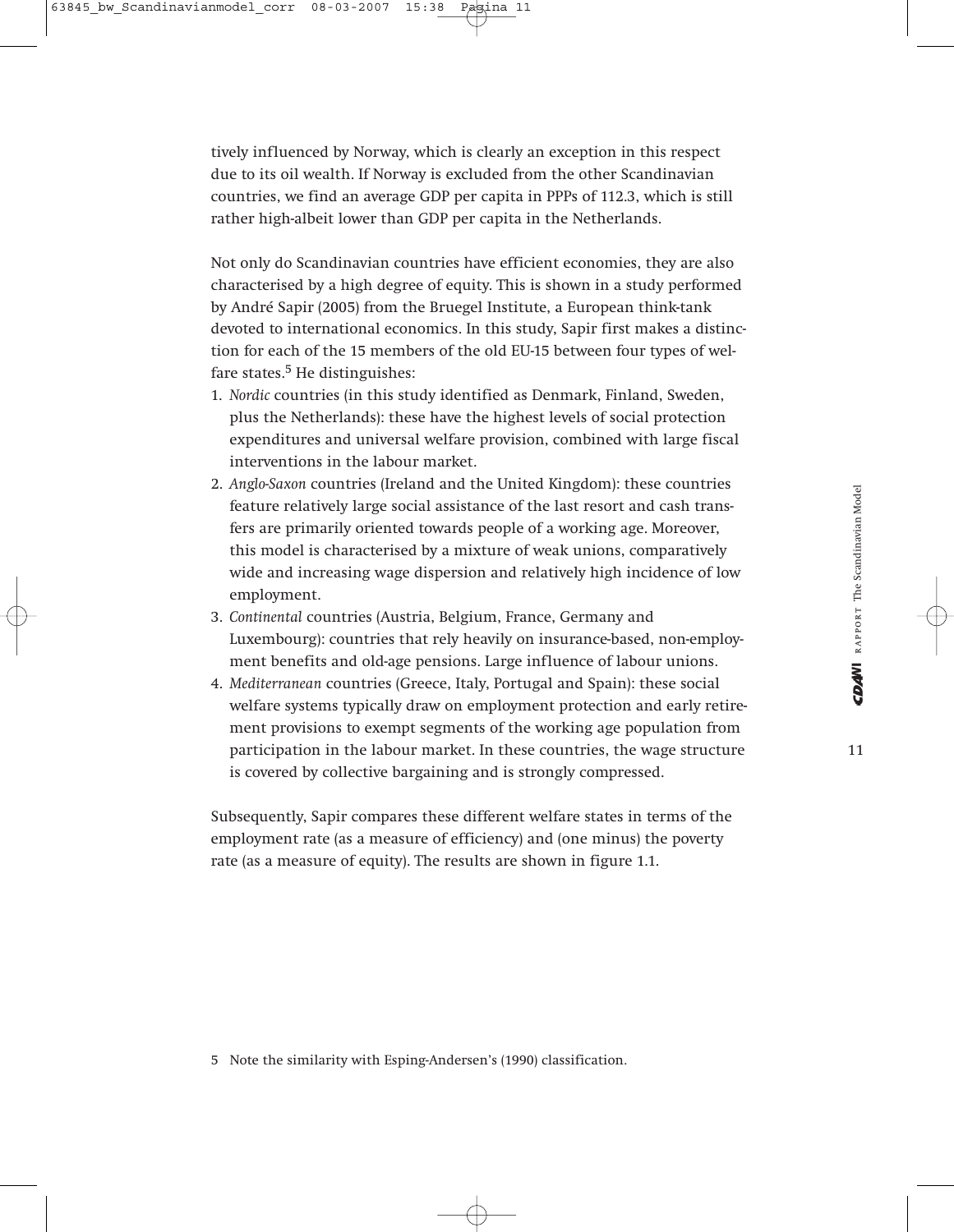

**Figure 1.1: employment rates and probability of escaping poverty for the EU-15**

A clear pattern emerges in this figure-both in terms of equity and efficiency: Whereas only the Nordic and continental welfare states can be characterised as 'equitable', only the Anglo-Saxon and (again) the Nordic states are efficient in terms of employment. Note that Mediterranean countries are not characterised by equality or by efficiency either, while the Nordic countries exhibit both favourable features-an observation that boosted the earliermentioned popularity of this social model. For this reason, many politicians and scholars plead that existing welfare states (facing the described external pressures) should be reformed in a more Scandinavian way. However, is this model very favourable? This question will be addressed for the Netherlands in the remainder of this report.

#### **1.2 The economics of the welfare state**<sup>6</sup>

Welfare economics often starts from the two fundamental welfare theorems. They read that (1) every competitive economy is Pareto efficient and (2) every Pareto efficient resource allocation can be attained via a competitive market mechanism, with the appropriate initial redistributions. In practice, however, the economy is all but competitive due to market imperfections.

6 This section draws upon De Mooij (2006).

*Source:* Sapir (2005)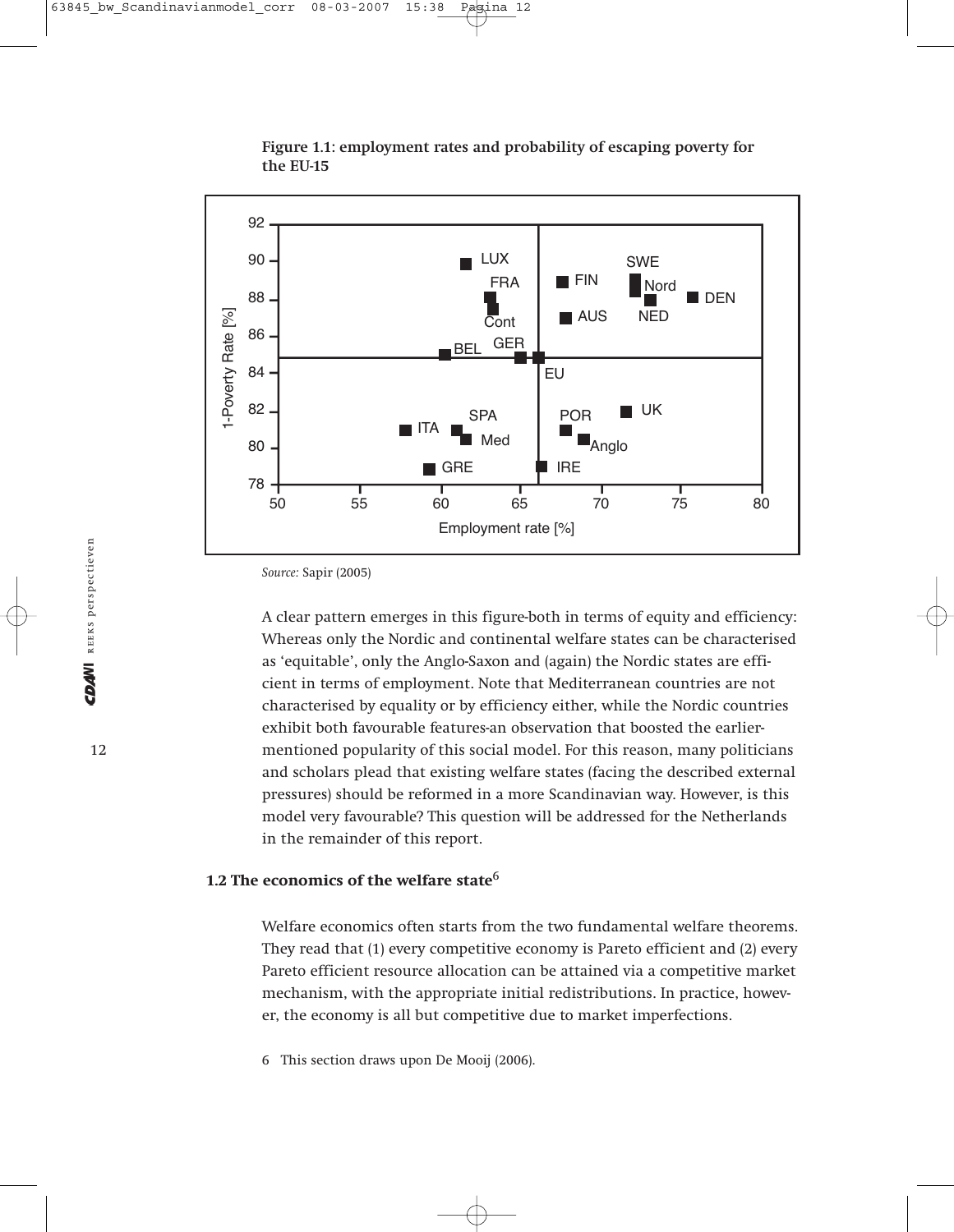Therefore, government intervention is needed to attain Pareto efficient outcomes. Apart from correcting these market failures, generating more equality might also be a rationale for State intervention, as market outcomes are not necessarily viewed as equitable by society. The government can use its compulsory power to establish required redistribution.

The welfare state is the main institution that corrects for the (probably suboptimum) market outcomes. It does so by engaging in three activities, viz. interpersonal redistribution between people who differ in their abilities, insuring risk and reallocating welfare over the life cycle.

With respect to the first pillar of the welfare state (redistribution), it can be noted that this is desirable as society assigns a positive value to equality. The government and social partners try to reach this socio-economic goal via progressive taxation combined with several benefit schemes. As we have seen in the previous paragraph, the Scandinavian welfare states take this task of the welfare state very seriously and provide the less talented with generous benefit levels. Simultaneously the inhabitants of a country are in this way insured against several idiosyncratic risks (the second pillar), e.g. the risk of becoming unemployed or disabled. This, however, puts forward the fundamental trade-off between equity and efficiency, as it introduces serious moral hazard problems. These issues are mainly dealt with in chapter 2.

Regarding reallocation over the life cycle to make consumption smoothing possible, issues like facilitating the combination of work and care and stimulating educational investments are important. Public intervention in these themes is desirable as individuals are often hampered by hyperbolic discounting (assign too little weight to the future) or capital market imperfections (restricting their consumption possibilities early in life). As chapters 3 and 4 will show, Scandinavian countries also strongly engage in this task of the welfare state by heavily subsidising both public childcare and education.

In the remainder of this report, the analysis of the Scandinavian model will be limited to three topics: their labour market policies, their family policies and their education policies, since these are main *welfare state related* elements in which Scandinavian countries are clearly distinct from other types of welfare states.7 Another limitation is that the analysis is based on eco-

7 The high tax level is also a characteristic of the Scandinavian Model in which it is different from the Netherlands. The high taxation is not treated separately because it is the direct result of the substantial public expenditures for labour market policy, childcare and education, and has apparently not hampered economic growth.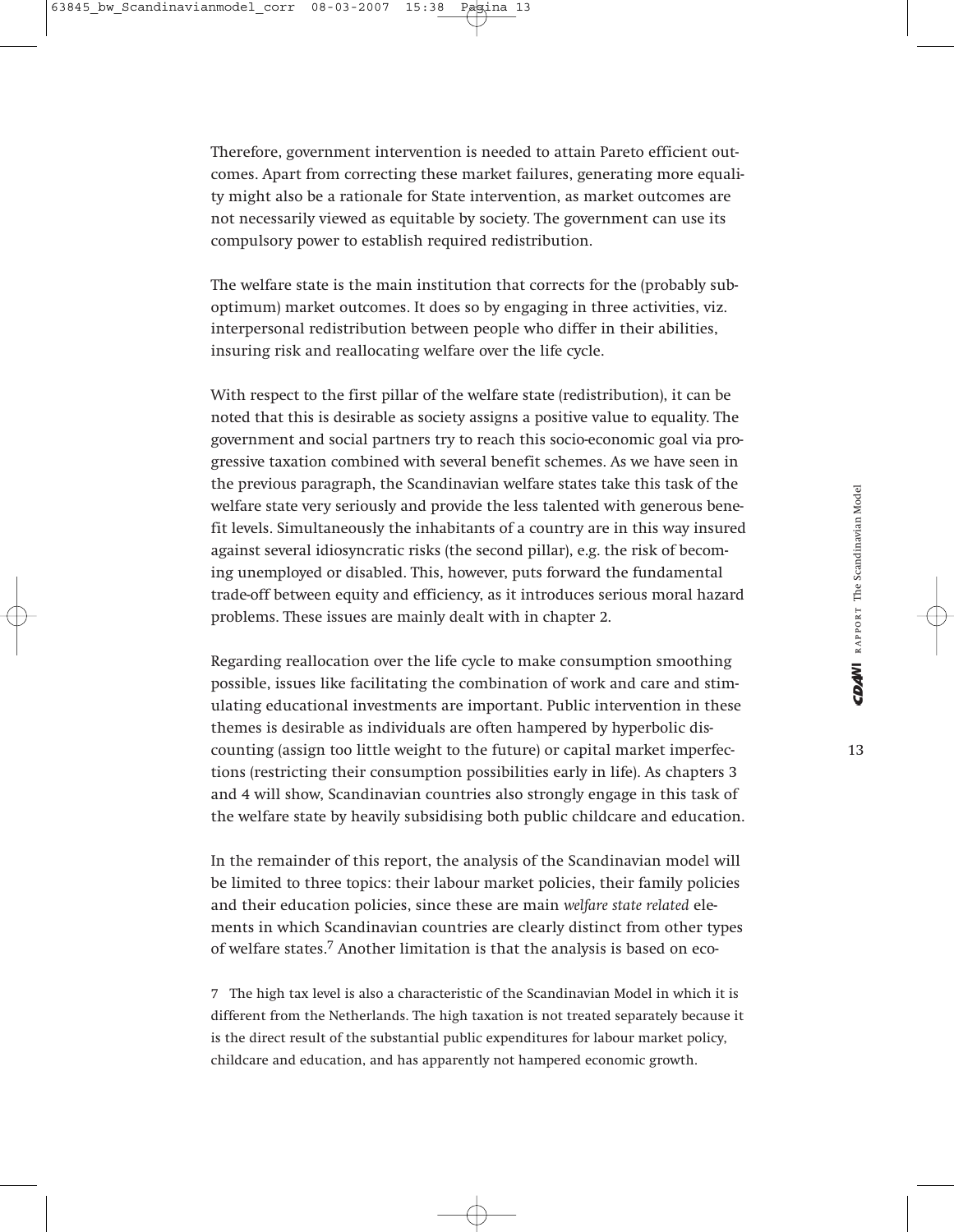nomic literature and is therefore mainly economic and less institutional or historical in nature. This means that not all aspects of the Scandinavian model can be dealt with in this study.

#### **1.3 Scope and outline of this report**

In this report, the separate characteristics of the Scandinavian welfare states will be evaluated and the possibility and desirability to import these features to the Netherlands will be discussed, while taking into account country-specific factors and potential threats to these policies in the distant future.

As noted before, Scandinavian countries differ in several aspects from other European countries and the Netherlands in particular. In the remainder of this report, these distinctive policies will be evaluated by comparing them to their OECD and Dutch counterparts in particular, and the question will be addressed if and to what extent these policy differences have contributed to the apparent success of the Scandinavian model. If the favourable Scandinavian social-economic development cannot be explained by these distinctive policies, what can? Finally, the possibility and desirability of importing (certain elements of) the Scandinavian model into the Netherlands will be discussed.

In summary, *the* Scandinavians can be said to carry out at least three specific welfare state-related policies: the Scandinavian labour market policy, childcare policy and their education policy can all be said to be different. When comparing the Scandinavian model with other welfare state models, these three themes come forward as distinctive and relevant to social-economic policy. The selection of these three measures is confirmed by empirical analysis, in chapter 5.

One marginal note should be made regarding the use of the definition 'Scandinavian model' in this report. Of course, the Scandinavian model as such does not exist in reality. It refers to a cluster of distinguishing marks that the Nordic countries have in common. However, there are differences between those countries, even in the policies they have in common. What is offered in this report is an analysis of three separate social-economic policies, and for two of these policies (labour market and childcare) only one Scandinavian country, the most characteristic, has been compared with the Netherlands. The result of this partial analysis in the next three chapters is primarily a benchmark for the Netherlands, more than an full assessment of the Scandinavian model as such.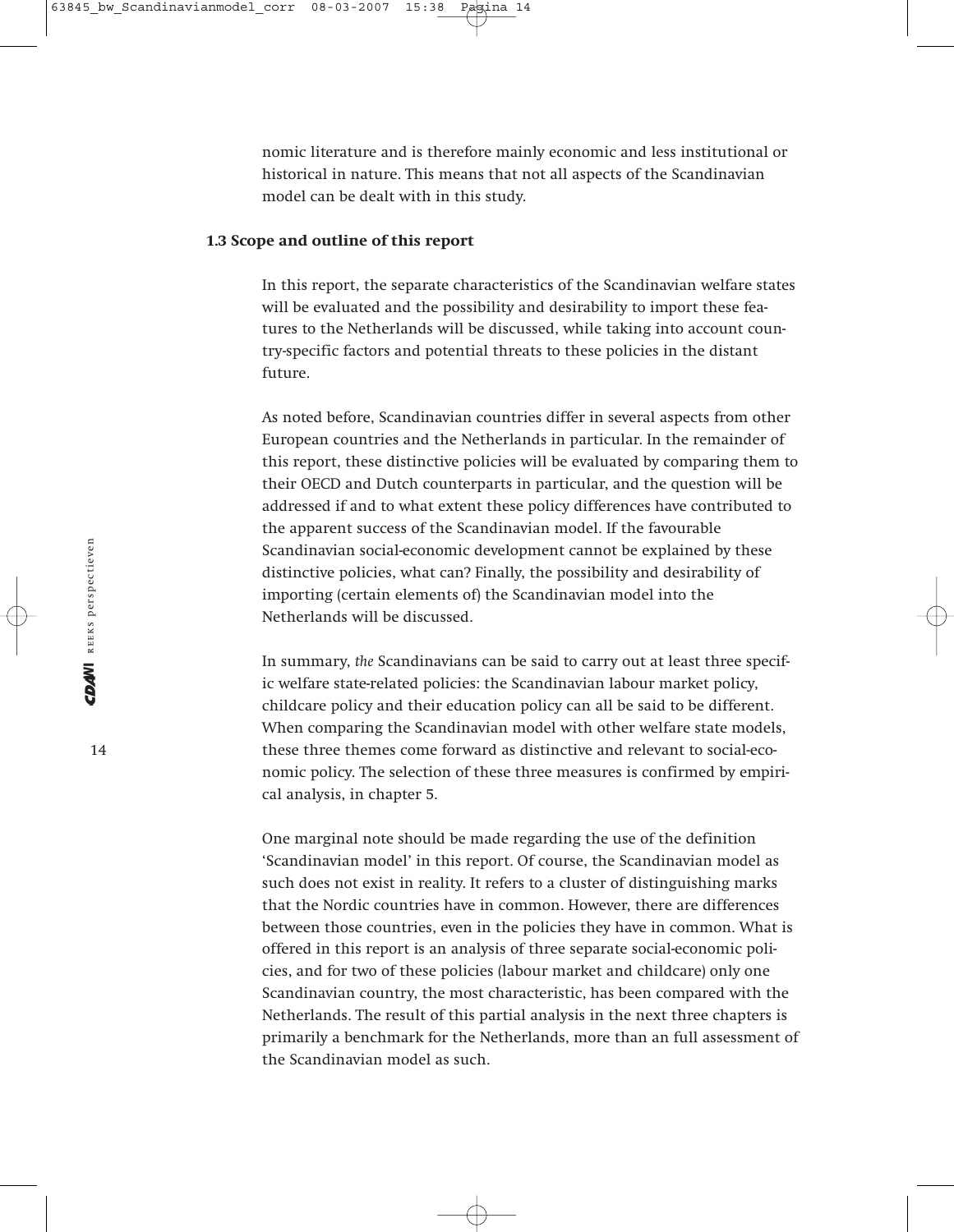The outline of the study is as follows.

*Chapter 2* first assesses the distinctive labour market policy of Denmark (which is most popular in international literature), focused at combining both flexibility and security (flexicurity). Special attention is given in this case to active labour market policies as they seem to work quite well in Denmark in ensuring employment incentives.

*Chapter 3* discusses the Scandinavian family policy, mainly characterised by extensive public provision of childcare services. In this respect the case of Sweden is highlighted, as this country enjoys great international fame with its high level of children attending formal childcare and combines this with a high female labour force participation rate.

In *chapter 4* their distinctive education policy will be discussed: is it optimum from an efficiency or and equity point of view to provide free education at all levels (as the Scandinavian countries do) or should some levels of education rely more on private funding?

After these partial analyses, *chapter 5* will jointly assess the contributions of all of these characteristics to matters of efficiency and equity empirically (regression analyses). Moreover, this chapter discusses some other factors that might explain the strong economic performance of Scandinavian countries in recent years.

*Chapter 6* discusses the desirability of 'Scandinavisation' of the current Dutch welfare state in the light of potential threats to the system. In particular, immigration, strategic policy competition, Baumol's disease and aging may put pressure on Scandinavian-type welfare states and chapter 6 will present some options to deal with this developments.

*Chapter 7* contains the most important conclusions.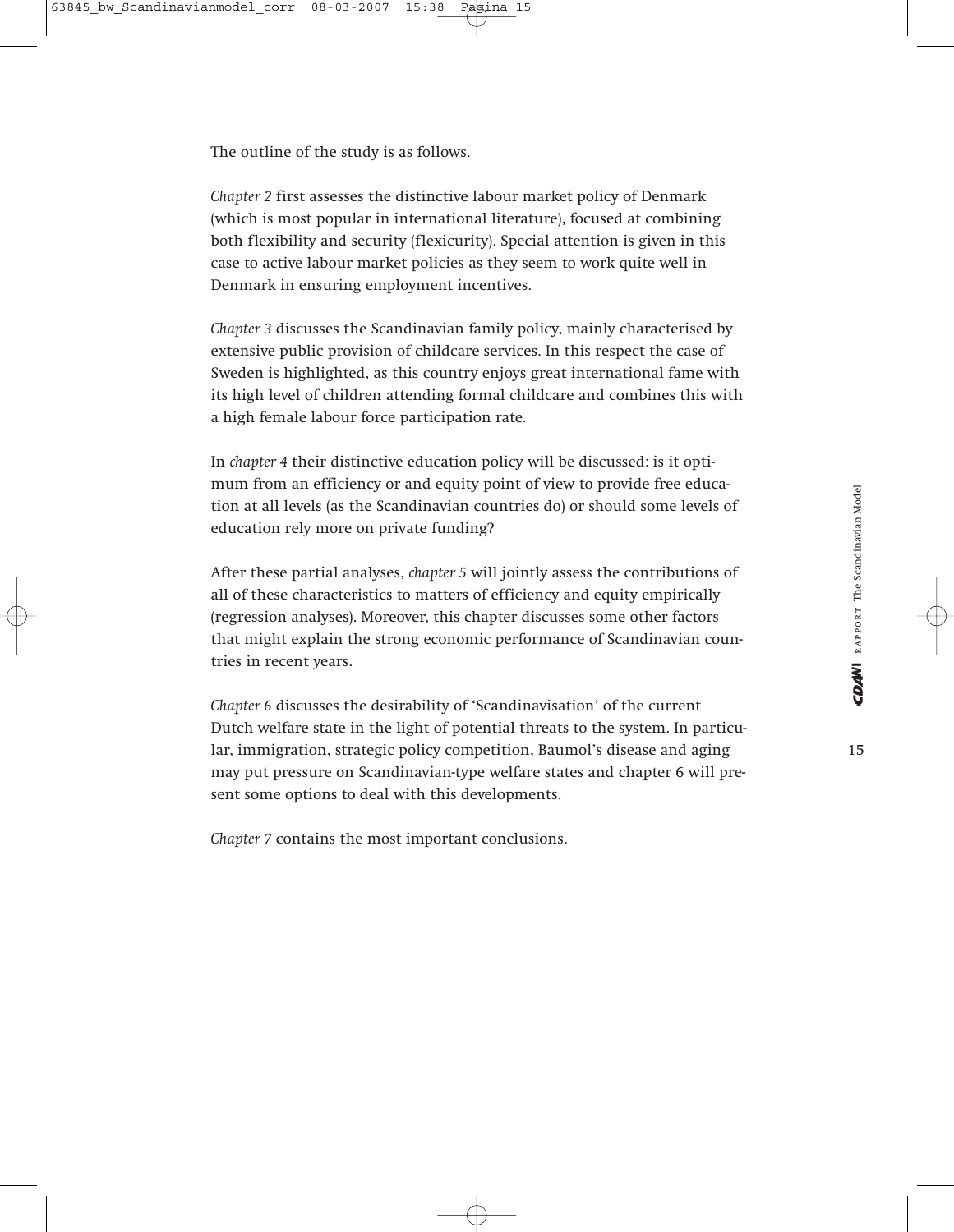# 2 Labour market policy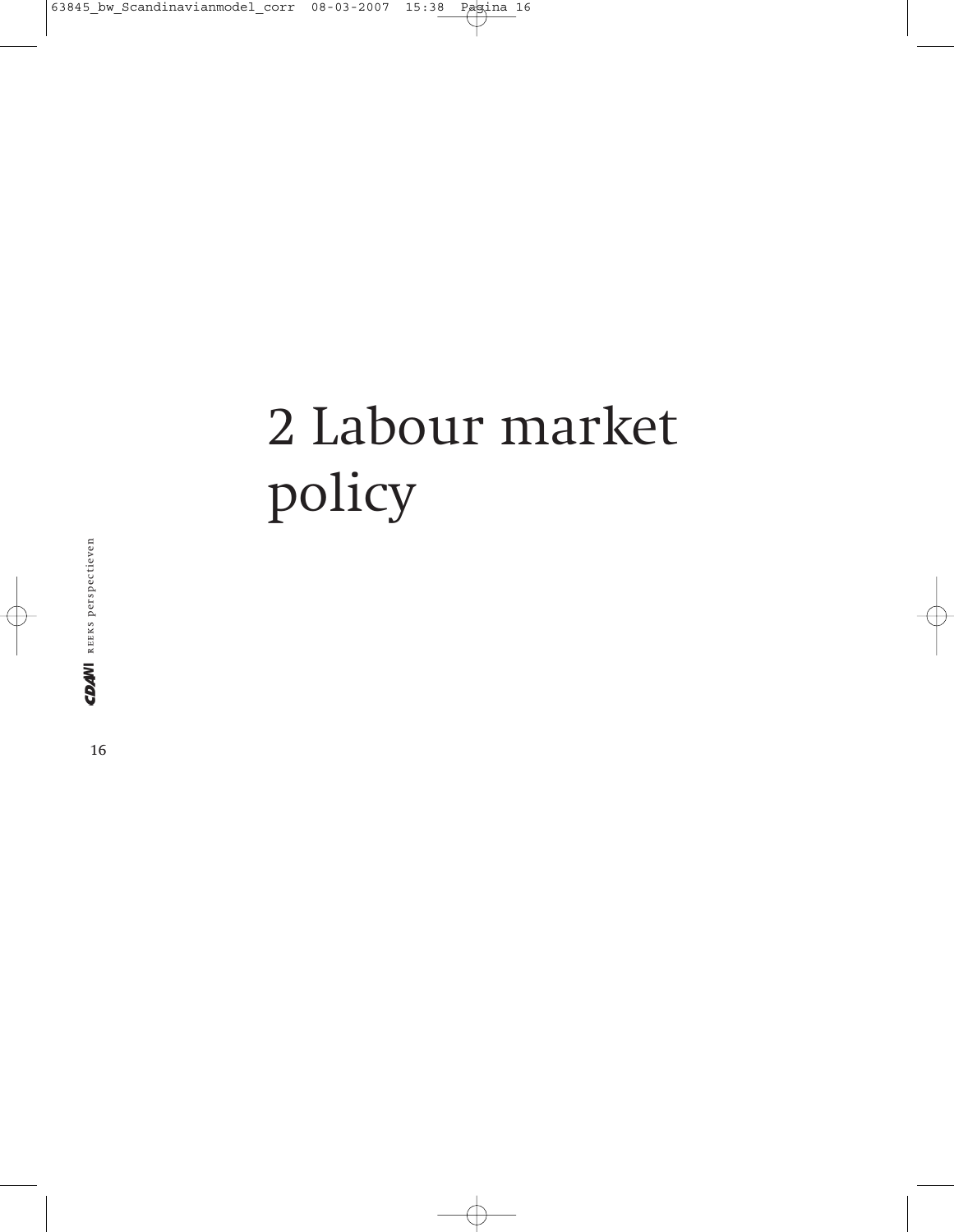Nowadays, Scandinavian countries are internationally renowned for their efficient labour markets. Figure 2.1 shows the development of standardized unemployment rates in the Scandinavian countries, which lies well below the OECD-Europe average.<sup>8</sup> Moreover, Scandinavian countries are also characterised by high participation rates: according to OECD data. The average participation rate in the Scandinavian countries is about 78%, while the OECD-Europe average lies about 10% lower. Here, it should be added that the Netherlands even has a lower unemployment rate (see figure 2.1), but the participation rate is also lower (75% in the Netherlands) compared to Scandinavian countries.





*Source:* OECD (2006)

How did this Scandinavian job-success come about? To answer this question it is pertinent to look at the distinctive features of the Scandinavian labour markets. In this respect, the Scandinavian focus on active labour market policies (henceforth: ALMPs) immediately pops out (see table 2.1).

8 For reasons of economic comparability Scandinavian rates are compared here with the OECD-Europe averages.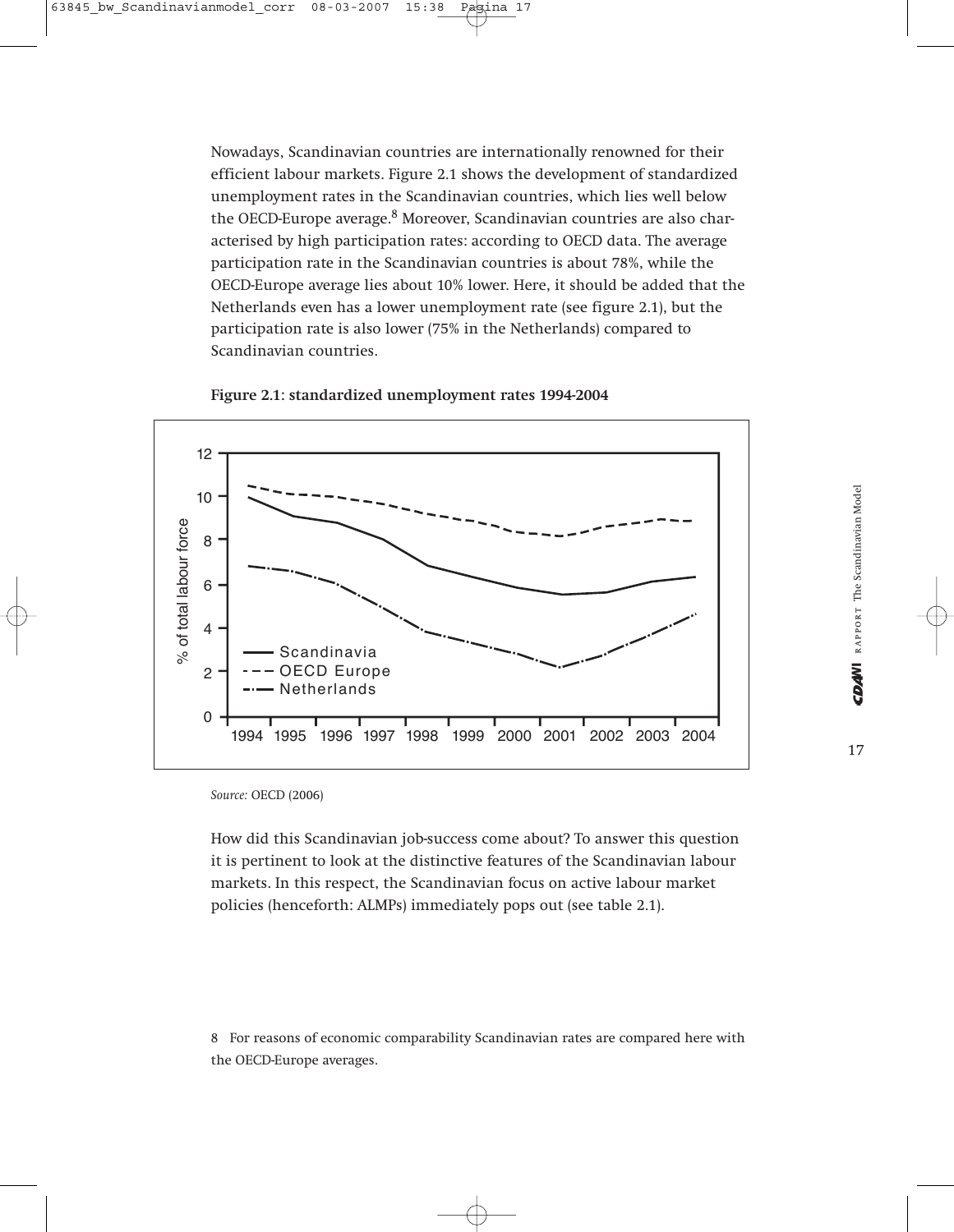| Country              | Share of ALMP-spending in total LMP-spending (2004) |
|----------------------|-----------------------------------------------------|
| Denmark              | 40.8%                                               |
| Finland              | 32.2%                                               |
| Norway               | 47.9%                                               |
| Sweden               | 48.%                                                |
| Scandinavia          | 42.3%                                               |
| Germany              | 32.9%                                               |
| <b>Netherlands</b>   | 39.2%                                               |
| United Kingdom       | $642%$ <sup>a</sup>                                 |
| <b>United States</b> | $2.2^{\circ}$                                       |

#### **Table 2.1: share of spending on active labour market policies in total spending on labour market policies for 2004**

<sup>a</sup> The United Kingdom spends remarkably much on public employment services and administration-possibly indicating an inefficient system. If these expenditures are excluded, the share of ALMP-spending in total labour market spending drops to a meagre 20%.

*Source:* OECD database on Labour Market Programmes

This chapter tries to assess the contribution of the combination of generous social security systems and ALMPs to the Scandinavian employment miracle. To do so, we start by exploring the nature of unemployment, followed by a survey of studies on the effectiveness of ALMPs around the world. Next, the Danish labour market policy will be evaluated in more detail, since this country is often referred to as pursuing the most successful labour market policy in international perspective for which it receives a lot of attention.<sup>9</sup> The model consists of a combination of a high social benefits, low employment protection and obligatory activation. Finally, Danish labour market policy is compared to that pursued in the Netherlands, followed by a conclusion.

#### **2.1 A short note on the nature of unemployment**

It is generally believed in the neo-classical theory that unemployment arises at least partially due to a moral hazard problem from disincentive effects of the social security system (see for example Grossman and Hart, 1981). This theory is seriously challenged by the Scandinavian economies, which are

9 See the extensive literature on the Danish labour market model in the reference list and the introduction of Bredgaard *et al*. (2005) (which includes a lot of other references). Bos (2006) also refers to Denmark in his speech. Interested readers could read Calmfors, Forslund and Hemstrom (2001) for an assessment of the Swedish labour market policy.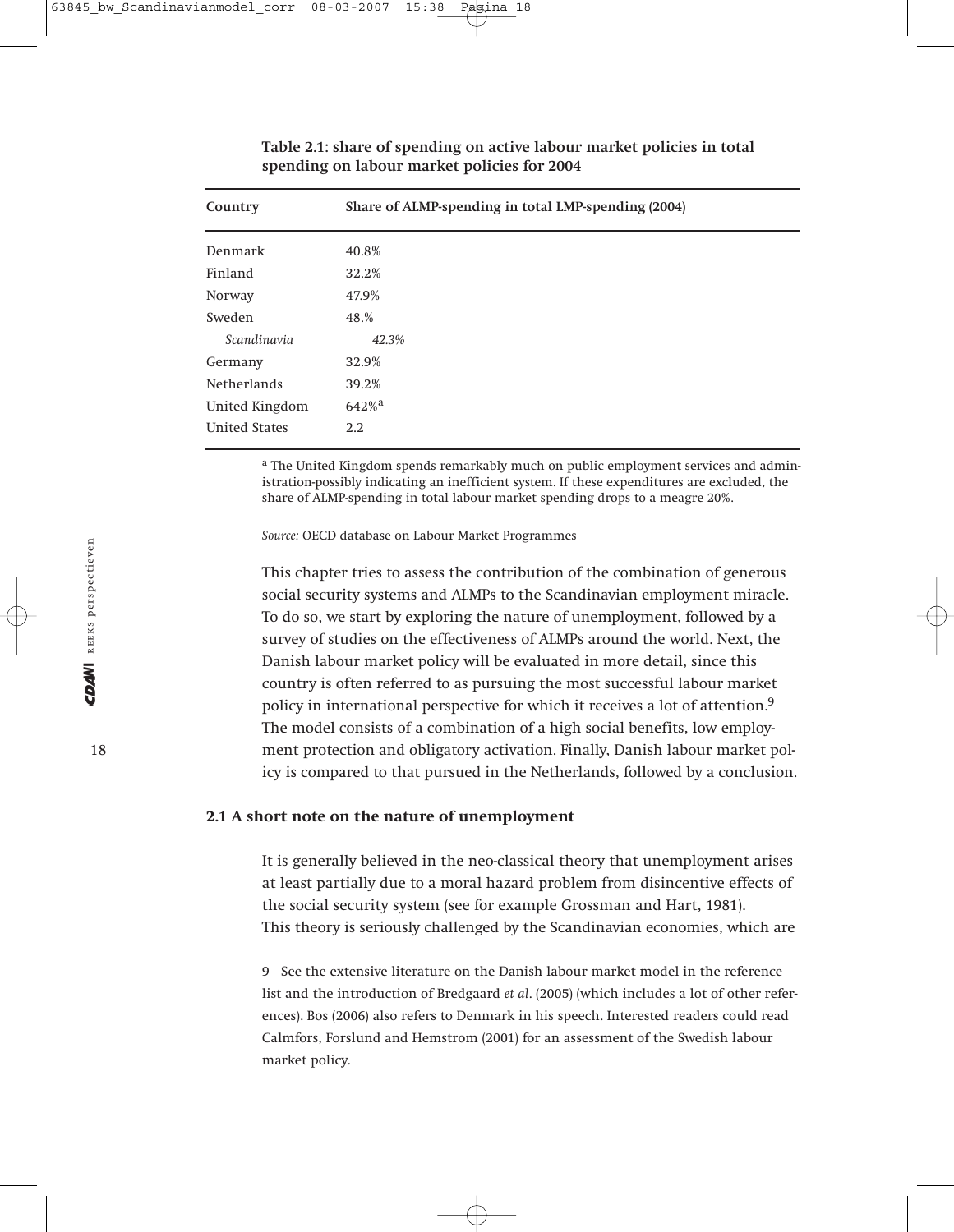able to combine both high employment and high replacement rates, thereby suggesting that the disincentives from an extensive social security system do not hamper economic efficiency. This finding can also be extrapolated to a group of 22 OECD countries<sup>10</sup>: as figure 2.2 shows, high net replacement rates are on average accompanied by high employment rates, thereby indicating that the classical trade-off between insurance and incentives can in fact be overcome. The (partial) correlation co-efficient between the employment rate and the net replacement rate equals +0.35 and is statistically significant at the 5% level. Similar results are found by De Groot, Nahuis and Tang (2004).<sup>11</sup>

**Figure 2.2: the relationship between the net replacement rate with social assistance and the employment rate in 2004 for 22 OECD countries**



*Source:* OECD database on Social and Welfare Statistics

10 The group consist of Belgium, Canada, the Czech Republic, Denmark, Finland, France, Germany, Hungary, Ireland, Italy, Japan, Korea, Luxembourg, the Netherlands, New Zealand, Norway, Portugal, Spain, Sweden, Switzerland, the United Kingdom and the United States.

11 This correlation should be taken with caution, as it does imply anything but causation. A more formal econometric analysis will be given in chapter 5.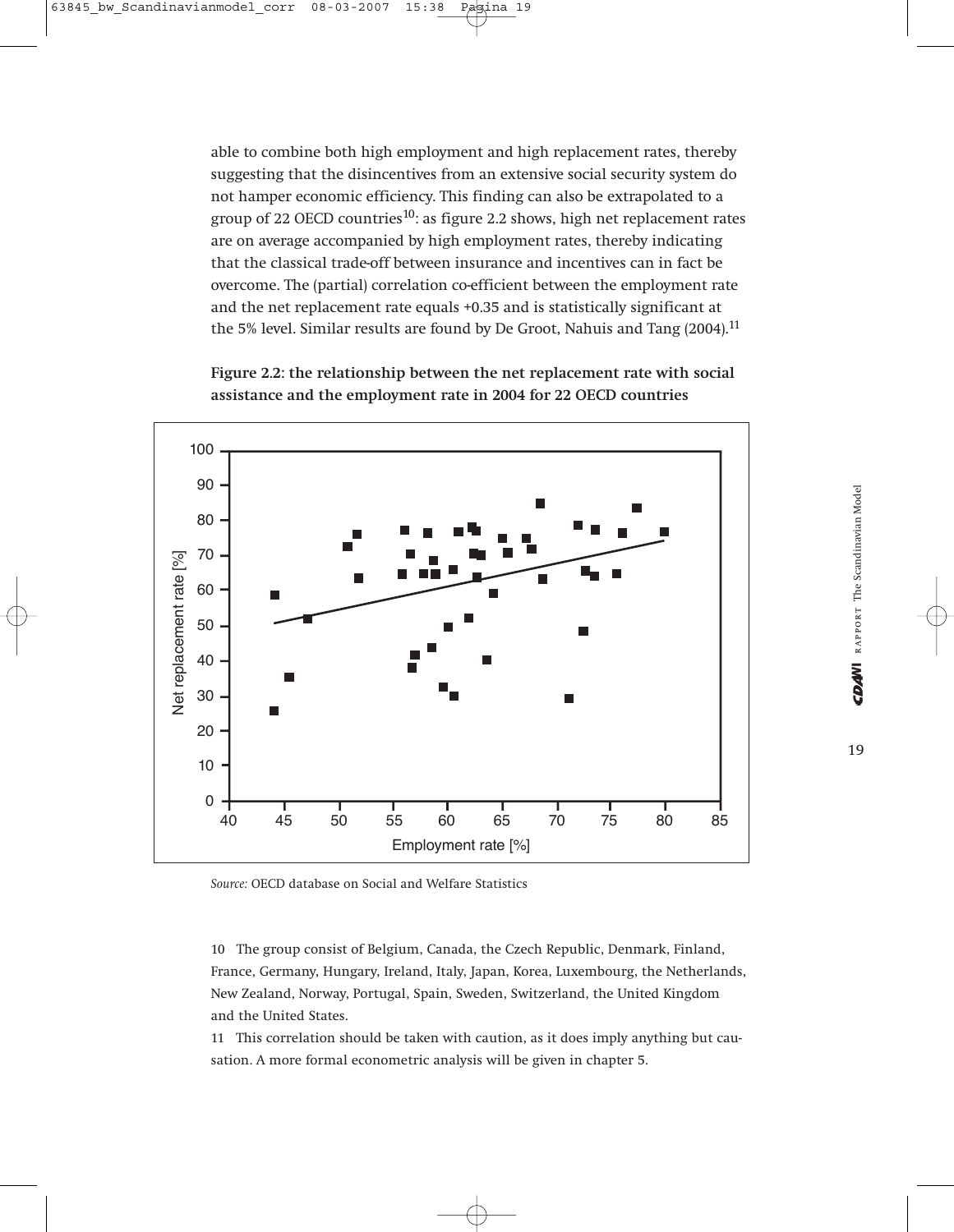How can this counterintuitive positive relationship between the net replacement rate and the employment rate be explained? Figure 2.3 might give the answer: as this figure shows, there is also a significant positive relationship for these 22 OECD countries between the net replacement rate and their spending on ALMPs. Here, the (partial) correlation coefficient equals +0.45 and is even significant at the 1% level. This indicates that, in exchange for higher unemployment benefit levels, governments require unemployed workers to be available for new jobs and to participate in various active labour market programmes while they are unemployed (c.f. Nickel and Layard, 1999). Lack of intrinsic motivation and quality seem to be more persistent causes of unemployment than the existence of monetary disincentives (c.f. Smith, Walker and Westergaard-Nielsen, 1993; Pedersen and Smith, 2002; Imbens, Rubin and Sacerdote, 2001); intensifying active labour market programmes would then be more effective than reducing unemployment benefits.





*Source:* OECD database on Social and Welfare Statistics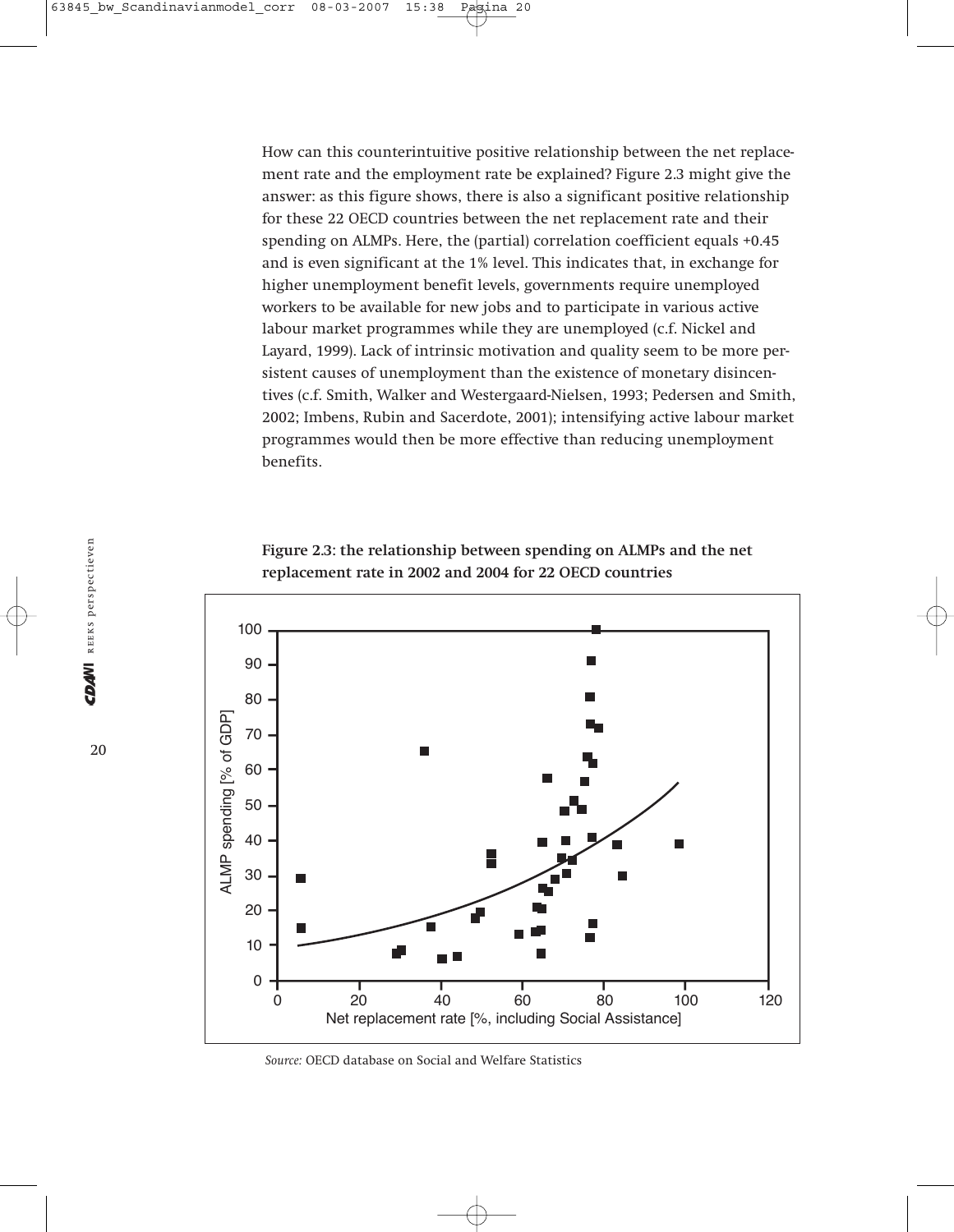Although caution should be taken when interpreting these figures and partial correlations, one can infer that ALMP could very well be a useful policy instrument in influencing employment. There is more than the net replacement rate in explaining unemployment. The term 'ALMP' however encompasses a broad range of measures, all having different effects on different groups. The next section tries to differentiate within the group called 'ALMP' and tries to indicate its specific effects.

#### **2.2 Active labour market policy: international evidence of its efficacy**

The OECD has recently made a few extensive literature studies on OECD countries' experiences with active labour market policies (see Martin, 2000; Martin and Grubb, 2001). In these studies, five types of ALMPs are distinguished:

- 1. public training programmes;
- 2. job-search assistance;
- 3. special youth measures;
- 4. subsidies for employment (these both include-temporary hiring subsidies paid to private-sector employers to stimulate the hiring of the unemployed and subsidies for unemployed persons who wish to start their own company);
- 5. direct job creation in the public sector.

ALMPs may increase employment through at least four channels (c.f. Estevao, 2003): in the first place, ALMPs may generate *more efficient matching between* job vacancies and unemployed workers because of adjustments in job-seekers' skills (through training) or more effective searching. This would result in a smaller ratio between vacancies and unemployment, thereby reducing wage pressure. Moreover, (temporary) subsidies for job creation reduce the information problem (firstly modelled by Spence (1973)), as longterm unemployment is a bad signal (indicating low productivity or laziness) to potential employers. By distributing job subsidies, employers get the opportunity to get more reliable information about the worker than the duration of unemployment, at low costs.<sup>12</sup>

Secondly, labour force productivity may increase owing to training programmes or on-the-job training in the case of subsidies for job creation. This *qualification effect* is primarily important for low-skilled workers, whose initial productivity level is not enough to meet the minimum wage levels.

12 A temporary lower level of minimum wages for unemployed workers will also reduce the information problem for the employer.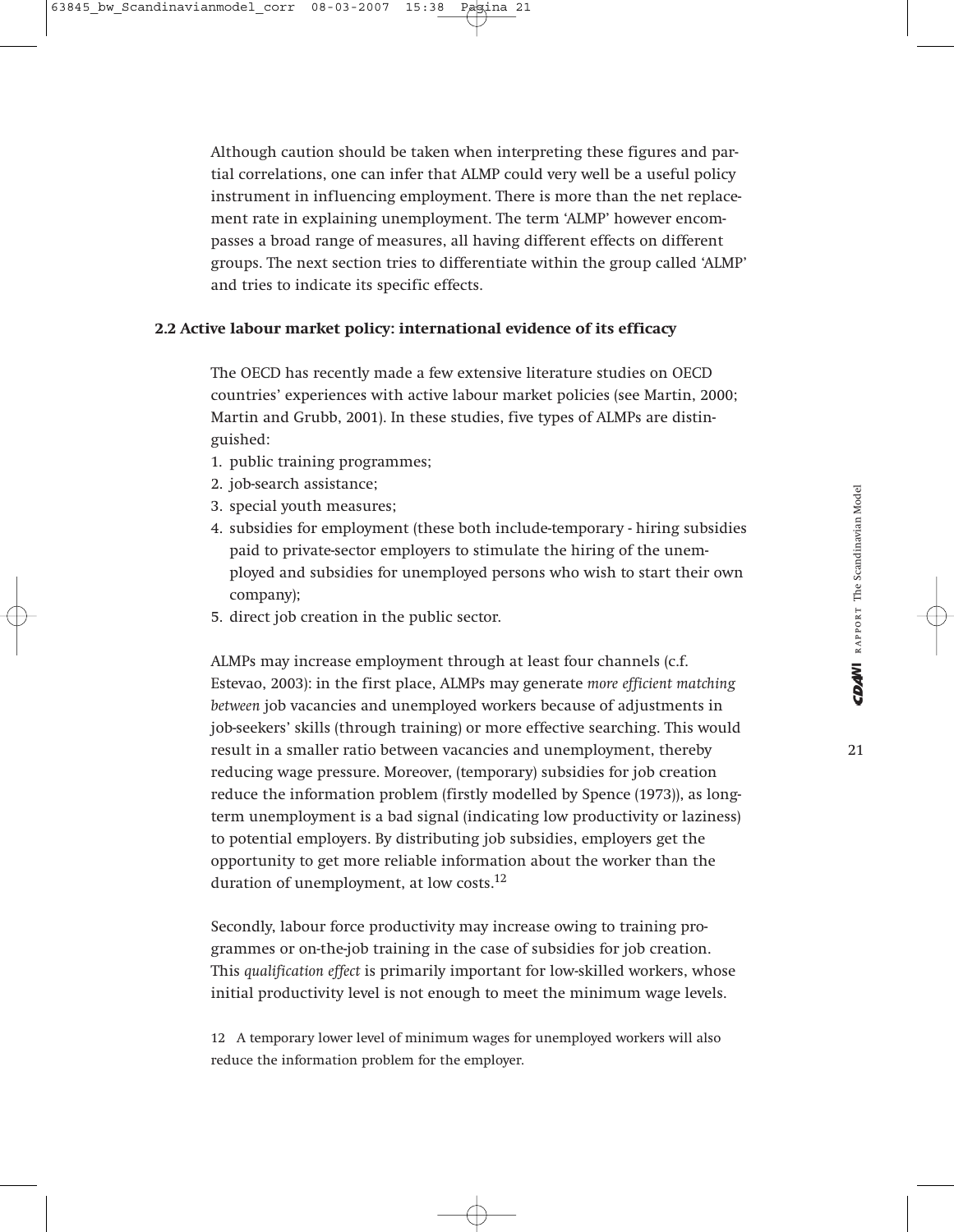Thirdly, ALMPs may result in an *increased attachment to the labour market* of unemployed workers. The resulting stronger competition for jobs would shift the wage-setting curve down, raising employment and reducing wages.

Finally, ALMPs may also encompass a significant threat or *motivation effect*: the threat of having to participate in an active labour market programme (acting as a tax on leisure) might increase the search efforts of out-of-job workers. Evidence that this threat effect may be even larger than the effect of the programmes itself is presented by (among others) Black *et al.* (2003), Geerdsen (2002), and Rosholm and Svarer (2004).

However, ALMPs also include several negative effects: in the first place, expenditures on active labour market programmes (and employment subsidies in particular) are widely believed to encompass sociale welfare losses. This implies that the subsidised employee would have got the job anyway, even without the subsidy. In this case, the subsidy is simply a waste of money. Secondly, there might also be substitution effects present. This implies that the reduction in unemployment among the target group comes at the expense of a higher unemployment in some other group (c.f. the situation where a subsidised, extremely low-skilled unemployed worker is hired at the expense of an unsubsidised higher skilled worker). Moreover, ALMPs might also suffer from locking-in effects, which implies that participants in for example training programmes are unable to present themselves on the labour market and thus will not be able to find a job. They are (temporarily) stuck in a programme. Finally, displacement effects may also be present, which implies that firms who receive subsidies are able to execute cost reductions and thereby are able to win orders at the expense of non-subsidised competitors, leading to lower labour demand in firms that do not tap subsidies.

Lately, a lot of research has been conducted into the effects of ALMPs on unemployment. Martin and Grubb (2001) survey the outcomes of several influential studies. With respect to the first category of ALMPs, public training programmes, they report few promising results: they only appear to help adult women. Moreover, these programmes are among the most expensive active measures, so that they are highly likely to be cost-ineffective. Results regarding job-search assistance are more promising: albeit it usually the least costly measure, evaluations from several countries show consistently positive outcomes-thereby indicating a potential large cost-effectiveness. Evaluations on special youth measures, on the other hand, indicate that these are not effective for disadvantaged youth. With respect to subsidies for private-sector employment, the OECD (1993) notes that they bring large sub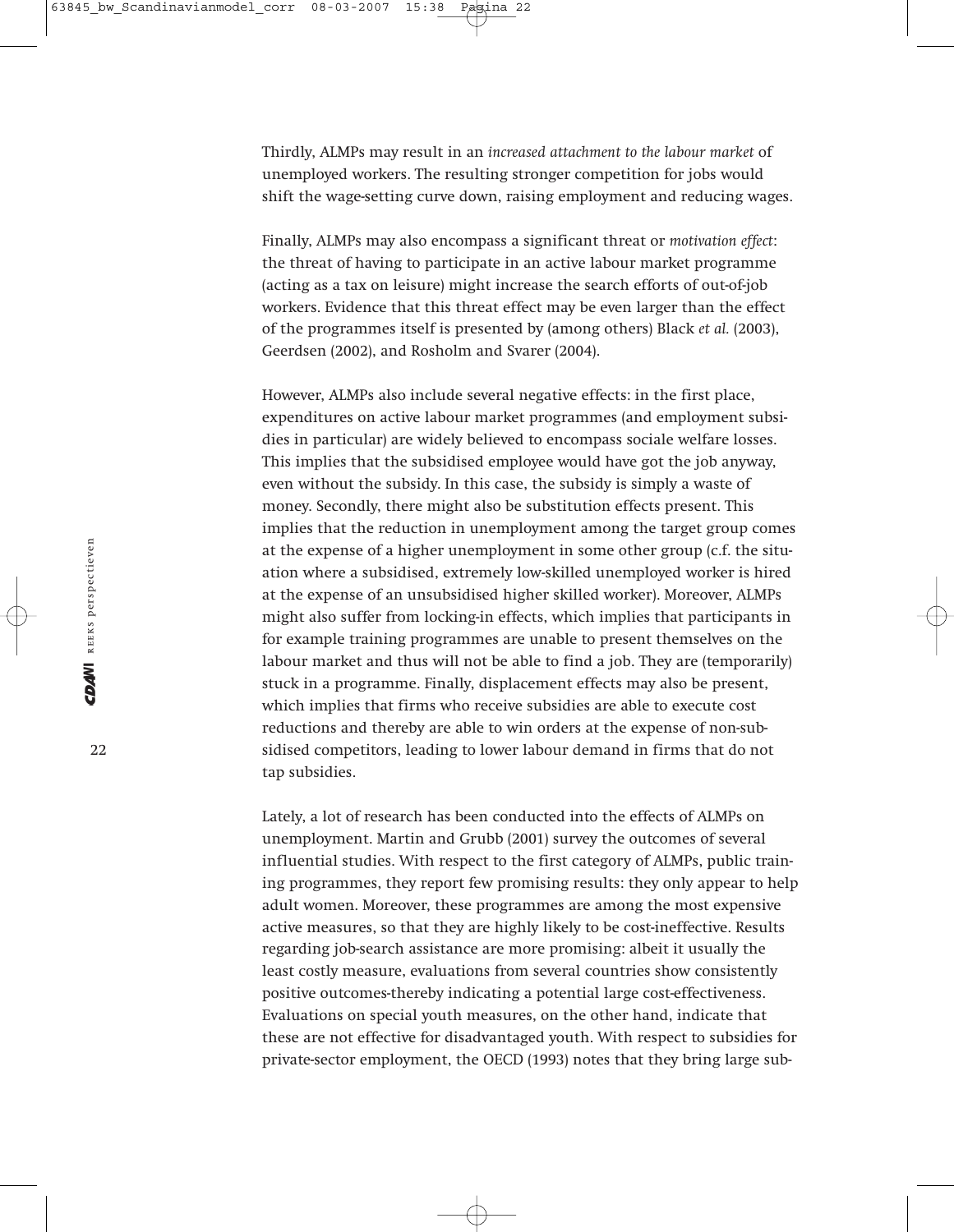stitution effects and nett losses of social welfare. As a result, they only create net gains in employment. Richardson (1998), however, argues that employment subsidies could turn out to be more effective in the long-term as they enlarge the labour reserve, thereby exerting a downward pressure on wages. Moreover, their effectiveness regarding net job creation can be enhanced by targeting these subsidies for low-skilled workers (to reduce losses of social welfare) and by restricting the period of the subsidy (to reduce substitution and locking-in effects, c.f. Van Ours (2002)). The precise structure of employment subsidies thus seems to be essential for their effectiveness. Finally, evaluations regarding direct job creation in the public sector are negative: unemployed people eventually do not succeed in getting an ordinary job, and become unemployed again when the subsidy stops.

In addition, De Groot, Nahuis and Tang (2004) show that ALMPs in general are not only effective in increasing efficiency, but also reduce poverty, by decreasing long-term unemployment-thereby solving the classic economic trade-off between equity and efficiency. All in all, enough reasons to accept at least some forms of ALMP as a useful policy tool.

#### **2.3 Labour market policy in Denmark**

The Danish labour market has not always served as a model for other countries, as is nowadays the case. During the 1980s and early 90s, Denmark suffered from very high unemployment rates-up to 11.4% in 1983. As a result, the Danish government took several measures during this period to reduce these rates, which have taken two forms (Cox, 1998).

In the first attempt to reduce unemployment, the government took measures to reduce the supply of labour. These measures included early retirement schemes and programmes for paid leave from work, but they were ineffective in reducing unemployment as it is nowadays widely recognized that there is no lump-of-labour (labour demand is endogenous to labour supply). Reckoning with this observation, the Danish government responded to this first (unsuccessful) attempt to reduce unemployment, with a second attempt in the late 1980s, more inspired by liberal principles via which Denmark made a shift from welfare to workfare policies. The universal and unconditional elements of the welfare state were diminished, and the Danes began to rely on ALMPs. Ironically enough, by implementing these liberal policies, the Danes shifted away from the traditional, unconditional Scandinavian-type of welfare state, towards a more liberal one.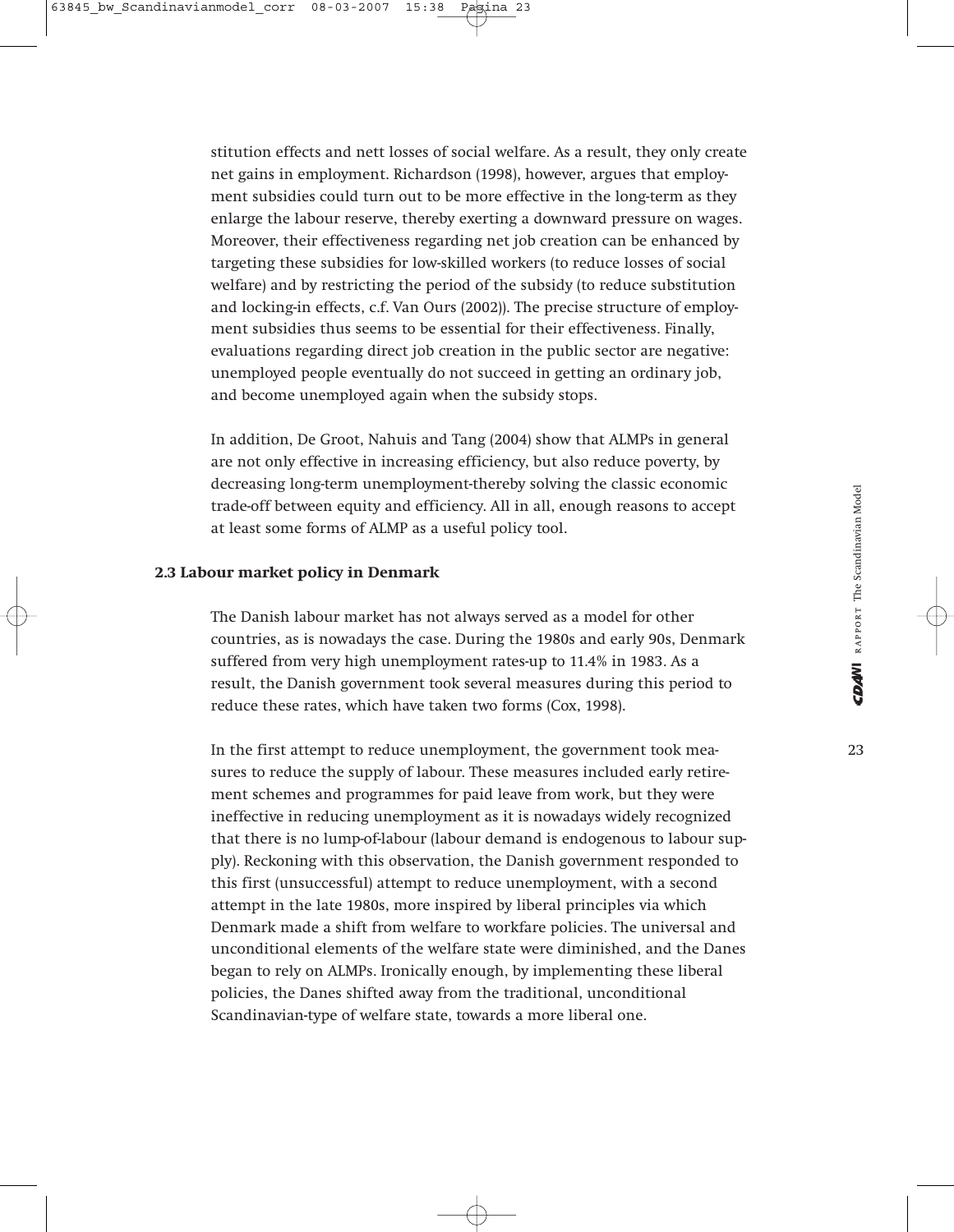Initially, the aim of ALMPs was to offer the unemployed the prospect of regaining eligibility for unemployment benefits after the expiry of the original eligibility period by participating in an activation programme (Andersen and Svarer, 2006). This feature of Danish legislation, however, proved to be highly unfavourable and costly, as it did not reduce unemployment at all: by temporary participation in activation programmes, individuals could receive unemployment benefits infinitely, without relapsing into social assistance (see figure 2.4).

#### **Figure 2.4: structure of the Danish unemployment insurance system before 1994**



Note: 'UI' stands for Unemployment Insurance; 'Act.' for activation within an active labour market programme

#### *Source:* Geerdsen (2002)

As a result, it was not until the introduction of the so-called "flexicurity" model in 1994, which tightened eligibility criteria, that the Danes succeeded in their task to reduce unemployment: The unemployment rate was 10.7% in 1993. The Danes brought it down to 4.6% in 2000 without a significant rise in inflation. In the meanwhile, labour force participation rates remained high in Denmark (around 80%), indicating that there is little hidden unemployment due to leave and disability schemes as is for example the case in Sweden, or in the Netherlands, where the labour force participation rate is substantially lower (around 75%). The "Danish job miracle" was born.

The flexicurity model consists of two core elements: flexible dismissal rules (the flex-part), accompanied by relatively generous and long lasting unemployment benefits (the security-part). Figures 2.5 and 2.6 show that the Danish social security model is indeed distinct with respect to strictness of employment protection legislation (EPL) and the height of the net replacement rates.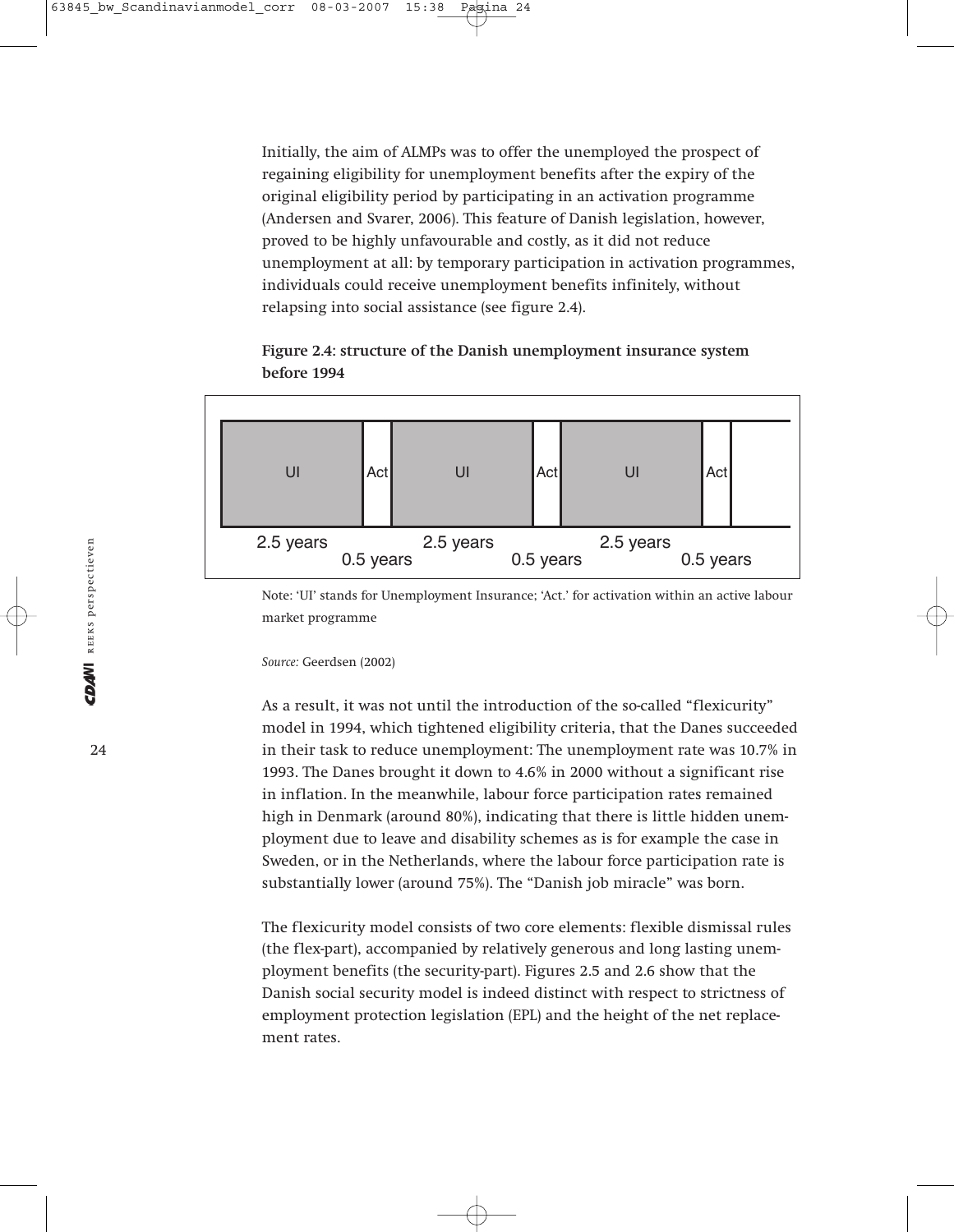

**Figure 2.5: strictness of employment protection legislation (EPL) for 18 OECD countries in 2003**

*Source:* OECD database on Labour Force Statistics; (the higher the EPL-score, the more employment law protection).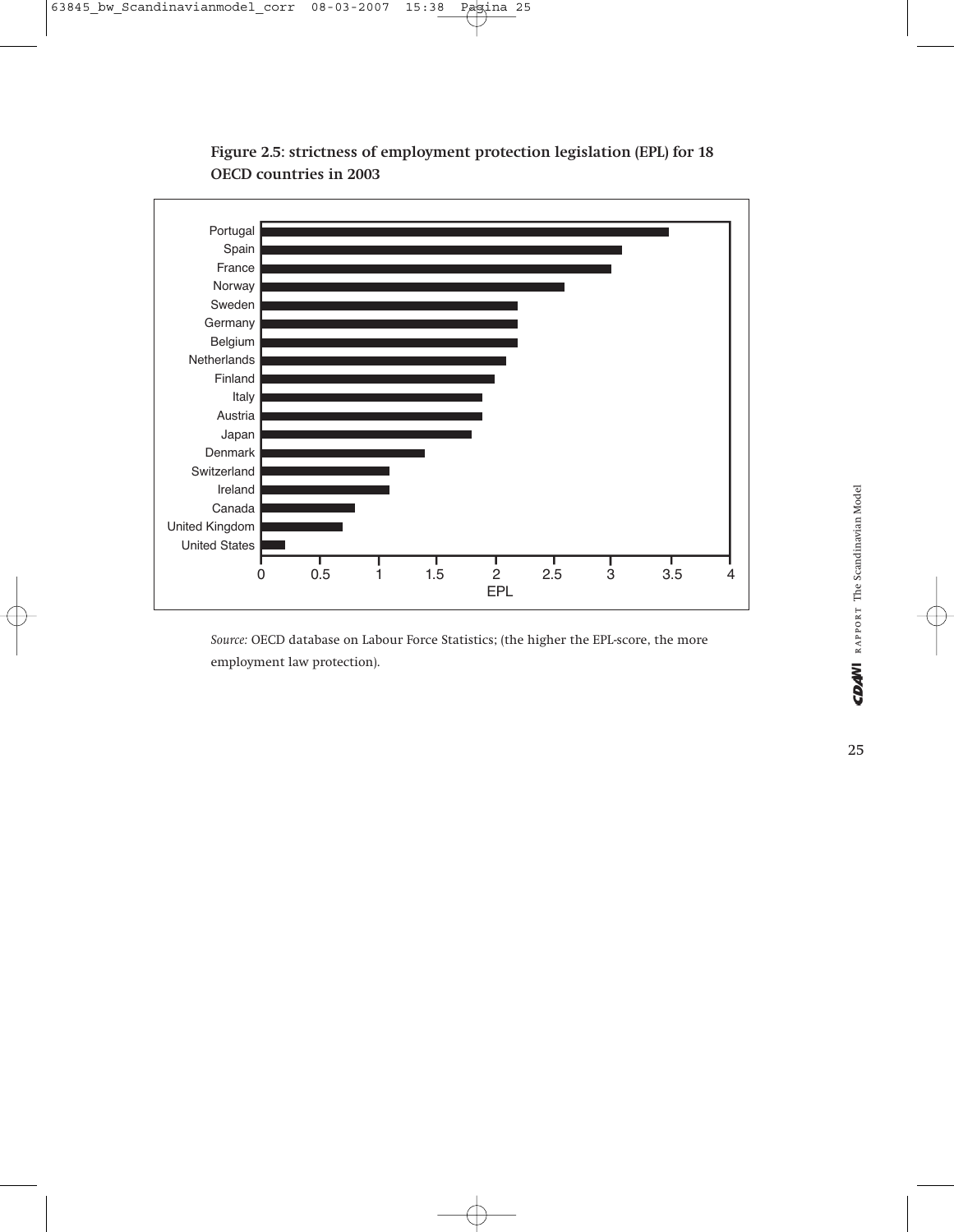

**Figure 2.6: net replacement rates for 18 OECD countries in 2004**

*Source:* OECD database on Social and Welfare Statistics

In this way, the Danish flexicurity model is thus a hybrid model, with liberally low levels of employment protection, but with socialist, Scandinavian high levels of social security.<sup>13</sup> But how is Denmark able to combine these two features of both flexibility and security? According to the Danish Ministry of Labour (1999), the key lies in, what they call, the 'golden triangle' (shown in figure 2.7), which heavily relies on ALMPs.

13 Especially regarding the low level of EPL, the Danish labour market is clearly distinctive from those in other Scandinavian countries (c.f. figure 2.5). Although all Scandinavian countries do have high levels of social security in common, the Scandinavian model also does not exist with respect to labour market policy.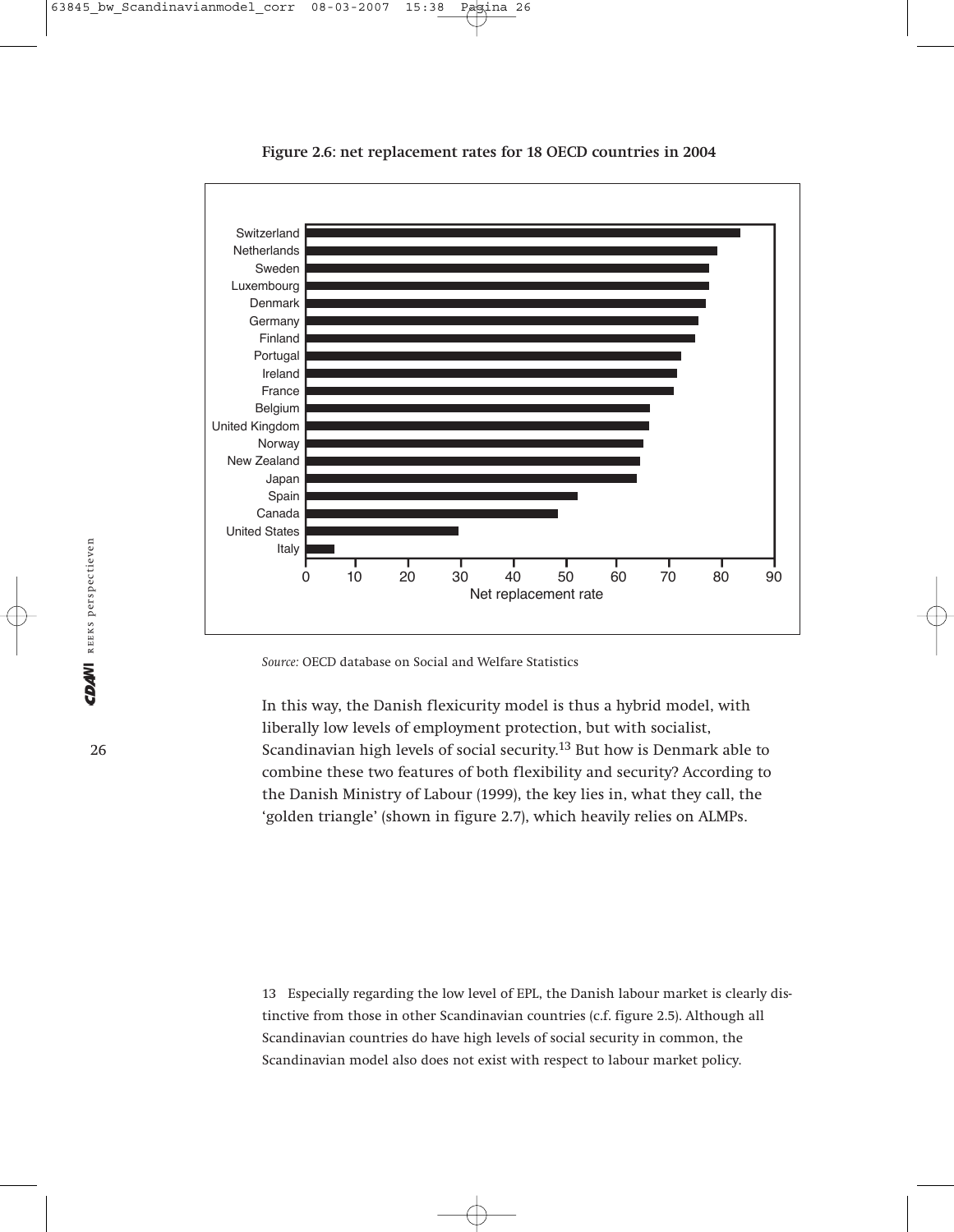

**Figure 2.7: the golden triangle of flexicurity**

*Source:* Madsen (2005)

The idea behind this golden triangle of flexicurity is the following: because the Danish social security provisions are very generous, the working force is willing to accept a very flexible labour market (with, for example, little employment protection legislation) as loosing your job has no devastating influence on one's welfare. Both reduce the moral hazard problem, which possibly arises from the generous welfare system, and increase job opportunities. The unemployed have both the right and obligation to participate in active labour market programmes, under the penalty of lower benefits. Such a programme has both a motivating effect, to the effect that the prospect of having to participate in a programme yields enough incentive to find a job, and increases the quality of the labour force to the extent that the unemployed actually participate in a programme (as discussed before in section 2.2).

The next two sections examine these two pillars of the Danish flexicurity model in greater detail.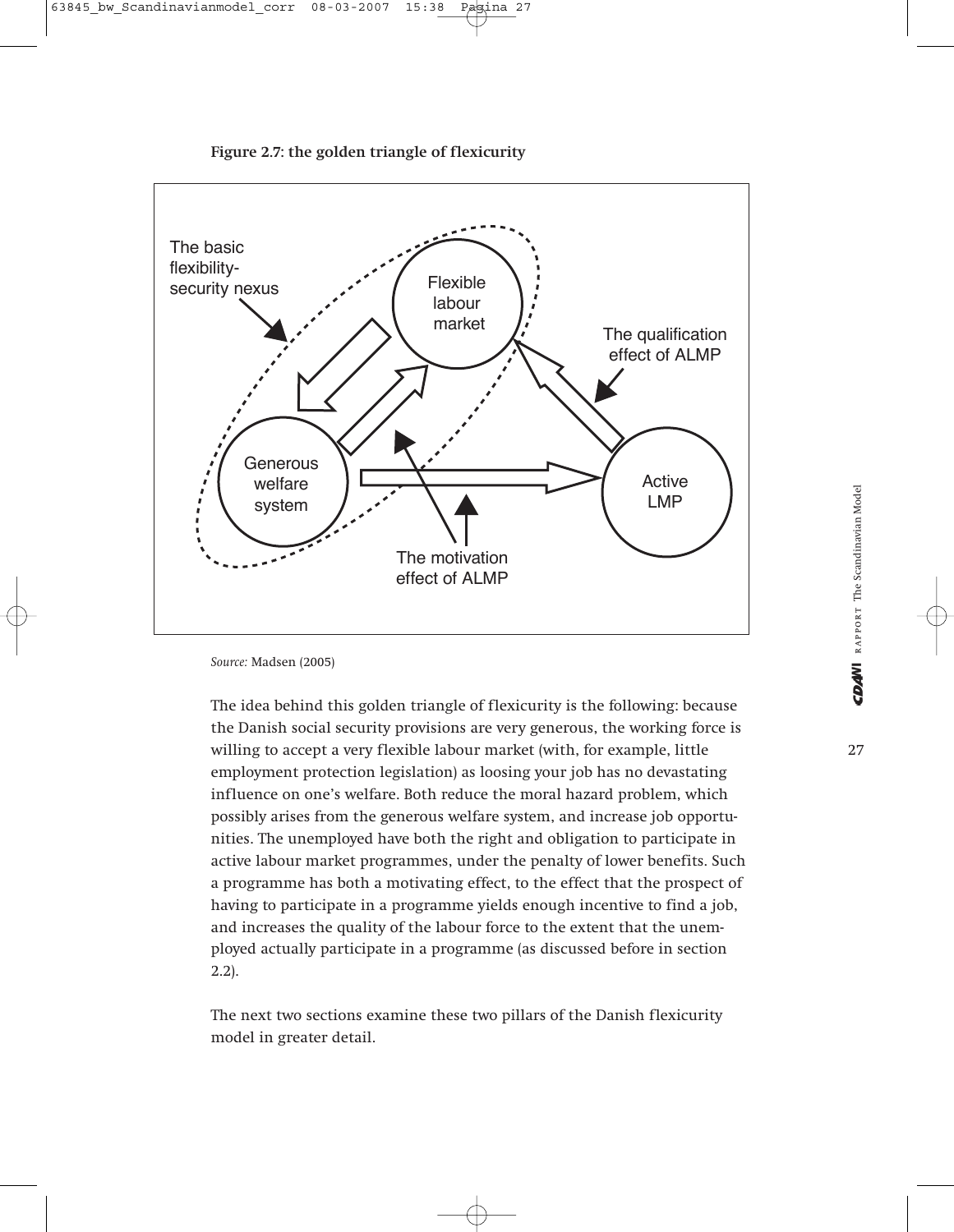#### **2.3.1 Flexibility**<sup>14</sup>

Flexible dismissal rules constitute an important characteristic of the Danish flexicurity model. As figure 2.5 shows, the strictness of employment protection legislation (hereafter called 'EPL') is rather low in Denmark.15 But is this "flex-part"-reducing labour market rigidities-really a favourable feature of the Danish labour market, as many advocates of this model claim?

The impact of low EPL on the unemployment rate is limited. Research by Nickell (1997) and De Groot, Nahuis and Tang (2004) shows there is no statistic significant relation between EPL-strictness and the unemployment rate. Deelen, Jongen and Visser (2006) conclude in an international survey that there is a limited but small effect of high EPL on unemployment. It is rather the composition of unemployment that is affected through a reduction of insider/outsider contradictions: lowering EPL reduces long-term unemployment (as it increases the job-turnover rate and therefore job-finding opportunities in the long run) at the expense of short-term unemployment (as it becomes easier to fire people). Because of, among other things, the low level of EPL in Denmark, the share of long-term unemployment in total unemployment is indeed low at 25.9%, whereas the OECD-Europe average amounted up to 45.3% in 2005. In addition, a low level of EPL also contributes to the flexibility of the economy and increases its ability to adapt to new technologies and reallocate human capital (Deelen, Jongen and Visser, 2006).

EPL does however also affect economic growth: as Teulings and Hartog (1998) argue, employment protection could help stimulating firm-specific investments as it decreases the hold-up problem for the worker. Firing costs increase the average job duration, through which investments have more time to pay their way. Especially for higher skilled workers it stimulates learning by doing. Through this channel, EPL is likely to increase labour productivity growth as findings by Nickell and Layard (1999) indeed suggest. On the other hand, when reallocation of resources is important, a high EPL has

14 Minimum wages also greatly determine flexibility on labour markets, but it is ignored in this comparative analysis as the level of these wages does not greatly differ between the Netherlands and Denmark..

15 This measure (which has a value lying between 0 and 6, where a higher score points at more stringent employment protection) is constructed by the OECD and takes into account several factors that express the ease of dismissal, such as the situation of a regular employee who is fired on grounds of poor performance, required notice and severance pay, conditions under which dismissals are regarded as 'fair'. See Grubb and Wells (1993) for an extensive discussion.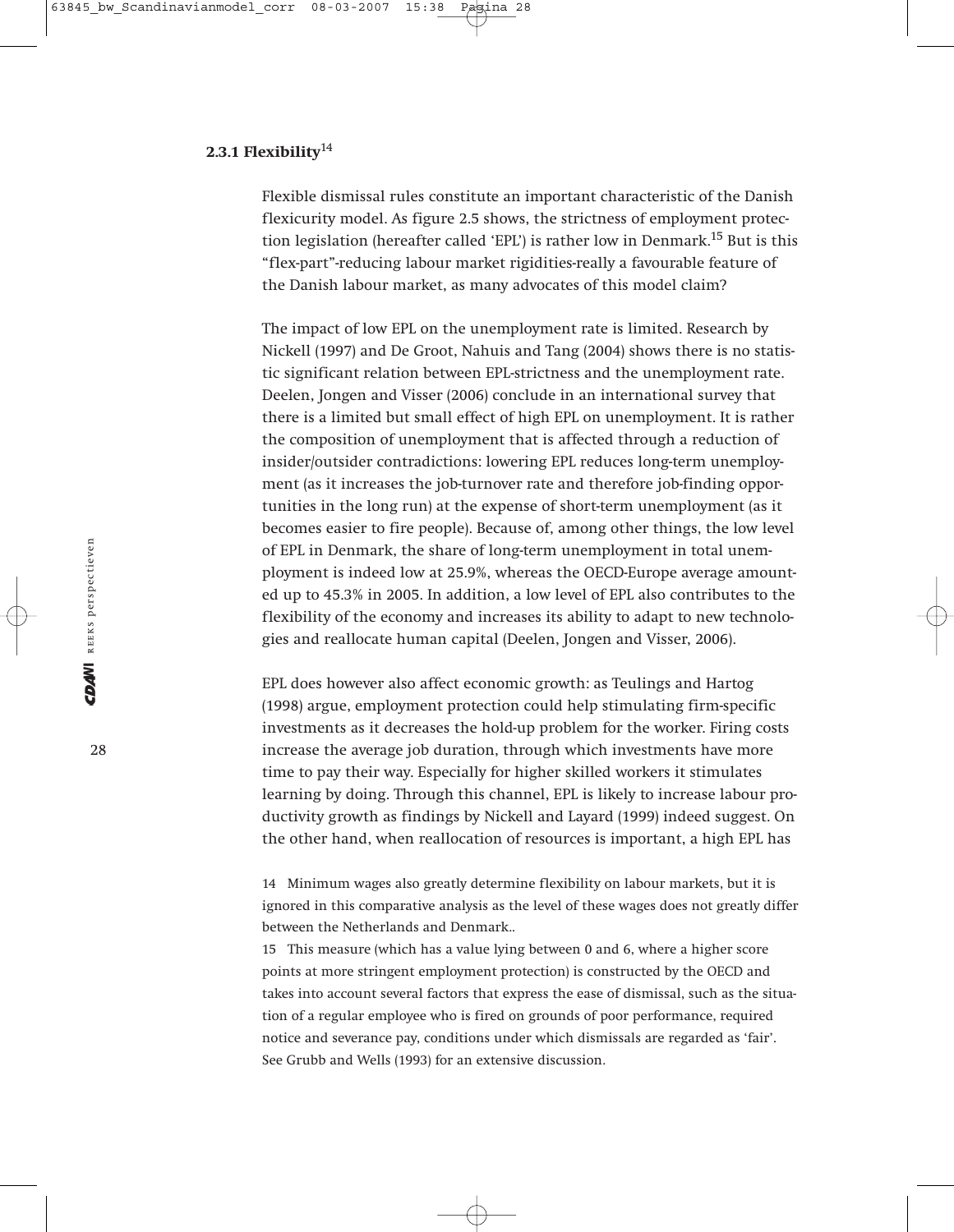a negative impact on productivity. Productivity opportunities will not be utilized and the productivity level at which workers are fired will be lower, because the employer has to pay firing costs. Belot, Boone and Van Ours (2004) have modelled these effects and find evidence that EPL is actually too low in Denmark from this point of view.

Moreover, as for example Blanchard and Tirole (2004) argue, EPL also plays an important role in internalizing the negative external effect of layoffs. As unemployment has several negative effects that the employer does not take into account (e.g. the financial costs borne by the unemployment insurance and ultimately the tax-payer and the psychological costs borne by the dismissed worker), the market will generate a too high job-turnover rate from a social point of view.

Layoff taxes could internalize these negative external effects of layoffs. It could be either a fixed amount, possibly indexed on relevant variables like age, or a variable tax, levied ex post depending on the actual length of the unemployment caused. Such a system of 'experience rating' really confronts employers with the financial consequences of their firing decisions; therefore, the undifferentiated, general payroll premium (that currently finances unemployment benefits) could go down by compensation. Moreover, experience rating stimulates employers to provide their employees with better training so that they can find a job more quickly after a possible layoff. Simultaneously, these employers might supply the employment centres with an incentive to get the unemployed worker back to work. Several simulation studies (c.f. Albrecht and Vroman (1999) for the US; Alessie and Bloemen (2004) and Cahuc and Malherbet (2004) for Europe) and empirical studies (c.f. Anderson and Meyer (1994; 2000)) find favourable labour market implications (e.g. in the form of higher employment rates) of experience rating in unemployment insurance. Currently, experience rating in unemployment insurance is largely imperfect or absent in Europe (De Mooij, 2006: 113). Denmark however, does have some form of experience rating at the firm level, although its level is very low (as is the case with the overall level of EPL).

The low Danish EPL seems to be over the top from an economic point of view, but has contributed to reducing insider/outsider contradictions and the low level of long term unemployment in Denmark, thereby converting the solution of this trade-off into a political question to be answered by policy makers. In addition to the low EPL, Denmark has adopted the concept of experience rating.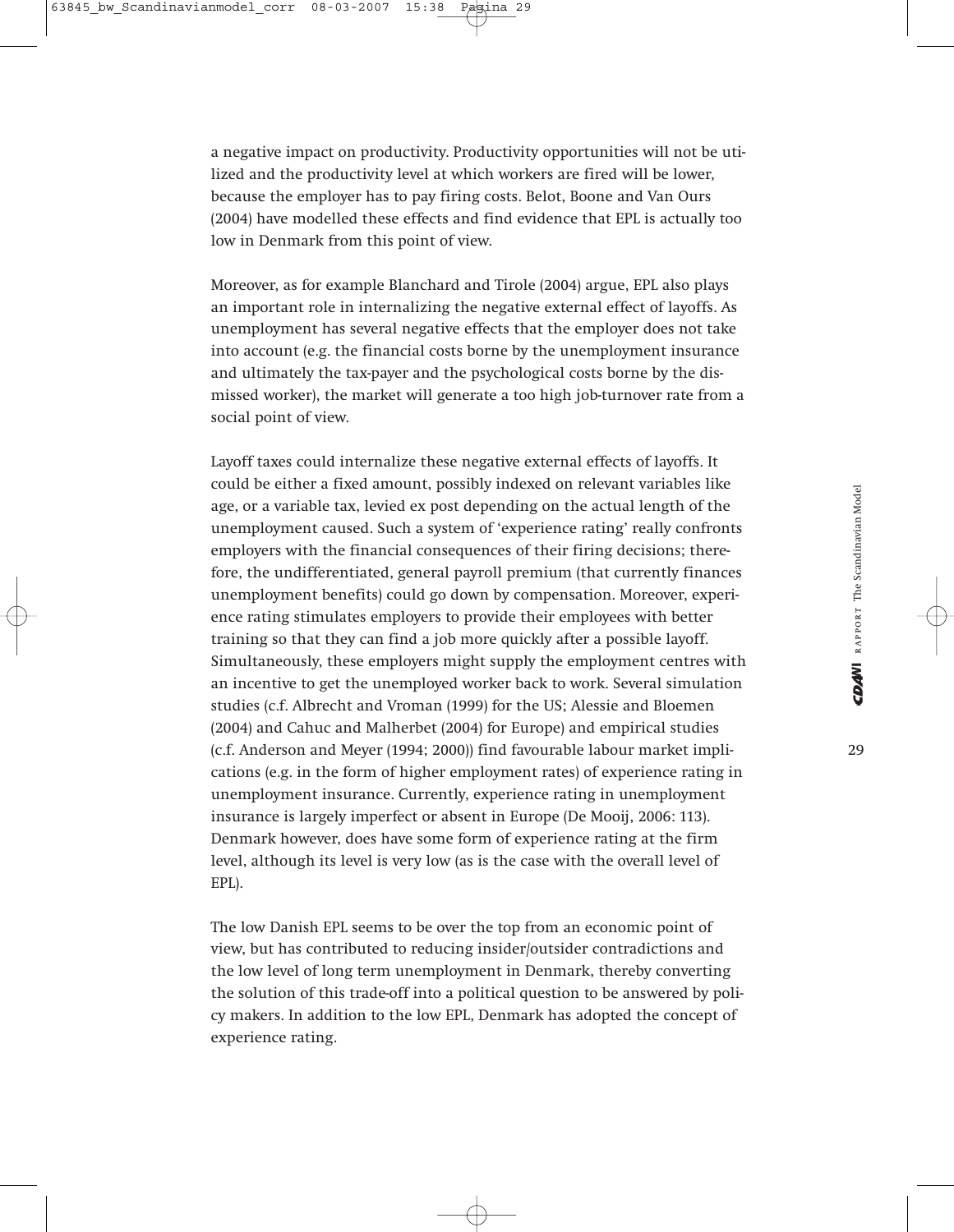#### **2.3.2 Active labour market policy**

The other characteristic of the Danish flexicurity model is formed by the extensive use of ALMPs, which seem to play a crucial role in keeping the generous Danish welfare state financially sustainable. But exactly how is this organized in Denmark since the major 1994-reform? Madsen (2002) lists the following main characteristics of the post-reform ALMP in Denmark in 1994:

- 1. A two-period benefit system, with an initial passive period of four years (during which the unemployed person receives unconditional benefits, but is eligible for activation) and a subsequent activation period of three years. After this eligible period for unemployment benefits, the unemployed person will receive social assistance, which implies that he will receive a lower benefit, which is also dependent on family circumstances.
- 2. A change in the assistance provided to the long-term unemployed persons from a rule-based system to a system based on an assessment of the needs of the individual (with individual action plans).
- 3. The decentralization of policy implementation to regional labour market councils, which are empowered to adjust programmes to local needs.
- 4. The ending of the possibility for the unemployed to renew entitlements to unemployment benefits by participating in a programme. This had the effect that subsidised employment no longer increased the duration of the period for which the unemployed are eligible for unemployment benefits. Those who are still unemployed after participation in an activation programme no longer receive unemployment benefits, but have to manage things with social assistance.
- 5. The introduction of paid leave schemes for childcare, education and sabbatical leave.

Since 1994, the composition of the two-period benefit system (listed under point 1 above) has been adjusted several times, as the Danish government found the initial relatively generous provisions not stringent enough. As a result, both the activation and passive period have been reduced several times, which has resulted in the current situation (since July 2003) in which the passive period is fully absent, while the activation period lasts only 4 years (see figure 2.8). So far, the abolishment of the passive period has not yet shown the desired increase in the number of persons who found a job immediately (Andersen and Svarer, 2006). This can be explained by the locking-in effect, since well- qualified, unemployed workers (who are able to find a job quickly by themselves) are 'locked-in' an activation programme for some time-not able to present themselves on the job-market. Moreover, by implicitly obliging well-skilled unemployed workers to participate in activa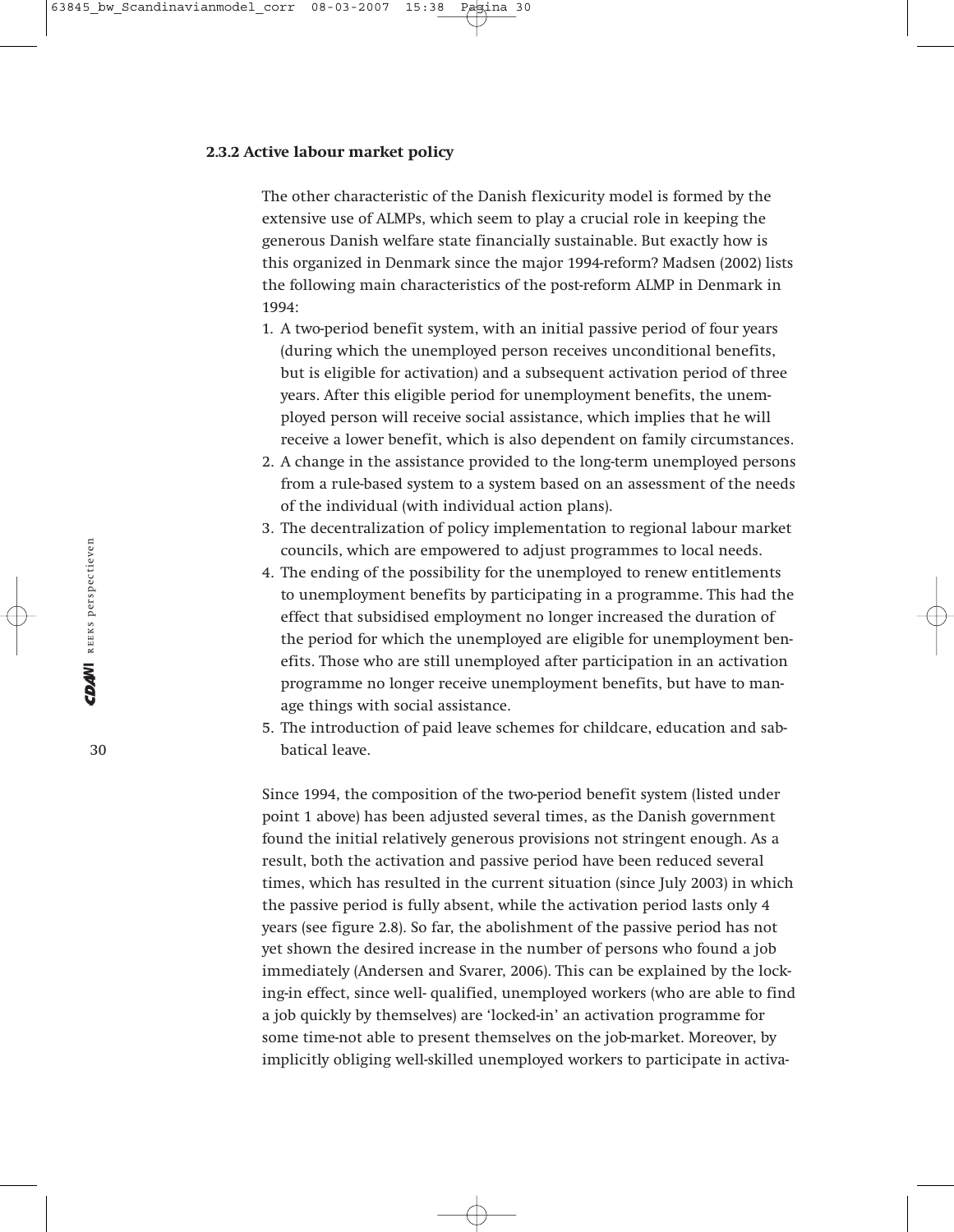tion programmes, the Danes have also increased the social welfare losses associated with ALMP.



**Figure 2.8: Development in the social security system-eligibility and periods of activation**

*Source:* Andersen and Svarer (2006).

When we look at Danish ALMP in more detail and compare this policy with those pursued in other countries (see table 2.2), we can infer that the main differences between Denmark and its reference countries lie in the spending on (institutional) training and employment incentives. These policies in particular seem to be highly effective in Denmark. The Danish Ministry of Labour (2000) has conducted research into the reduction of unemployment after taking part in different active programmes. The results are presented in figure 2.9.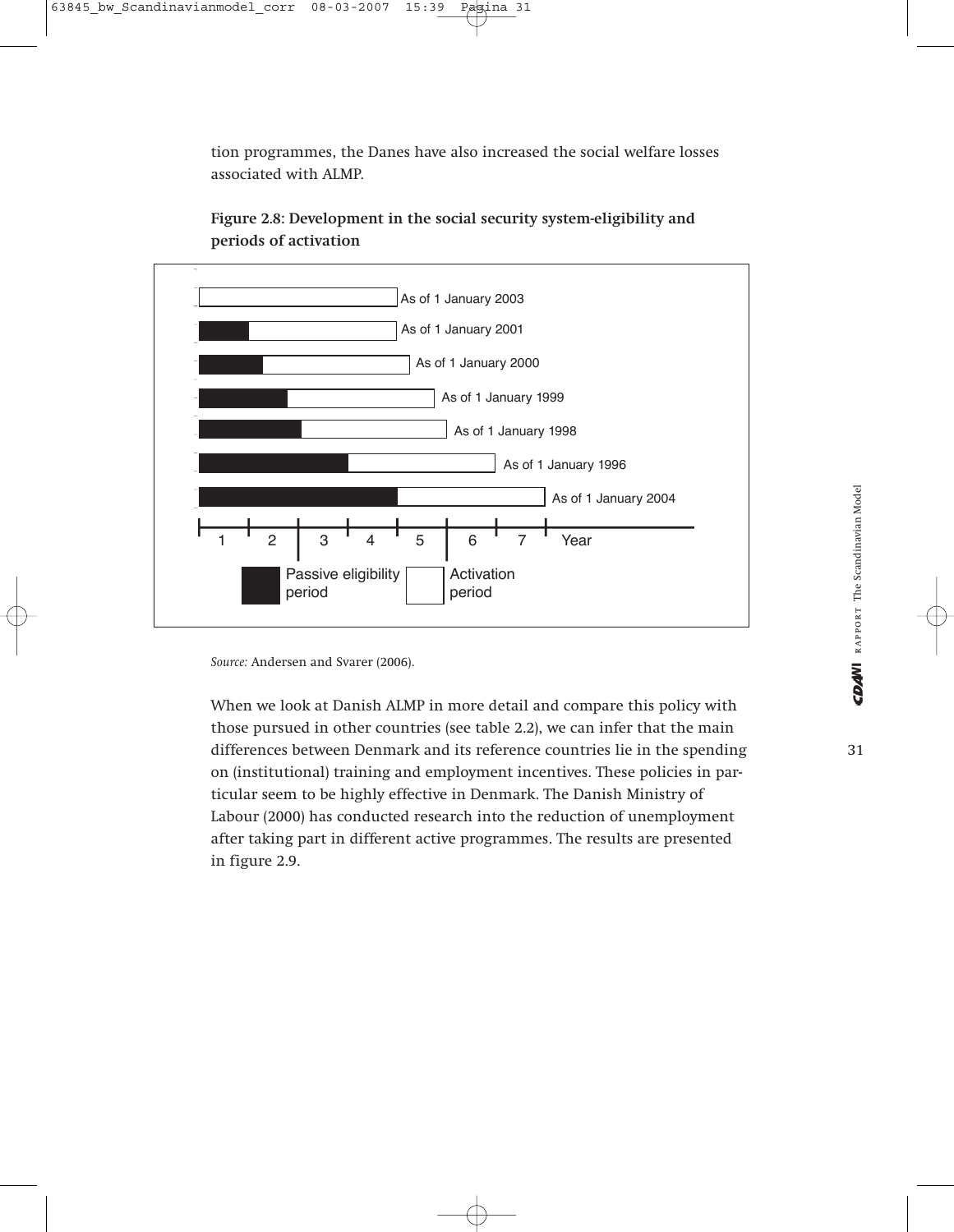|         |                                         | DK   | <b>GER</b> | NL   | UK   | US   |
|---------|-----------------------------------------|------|------------|------|------|------|
| $1_{-}$ | PES and administration                  | 0.32 | 0.29       | 0.32 | 0.36 | 0.04 |
|         | 1.1 Placement and related services      | 0.05 | 0.12       | 0.07 | 0.27 | 0.01 |
|         | 1.2 Benefit administration              | 0.15 | 0.06       | 0.24 | 0.09 | 0.03 |
| 2.      | Training                                | 0.54 | 0.36       | 0.36 | 0.13 | 0.05 |
|         | 2.1 Institutional training              | 0.52 | 0.24       | 0.01 | 0.01 | 0.02 |
|         | 2.2 Workplace training                  |      |            | 0.05 |      |      |
|         | 2.3 Integrated training                 |      |            | 0.10 | 0.02 | 0.03 |
|         | 2.4 Special support for apprenticeship  | 0.02 | 0.07       | 0.04 | 0.10 |      |
| 3.      | <b>Employment incentives</b>            | 0.46 | 0.09       | 0.03 |      |      |
|         | 3.1 Recruitment incentives              | 0.46 | 0.08       | 0.03 |      |      |
|         | 3.2 Employment maintenance incentives - |      |            |      |      |      |
| 4.      | Integration of the disabled             | 0.52 | 0.15       | 0.56 | 0.02 | 0.03 |
| 5.      | Direct job creation                     |      | 0.13       | 0.18 |      | 0.01 |
| 6.      | Start-up incentives                     |      | 0.13       | -    |      |      |
|         | Total active measures                   | 1.83 | 1.14       | 1.44 | 0.52 | 0.16 |
|         | Categories $1.1 + 2.7$                  | 1.56 | 0.97       | 1.20 | 0.43 | 0.13 |
|         | Categories 2 -7 only                    | 1.52 | 0.85       | 1.12 | 0.16 | 0.12 |
|         |                                         |      |            |      |      |      |

#### **Table 2.2: spending on ALMP as percentage of GDP in 2004**

*Source:* OECD (2006)





*Source:* Danish Ministry of Labour (2000)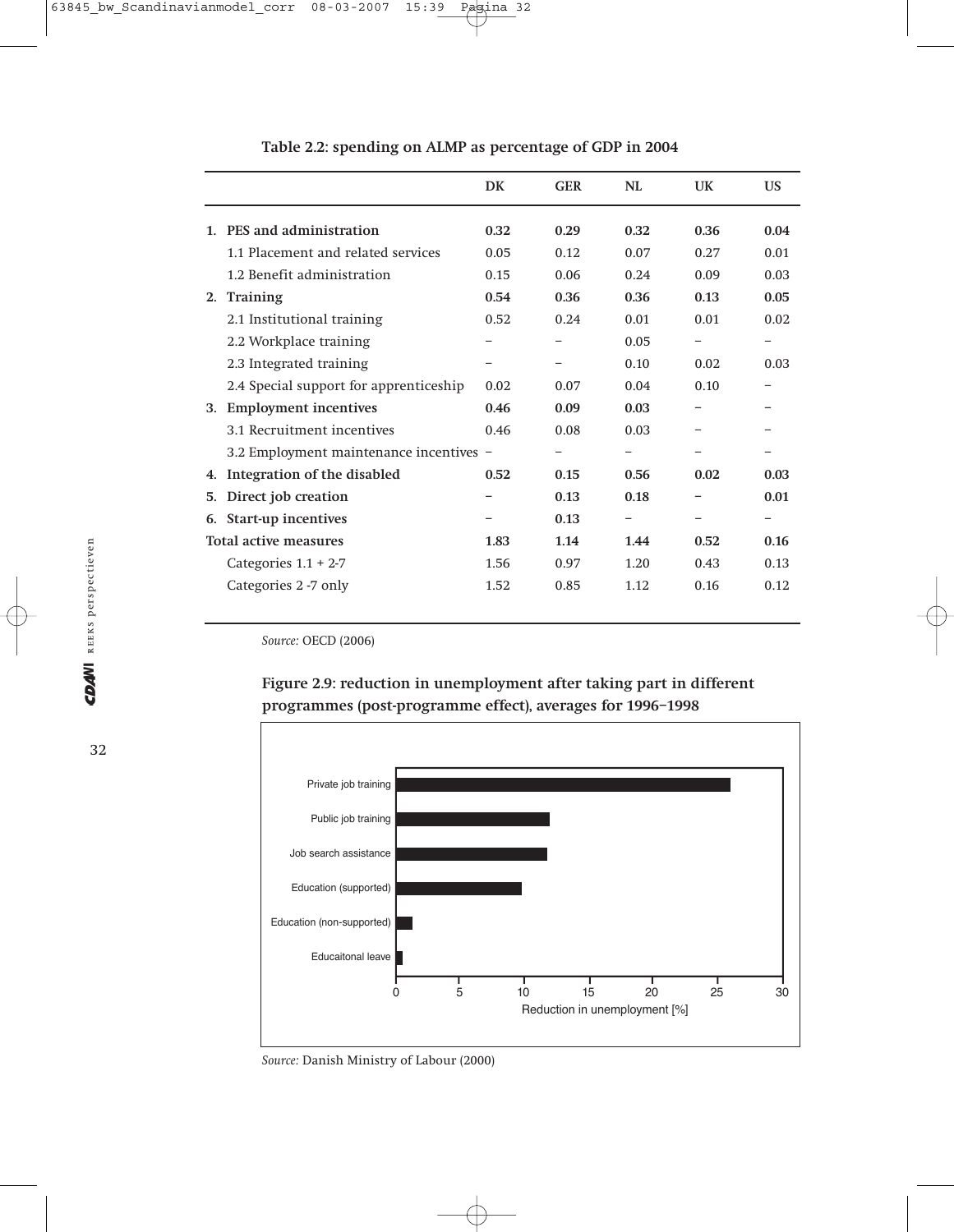From this figure, it appears that establishing re-employment via ALMP in Denmark has been most effective by private job training. In such a programme, a private employer receives a wage subsidy of up to DKK 52.32 (which equals about EUR 7) per hour to employ a participant for a 6 month period (employment incentive), during which he has to pay the participant the average wage for this type of job. The success of this policy instrument can largely be explained by the fact that these temporary subsidies reduce the information problem in Spence's (1973) sense as employers are able to acquire more information about the worker's productivity at relatively low costs. As a result, an activated person often continues in the subsidised job even after the subsidy has been stopped: outflow to ordinary jobs is thus established because of these programmes (Rosholm, 1999).

Public job training also yields positive results with respect to the reduction in unemployment after participation. Here, the process is similar to private job training, but the participants are placed in public institutions. The average duration of public job training equals 39 weeks, which is considerably higher than private job training. However, after the subsidy has stopped, most of these jobs also disappear again, which limits its success.

However, the above two programmes incorporate large substitution effects and social welfare losses as a result of which the net macro-reduction in unemployment will be a lot lower (possibly up to  $95\%$ ).<sup>16</sup> They are however also effective for equity reasons: as these programmes are targeted towards the long-term unemployed at the bottom of the labour market, they greatly reduce poverty (c.f. De Groot, Nahuis and Tang, 2004).

Job search assistance and supported education also display positive results, with a reduction in unemployment of about 12 and 10% respectively.<sup>17</sup> Less promising results are found for non-supported education and educational leave, which typically involve training in very basic skills (Madsen, 2002).

In addition, it should be noted that the numbers presented in figure 2.8 do not take account of the threat effect, discussed before in section 2.2. The real reduction in unemployment because of ALMPs may thus be even much higher, as research by Rosholm and Svarer (2004) shows that the threat effect in Denmark is even greater than the post-programme effect.

16 See Calmfors, Forslund and Hemstrom (2001) for a detailed overview of several studies on deadweight losses and substitution effects of ALMPs.

17 Supported education can be defined as targeted education, with support from the employment services.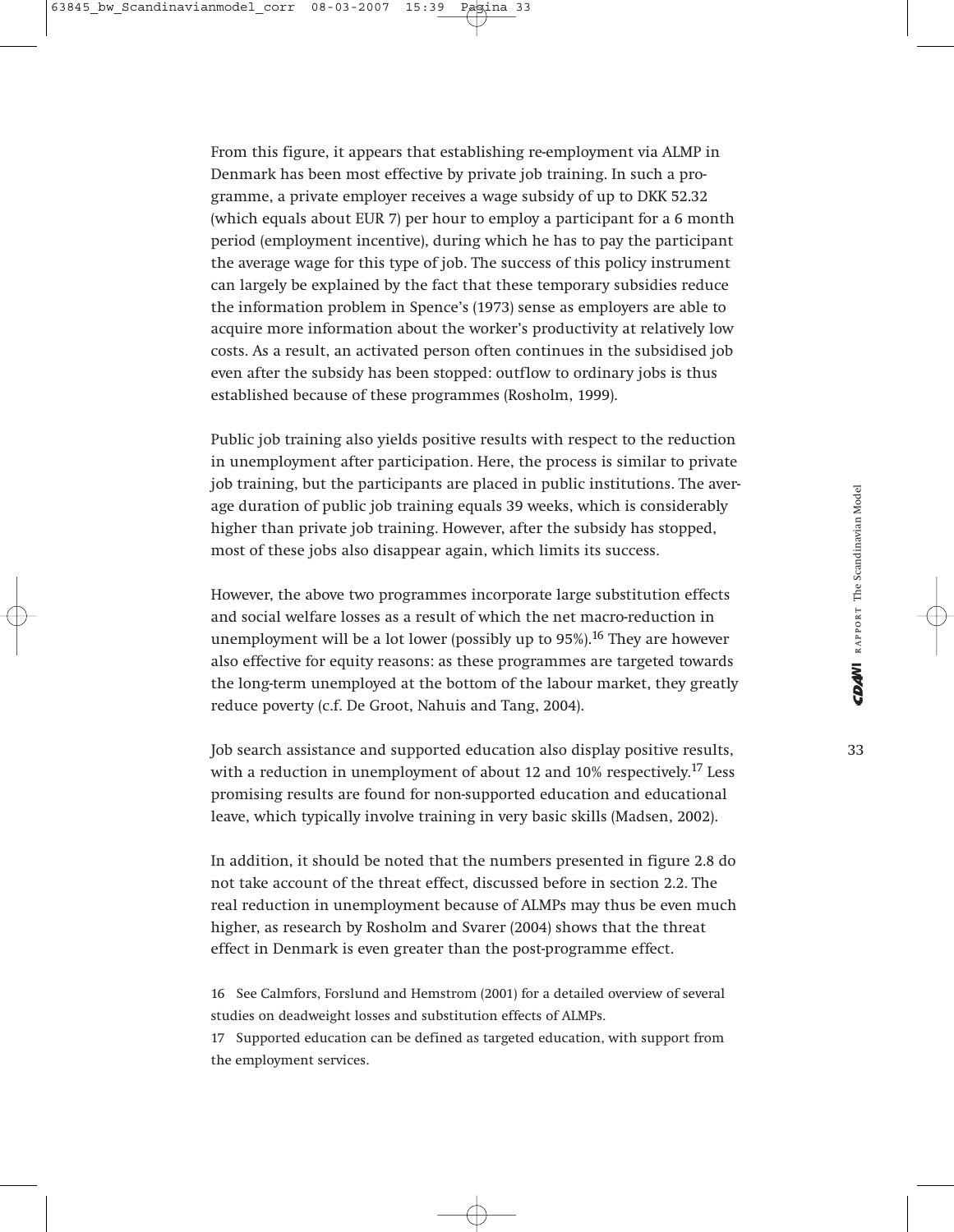ALMP has thus been a very useful tool in Denmark in reducing unemployment and poverty. It should however be recognized that ALMP is a very expensive method to bring down unemployment. Cost-effectiveness therefore is not evident. However, conducting a cost-benefit analysis with respect to active labour market policies is rather hard to do for at least two reasons. With respect to the cost-side of the analysis, it is hard to find the correct and necessary data (the administration costs in particular); regarding the benefit-side. It is almost impossible to measure the resulting non-monetary gains in well-being due to lower unemployment. In practice, the latter point is therefore usually neglected in most studies. In addition, it is also difficult to construct the counterfactual: what would have happened, if ALMPs had not been implemented?

For these reasons, only a few cost-benefit analyses have been ,made on active labour market policies (Kluve and Schmidt, 2002). Jespersen, Munch and Skipper (2004) have conducted such a study for the Danish case. In their analysis, they measure the benefit of ALMP simply as the discounted earnings gain of lower benefit expenditures (thus ignoring the increase in overall well-being as a result of higher employment and the motivation effect) plus the value of output produced during participation in job training programmes, while their cost-side consists of administration costs, costs of education and training expenditures (ignoring potential substitution effects and loss of social welfare)-corrected for marginal costs of public funds. Accordingly, the net social return is measured by the change in aggregate output attributable to the programmes by subtracting the programme's costs from the discounted stream of benefits.

The results of their analysis are presented in table 2.3. According to this table, private job training (through temporary employment subsidies) is the best programme with a surplus of about  $\in$  37,000 per participant.<sup>18</sup> Lower, albeit significant positive effects are found for public job and classroom training. Residual programmes (consisting of individual job training, entrepreneurship subsidies, targeted courses and public employment programmes) end up with a big deficit of over  $\in$  18,000 per participant. ALMP in Denmark has thus been fairly successful, with the exception of the residual programmes.

18 Obviously, these amounts should not be interpreted too strictly, as they are surrounded by uncertainty and incompleteness. It is more the mutual, ordinal relation between the specific programmes that matters.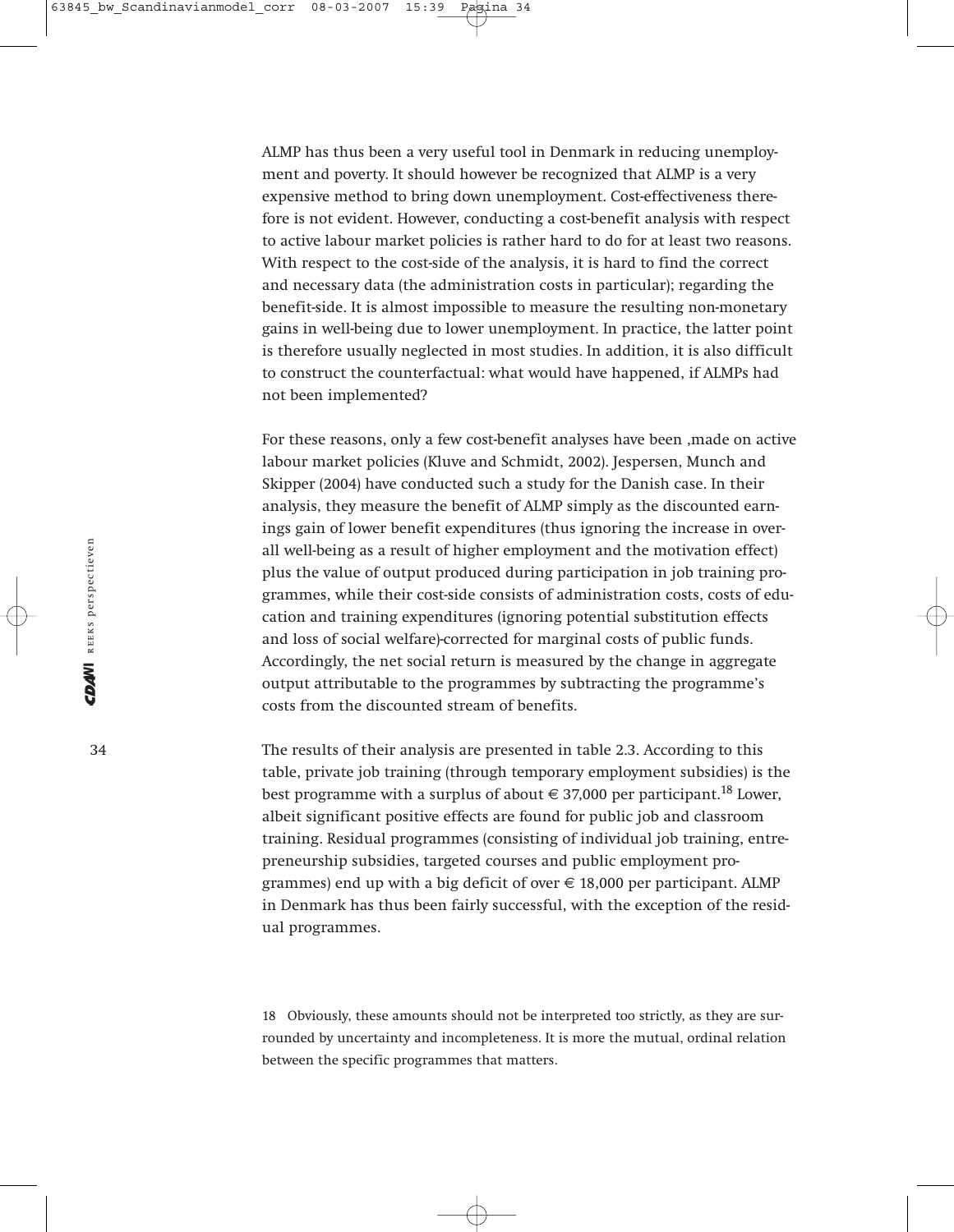| Programme type       |          | Net benefit (present values, in euros) |
|----------------------|----------|----------------------------------------|
| Private job training | 37 190   |                                        |
| Public job training  | 9450     |                                        |
| Classroom training   | 2870     |                                        |
| Residual programmes  | $-18430$ |                                        |

**Table 2.3: the economic value of Danish ALMPs per participant in 2002; effects for 1995 - 2000**

*Source:* Jespersen, Munch and Skipper (2004)

As noted before, this study only measures post-programme effects and thus neglects the probably more important threat effect. On the cost-side substitution and deadweight loss are neglected. Using other studies, it is possible to adjust the above figures for substitution, deadweight loss and threat effects. Knowing that only 5 to 33% of subsidised jobs represent additional jobs (OECD, 1993), while research by Rosholm and Svarer (2004) indicates that the threat effect is about 2.85 times as large as the initial pure-programme effects of ALMP, we get the following (indicative) net benefits, (which still neglect the non-monetary gains in well-being from lower unemployment):

| Programme type       | Net benefit lower limit<br>(present values, in euros) | Net benefit upper limit<br>(present values, in euros) |
|----------------------|-------------------------------------------------------|-------------------------------------------------------|
| Private job training | 5 300                                                 | 34 977                                                |
| Public job training  | 1 3 4 7                                               | 8888                                                  |
| Classroom training   | 8 1 8 0                                               | 8 1 8 0                                               |
| Residual programmes  | $-6467$                                               | $-6467$                                               |

**Table 2.4: the economic value of Danish ALMPs per participant in 2002 accounting for substitution, an inefficient allocation of resources and threat effect; effects for 1995-2000**

*Source:* own calculations<sup>19</sup>

19 Example: in this table the lower limit for the net benefits of private and public job training programmes is calculated by taking the unadjusted net benefit (from table 2.3), multiplying this by 0.05 (which represents the net reduction in unemployment in the pessimistic scenario) and 2.85 (the threat effect). The multiplication factor was 2.85 for classroom training and residual programmes, as these programmes do not incorporate substitution effects.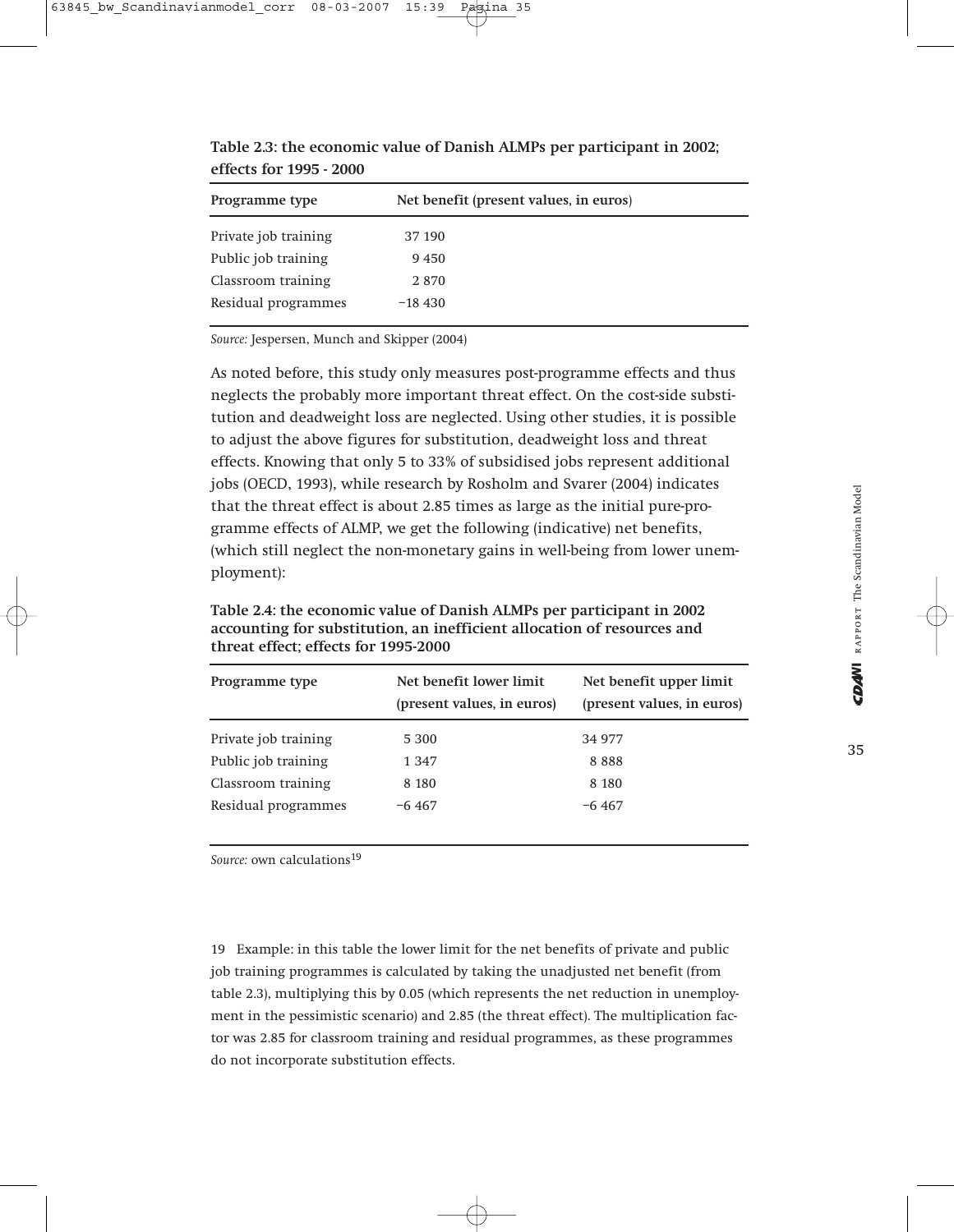Accounting for these additional effects, the main conclusions do not alter: in Denmark, private job training is most effective, whilst residual programmes only create net losses.

To complete the cost-benefit analysis for Denmark as a whole, the adjusted net benefits from table 2.4 are finally related to the magnitude of each programme type, listed in table 2.5. This leads to the conclusion that ALMP in Denmark on average over the period from 1995 to 2000 has yielded between € 3.518 and € 7.918 per participant in present value. All in all, the conclusion is that ALMP in Denmark has not only been effective in reducing unemployment and poverty, but has also been cost-effective due to lower benefit expenses.

|  | Table 2.5: distribution of programmes, averages for 1995 - 2000 |  |
|--|-----------------------------------------------------------------|--|
|  |                                                                 |  |

| Programme type               | Relevance (% of total) |
|------------------------------|------------------------|
| Private job training         | 10                     |
| Public job training          | 19                     |
| Classroom training           | 50                     |
| Residual programmes          | 21                     |
| Consisting of                |                        |
| Individual job training      | 6                      |
| Entrepreneurship subsidy     | $\overline{4}$         |
| Targeted classroom training  | $\overline{4}$         |
| Targeted courses             | $\overline{2}$         |
| Public employment programmes | $\overline{4}$         |
| Other programmes             | 1                      |

*Source:* Jespersen, Much and Skipper (2004)

#### **2.4 Labour market policy in the Netherlands**

Dutch labour market policy has considerable resemblance to its Danish counterpart: unemployment benefits in the Netherlands are also rather high (although the duration of the unemployment benefit is longer in Denmark), while we also spend considerable amounts on ALMP. Therefore, in most international studies Denmark and the Netherlands are included in the same 'Nordic' group regarding labour market policy (c.f. Sapir, 2005; Aiginger and Guguer, 2006). Nevertheless, great differences are seen when looking at employment protection . The discussion in the Netherlands is whether the EPL should be diminished and the activation should be less without engagement and be more compulsory. The major differences regarding flexibility and active labour market policy are discussed.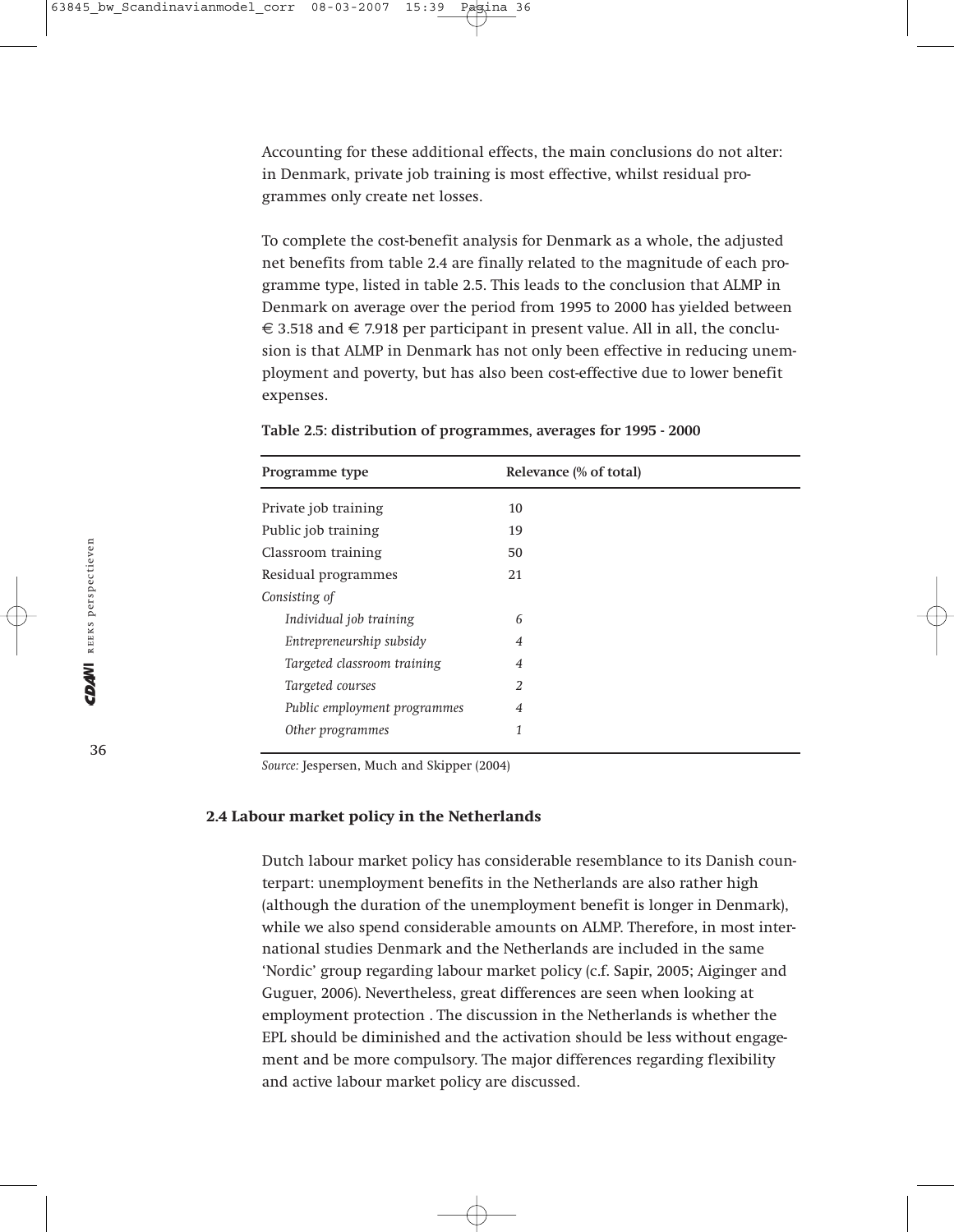# **2.4.1 Flexibility**

As figure 2.5 shows, the level of EPL in the Netherlands is considerably higher than in Denmark (2.1 versus 1.4).<sup>20</sup> The procedural inconveniences and the difficulty of dismissal are above average (Deelen, Jongen en Visser, 2006). Especially older workers who have worked for the same firm for a long time are favoured by strict EPL in the Netherlands. This has a number of negative effects. The labour market for older worker is very inflexible, and labour market participation of people between 55 and 64 is low (59.5% in Denmark, 46.1% in the Netherlands). The insider-outsider problem exists especially for older workers. This dichotomy will become a bigger obstacle in the coming years because of the fundamental changes that took place in social security. Those reforms make it more difficult for older worker to leave the labour market earlier. The length of the maximum unemployment benefit has been shortened from 7 years to a maximum of 3 years and 2 months. The criteria for the disability insurance have become stricter, and pre-pension schemes have been partly abolished.

The positive effect of a high level of EPL in the Netherlands is that it stimulates firm-specific schooling (c.f. Belot, Boone and Van Ours, 2004). On the other hand, it can reduce investments in employability in general. The relatively high level of EPL at least does leave room for improvement regarding the reduction of insider-outsider contradictions. Women and immigrants will profit from a lower EPL for older workers.

Although the unemployment rate in the Netherlands is about the same as in Denmark, the share of long-term unemployment in total unemployment is rather high in the Netherlands: it amounted up to 40.1% in 2005, compared to only 25.9% in Denmark.

Moreover, in contrast to Denmark, experience rating in layoff taxes at the firm level<sup>21</sup> is currently absent in the Netherlands as a result of which both employers and employment centres have no incentive to get unemployed workers back to work.<sup>22</sup>

20 In the late '80 the difference was smaller because Denmark had a EPL level of 2.3 and the Netherlands of 2.8. Both countries currently have a substantial lower level than twenty years ago.

21 Premiums for unemployment paid by employers are differentiated at sector level. The premiums paid by employees are levied on the national level.

22 The Netherlands has positive experiences with experience rating at a company level in disability insurance (c.f. Koning, 2004), where the premiums paid by employers are a function of their firm-related disability inflow in previous years (PEMBA).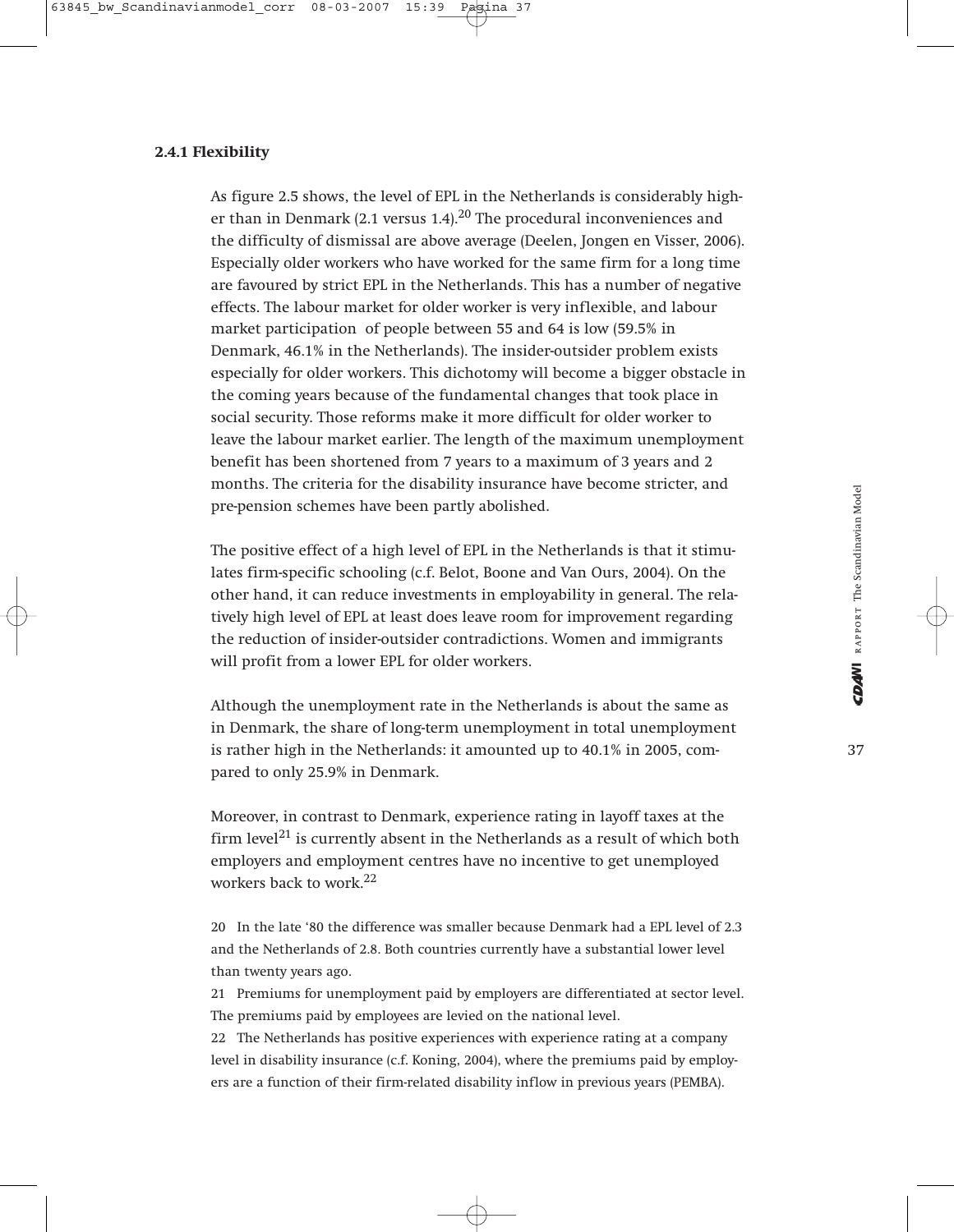Although the EPL in Denmark and the Netherlands do differ substantially, the unemployment rates in both countries are among the lowest in the EU. Lowering EPL in the Netherlands to more Danish levels thus cannot be justified on the grounds of the level of unemployment, although it might contribute to the fight against long-term unemployment, reduce insider/outsider-contradictions and enhance the flexibility of the labour market, especially for older workers. An alternative for simply lowering the EPL would be a system in which the severance pay is lower, the more the employer has invested in the employability of the worker.

# **2.4.2 Active labour market policy**

Active labour market policy in the Netherlands has taken several forms in recent years: it includes direct job creation in the public sector, employment subsidies, job search assistance and educational training.

When we look at the composition of ALMP-spending in the Netherlands (see table 2.2), it appears that relatively much money is spent on direct job creation, while most studies find no positive effects for this policy, which suggests that these funds could be allocated more efficiently. The effectiveness of Dutch ALMP has been investigated in greater detail by some studies to be discussed below.

Jongen, Van Gameren and Graafland (2000) for example have studied the macroeconomic effects of *relief jobs* (mainly direct job creation in the public sector, 'Melkert-banen') and *vouchers* (subsidies for a maximum period of four years for private firms, which hire previously long-term unemployed workers, covered under the VLW-programme ('Afdrachtvermindering Langdurig Werklozen' or 'Reduction Long-term Unemployed'). $^{23}$  In the former programme participants earned an income of 130% of the minimum wage level; in the latter programme participants are not allowed to earn more than 130% of the minimum wage In 2003 the number of relief jobs has strongly been reduced and the VLW-programme abolished.

The reported effects of the introduction of relief jobs are numerous: in the first place, as more vacancies for relief jobs come onto the market, the search-intensity from low-skilled workers for private sector jobs will go down. Moreover, as relief jobs yield a higher compensation relative to the state of unemployment, the outside option of workers in the wage bargaining process will go up, which will raise labour costs. In these two ways, relief

23 The VLW-programme was abolished in 2003.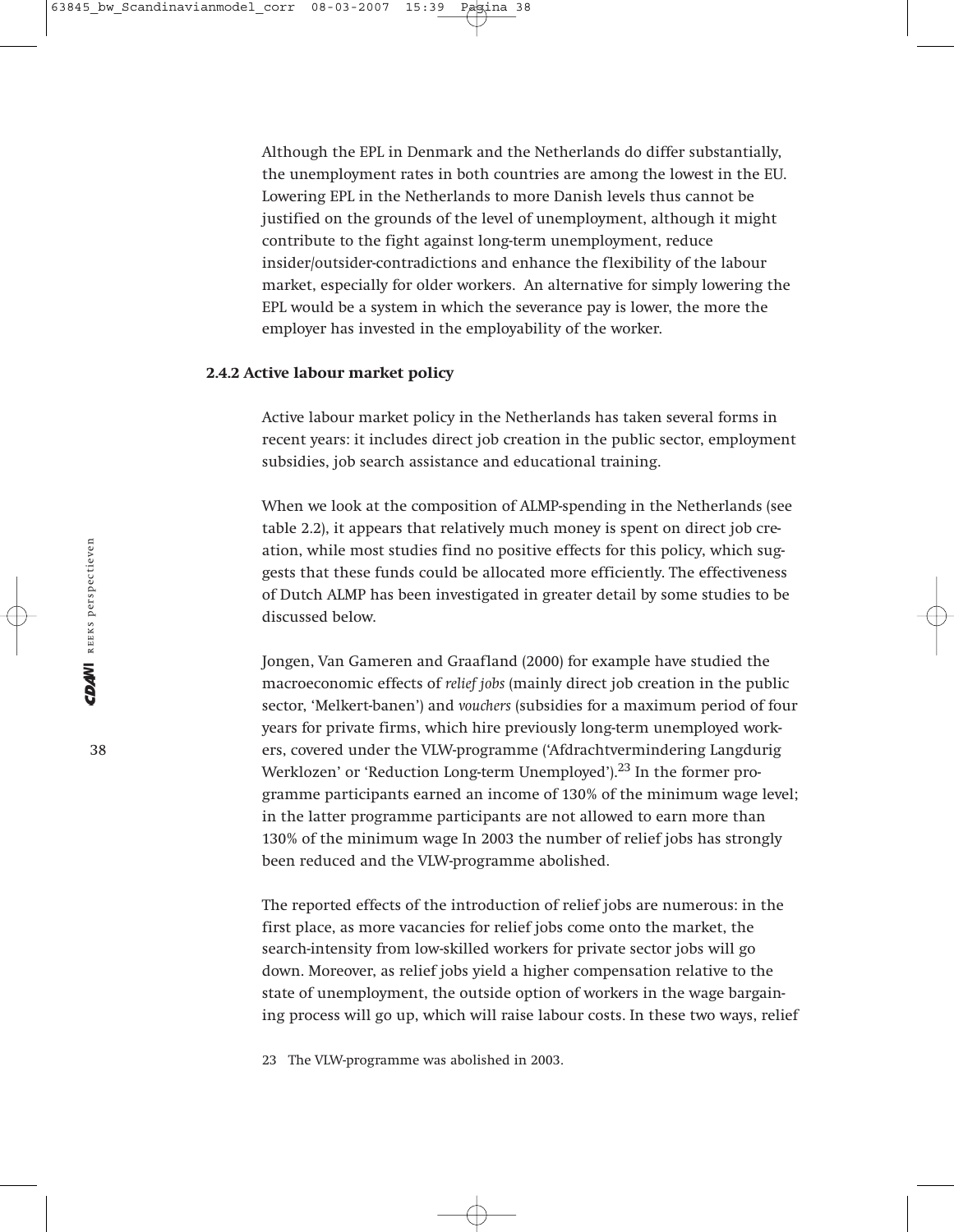jobs thus partly crowd out regular employment, decreasing unemployment on balance but simultaneously increasing the inactivity rate (defined as the sum of unemployment, relief jobs and training jobs). As a result of mainly the increase in inactivity, Jongen *et al.* find very disappointing results for this type of ALMP in the Netherlands: starting with an *ex ante* impulse of 115 million euros, the government runs a net loss of no less than 95 million euros *ex post*. This disappointing result can merely be explained by the very low outflow from relief jobs to regular employment: in 1997. This percentage only amounted 4% (Gravesteijn-Ligthelm *et al.*, 1998). The explanation for the limited outflow can be found in the relatively high compensation levels for these jobs in combination with the infinite duration, as a result of which participants had very little incentive to continue a search for a job in the private sector. This result lies completely in line with findings in international literature, as direct job creation in the public sector is hardly positively evaluated (see section 2.2).

Results for the voucher-programme are more promising: as a result of the subsidy, low-productive job seekers become more attractive to firms as they experience lower labour costs; labour productivity falls r by more than costs however (since less-productive workers are activated), indicating a slight increase in wage pressure as workers claim part of the subsidy. On balance, both private sector production and employment rise while inactivity drops; Polanen Petel *et al.* (1999) estimate that between 13 and 43% of subsidised jobs in the Netherlands represent additional jobs, which is rather high in international perspective (where estimates lie between 5 and 33%). Moreover, the VLW seems to reduce long-term unemployment by one or two-thirds. As a result of these promising figures, net effects on the government budget are also promising: Jongen *et al.* report a net loss of 41 million euros (starting from an impulse from 115 million euros), but they do not reckon with savings on transfers and additional receipts due to the rise in the tax base. As they acknowledge, these effects are substantial as a result of which the net effect on the government balance is very likely to become positive. In any case, the voucher-programme is much more effective than relief jobs. Its efficacy could however be increased further by reducing the relatively long period of the subsidy (currently up to four years) to more Danish levels (where the maximum duration of an employment subsidy is currently 6 months), to limit the substitution effects.

In addition to these two programmes, the Netherlands also provides part of the unemployed with job-search assistance. As noted in section 2.2, this type of ALMP is often very positively evaluated since it is both effective and cheap. In the Netherlands, job-search assistance mainly consists of coun-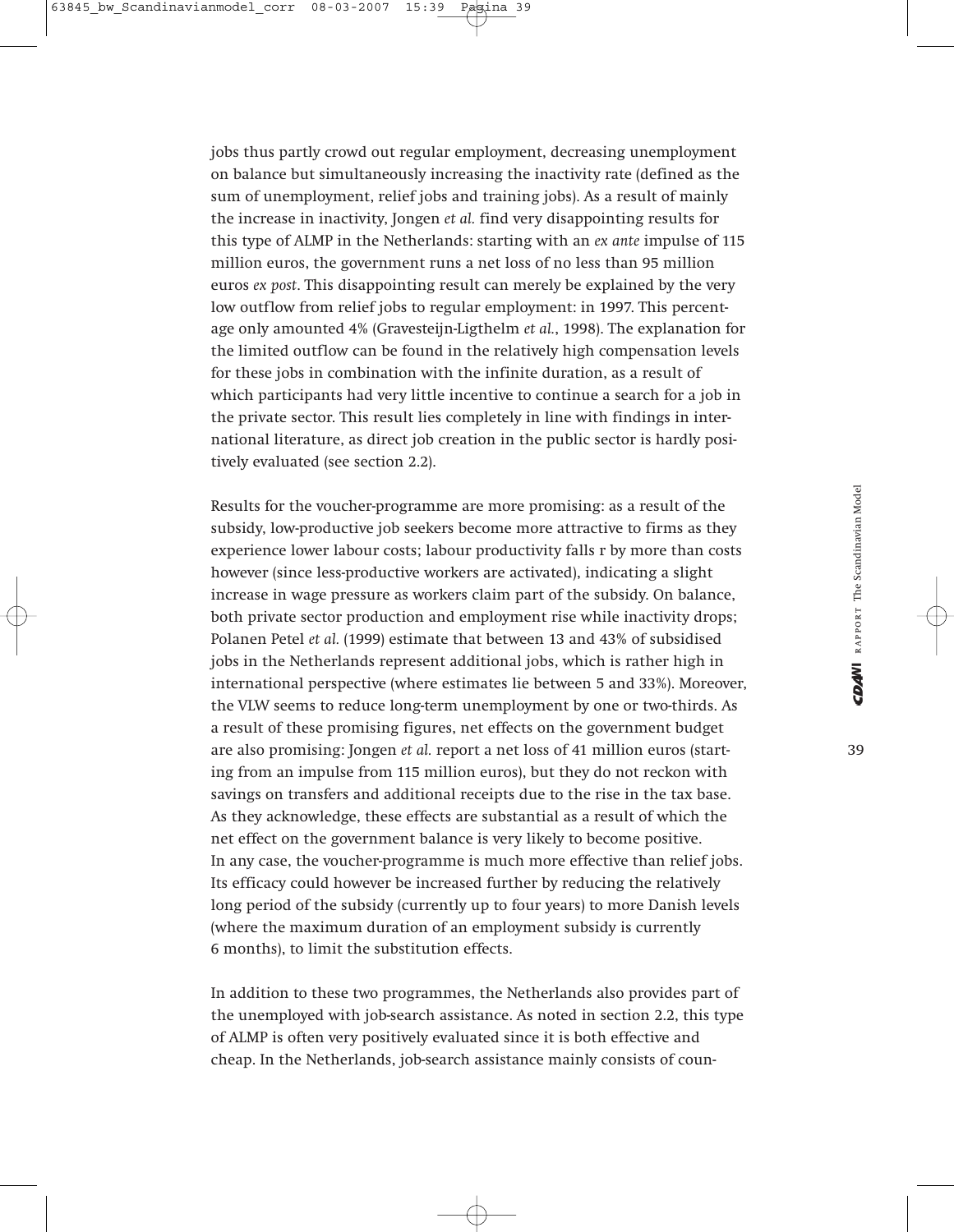selling and monitoring provided by the regional labour market agencies (called 'Centrum voor Werk en Inkomen' or 'CWI' in Dutch) to benefit recipients with relatively good labour market prospects. Van den Berg and Van der Klaauw (2004) investigated the effectiveness of counselling and monitoring in the Netherlands, but remarkably found no evidence that this measure affects the exit rate to work. $24$  This can be explained by two flaws in the Dutch design of job search assistance: in the first place, it focuses on unemployed workers with relatively good labour market prospects, whilst international studies point out that mainly the effect of monitoring rises as the labour market prospects deteriorate. Moreover, Dutch counselling can be qualified as rather passive, whilst e.g. Heckman, LaLonde and Smith (1999) only report positive findings for intensive counselling.

In addition, education of unemployed people also forms a substantial part of Dutch ALMP. According to the Dutch statistics bureau 'CBS', almost 15% of the unemployed participated in such a programme in 2002. De Koning *et al.* (2004) surveyed all Dutch studies that have investigated the effectiveness of these programmes. They concluded from these studies that education of the unemployed did not have any significant short-term effects-a result which is in line with international findings. Although little is known about the longterm effects, most studies conclude that other forms of activation are more effective.

### **2.5 Is the Danish flexicurity model suitable for the Netherlands?**

As argued in section 2.4, current Dutch labour market policy comes in some way very close to the Danish model of flexicurity. The level of benefits is almost equally high, and the focus is on ALMPs. Only the level of EPL is higher in the Netherlands. But is this model of flexicurity really suitable for the Netherlands? The sustainability of the Danish model relies heavily on the public-spiritedness of the country, because the generous unemployment benefits raise a moral hazard problem: if free-riding on social benefits is not considered as morally wrong by a countries' inhabitants, the welfare state is doomed to become unsustainable in this country. Moreover, Algan and Cahuc (2006) show that civic attitudes are merely determined by cultural background and cannot easily be changed by country-specific institutions. It is thus a task of the government to develop the right institutions given a countries' civic attitudes.

24 Olieman *et al.* (1998) found similar results.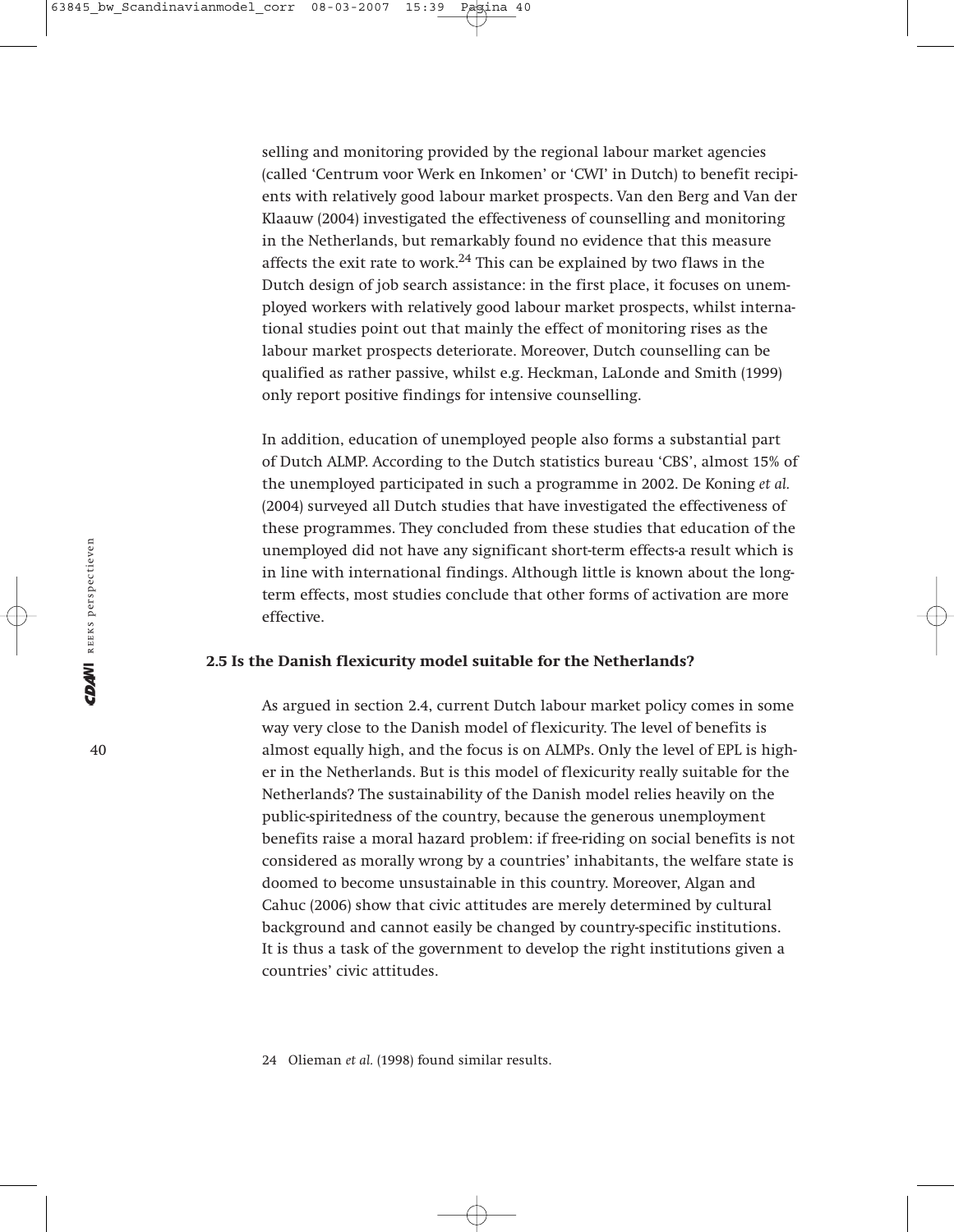An attempt to measure these civic attitudes is made in figure 2.10: it displays the mean answer to the question Is it justifiable to claim government benefits to which you are not entitled?-thereby providing an indication regarding moral attitudes with respect to free-riding on social benefits.

**Figure 2.10: mean answer to the question 'Is it justifiable to claim government benefits to which you are not entitled?' in 1999, where 1 represents 'never justifiable' and 10 represents 'always justifiable'** 



*Source:* World Values Survey (www.worldvaluessurvey.com)

As can be seen from this figure, Denmark shows the strongest public-spiritedness as almost all respondents reject the possibility to abuse the social security system. The Netherlands is also displaying strong civic attitudes. This indicates that the Danish model of flexicurity indeed could be suitable and thus sustainable for the Netherlands, as potential threats of moral hazard play no significant role. Implementing the model of flexicurity in for example France or Greece seems unwise, as their low public-spiritedness will make the system suffer from moral hazard issues; as a result protecting inhabitants against unemployment in those countries in a financially sustainable way seems only possible through high employment protection-not via high unemployment benefits.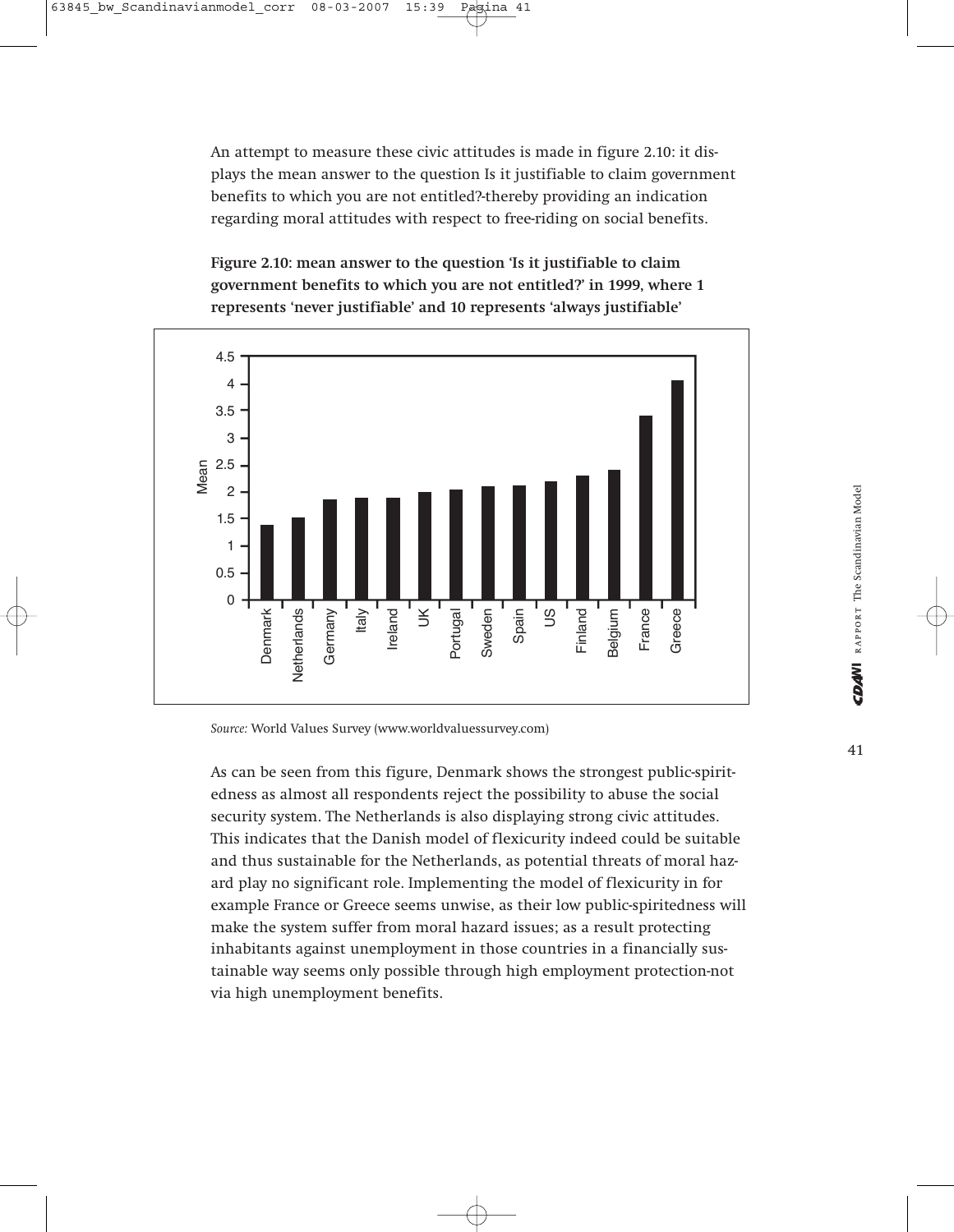# **2.6 Conclusion**

Dutch and Danish labour market policies are not very dissimilar, nor does their labour market performance differ a lot. Both countries show that it is possible to combine relatively generous benefit levels with rather low figures for unemployment. Labour market institutions, and ALMPs in particular, seem to play an important role in this respect.

Regarding these ALMPs, the Dutch can learn something from the Danes. In the first place, spending on *temporary* employment subsidies in the *private* sector, tailored towards the long-term unemployed, should be increased. These policies show rather effective results in Denmark and various other OECD-countries as well-probably by diminishing the information problem of the employer. Moreover, spending on job counselling should also be augmented in the Netherlands to increase its intensity and thereby its effectiveness. Job search assistance should be focused more on the unemployed with a poor labour market prospective. In one aspect, the Dutch have already learnt from the Danes. The creation of direct jobs in the public sector was stopped, as the Danes did before, whilst there is ample evidence that these programmes are not effective.

With respect to the level of EPL, it can be concluded that the level of employment protection is not exceptional and the effect on the level of productivity and employment is limited. But there is an insider-outsider problem, which is connected with the low job changing of older workers. Therefore, especially the high severance payments for workers with long tenures and the procedural inconveniences are considered for reform.

All in all, there is little reason to carry out a major, Danish-style labour market reform in the Netherlands: the Dutch labour market is doing quite well currently, demonstrated by the fact that the Netherlands faces a very low unemployment rate (albeit that the Dutch participation rate lags a bit behind). However, both countries can finely tune their labour markets further by "shopping" cleverly out of the labour market design of the other.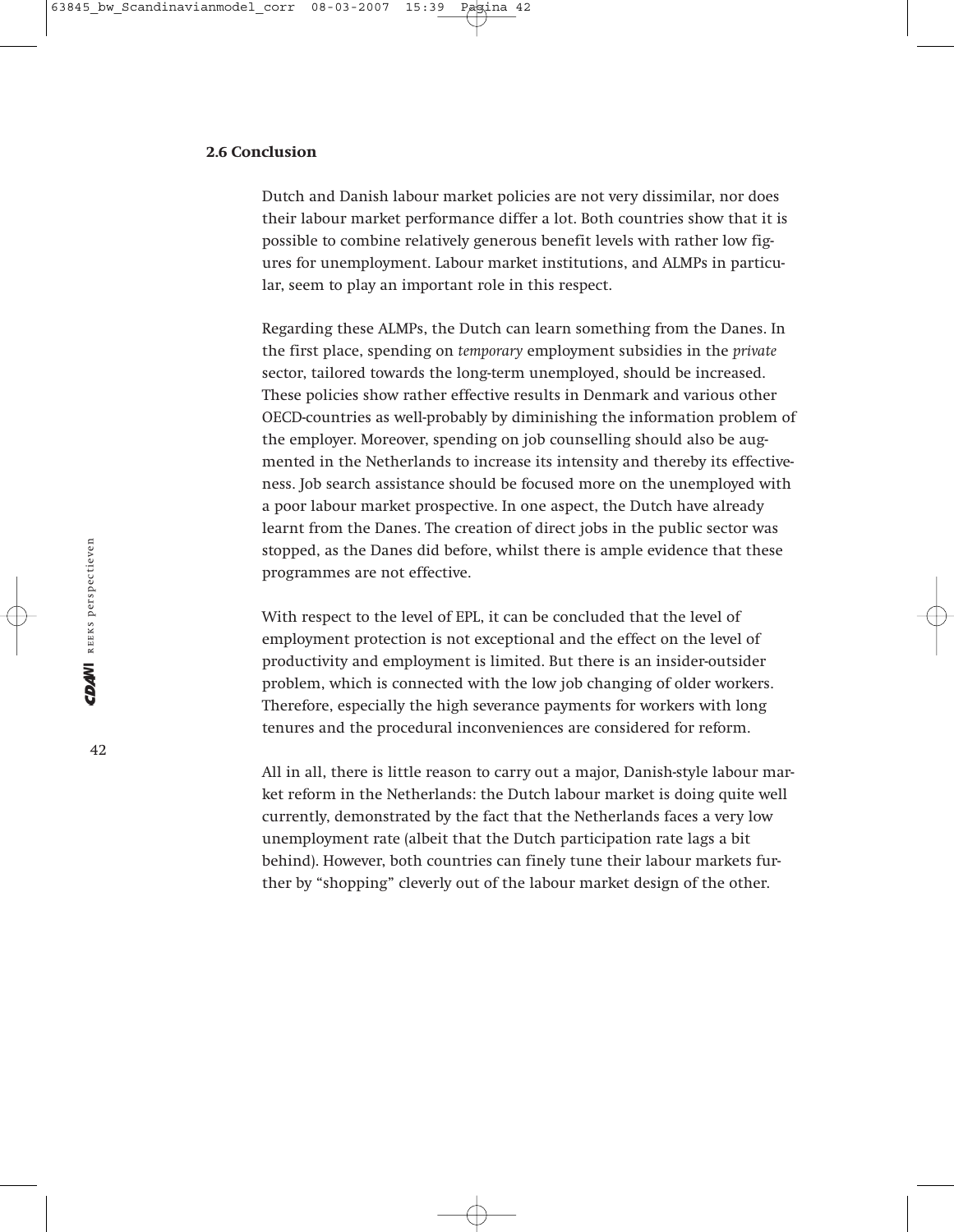# 3 Childcare policy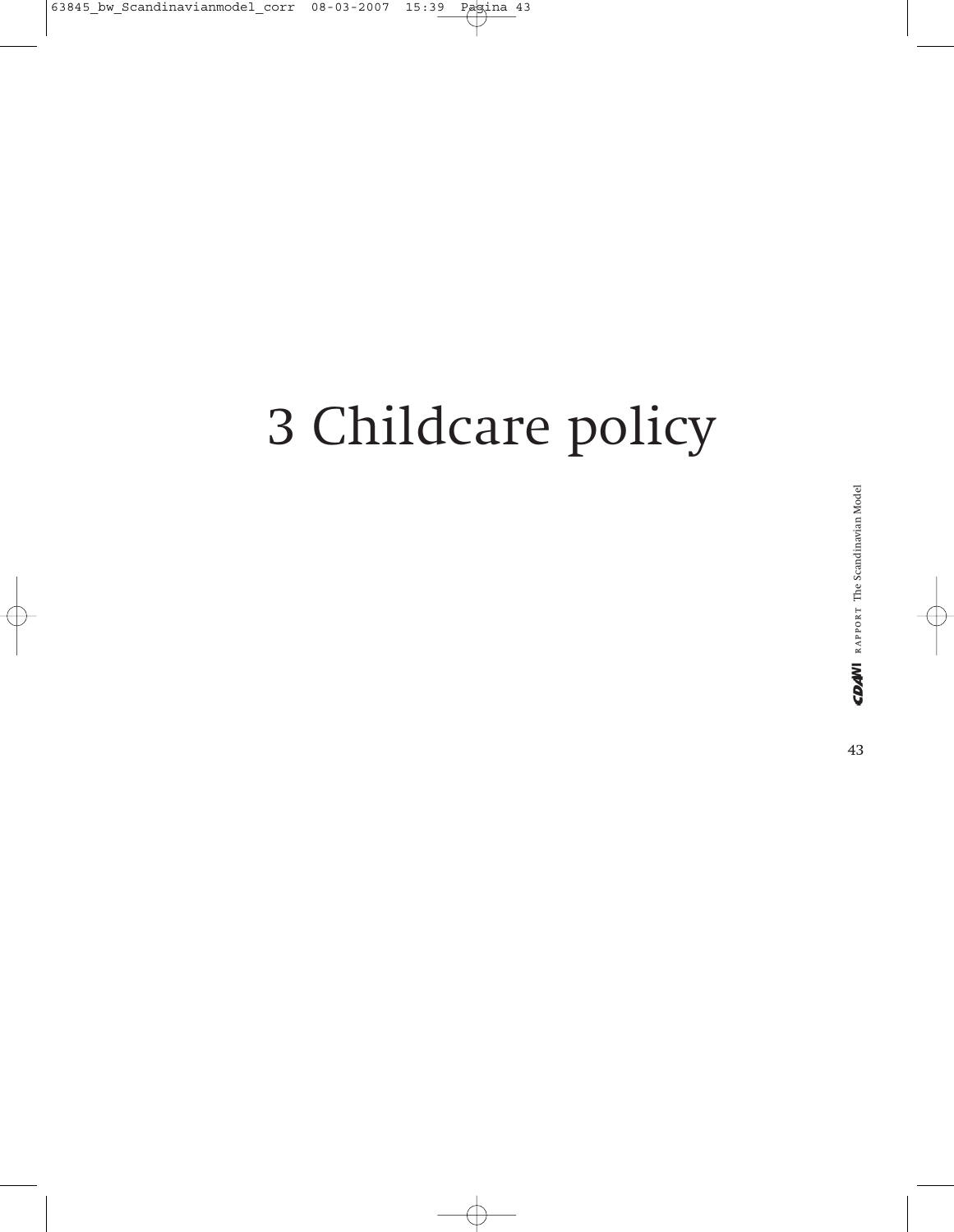Scandinavian countries are characterised by the relatively cheap provision of public childcare.25 This specific Scandinavian policy finds its climax in Sweden, where the fees charged by childcare centres per two-year old only amount to 6% of the gross earnings of an average production worker (Immervoll and Barber, 2005). As a result, no less than 65% of the Swedish children younger than 3 years old (a record in international comparisons) are registered in a purchased childcare programme, compared to only 17% in the Netherlands. Therefore, Sweden will be taken as the model-country for this characteristic of the Scandinavian model in the remainder of this paragraph.26

Support for childcare may be granted for several reasons. It may be given to increase female labour force participation and gender equality, to improve the financial positions of families and to promote child development.<sup>27</sup> In the next section, a more formal economic reasoning will be given for subsidising household activities in general, followed by evaluations of the current Swedish and Dutch childcare policies. In these paragraphs attention is paid to the causality between childcare and female labour force participation, (which is crucial to the earlier mentioned analysis), and also to parttime employment possibilities, as this is also a very important factor in explaining female participation. Paragraph 4 concludes.

#### **3.1 The economics of house holding**<sup>28</sup>

Over the years, private and state provision of household services and childcare in particular, has grown throughout the world. This can be explained by following Becker's (1965) classical analysis of the allocation of time: since the market value of women's time has increased (due to increased female education levels and accordingly wages and work

25 Note that the final form of childcare, also known as pre-school education, is primarily dealt with in chapter 4.

26 The fertility rates do not make a difference while they are about the same in the Scandinavian countries and in the Netherlands (around 1.8). In Europe only Ireland has a higher fertility rate; the European-25 average is 1.5.

27 An extensive discussion of this issue would go beyond the scope of this study, but there is evidence that mother's employment, combined with good-quality childcare, contributes to child development for those over one year old (c.f. James-Burdumy, 2005; Kamerman *et al.*, 2003).

28 For a review of the mathematics behind the Rosen-model referred to in this chapter, see Rosen (1997).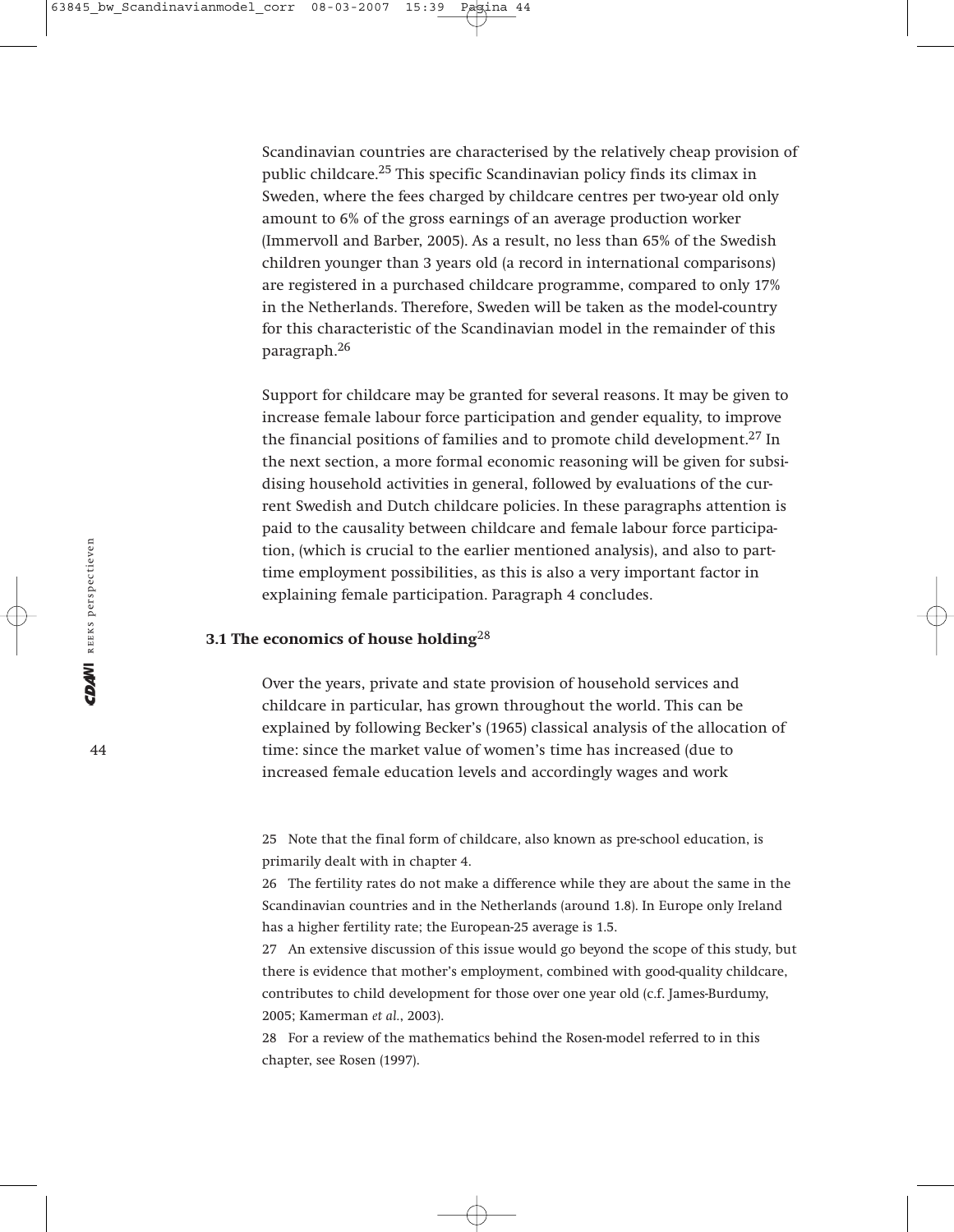opportunities), the opportunity costs of producing household activities oneself have risen. Because of the risen opportunity costs, people are less inclined to produce household activities themselves. The demand for it has therefore declined, whilst simultaneously the demand for privately or publicly provided household services has increased (Rosen, 1996).

The economic reasoning behind subsidising household services departs from the theory of the second best<sup>29</sup>: as female labour supply is rather elastic, the existing tax wedge initially reduces female labour supply to an inefficiently low level. Consequently, there is excessive self-production of household services (Sandmo, 1990). By subsidising market provision of household services, (which stimulates female labour supply), the government tries to solve this production distortion. These subsidies themselves must however be financed by even greater taxes on income.<sup>30</sup> As a result, demand for purchased inputs in household production such as childcare rises (because these are subsidised), while simultaneously the necessary tax increase to finance higher subsidies, reduces female labour supply which increases demand for household-produced goods at the expense of market goods.

There is however another effect that limits the desirable level of household subsidies: besides the existing *production distortion* regarding female labour force participation (that the subsidies try to correct), these subsidies introduce a *consumption distortion* since they reduce the implicit price of household goods provided by the market-thereby promoting excessive consumption of them.

As Rosen (1996) puts it, *cross-hauling* is the inevitable outcome: household subsidies stimulate woman to work outside the home, but to a certain extent they find employment in someone else's home-not in the material goods sector. In this manner, household services are taken out of the informal, tax sheltered sector, into the market sector where these activities generate tax revenues, necessary to finance the subsidies that induced them to find a job in the first place. In this way, cross-hauling restricts the efficient amount of household subsidies.

29 The Theory of the Second Best (of Lipsey and Lancaster) holds that when the optimum conditions are not met in an economic model, the second best option can only be reached by departing from optimum conditions.

30 Up to a certain level, household subsidies might pay for themselves as they induce in general more women to join the labour force, where they generate taxable income.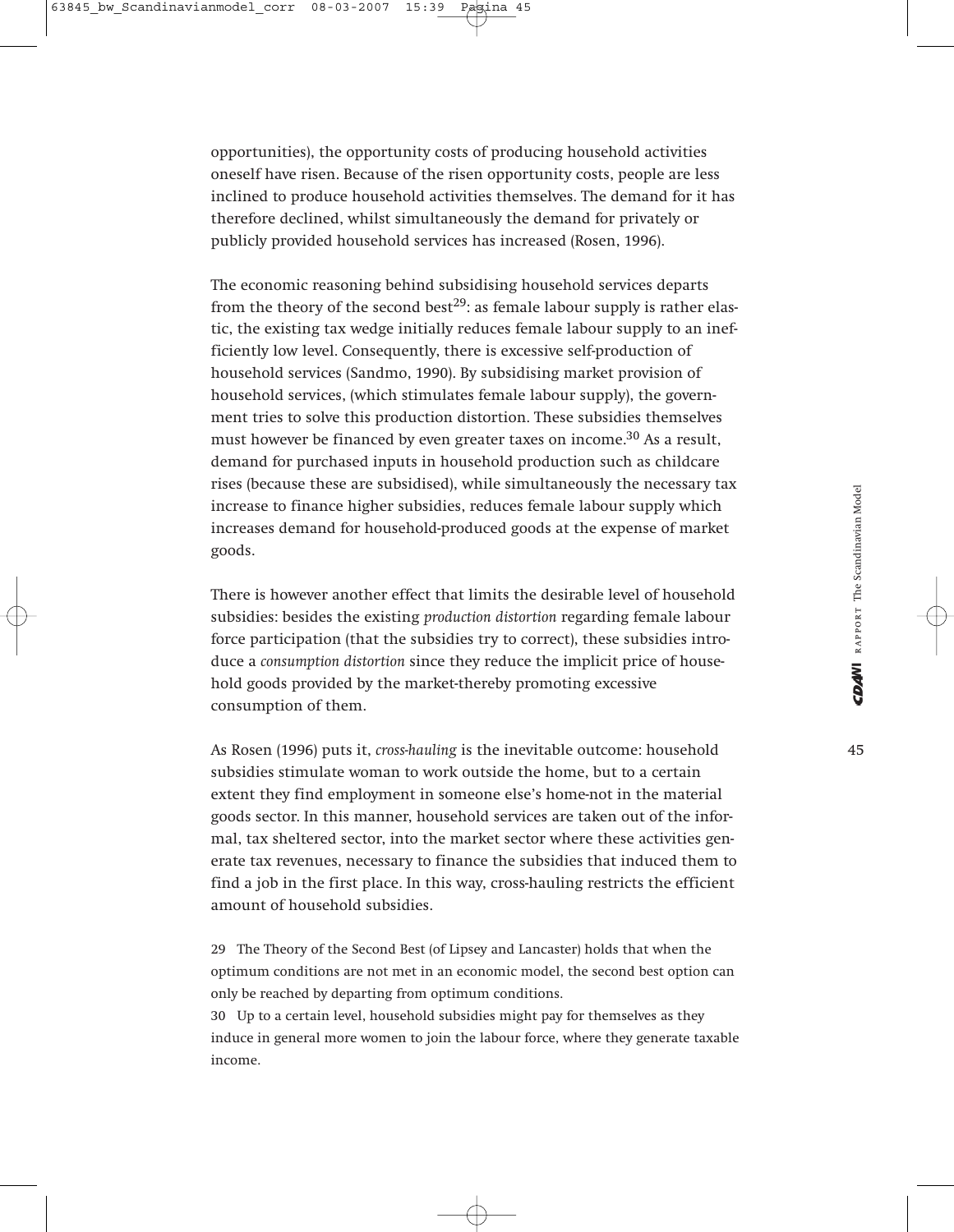Accounting for all these effects (of production and consumption of household goods), it can be noted that the larger the optimum subsidy is, the greater the degree of substitution between own and hired labour in household production  $(\sigma_n)$ . If it is easy to substitute, household activities can relatively easily be outsourced and women can offer themselves on the labour market. On the other hand, the smaller the optimum subsidy , the larger the degree of substitution between market and household goods in consumption  $(\sigma_c)$ .<sup>31</sup>

With respect to these substitution elasticities, it should be noted that it is only justified to subsidise market provision of household services if  $\sigma_p > \sigma_c$ . This means that the ability to substitute own time for purchased time in household production is greater than the ability to substitute material goods for household goods in consumption, which implies that the production distortion that you solve is greater than the consumption distortion that you cause. If, on the other hand  $\sigma_p < \sigma_c$  it is actually better to *tax* purchased household activities as the consumption distortion that is caused by distributing subsidies is then larger than the production distortion that is solved. When  $\sigma_p = \sigma_c$  it is better to do nothing.

By applying this theory to the childcare sector, it is possible to calculate the loss of social welfare<sup>32</sup> associated with childcare subsidies as a fraction of total expenditures on household goods and assess the dynamics of it. The ultimate goal is to find an optimum subsidy (or tax) rate on childcare that minimizes this loss of social welfare due to an inefficient allocation of resources in interaction with the tax rate on market activities that balances the government budget. This will be done in section 3.2 for Sweden and section 3.3 for the Netherlands.

31 This is the case since the initial reduction in female labour supply through the existing tax wedge is larger if own and hired labour are more easily substituted in household production, thereby asking for a higher subsidy. A larger degree of substitution between material and household goods on the other hand promotes over consumption, thereby reducing the optimum subsidy.

32 The technical term for this loss of social welfare is deadweight loss or excess burden. The term deadweight loss can be applied to any deficiency due to an inefficient allocation of resources.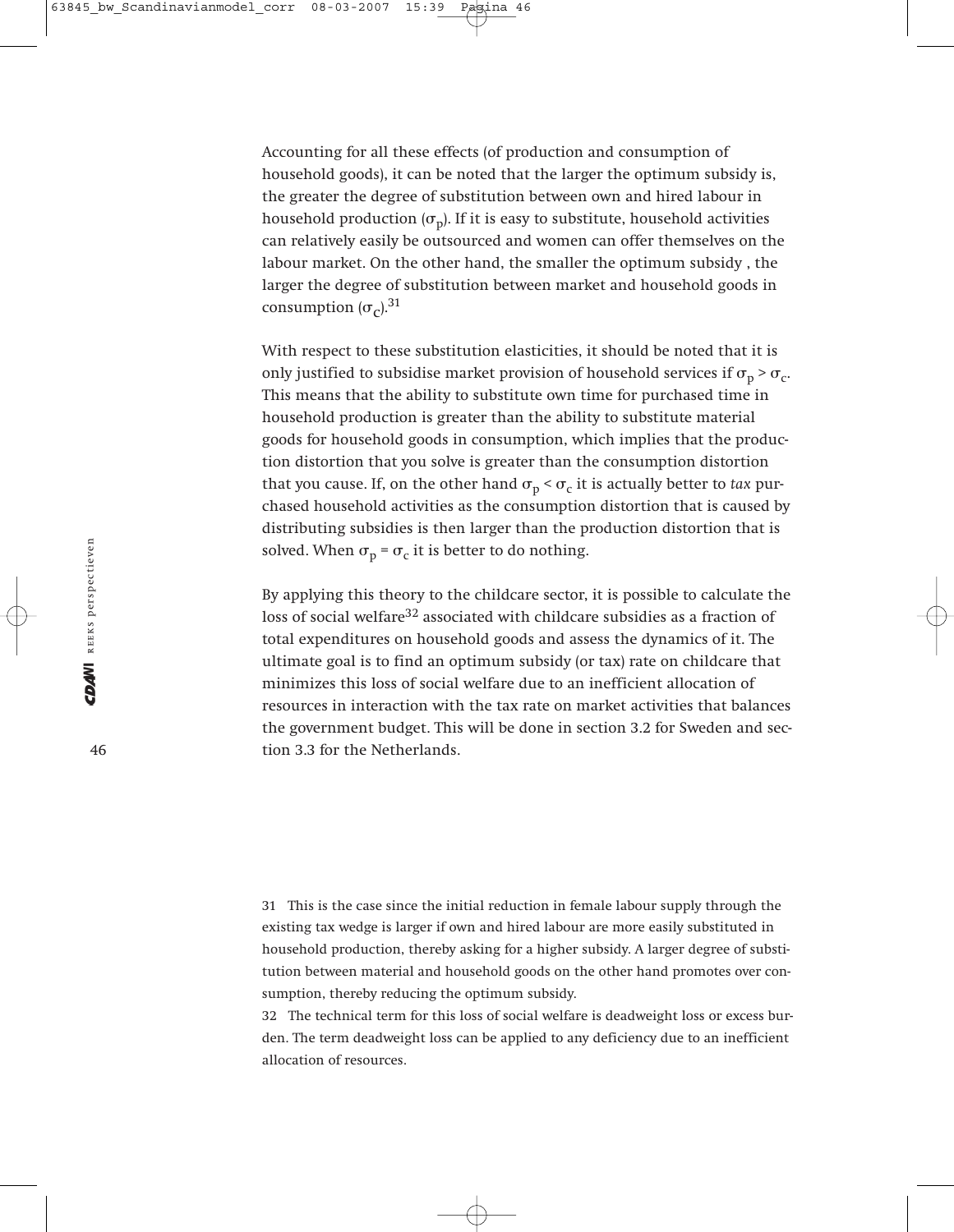# **3.2 Assessment of the Swedish childcare policy**

## **3.2.1 Efficiency analysis**

Childcare in Sweden is very heavily subsidised. In 2002, only 11% of the true costs were borne by the parents involved (OECD, 2005c). Through these extensive subsidies, every Swedish taxpayer shares in the costs of raising children so that-as Lindbeck (1988) puts it-"Sweden has nationalized the family". But has this policy been successful over the past few decades?

Simply looking at figure 3.2. the answer would be "yes": the very high female labour force participation in Sweden is often attributed to its childcare policy. It is however anything but clear whether extensive childcare facilities are either the *cause* or *result* of high female labour force participation and economic growth-a question that will be returned to in section 3.2.2. For the remainder of this part it is assumed (in line with most conventional literature and the Rosen-model) that causality indeed ran from the availability of childcare facilities to higher female labour force participation.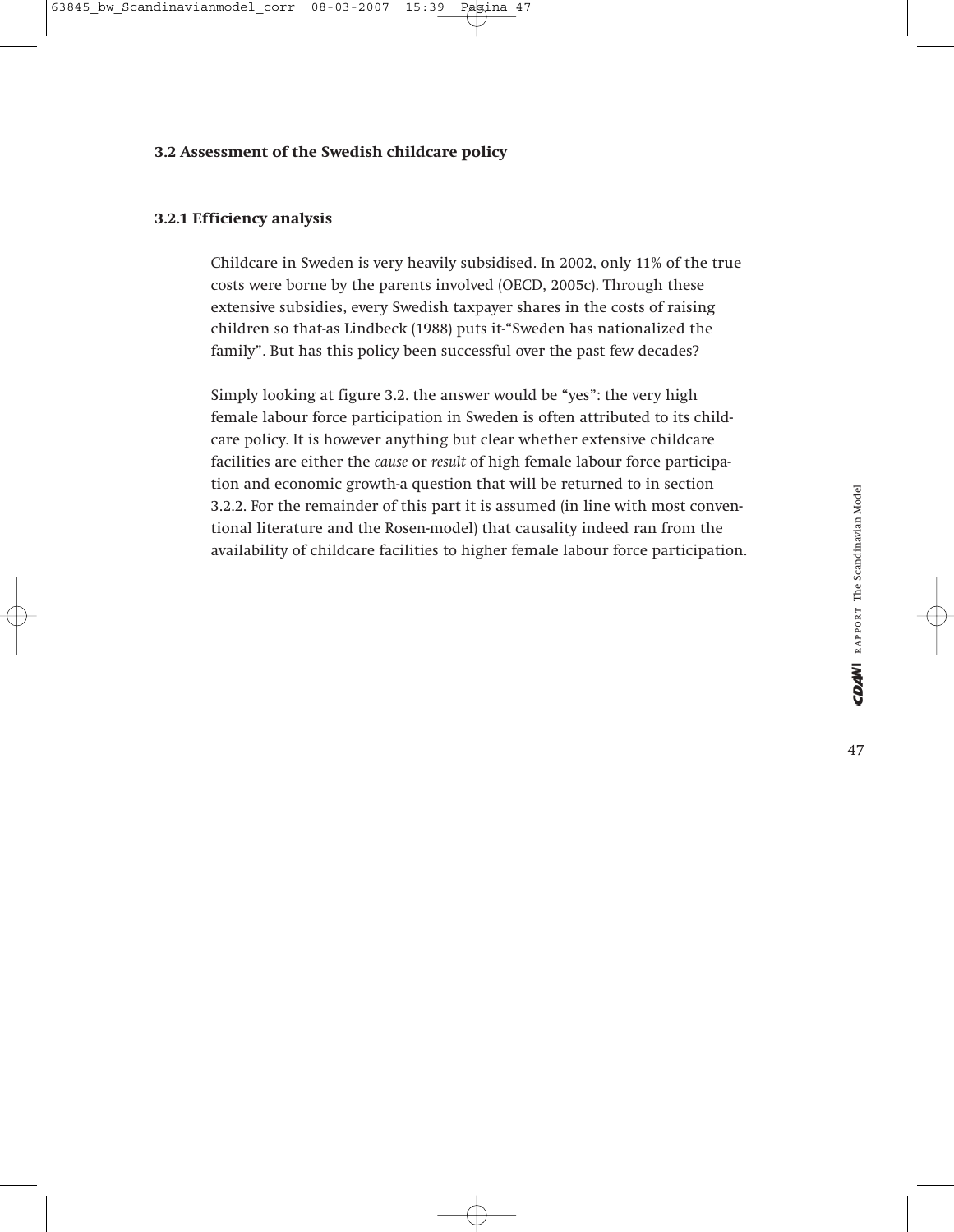

**Figure 3.2: labour force participation rate for woman aged 15 - 64 in 2005**<sup>a</sup>

<sup>a</sup> This figure does not reckon with the number of hours worked, due to limited availability of data. If we adjust female labour force participation to the number of hours worked for women by taking the annual hours worked by females as a percentage of 2080 hours (which represents a full year of working 40 hours a week), differences between Sweden and the Netherlands become even larger as Dutch females work more often part-time. According to calculations in this study based on ILO-data, the Netherlands has an effective female labour supply of 41.6%, while Sweden has an effective female labour supply of 63.1%. See paragraph 4 for a treatise on part-time employment.

*Source:* OECD database on Labour Force Statistics

From an economic point of view, high female labour force participation is important for several reasons: in the first place, it increases labour supply and thus exercises a downward pressure on wage growth, which stimulates employment. Secondly, high female labour force participation is also highly desirable to keep the acquired social security systems financially sustainable in the light of the current aging problem, as a result of which increasingly more non-participants are resulting. This is especially true in the Netherlands where many tax credits are dependent on the household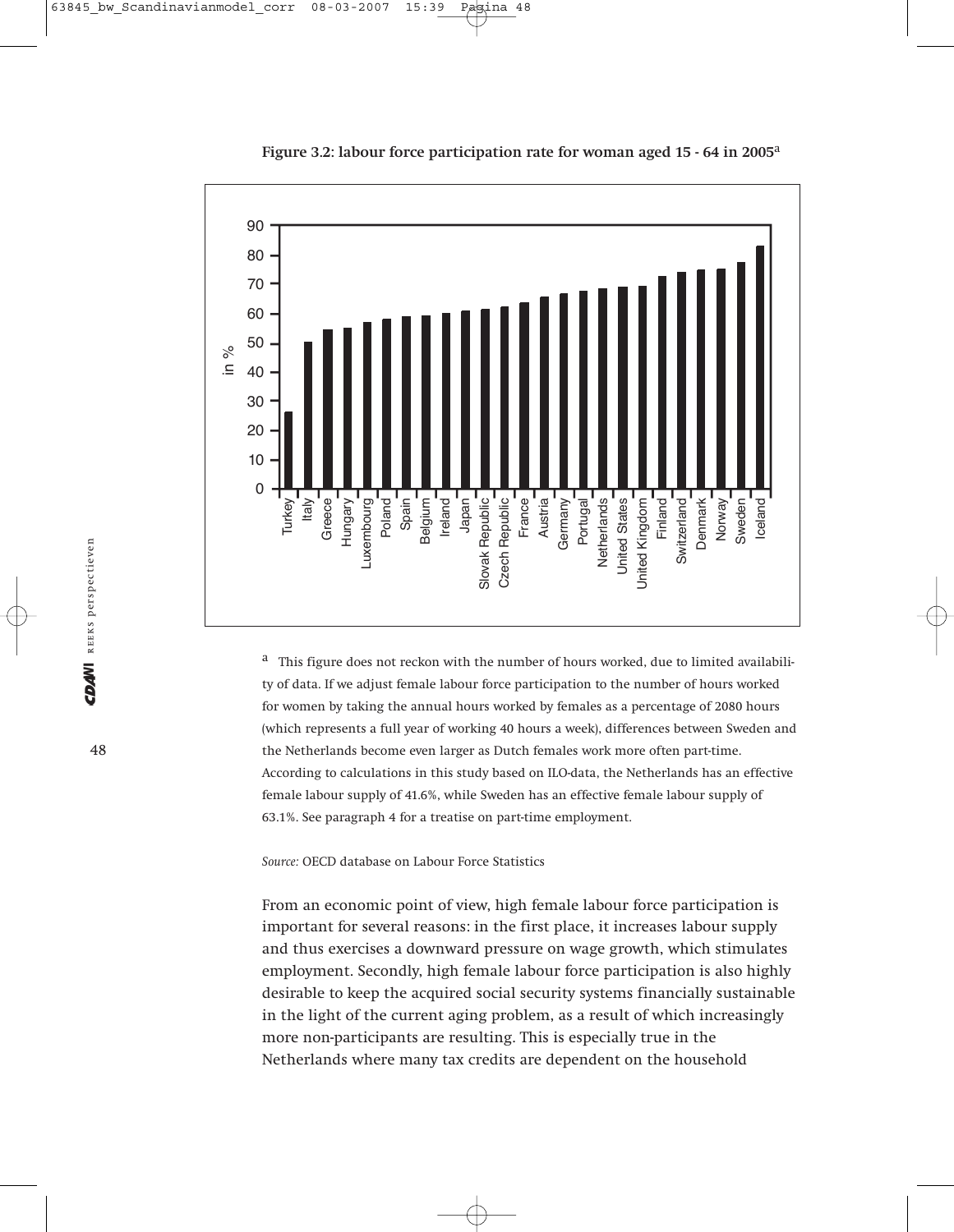income (and not on the individual income), including the credits for housing and childcare. Thirdly, high female participation is also very important for the labour market to work. Scarcity of qualified personal is a real threat to the functioning of collectively financed sectors like health care and education. Last but not least, participation of women is desirable because of the economic independence of women.

The analysis above however only takes account of the reduction in the production distortion that childcare subsidies establish; as was explained in the previous section, this reduction comes at a cost as childcare subsidies also give rise to a consumption distortion, which has been ignored up until now.

The Rosen-model (see section 3.1) takes both the production and consumption distortion into account and is therefore very suitable to make a calculation of the social welfare losses concerned - the reduction in consumer and producer surplus resulting from stimulating output above its efficient level.

Performing a Rosen-analysis for Sweden, it turns out that the current level of childcare subsidies in Sweden is too high: the social welfare loss amounts to 56% of the total expenditures on household goods in Sweden.

**Figure 3.3: evolution of the social welfare loss in Sweden over different values of** ρ **(rho**a**) under the balanced budget constraint**



a Rho is the subsidy rate, which is equal to one minus the percentage parents have to pay themselves.

*Source:* own calculations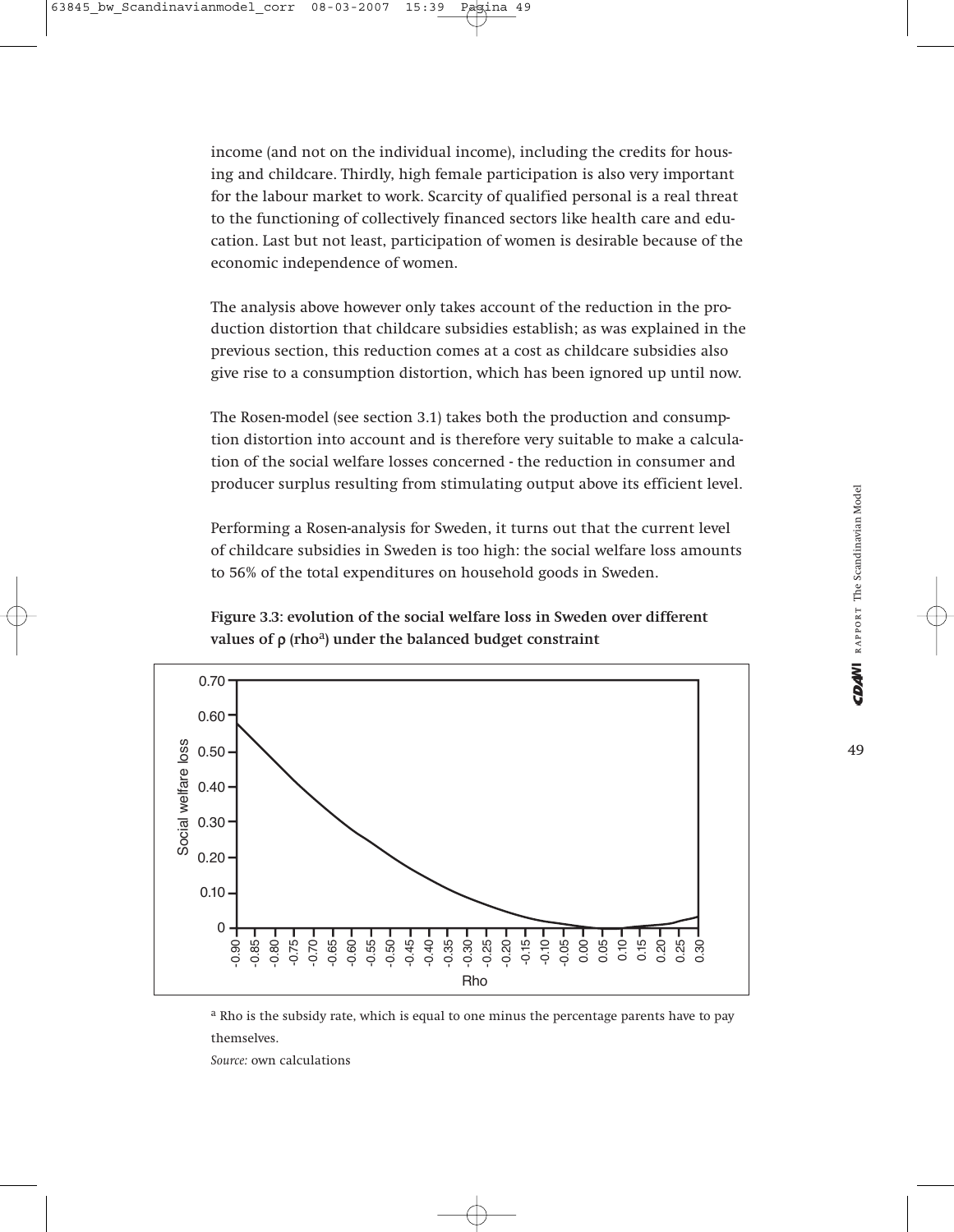Several other facts also show that the childcare sector in Sweden is over subsidised. If we take a closer look at the nature of female employment, it appears that a very big part of all woman are employed in the local government sector, where they are involved in the education, health or childcare sectors (Rosen, 1997). The economies of scale of this policy are however limited: in the childcare sector, there are only four children per server (which is only double the average number of children per household), which implies that roughly half of the working mothers with young children are employed in the childcare sector itself. And what about the other half? They are largely employed in the elderly care sector. It is an often neglected fact that a high female labour force participation also demands an extensive formal elderly care sector, as both sons and daughters (in law) are working full-time in this case-not able to care for their parents within the family. Rosen (1997) strikingly puts it that in Sweden "women work in the public sector to take care of the children of other women who also work in the public sector to care of the parents or children of the women who are looking after their children". All this, with the well-known high Swedish tax rate (necessary to pay for all this national care) as a result, crowds out regular private employment. Lowering childcare subsidies (and relying more upon private-formal or informal-childcare initiatives to retain the current high level of female participation) shall therefore boost the creation of more productive private jobs in Sweden.

The Swedish government currently does offer women an opportunity to participate in the labour force by providing extensive care facilities, and simultaneously creates job opportunities for those women in the public sector. This is a policy that reduces official unemployment figures and increases GDP (since household services that initially took place in the informal sector are now made explicit by monetary payments), but in the end is welfare decreasing.

Summarizing, we can thus state that the current level of childcare subsidies in Sweden is too high from an efficiency point of view. From this perspective, it is even better to impose a small tax on childcare services. There are however at least four other motives-not shown by the partial and static Rosen-model-on which this extensive childcare policy can be justified.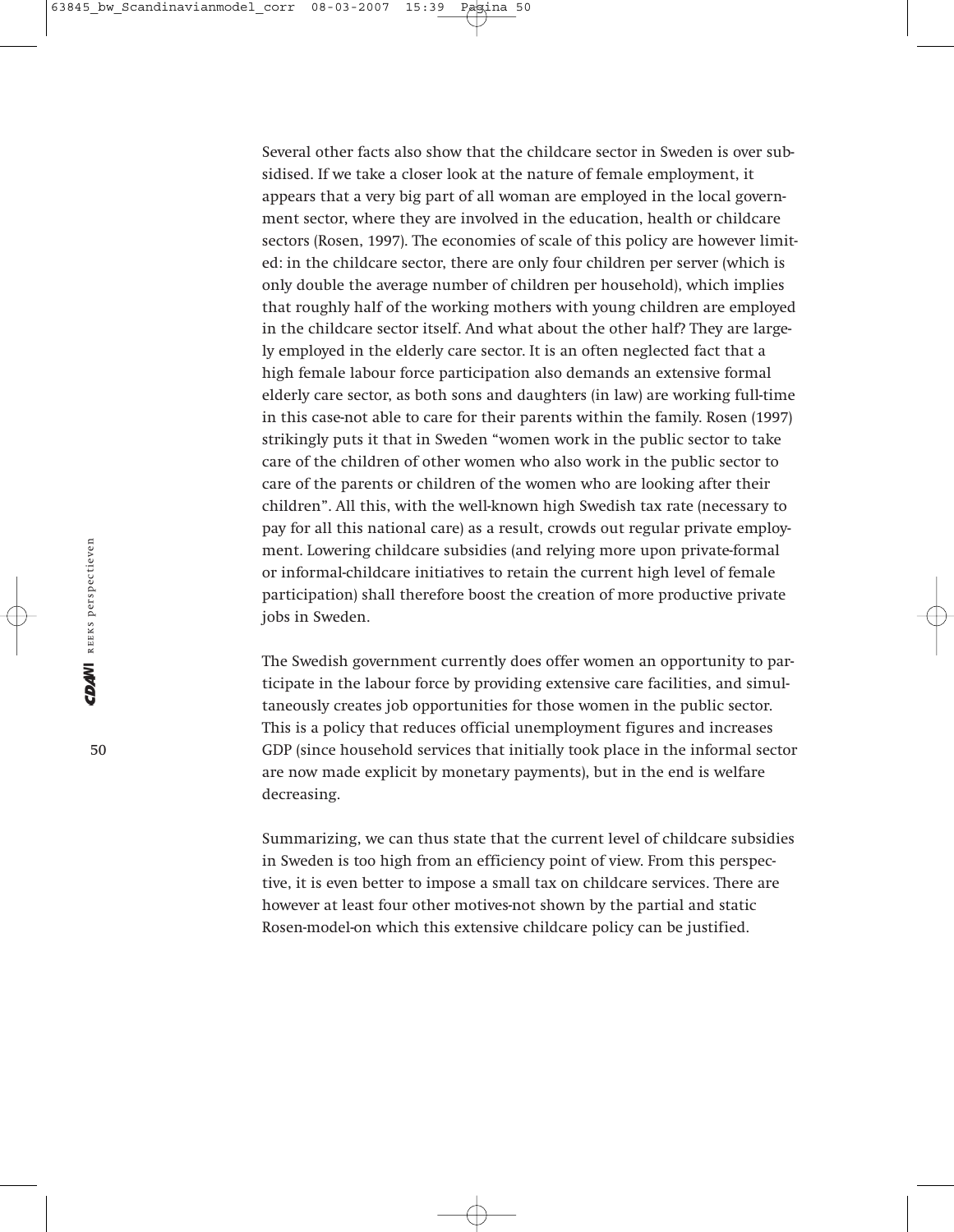In the first place, there is considerable evidence that formal, group-based childcare stimulates child development from the age of about two.<sup>33</sup> Simultaneously, this might incorporate substantial long-term positive externalities in the form of reduced crime and better health conditions when old (Wolfe and Haveman, 2002). Moreover, children in general also bring large positive externalities in the light of the current aging problem. Taking account of these positive, dynamic externalities, it is very likely that a positive subsidy on formal childcare is in fact optimum, although it will not fully justify the large difference between the actual Swedish subsidy rate and the optimum rate that follows from the (static) Rosen-model.

Secondly, childcare subsidies (if income dependent) may also exert a redistributing function to give both the rich and poor equal opportunities to combine work and care. In addition, childcare subsidies in general may also promote gender equality, which may be a goal in itself.

Thirdly, an effect of childcare subsidies is that women do not leave the labour market but stay attached. This has a positive effect on their human capital. When women leave the labour market to have children, they find it more difficult to find a job when they want to re-enter the labour market, or they get only low paid jobs. The other side of the coin of staying attached to the labour market is that it enhances the career chances of women. Talents can be better used and human capital developed.

Fourthly, childcare subsidies are also important for women to be economically independent. This elaborates on the third argument, that participating on the labour market while having children, strengthens the social economic position, especially of women. Childcare subsidies are necessary to be able to participate, certainly for single mothers with low incomes.

Finally, the extensive childcare subsidies can also be explained (but not necessarily justified) on positive grounds, related to political economy and the theory of interest groups: already working mothers (combining work and care through informal arrangements or part-time employment) may demand cheap public childcare facilities in return. The fact that politicians

33 This seems indeed to be a very important argument for extensive public childcare facilities in Sweden, as the government responsibility for childcare in Sweden has been with the Ministry of *Education* and Science since 1996. Moreover, "preschool" (as childcare is called in Sweden) also has its own curriculum as other types of education have. See also footnote 27.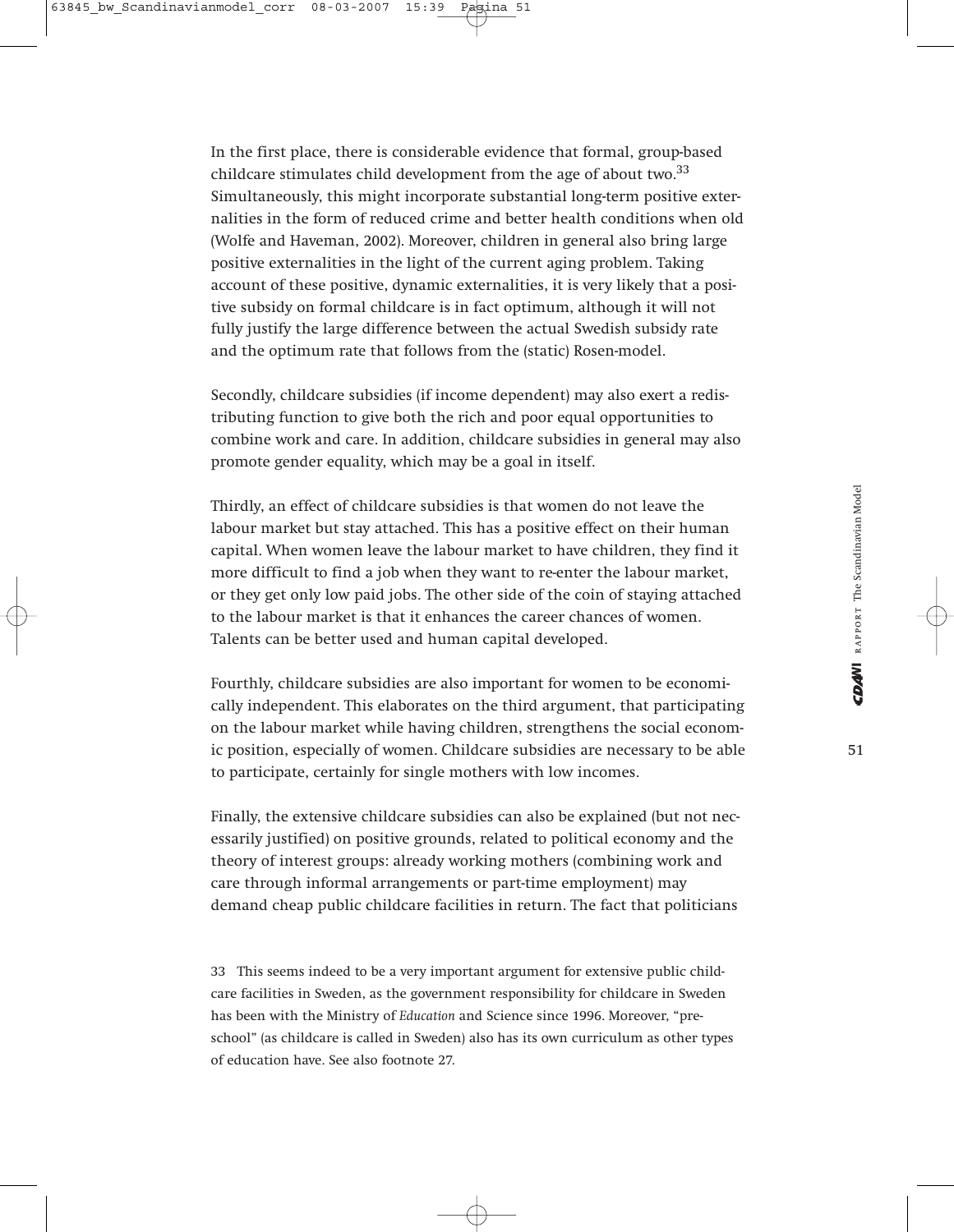give in to these demands can be explained by the fact that this enables them to win the votes of the caring minority (the working mothers), without losing the votes of the uninterested majority (all other voters, whose welfare is decreased by the provision of free childcare). This possibility will be discussed in the next section.

# **3.2.2 Causality between childcare facilities and female labour force participation**

Until now it has been implicitly assumed that cheaper childcare facilities cause a higher female labour force participation rate by removing possible constraints in mothers' employment possibilities with respect to the care for their children.

Here, the validity of this implicit assumption is investigated by using the concept of causality as defined by Granger  $(1969)$ .<sup>34</sup> More specifically, two hypotheses will be tested: firstly, whether higher childcare expenditures (Granger) caused female labour force participation in the case of Sweden (as is most often assumed), and secondly, whether there is a matter of 'reversed' causality, i.e. whether female labour force participation Granger-caused higher childcare expenditures in Sweden. If the latter is the case, then the Swedish childcare facilities would be more of a demand-driven phenomenon-most likely via a process of political pressures for cheaper childcare facilities exercised by the interest group of mothers who are already employed.

34 The Granger causality test, which finds its origin in Granger (1969), merely looks at which of the two variables concerned preceded the occurrence of the other. If the chicken was observed before the egg was empirically, we can infer that the chicken *Granger-caused* the egg.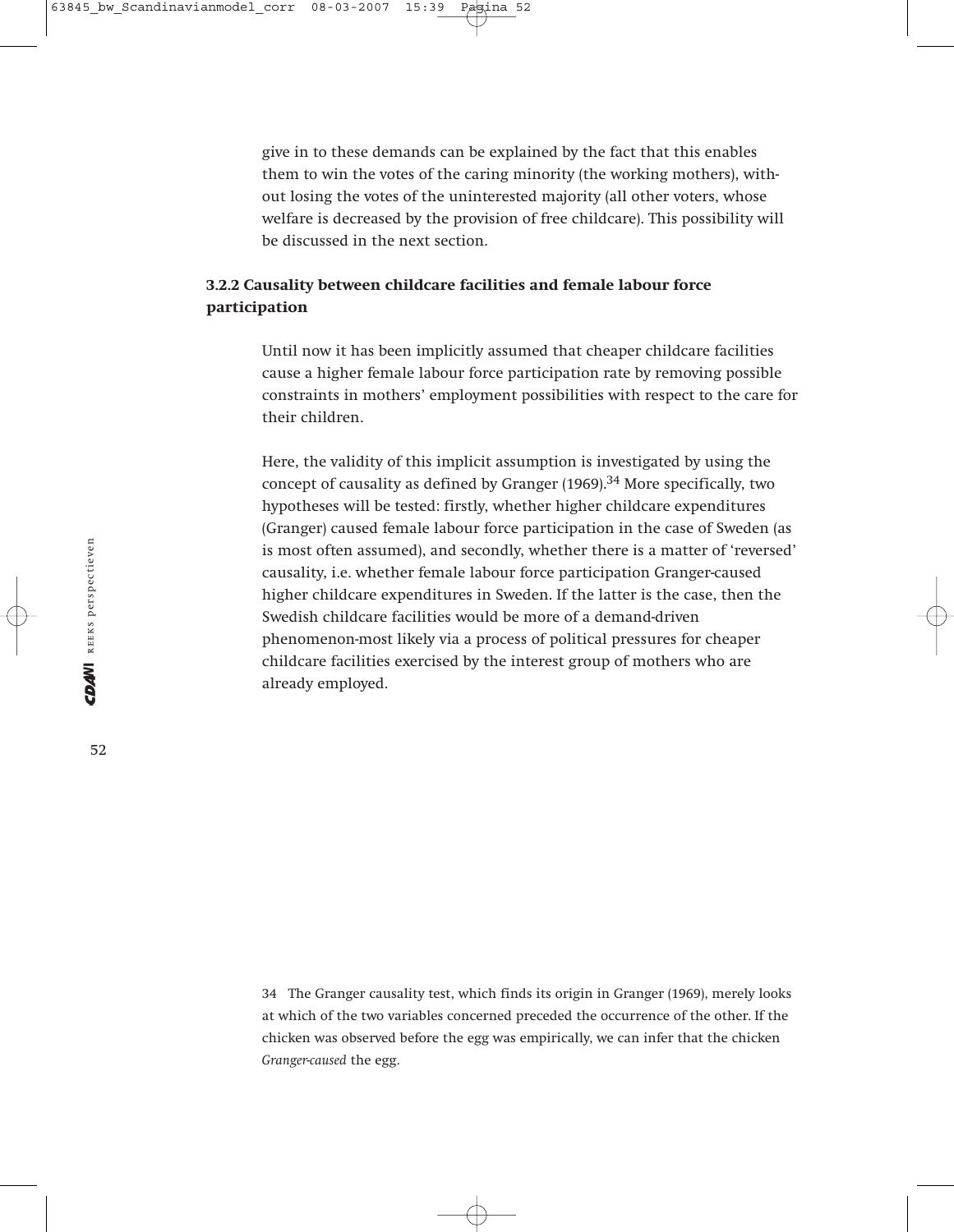The results of the Granger-test (with 5 lags) applied to Sweden for the period 1980 - 2001 are presented in table 3.2 below.

# **Table 3.2: Granger-causality between childcare expenditures and female labour force participation in Sweden over the period 1980-2001**

| Null hypothesis not rejected |
|------------------------------|
| Null hypothesis rejected     |
|                              |

*Source:* own calculations based on data on childcare expenditures (from the OECD database on Social Expenditures) and female labour force participation (from the OECD database on Labour Force Statistics)

These results indicate that we can conclude that there is empirical evidence at the 5% significance level<sup>35</sup> that the relatively high female labour force participation over the sample period has Granger-caused the relatively high childcare expenditures. On the other hand, there is insufficient evidence for Granger-causality in the other direction (i.e. from childcare expenditures to female labour force participation) that (among many others) the Rosenmodel assumes.

This is a rather strong result, since we only find Granger-causality in one direction.<sup>36</sup> If this is true, then the efficiency losses associated with the Swedish childcare policy calculated in the previous paragraph may be even larger as the extensive subsidy to the childcare sector is then a result of a demand for cheaper childcare directed to the politicians.

Childcare facilities thus seem to have played only a minor role in establishing the high Swedish female participation rates. What can then explain the high labour market participation of Swedish women? In the first place, the

35 For the first null hypothesis the outcome is a P-value of 0.143 and a F-statistic of 2.53. For the second null hypothesis the P-value is 0.047 and the F-statistic is 4.50. 36 Similar results are reported by the OECD (2002a: 60) with respect to Denmark as they conclude that "the increase in Danish female employment rates before 1970 was established with the use of informal care arrangements, as it largely preceded the increase in formal care capacity."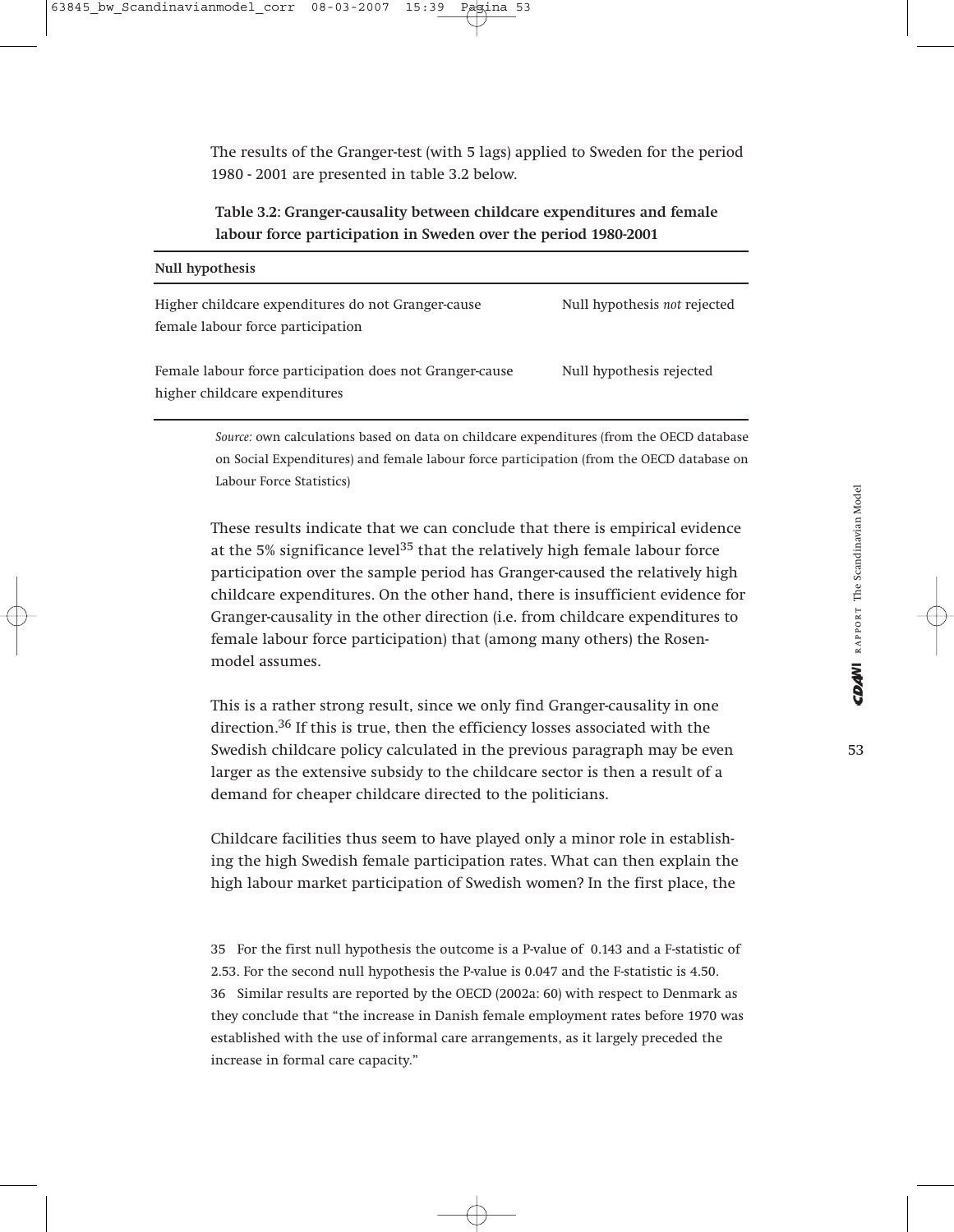explanation may very well lie in the importance the Swedes attach to paid labour, combined with their firm belief in the goodness of formal childcare for child development: Scandinavian mothers massively believe that their children should be raised in childcare, even if they themselves are not working, as this stimulates their development (Christensen, 2000). Lindbeck (1997: 1300) mentions two other important determinants of the high Swedish female participation rate. In the first place, he argues that the individualisation of the Swedish income tax system in the early 1970s has contributed to this fact as this reduced the marginal tax rates on female income.<sup>37</sup> Moreover, he argues that the high average tax rate in Sweden makes it very difficult for many Swedish households to finance their expenditures on one income, as a result of which the spouse's employment simply is a necessity.

Another aspect of the high participation of women is that there are generous provisions for parental leave. In the Scandinavian countries, it is normal for parents to take a long parental leave and then to return to their job fulltime. These institutions, parental leave and childcare subsidies, form an essential part of a culture in which it is common for both partners to work full-time. Conversely, the culture has influenced the institutions that make the combination of work and care possible.

It can thus be concluded that it is premature to assume that higher childcare investments will simply cause a higher female participation rate, as for example the Rosen-model does. In some cases, the emergence of childcare facilities may very well be demand driven so that there is no guarantee that raising public childcare investment to Swedish levels in any other country will be accompanied by a similar increase in female participation rate.

37 The Netherlands is also equipped with an individual tax system, though only since 2001. Yet, the tax system still contains many elements that are based on household income. It is therefore possible for the Dutch female participation rate to rise in the coming years as a result of this reform.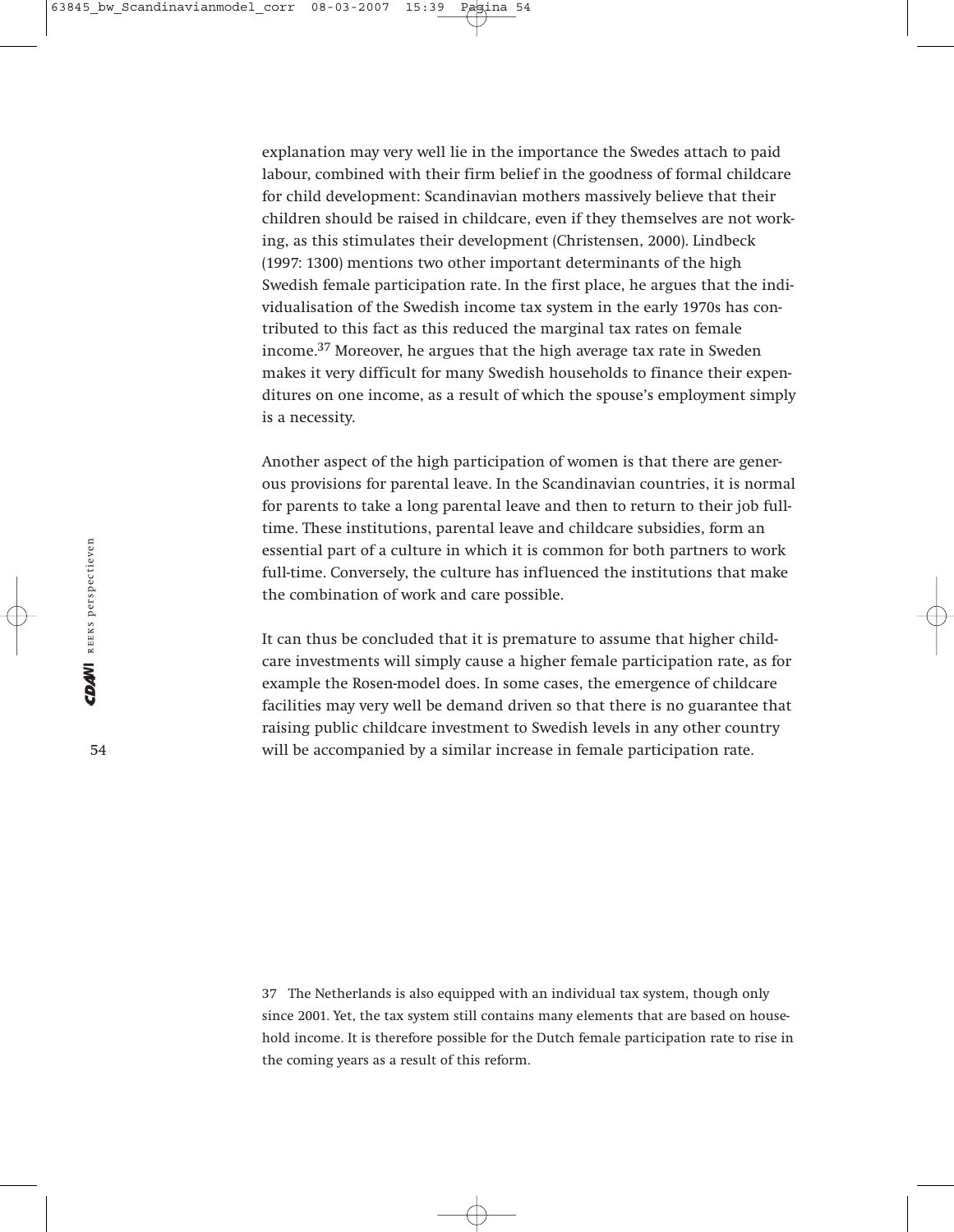#### **3.3 Assessment of the Dutch childcare policy**

## **3.3.1 Efficiency analysis**

Childcare in the Netherlands is less subsidised compared to Sweden, although the gap has been diminished substantially over the last few years. On *average* Dutch parents pay 19% of the *total costs of childcare*, 8% more than in Sweden (CPB, 2006b: 107). The percentage depends on the income earned. At a minimum income, a family pays only 4%. A family pays 67% if the income is more than  $\in$  130,000. In addition, the nature of the subsidy differs: while the Swedish policy directly subsidises childcare, thereby reducing its price, the Dutch government has subsidised childcare since 2005 through income contingent tax credits. $38$  But is this Dutch situation, with lower subsidies for childcare facilities, less desirable?

Implementing the Rosen-analysis for the Netherlands indicates a social welfare loss of 50% of the total expenditures on household goods in the current Dutch situation (figure 3.4). Dutch childcare subsidies can thus currently be considered to be much too high. The nett loss of social welfare is almost as high as in Sweden (56%) although the subsidy in the Netherlands is lower. The reason is that dutch parents are less sensible for the price of childcare then swedisch parents. Recent research by the Stichting voor Economisch Onderzoek (SEO, 2007) concludes that production even would drop if childcare was provided free: the higher participation due to cheaper childcare does not offset the lower participation due to higher taxation. From this point of view there seems to be little reason to raise the current Dutch subsidy rate of childcare.<sup>39</sup>

This conclusion is completely consistent with other research in this field. The Dutch Social and Cultural Planning Bureau (SCP, 2006) for example has investigated the importance of formal, subsidised childcare in increasing female labour force participation. In their findings, this relationship is

38 Parents pay the full price for the childcare, but receive one third of the costs back from their employer and between two-thirds and zero of the costs from the government through a tax credit. In 2007 the (voluntary) contribution of the employer will be converted to a mandatory social premium.

39 This doesn't mean that the current tax credit cannot be improved. It would be better to base the tax credit on a normative price instead of the real price that parents pay for the childcare. Parents would then have an incentive to choose childcare with an optimum price-quality relation (benefit principle).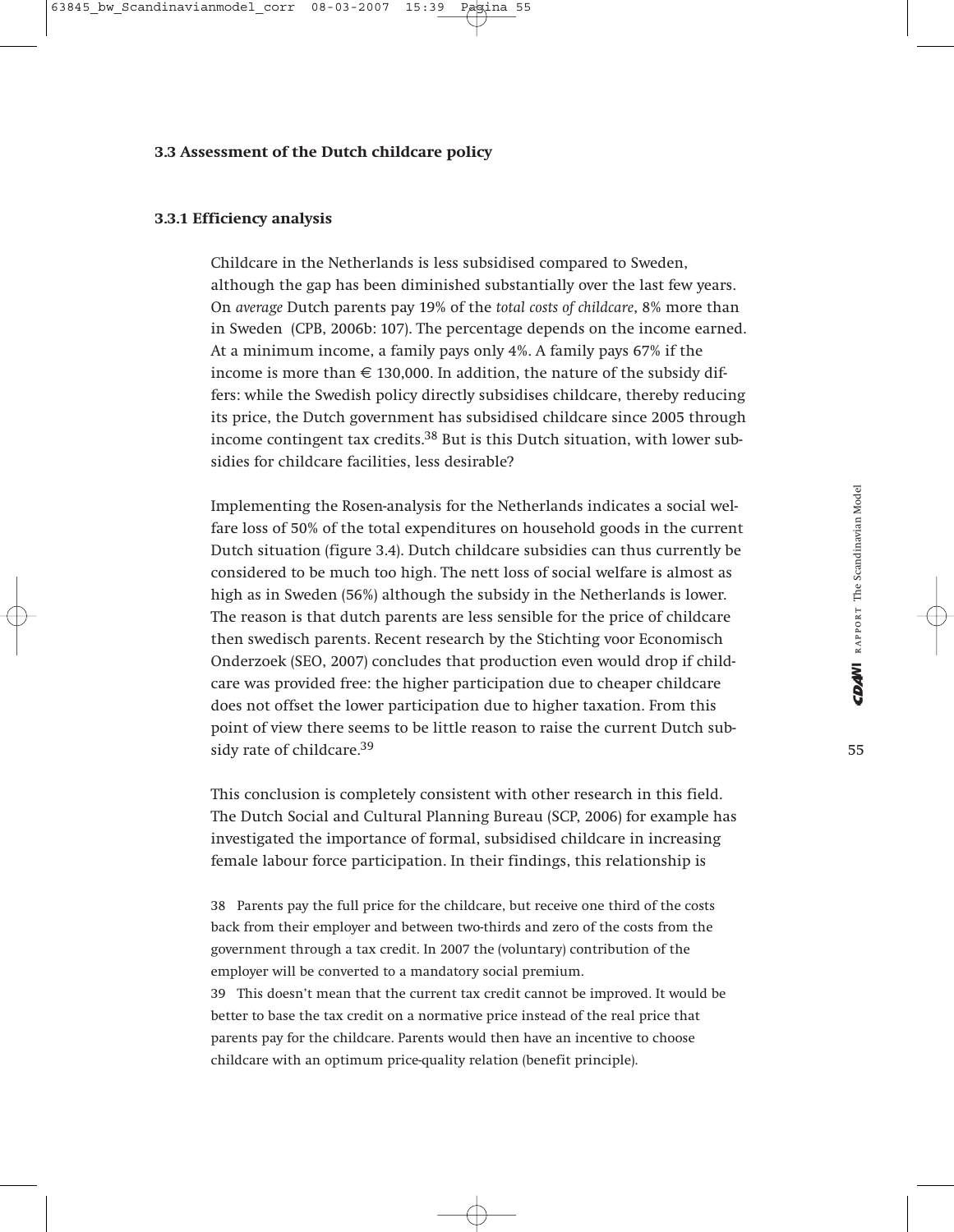absent in the Netherlands: neither the supply, nor the costs of formal childcare have a significant influence on female labour force participation. Beliefs about the desirability of non-parental childcare with respect to child development, the importance attached to paid work and the availability of informal childcare (largely the proximity of grandparents or other capable relatives or acquaintances) on the other hand do have a significant effect on female labour force participation.

**Figure 3.4: evolution of the social welfare loss in the Netherlands over different values of** ρ **(Rho**a**) under the balanced budget constraint**



<sup>a</sup> Rho is the subsidy rate which is equal to one minus the percentage parents have to pay themselves.

*Source*: own calculations

As a result, low Dutch female labour force participation should not be explained from a lack of affordable formal childcare. It rather lies in cultural differences in work and upbringing attitudes (SCP, 2007). As table 3.2 shows, only 5% of the jobless mothers cite 'lack of affordable good childcare' as a reason for their inactiveness. This number is very low in international perspective: in 1998 over 20% of British women, aged 18-44 stated that childcare obligations restricted them from working (Family Resources Survey, 1998), while in 1992 up to 30% of mothers of pre-school age children in the US felt constraint in their employment due to childcare problems (Mason and Kuhlthau, 1992).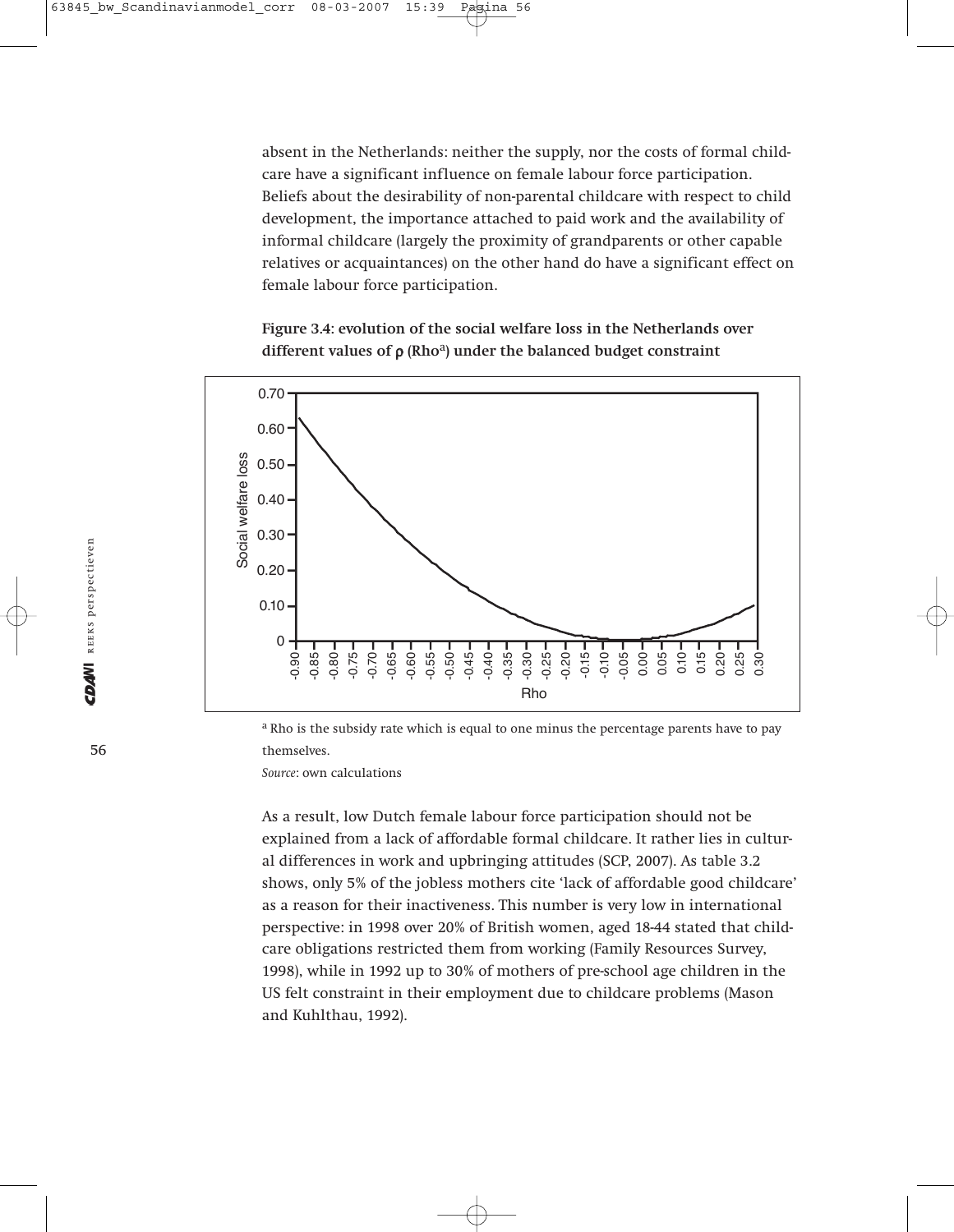| Reason for inactiveness                                          | Percentage |
|------------------------------------------------------------------|------------|
|                                                                  |            |
| It is better for the child to stay home                          | 51         |
| The benefits of working do not outweigh the costs of childcare   | 4          |
| I would like to work, but I cannot find good quality childcare   | 1          |
| The burden of combining work and care is too heavy               | 8          |
| I cannot work because of my state of health                      | 2          |
| I do not want to work due to sickness of a relative/acquaintance | 16         |
| I am taking a course                                             | 5          |
| I am looking for a job but cannot find one                       | 15         |

**Table 3.2: most important reason why mothers do not work in the Netherlands in 2004**

*Source:* SCP (2006)

As can be seen from the table, over half of mothers' inactivity can be explained from the cultural belief that it is better for the child to be raised by its own mother. In Scandinavia on the other hand, mothers believe that their young children should be raised in childcare, even if they themselves are not working (Christensen, 2000).

From this point of view, there are few reasons to provide (nearly) free childcare in the current Dutch situation as this will just lead to a large substitution from informal care arrangements (currently mainly supplied by grandparents and accounting for no less than 68% of total childcare for children between 0 and 12 years old) to subsidised formal childcare. All this is without the desired increase in female labour force participation as a result. An important consequence is that valuable human capital of grandparents (which is yet increasingly becoming available due to aging) is written-off massively.

Therefore, the Netherlands should resort to other policies regarding balancing work and family life for mainly females. Reconciliation of work and family goes beyond childcare facilities, as Bovenberg (2005) argues. Increasing labour market flexibility, thereby increasing job finding opportunities and thus facilitating the transition between work and care, more activating social assistance and more opportunities for part-time employment are also key elements to promote gender equality by raising female labour force participation. The latter point will be discussed in the next section. Only if the apparent cultural aversion against non-parental childcare-and arrangements for parental leave influence that culture-diminishes, increasing direct childcare subsidies has a chance to increase female labour force participation in the Netherlands.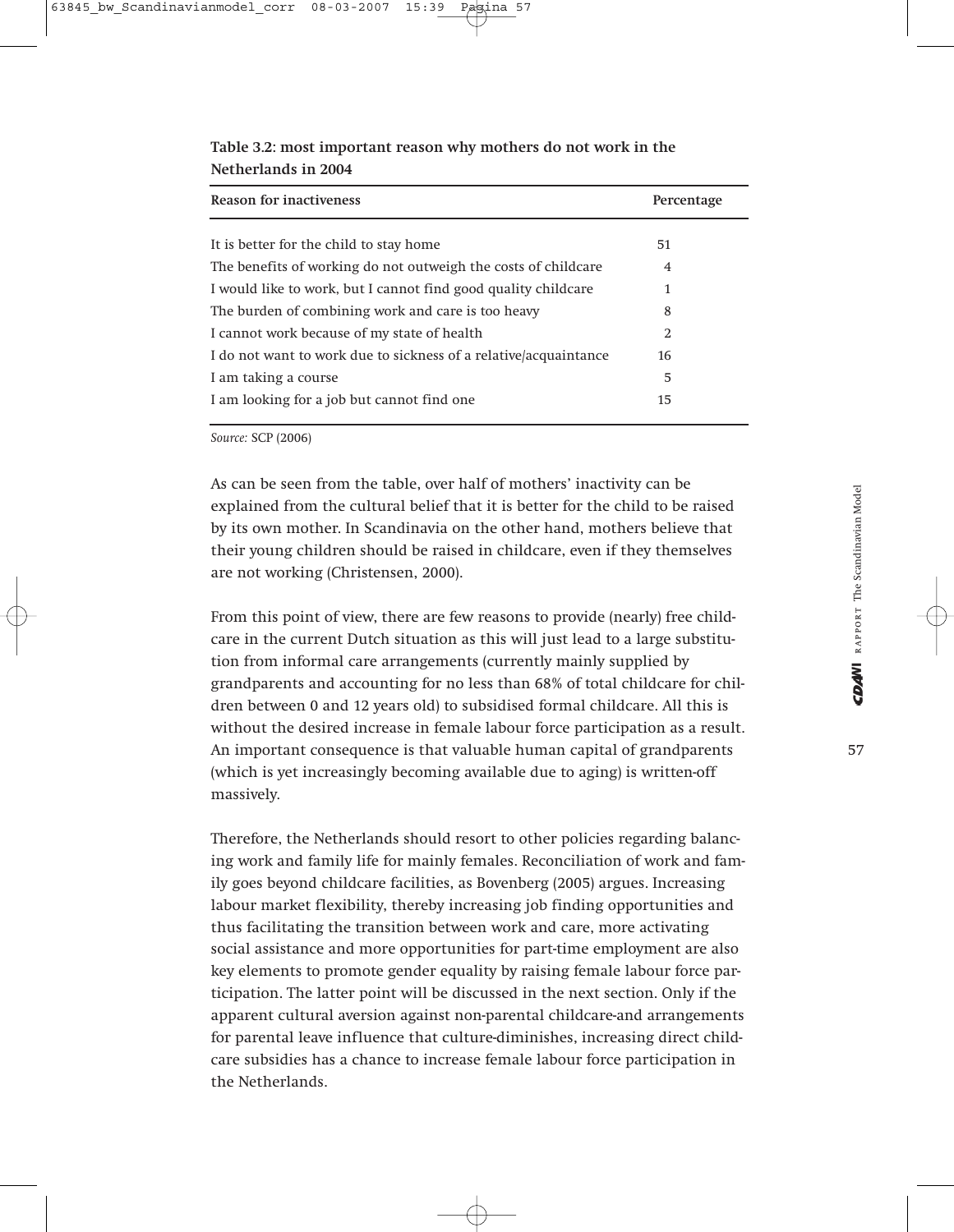#### **3.3.2 Part-time employment**

Until now, the discussion of female labour force participation in Sweden and the Netherlands has been limited to childcare facilities; opportunities for part-time employment however, also constitute an important role in promoting female participation rates (although it encompasses fewer hours of work). Jaumotte (2003a) finds that the availability of part-time employment has a significant positive effect on the female participation rate. The Netherlands has been world champions in working part-time for a long time, and it is therefore no surprise that this pattern has greatly contributed to the increase in Dutch female employment since the 1970s.

The supply of part-time labour by females is partly determined by the design of the income tax system. Tax incentives to split income (and thus work hours) between first and second earners significantly influence the choice of women for inactivity or part-time employment (OECD, 1990). Table 3.3 shows tax incentives to share paid labour within the couple in 1999. A couple that chooses to split up their income will see an increase in their disposable income. It refers to the situation where one partner is entering the labour market in a part-time job, while at the same time the other partner earns less. As can be seen from the table, these tax incentives are very high in the Netherlands. Sweden on the other hand, faces lower and rapidly falling tax incentives for part-time work: whereas they still amounted up to 15% in 1981. They had dropped to 6.8% in 1999. The incentive for both partners to work is therefore high in the Netherlands. But the incentive to have a paid job could be higher if the possibility of transferring the general tax credit (about  $\in$  2000) to the partner were abolished (CPB, 2006a). The other side of the coin is that although the household income is the same, single income families have a lower disposable income than two earners.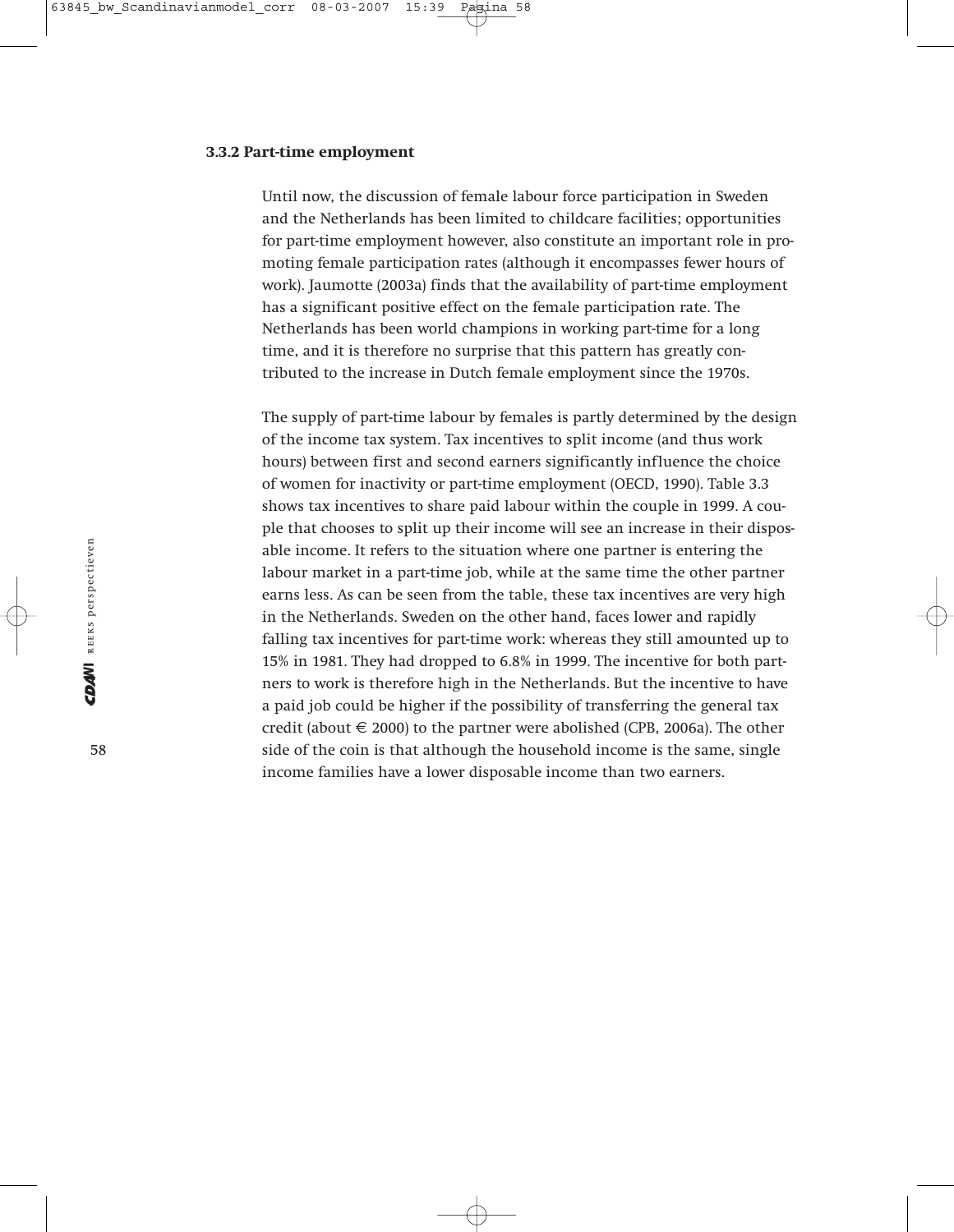| Table 3.3: tax incentives to share market work within the couple in 1999 |  |  |  |  |  |
|--------------------------------------------------------------------------|--|--|--|--|--|
|--------------------------------------------------------------------------|--|--|--|--|--|

|                          | Percentage increase in household disposable income when<br>earnings are split 100/33 instead of 133/0 <sup>a</sup> |  |  |  |
|--------------------------|--------------------------------------------------------------------------------------------------------------------|--|--|--|
| Netherlands <sup>b</sup> | $+10.2$                                                                                                            |  |  |  |
| Sweden                   | $+6.8$                                                                                                             |  |  |  |
| OECD-average             | $+3.3$                                                                                                             |  |  |  |

<sup>a</sup> 100/33 refers to a situation where the primary earner earns 100% of the average production wage (APW), while the secondary earner earns 33% of the APW; 133/0 refers to a situation in which the primary earner earns 133% of the APW, while the secondary earner has no market earnings.

<sup>b</sup> This number applies to the new post-2001 (individual based) tax system. *Source:* Jaumotte (2003a)

The relatively favourable characteristics of the Dutch tax system regarding part-time employment seem to fit Dutch preferences very well. As table 3.4 shows, more Dutch women would like to work part-time, which indicates that stimulating part-time employment is still is potentially effective measure to increase Dutch female labour supply. Moreover, as the table shows, very few Dutch families want to change their working pattern to a situation in which both parents work full-time. The share of *involuntary* part-time workers is also very low in the Netherlands. These percentages are much higher on average in other OECD-countries and in Sweden, despite the fact that relatively many Swedish women already work full-time. This indicatescompletely in line with the earlier cited study of the SCP (2006)-that most Dutch mothers (in contrast to their Swedish counterparts) simply do not want to work full-time. Promoting part-time employment is therefore a fruitful strategy to increase female labour force participation. By introducing the life course support system $40$  in 2006, the Dutch government wanted to make it possible for people to spread time and money over their lifetimes. People can save money (fiscally attractive) on a saving account and use it when they temporarily want to work less because of schooling, taking care of children or parents, for a sabbatical or early retirement. The government stimulates the use of this facility by giving tax credits for special use (only for parental leave until now). The idea behind the life course support system is that labour participation measured over a lifetime will be higher, because people are financially able to work one or two days less, but stay attached to the labour market thereby maintaining their human capital.

40 The German translation for life course support system is 'Vorsorgekonto' and in Dutch it is 'levensloopregeling'.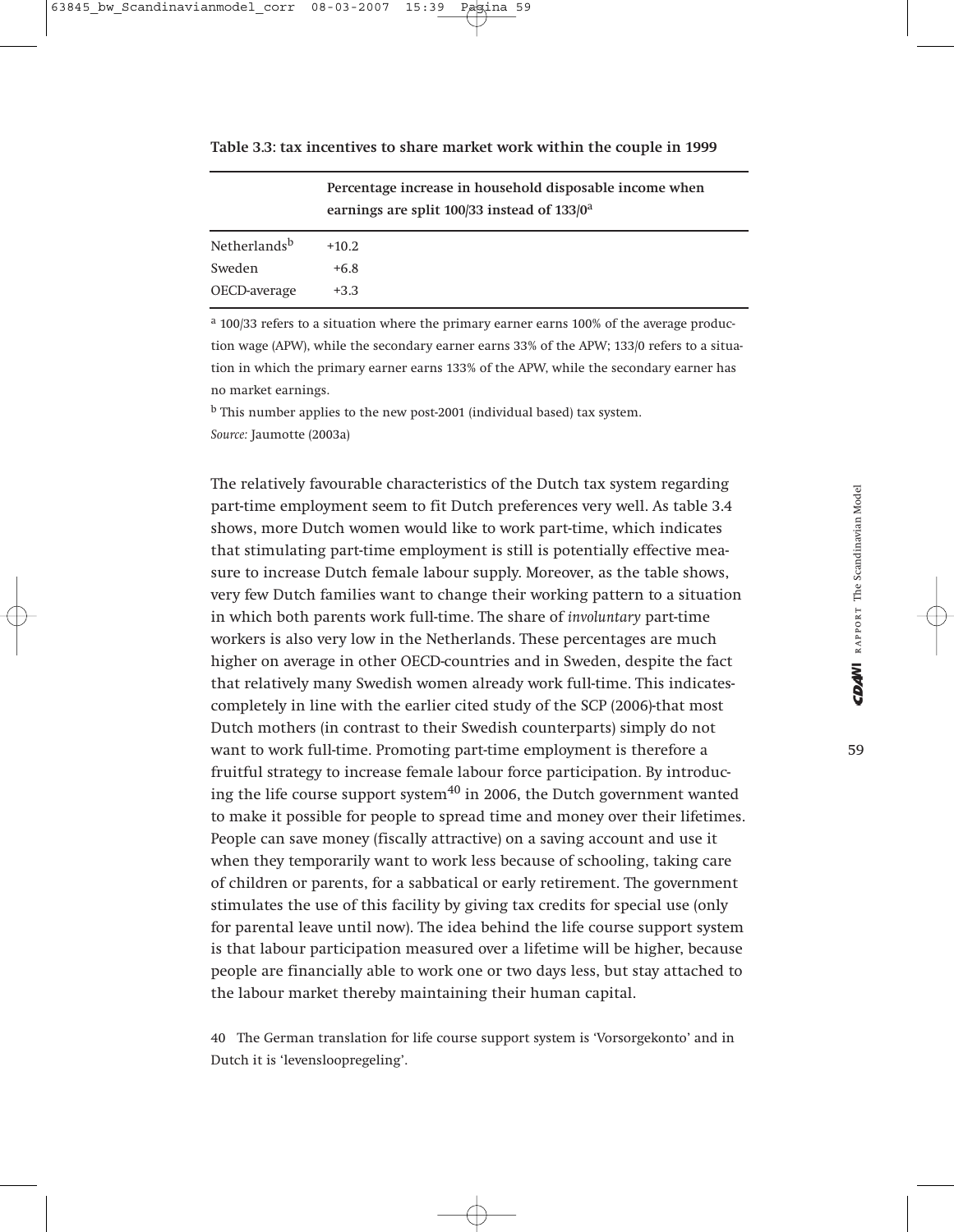|                    | Man full-time<br>woman full-time | Man full-time/<br>woman part-time | Man full-time<br>woman not<br>employed | Rest | Share of<br>involuntary<br>part-time<br>workers |
|--------------------|----------------------------------|-----------------------------------|----------------------------------------|------|-------------------------------------------------|
| <b>Netherlands</b> |                                  |                                   |                                        |      | 3.1                                             |
| Actual             | 4,8                              | 54.8                              | 33.7                                   | 6.7  |                                                 |
| Preferred          | 5.6                              | 69.9                              | 10.7                                   | 13.8 |                                                 |
| Sweden             |                                  |                                   |                                        |      | 34,6                                            |
| Actual             | 51.1                             | 13.3                              | 24.9                                   | 10.7 |                                                 |
| Preferred          | 66.8                             | 22.2                              | 6.6                                    | 4.4  |                                                 |
| OECD-average       |                                  |                                   |                                        |      | 10.2                                            |
| Actual             | 34.4                             | 19.1                              | 38.0                                   | 8.5  |                                                 |
| Preferred          | 47.7                             | 29.0                              | 10.2                                   | 13.2 |                                                 |

**Table 3.4: actual and preferred employment patterns (percentages) for couples with a child under six, and the share of involuntary part-time workers as percentages of total part-time employment in 1998**

*Source:* Jaumotte (2003a) and OECD database on Labour Force Statistics

The strong Dutch preference for part-time employment does however impose a restrictive upper barrier on female labour supply. To remove this constraint, a cultural shift would be necessary. Only after such a shift will increasing childcare subsidies have its desired effect. It is possible that the high costs of childcare itself are a fundamental part of that culture, and that lowering the costs would be helpful to reach a cultural change. However, it seems that this relation is especially true for parents who are users of childcare. In Sweden, political pressure by women led to higher childcare subsidies. In the Netherlands, most political parties are in favour of lowering the childcare cost partly because they want to improve the available income of working families and partly because they want more early education of children. Income policy considerations have thus played an important role in decision about the size of childcare subsidies.

## **3.4 Conclusion**

Childcare subsidies can be justified on the basis of the theory of the second best, since high labour taxes discourage women to offer themselves on the labour market, as their labour supply is relatively elastic by the 'natural' division of home and market production within couples. Childcare subsidies may reduce this production distortion by making paid work more attractive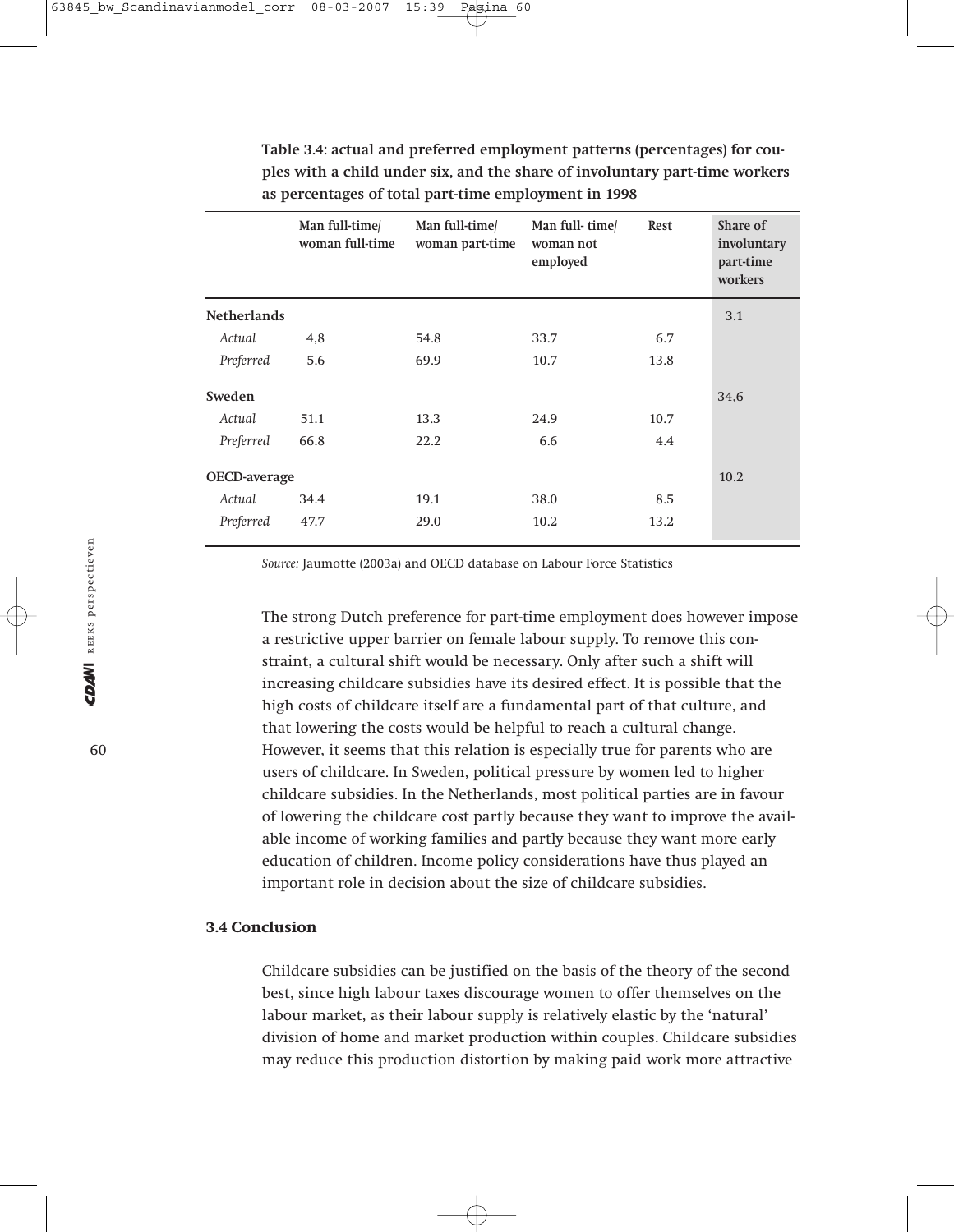for females. On the other hand, childcare subsidies promote excessive consumption of the subsidised good (childcare in this case)-thereby creating a consumption distortion. In a static sense, childcare subsidies are only efficient, if the reduction in the existing production distortion is larger than the created consumption distortion. This is not the case for Sweden or the Netherlands. In both countries, the consumption distortion created is larger than the production distortion solved. The medicine is in this case worse than the malady. Moreover, if childcare subsidies create any additional jobs at all, it is mainly in the nationalised child- and elderly care sector-not in the private sector (where actual employment may even fall, due to the higher resulting tax burden). Subsequently, the massively working Swedish woman are largely employed in the care sector.

In addition, the actual efficiency losses due to the extensive Swedish childcare policy may even be larger than predicted by the Rosen-model, as in this report evidence is found that childcare subsidies did not cause the high Swedish female labour force participation rate (as Rosen implicitly assumes), but causality went the other way-via a process of political pressures exercised by Swedish mothers that were *already* working.

Therefore, there seems to be little reason to change the current Dutch childcare policy radically to Scandinavian-like policies, with almost free childcare and a strong emphasis on education, as several political parties in the Netherlands have proposed. On the contrary: further increasing childcare subsidies seems unwise in the current Dutch situation, as it will only lead to more substitution of informal for (subsidised) formal care. The current preference of mothers in the Netherlands for part-time employment is largely due to cultural reasons and not because of a lack of affordable childcare. Only if the Dutch cultural aversion to non-parental formal childcare diminishes, may an extensive childcare sector contribute to higher female participation rates. Until this cultural shift is established, there are more gains in facilitating the transition between work and care.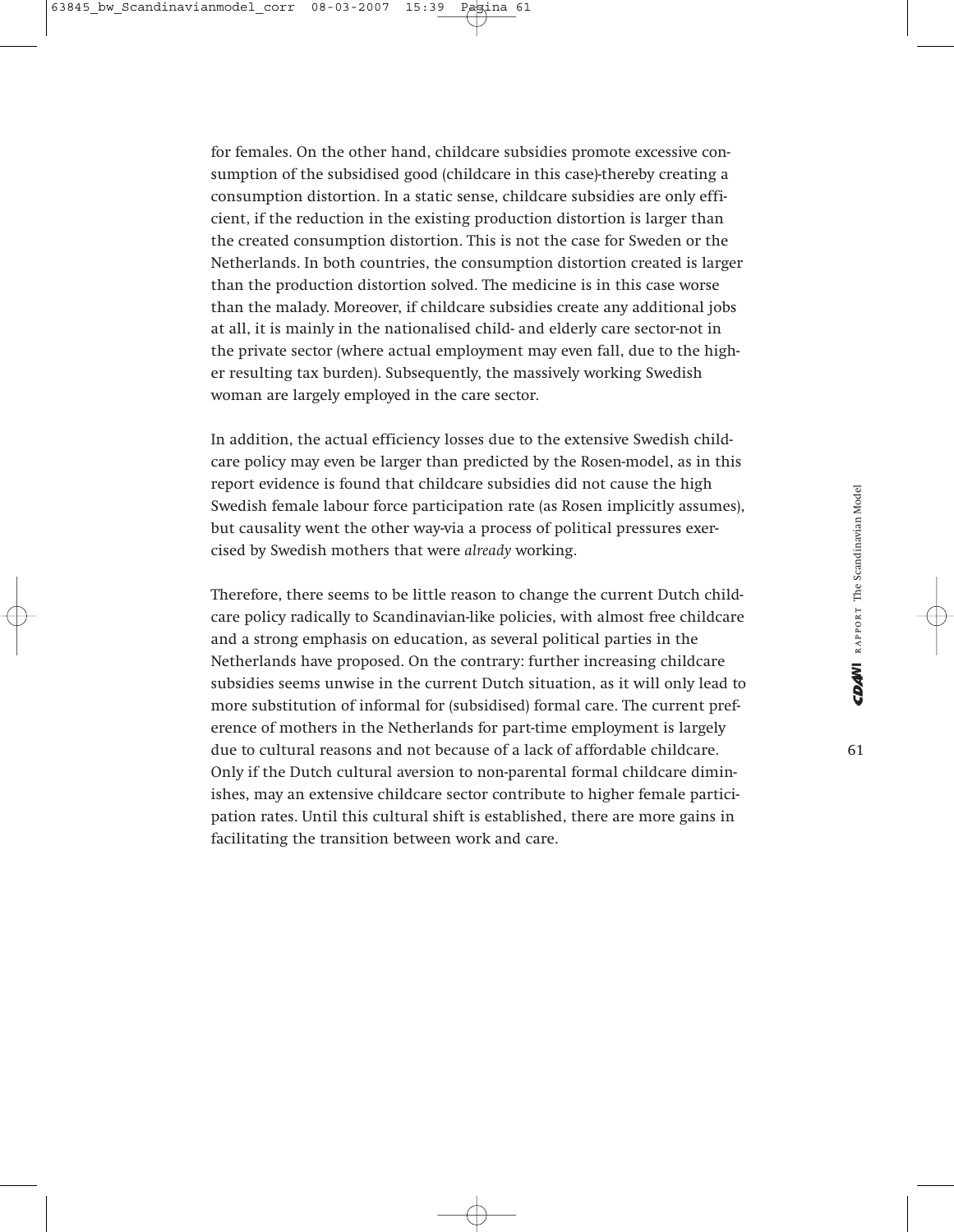# 4 Education policy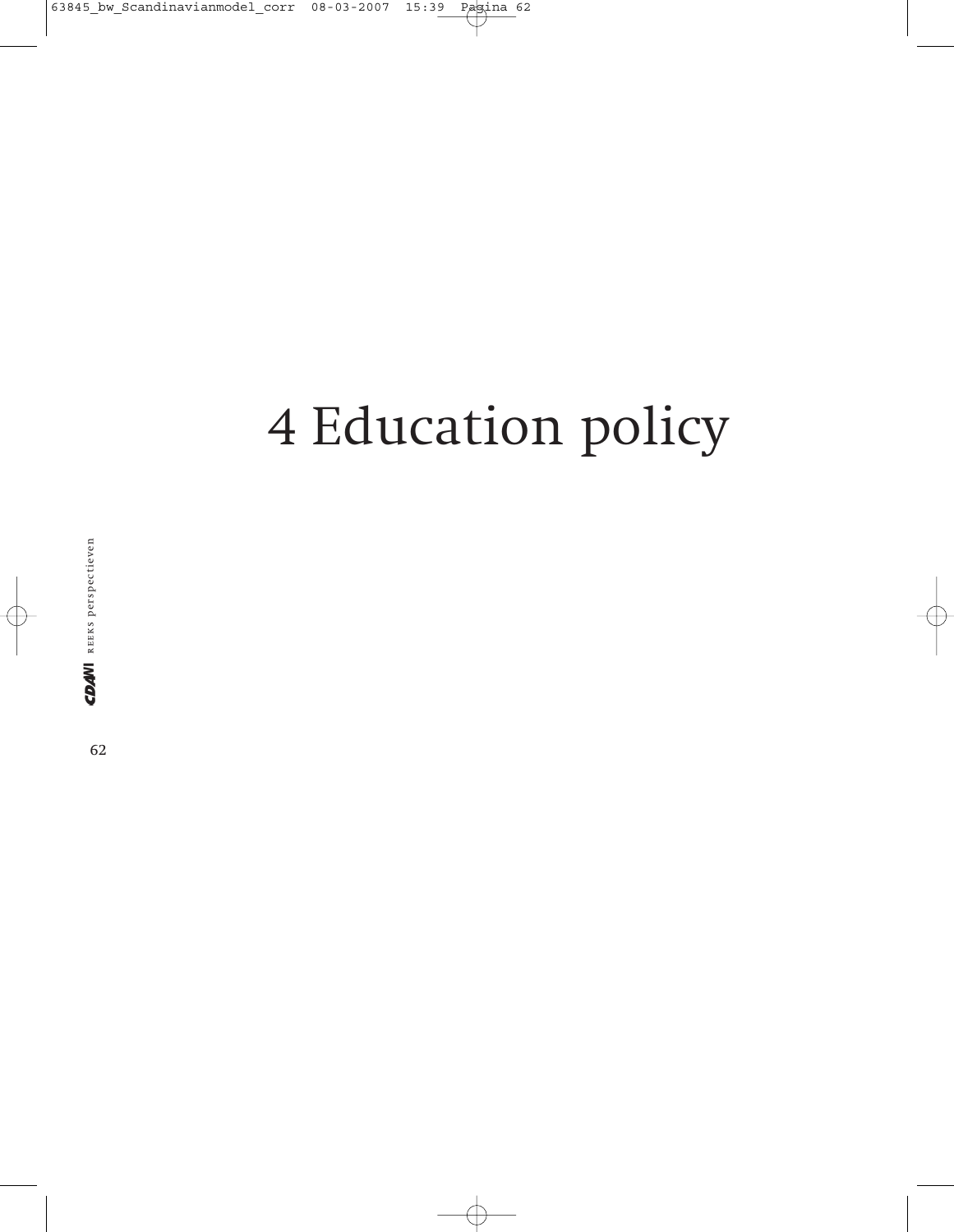The group of Scandinavian countries is also clearly distinctive in the education policy they pursue. The government stresses the importance of education heavily, through extensive education subsidies. As figure 4.2 shows, the Scandinavian countries heavily subsidise education as most of the education expenses are paid for by the government.<sup>41</sup>





*Source:* OECD (2005a)

These financial efforts of the Scandinavian countries seem to have had their effect. As figure 4.2 shows, the share of the population that has attained tertiary education is relatively high in these countries.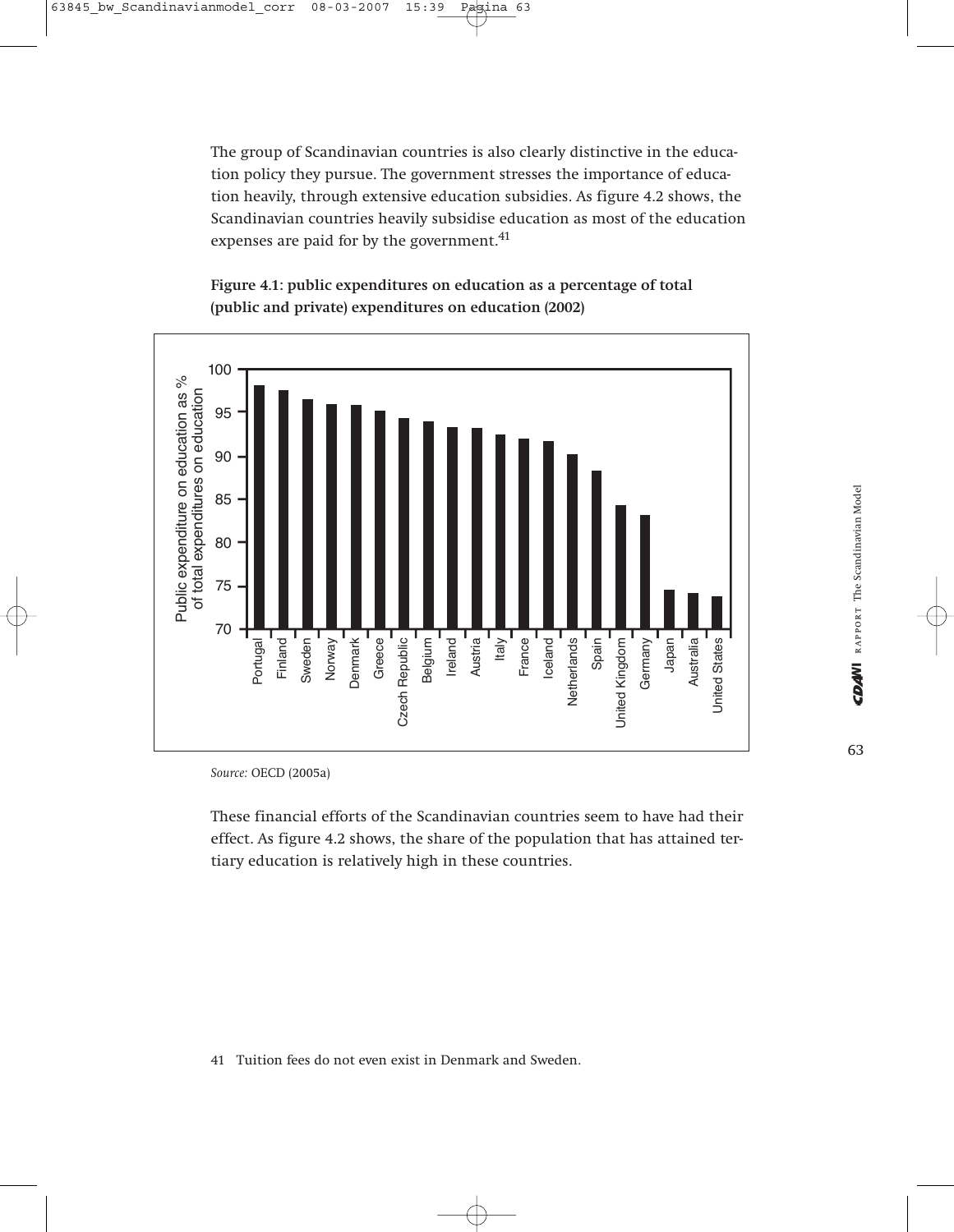



*Source:* OECD (2005a)

Is this heavy subsidising in the Scandinavian countries really necessary, or does it again incorporate large nett losses in social welfare? Australia, Japan and the United States are also able to attain high levels of education, but subsidise it far less. Or can education subsidies be justified on other grounds? To answer these questions and more, this chapter starts with a theoretical review of education subsidies, after which the current Scandinavian and Dutch policies will be assessed.

# **4.1 The economics of education subsidies**

Provision of education subsidies can be justified on merely two grounds: on cases of efficiency, and on cases of equity. In this section, economic theory is discussed regarding these two relationships.

## **4.1.1 Efficiency**

A well-known argument for subsidising an investment in general is correcting for positive externalities. This is also the main rationale for the existing education subsidies, as it is widely believed that a better-educated labour force increases productivity (*static* externality, c.f. Lucas (1988)) and leads to faster technological change and higher economic growth in future (*dynamic*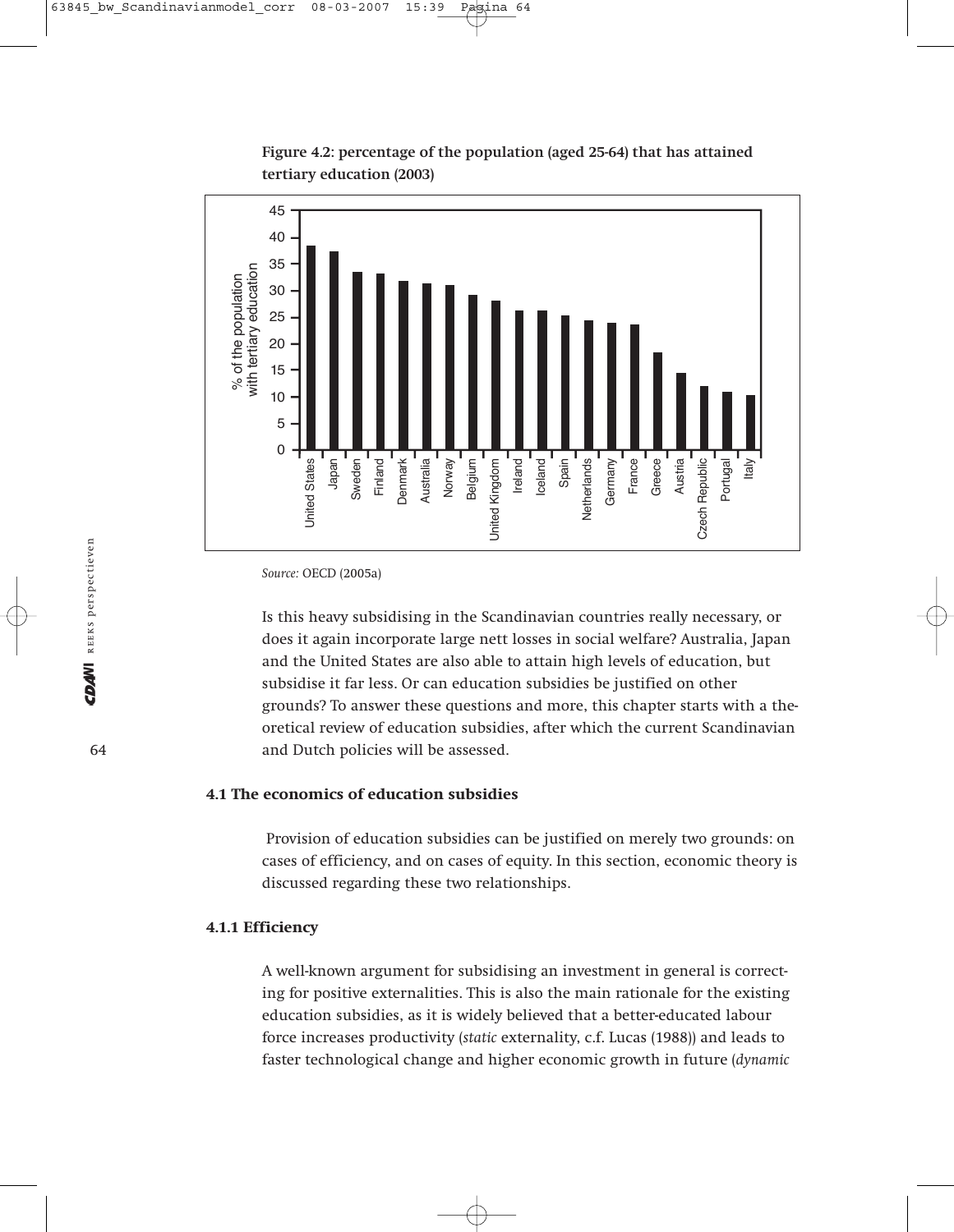externality, c.f. Nelson and Phelps (1966) and Romer (1990)). However, these social returns do not fully accrue to the investors as a result of which underinvestment (relative to the social optimum) arises, which has to be corrected for by education subsidies.

How much is the optimum subsidy level from this point of view? To answer this question, it is necessary to compare the private and social returns on schooling. Krueger and Lindahl (2001) and Acemoglu and Angrist (1999) have-among many others<sup>42</sup>-compared private and social returns on schooling and found no significant difference between them: both private and social returns lie between 5 and 15%. This finding suggests that the current subsidy-levels are nearly optimum (both static and dynamic externalities are internalized, as a result of which enough financial incentives are provided to undertake education) and that there are no reasons for rigorous subsidyincreases from this point of view, as these would only constitute large social welfare losses.

However, this analysis neglects the observation that increases in knowledge and skills through education also have important indirect effects on social behaviour. These *non-pecuniary* externalities may consist of increases in health, public and political participation, and child quality and a reduction in crime (Wolfe and Haveman, 2002). Evidence for the existence of positive non-pecuniary externalities seems most conclusive in the domain of crime reduction among low-income groups and improvements in health (Van der Steeg, 2005). Lochner and Moretti (2004) estimate that the social savings from crime reduction through increased schooling amount to about 20% of the private return. These non-pecuniary externalities-not included in most estimates of the social returns on education-provide a rationale for increasing education subsidies for especially the less-talented and younger students participating in pre-school and lower secondary education (c.f. Carneiro and Heckman, 2003). Moreover, the quality of early forms of education also greatly determine students' capacities to attend to higher education.<sup>43</sup>

Education subsidies can however also be justified from an efficiency point of view starting from the theory of the second best. Van Ewijk and Tang (2000) and Bovenberg and Jacobs (2001) show that subsidies for mainly higher education are a powerful instrument to eliminate distortions in the accu-

42 See Venniker (2000) for a literature survey.

<sup>43</sup> This may explain a substantial part of the variation in educational attainments between countries, displayed in figure 4.2.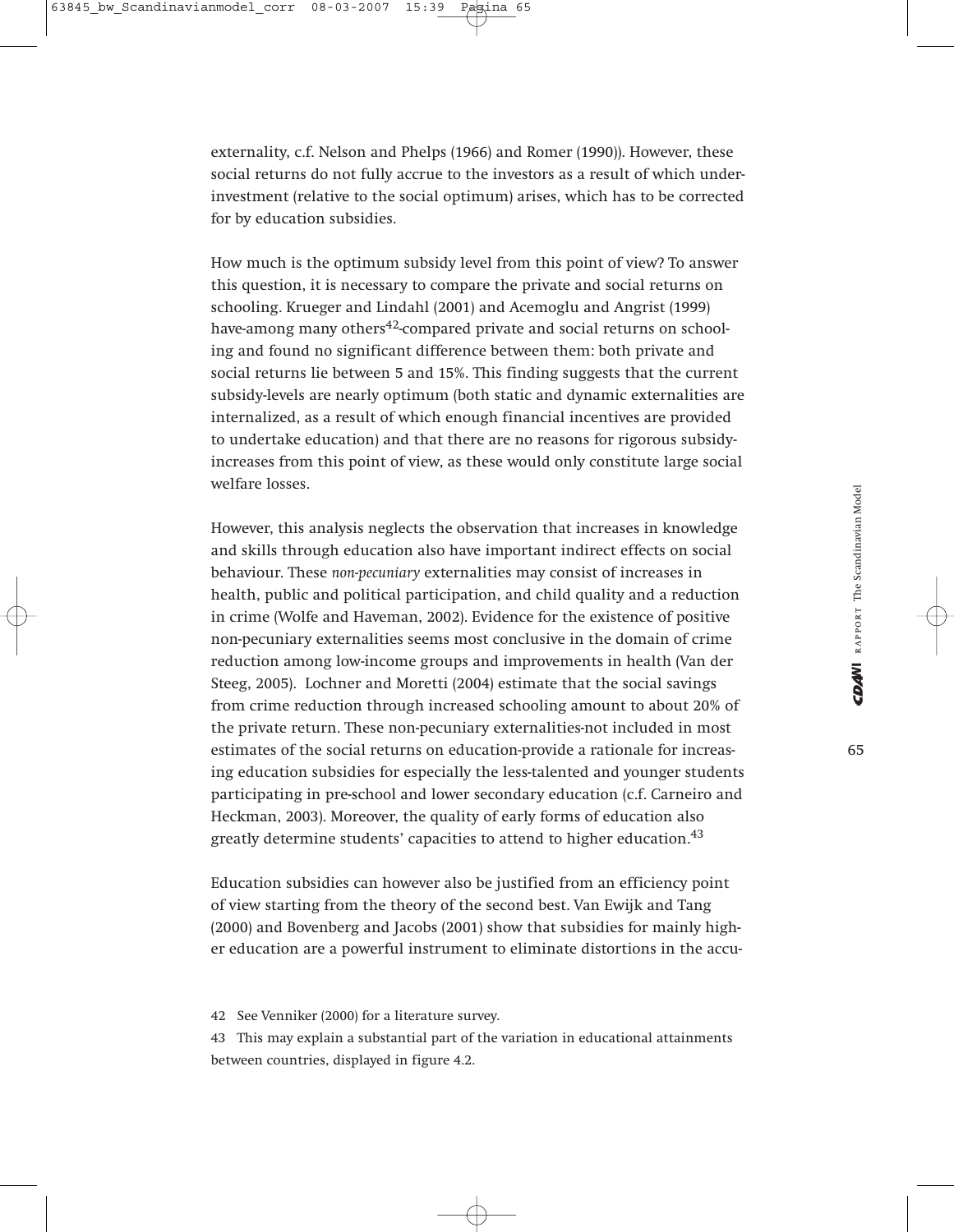mulation of human capital that originate from the distorting progressive taxation, that favour the unskilled.<sup>44</sup> They show that redistribution and education subsidies are in fact Siamese twins: the more redistribution, the larger the tax distortions and the larger the optimum compensating education subsidy needs to be. In their view, a large part of the existing education subsidies can be justified on these grounds.

Finally, note that education subsidies may also be self-destructive if the level of educational investment is endogenous: as subsidising (higher) education is expected to lead to more high-skilled workers, which will cause wages of high skilled workers to decrease, and the expected return on schooling will fall. As a result of this, educational investments of rational individuals in fact decrease! As the return on investments in education will be lower, Heckman *et al.* (1998) show that this effect may be so strong that the positive incentives initially generated by education subsidies evaporate almost completely. Scarcity of highly skilled workers will mitigate this effect, as long as the scarcity still exists. Moreover, as Jacobs and Van der Ploeg (2005) argue, larger education subsidies also reduce educational effort (moral hazard), which is reflected in lower tertiary enrolment rates, more dropouts and a longer duration of enrolment. Confronting students with a larger part of the real costs of education on the other hand significantly increases their efforts.

Summarising, it can thus be concluded that from an efficiency point of view, more subsidies should flow towards lower (*i.e.* earlier and less advanced) forms of education. To increase student efforts and to reduce social welfare losses, higher private investments in higher education could be asked.

# **4.1.2 Equity**

Education subsidies are however not only given for efficiency reasons; equity considerations may also play an important role, as an increase in the education level may lead to more income equality. Investments in education will raise someone's productivity, and therefore the income. Supply and demand on the labour market will also be influenced. As for example Tinbergen

44 Lindbeck (1997) mentions falling after-tax returns on human capital in Sweden in the 1980s, followed by falling tertiary enrolment rates. Subsequently, when the after tax returns to human capital rose again in the early 90s, tertiary enrolment rates also increased.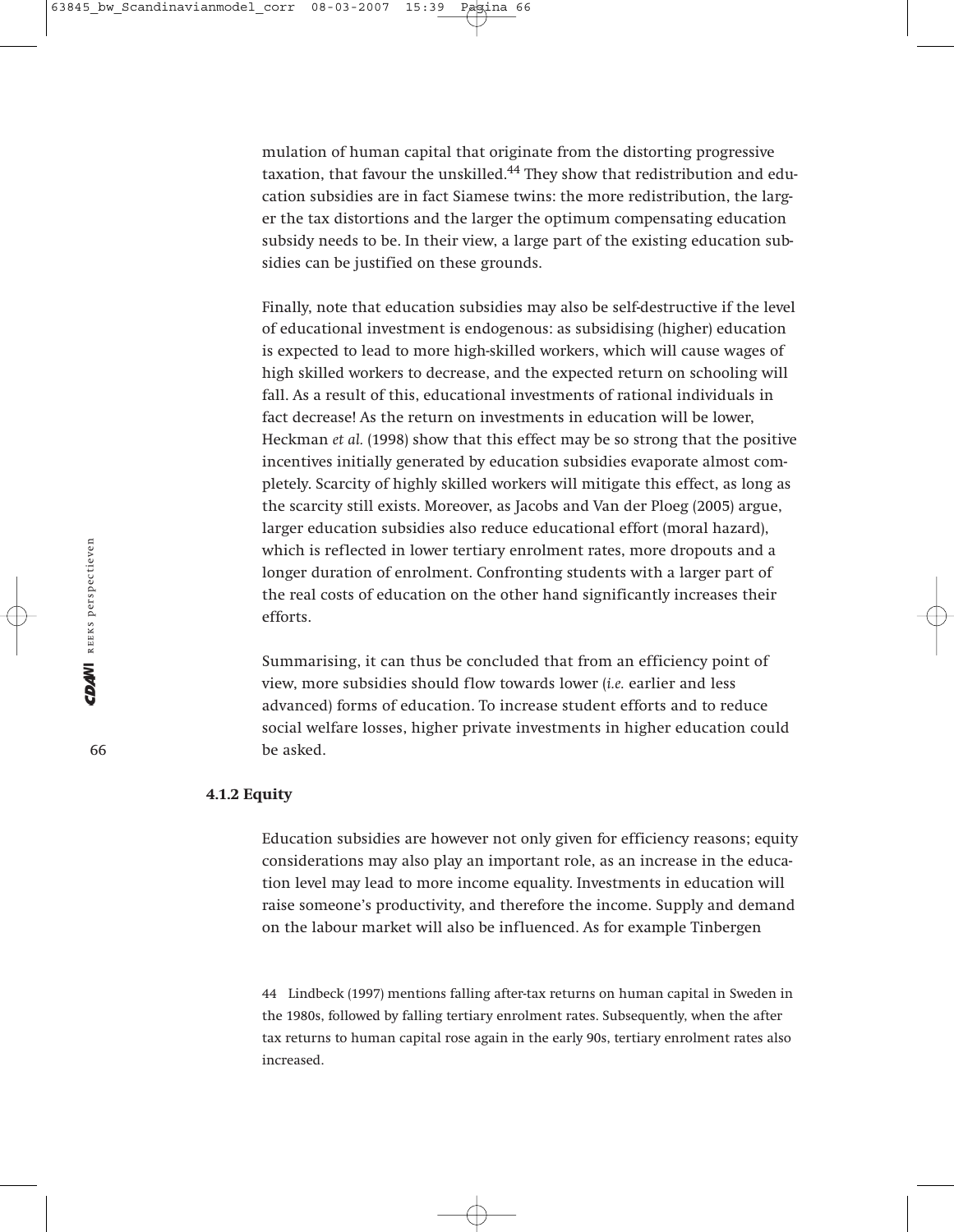(1975) argues, educational policies might lead to relatively more highskilled workers as a result of which their wages will go down; low-skilled workers, on the other hand, have become scarcer and will face a wage increase, as a result of which income equality will rise. Moreover, education subsidies are also thought to be necessary to ensure accessibility to all types of education-independent of parents' wealth, though most of all education helps people to develop their talents and to unfold themselves.

When we look at the empirics, wage inequality has in fact risen for many industrialized countries, whilst they have become better educated (Davis, 1992). This is not only because technology has won the race over schooling. There are also some additional forces working in the other direction when it comes to education subsidies: they do not only lead to more income equality. Based on Jacobs (2004), three of those factors will be discussed.

The most important explanation for the increasing wage inequality is the *skill-based technological change* (see Katz and Murphy, 1992). If education subsidies stimulate the discovery of more advanced, labour-saving technologies, which are more complementary to skilled-workers, these subsidies not only increase relative supply, but relative demand for skilled workers as well. On balance, wage inequality may thus in fact decrease or rise, depending on the size of the elasticities. In this respect, Tinbergen (1975) referred to these counteracting forces as "the race between schooling and technology".

Secondly, subsidies for mainly higher education are very unequally distributed, as they are regressive. As the SCP (2003) notes, the 60% richest households receive about 86% of education subsidies, as children of wealthier families are more often highly talented and consequently will learn most. Moreover, education subsidies are also regressive from a life-cycle point of view, as those who receive education subsidies will generate higher lifetime incomes than the average taxpayer (Card, 1999).

Finally, it is likely that the intellectual potential of a population is rather exogenous and limited. Not everyone is suitable to attain a higher degree. This might play a very large role as Jacbos (2004) shows. The price elasticity of enrolment is rather low: lower or higher tuition fees will not lead to more or less students in higher education.

This indicates that those who are suitable for higher education are already participating in it-not hampered by any financial barriers as a result of capital market imperfections (see *e.g.* Shea (2000) and Cameron and Taber  $(2000)$  for empirical evidence).<sup>45</sup> Higher education subsidies-which lower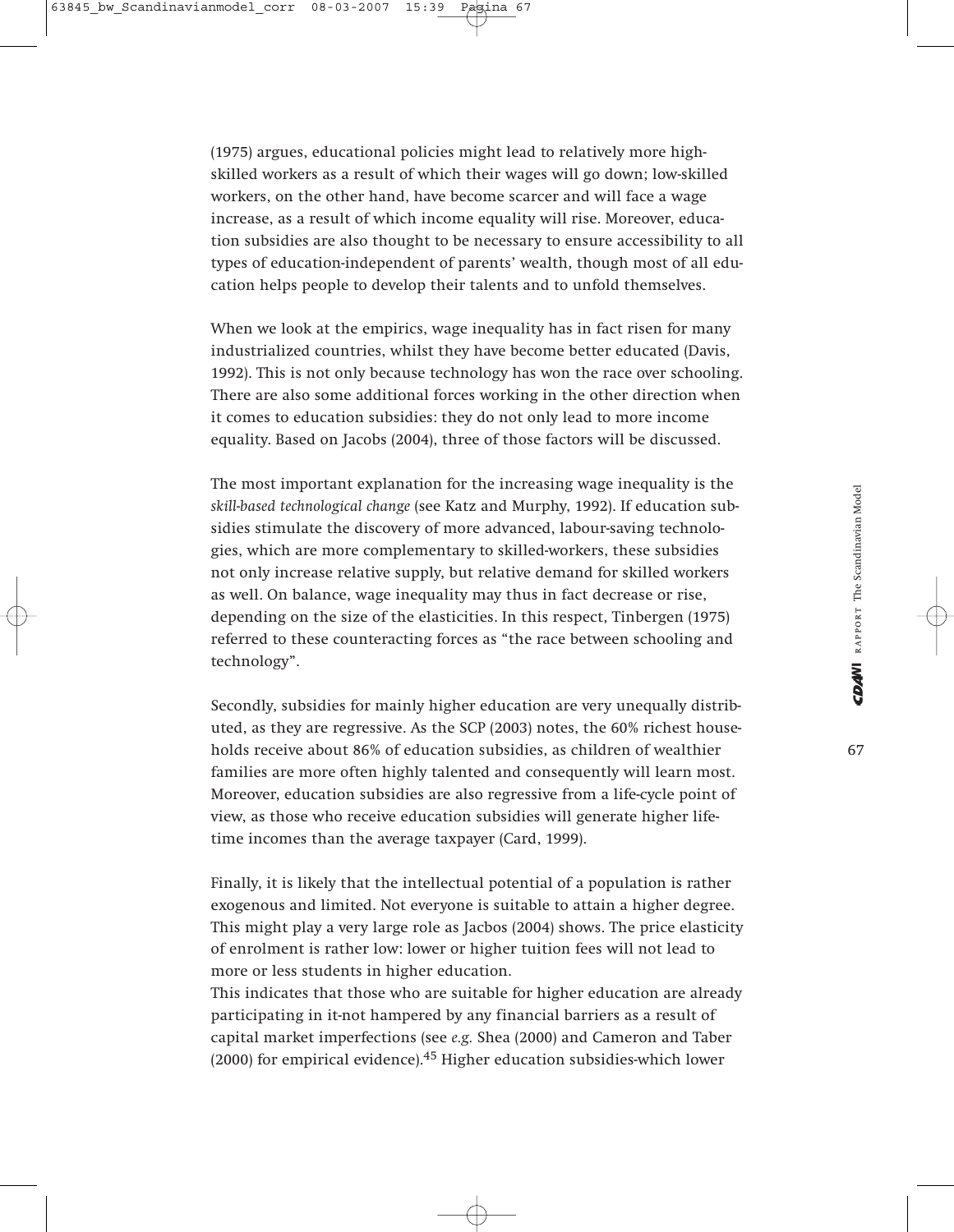the own paying of students-would therefore incorporate large social welfare losses. Moreover, it is very costly and evidently inefficient to try "to train a moron to become an engineer" (Stiglitz, 1975: 288).

There are however many advocates of means-tested education subsidies, as they argue that especially the poor suffer from credit market imperfections. Means-testing these subsidies, however, has the significant disadvantage that they discourage parental savings (Feldstein, 1995). Poor students who are able to enjoy income-contingent loans<sup>46</sup> do not need to rely on their parents, nor need to be afraid that they will suffer huge repayment burdens. Moreover, earnings-prospects for graduates from poor backgrounds are equally high.

The overall conclusion is that education subsidies are rather unsuitable to decrease wage inequality, as there are many counteracting forces with none of them dominating the others. Income-contingent student loans should be used to ensure accessibility of the education system.

# **4.1.3 Policy recommendations**

From this theoretical review, it is possible to stylize three important policy advises for an effective education policy:

- 1. Focus at subsidising lower and earlier education as positive externalities seem to be absent for higher education, while they are found for lower and early types of education in the form of less crime and better health conditions. Moreover, high-quality early education also lays a solid basis for any further schooling. By compensation, more private funds should flow towards higher education.
- 2. Do not use education subsidies for equity-considerations.

45 Moreover, Jacobs and Van Wijnbergen (2002) have shown that in case of credit constraints, education loans rather than subsidies are more effective instruments to solve this problem. To prevent elitism at universities repayment of these loans should be made income-contingent, which means that students only have to pay back their loans if their post-graduate incomes are high enough to enable this. As private banks and insurers are unable to write contracts based on future incomes, the government should supply these loans as it is able to enforce these contracts, in order to guarantee accessibility of higher education.

46 See preceding footnote.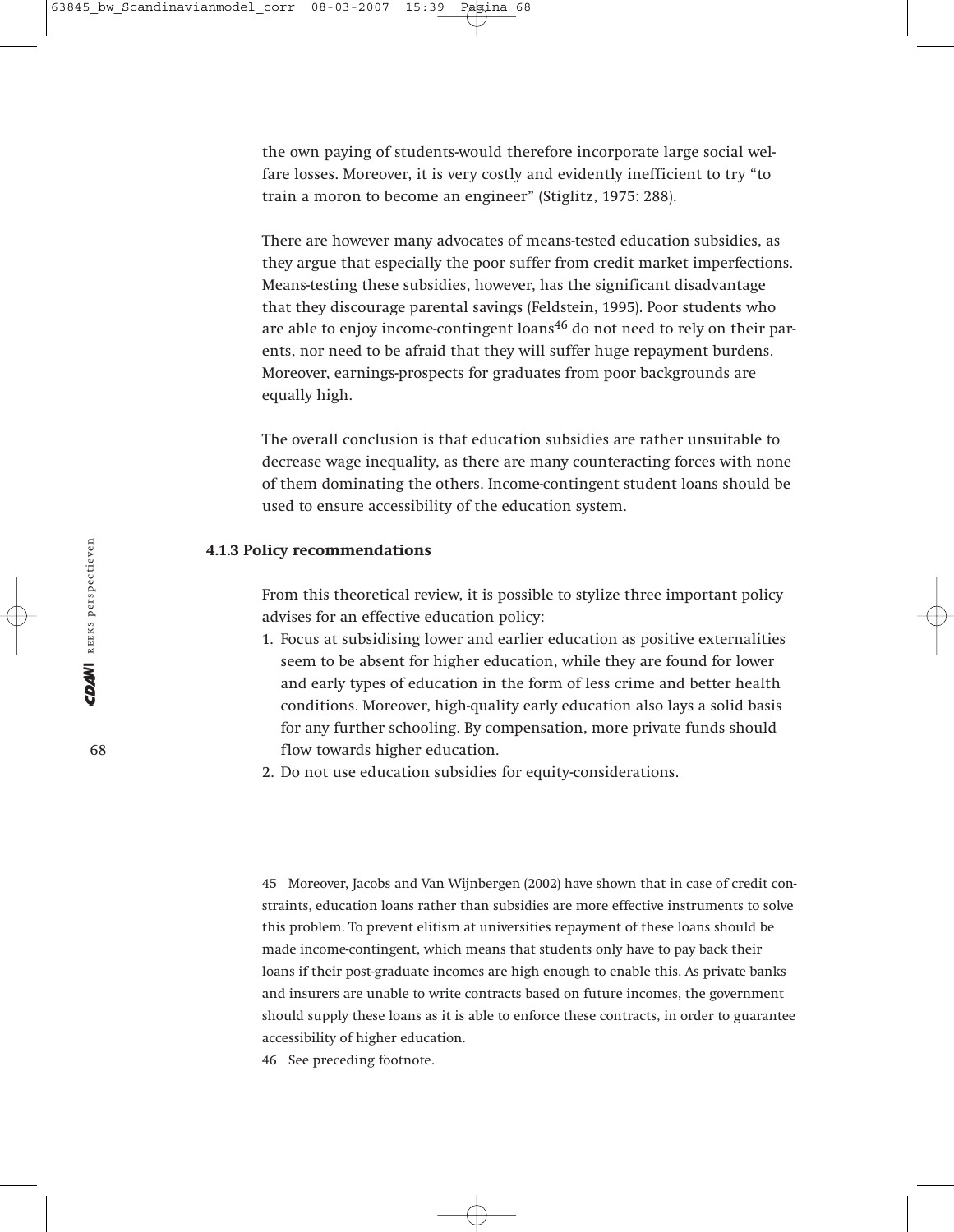3. Make use of income-contingent student loans to ensure accessibility of higher education for potent students of all socio-economic backgrounds.

In the next two paragraphs, both Scandinavian and Dutch education policy will be evaluated on their effectiveness and efficiency.

# **4.2 Education policy in Scandinavia**

As stated above, the group of Scandinavian countries can be characterised by making very large public investments in education (c.f. figure 4.1). But to which types of education are these funds allocated? Figure 4.3 shows the distribution of public funds over different education levels $47$  in Scandinavia in 2002, while figure 4.4 shows the mean distribution over all OECD-countries in that year.<sup>48</sup>

# **Figure 4.4: distribution of public funds over different education levels in Scandinavia (2002)**





*Source*: own calculations based upon OECD (2005a)

47 See appendix A for a detailed description of these different education levels. 48 Since there are only minor differences in the allocation of public education investments among the Scandinavian countries themselves, only the aggregate numbers are shown for the sake of simplicity.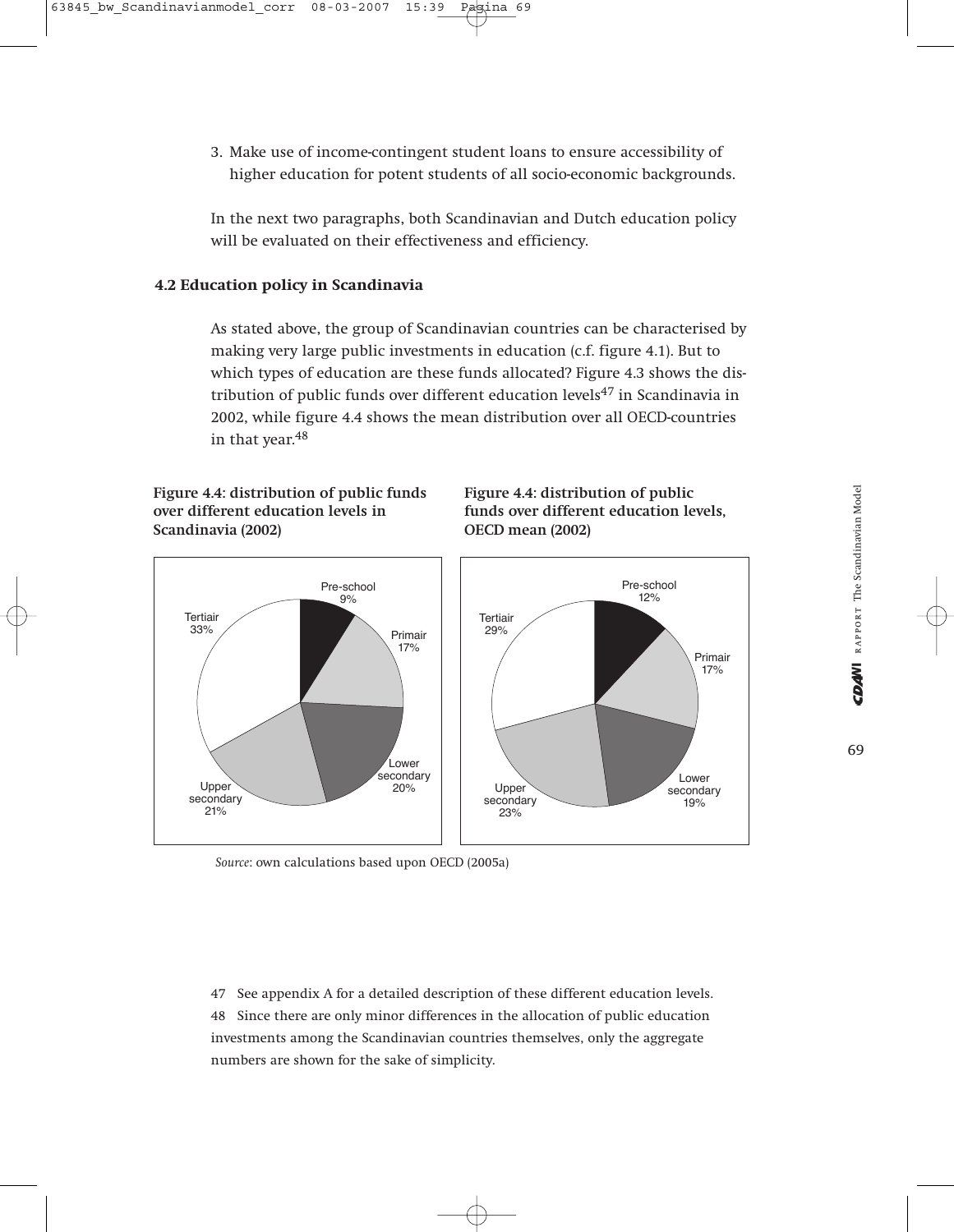If we compare these figures, we can infer that Scandinavian governments spend a little less on pre-school education relative to the OECD-mean<sup>49</sup>, while they spend significantly more on tertiary education.

According to the policy recommendations in section 4.1.3, this policy thus leaves room for improvement: the Scandinavian countries could do better if they should re-allocate the *relative* distribution of funds more towards preschool and lower secondary education, as these investments incorporate positive externalities such as reduced crime and better health. This relative increase could be established by diminishing public financial support for tertiary education as this type of education mainly yields private returns only and subsidies for it act regressive (especially over the life cycle) and reduce the educational efforts of students.

As argued in section 4.1.1. subsidies for higher education can also be justified by referring to the favouring of the unskilled by progressive tax systems (c.f. Bovenberg and Jacobs, 2001). Table 4.1 shows that-acknowledging with this the correcting effect of education subsidies-education subsidies are still far too high in Finland and Sweden, while they can be justified on these grounds in Denmark.<sup>50</sup>

|         | Actual subsidy | Lower bound<br>optimum | Upper bound<br>optimum |
|---------|----------------|------------------------|------------------------|
| Denmark | 25             | 25                     | 32                     |
| Finland | 37             | 10                     | 16                     |
| Sweden  | 75             | 7                      | 24                     |

**Table 4.1: actual and optimum education subsidies as percentage of forgone earnings**

*Source:* Bovenberg and Jacobs (2001

49 This observation seems to be at odds with the information presented in chapter 3 (where it was argued that Scandinavian countries invest much in childcare facilities, which is partly included in the pre-school education category), but it should be kept in mind here that the *size* of the pie in panel a is about 30% larger than that displayed in panel b as the Scandinavian countries invest more in *all* types of education. In absolute numbers, these countries thus also spend much on childcare/pre-school education –which actually is in line with the recommendations. 50 Unfortunately, figures for Norway are unavailable.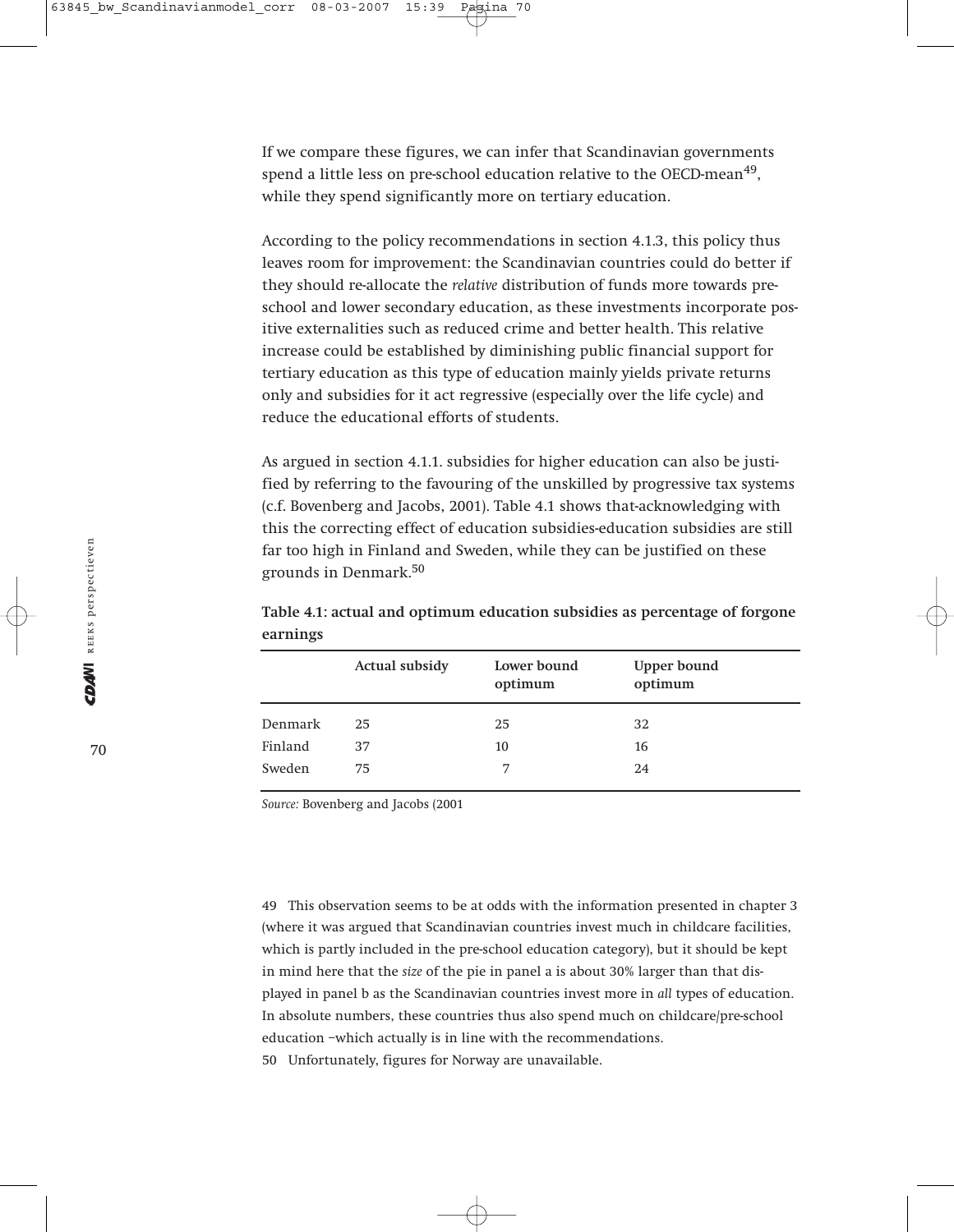The conclusion is therefore that education subsidies in Finland and Sweden for especially higher tertiary education are too high. They do not correct market failures, nor do they generate more equality. In addition, they bring large social welfare losses as countries with considerably lower public investments in education are able to reach equally high tertiary enrolment rates (see for example the U.S. and Japan in figures 4.1 and 4.2). The Scandinavian countries would be better off if they allocated more funds from tertiary education, to pre-school and lower secondary education, thereby internalizing the existing positive external effects.

It should be added here that the Scandinavian countries also spend considerable amounts on lifelong learning, which is often claimed to have contributed to a more dynamic and flexible economy in which people who become unemployed (as a result of Schumpeter's process of creative destruction for example) become re-employed more quickly (often in another sector) by means of retraining (c.f. Ericson, 2005).

# **4.3 Education policy in the Netherlands**

Education in the Netherlands is just a little less subsidised than it is in the Scandinavian countries: here, 90% of the educational investments are covered by the government, compared to about 96% in the Scandinavian countries. Moreover, the allocation of funds over different types of education also differs slightly (see figure 4.5): relatively, the Dutch government spends much more on pre-school education, while they spend a little less on tertiary education, which is in line with the policy recommendations derived above. Moreover, the Netherlands is currently also equipped with incomecontingent loans as discussed in the first paragraph-thereby guaranteeing access to higher education for students of all socio-economic backgrounds. The share of public education expenditures invested in tertiary education is however still above the OECD mean, so the Dutch could still improve their policy by shifting away from the Scandinavian countries, more towards countries like the U.S. where only 24% of the public education budget is spent on tertiary education.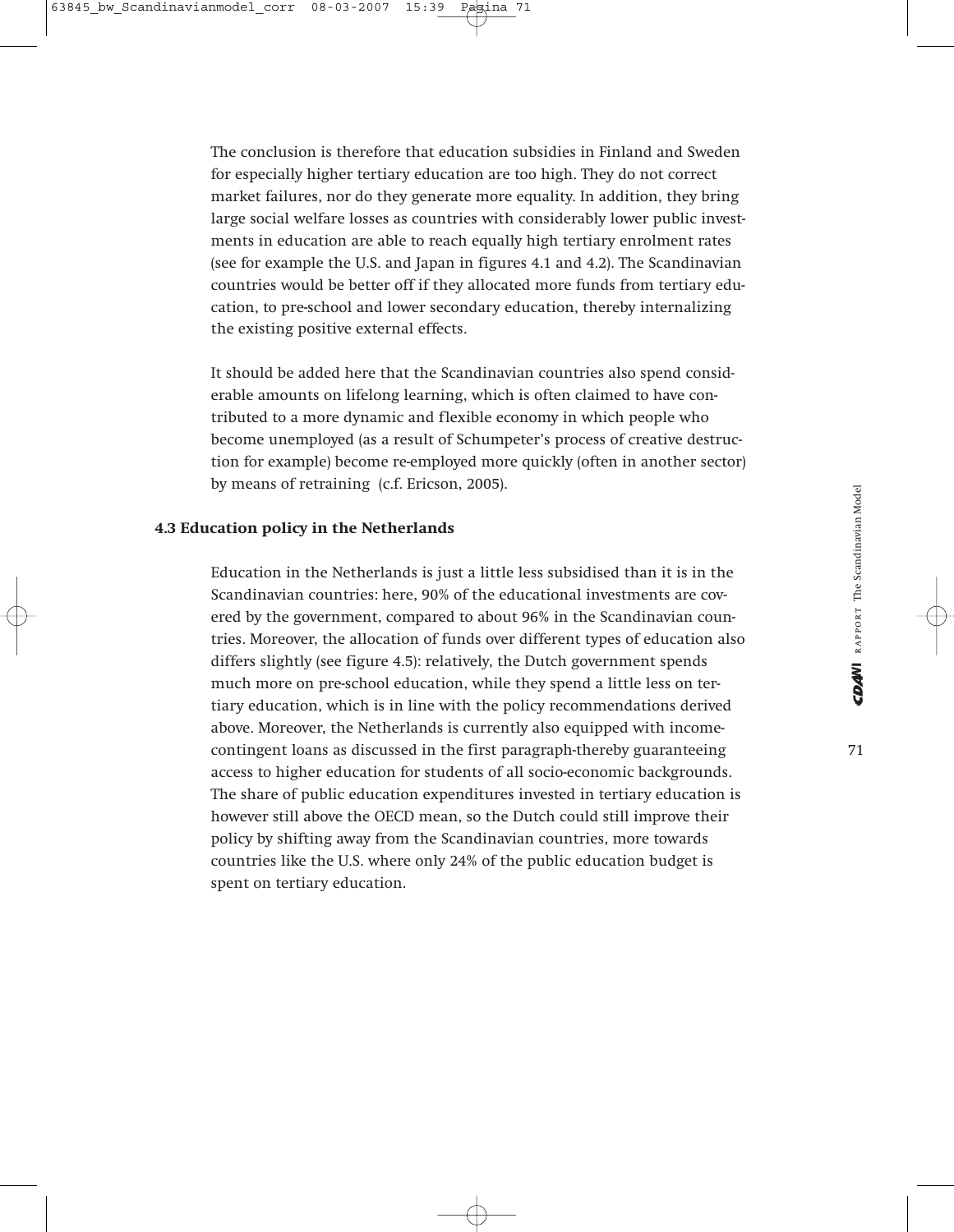



More criticism is given to the level of education expenses in the Netherlands: the U.S. (+55%), Denmark (+28%) and Sweden (+18%) all spend considerably more on education relative to the number of students. Although the Netherlands has increased its spending on education in recent years and currently spend \$ 7,241 in PPPs annually on educational institutions per student, it finds itself just at the OECD average-too little as critics argue for a rich and ambitious country like the Netherlands. If we focus however on the (far more important) *output* of Dutch education policy rather than the input, a different picture emerges: a study by Antenbrink *et al.* (2005) shows that Dutch labour productivity per hour worked is still very high according to international standards, while Dutch students perform well in international capability tests (see table 4.2). A more plausible conclusion is therefore that the Dutch education system is simply highly efficient.

51 In the Netherlands the first two groups of the elementary school (lit. "basic school") are counted as pre-school and not as primairy education.

*Source:* own calculations based upon OECD (2005a)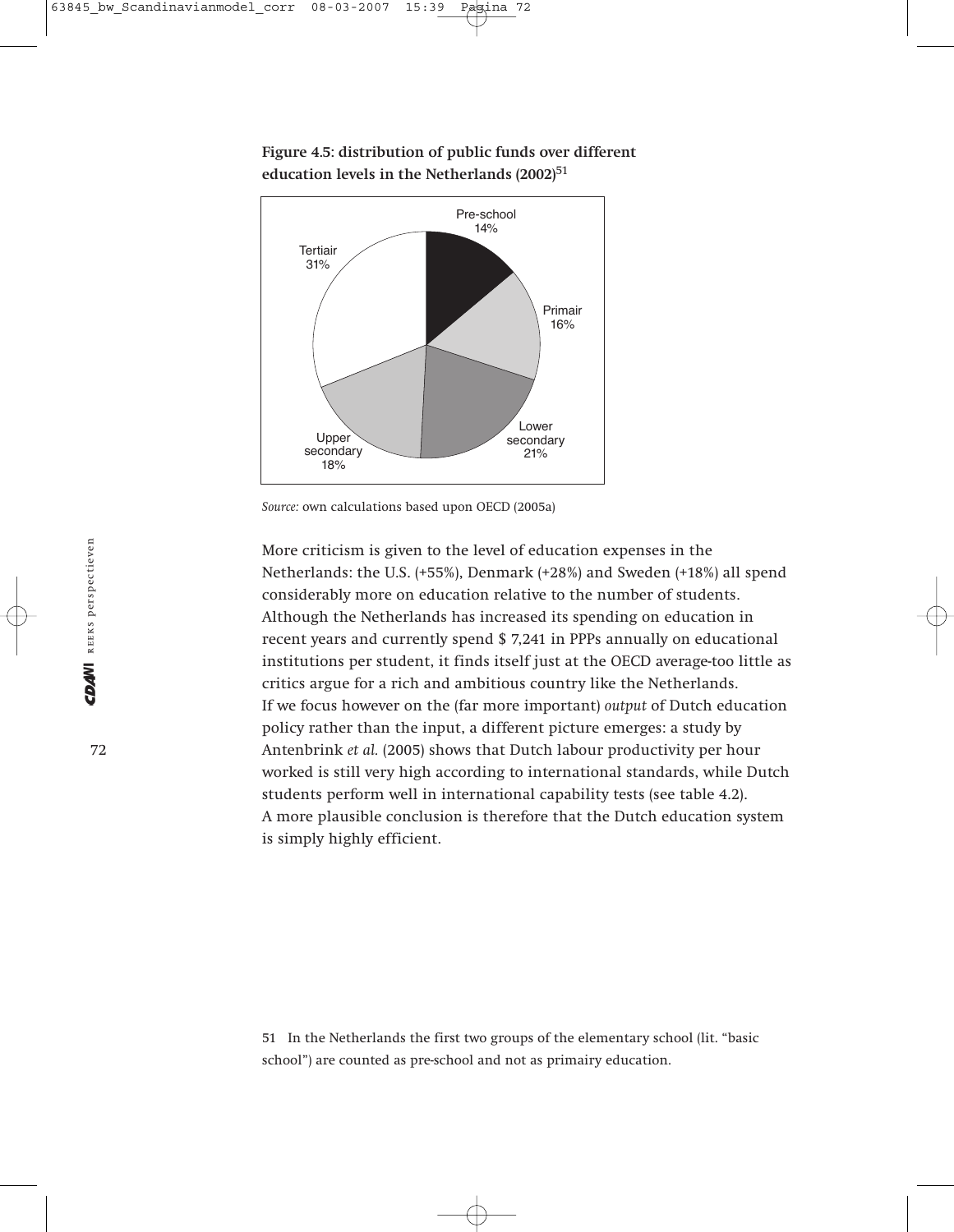| Country              | BBP per hour worked in $2004$ (NL = 100) | Average test score <sup>a</sup> |
|----------------------|------------------------------------------|---------------------------------|
|                      |                                          |                                 |
| Denmark              | 92.4                                     | 506                             |
| Finland              | 89.7                                     | 547                             |
| <b>Netherlands</b>   | 100                                      | 538                             |
| Sweden               | 86.3                                     | 526                             |
| <b>United States</b> | 97.6                                     | 501                             |

**Table 4.2: labour productivity and student capabilities**

a This average test score is a composite measure containing scores on mathematic, reading and literacy skills for the period 1995-2003.

*Source:* Antenbrink *et al.* (2005)

In spite of this efficiency, there is room from improvement. A severe problem in the Netherlands is however formed by the high dropout rates among young people aged 17 to 18, in mainly (lower) secondary education: in the Netherlands, only 57% of the 18-year olds undergo secondary education, compared to 88% in Scandinavia (see figure 4.6). This large difference is however partially compensated by a relatively high tertiary enrolment rate, but is nevertheless worrying as these early dropouts bring large social problems to society, especially as a large part of these dropouts consists of immigrants. According to the Dutch statistics bureau 'CBS', non-westerm students accounted in 2004 for about 75% of the premature outflow in secondary education. A problem that can and should be tackled by investing larger amounts of public funds in lower secondary education, as the Scandinavian countries already do.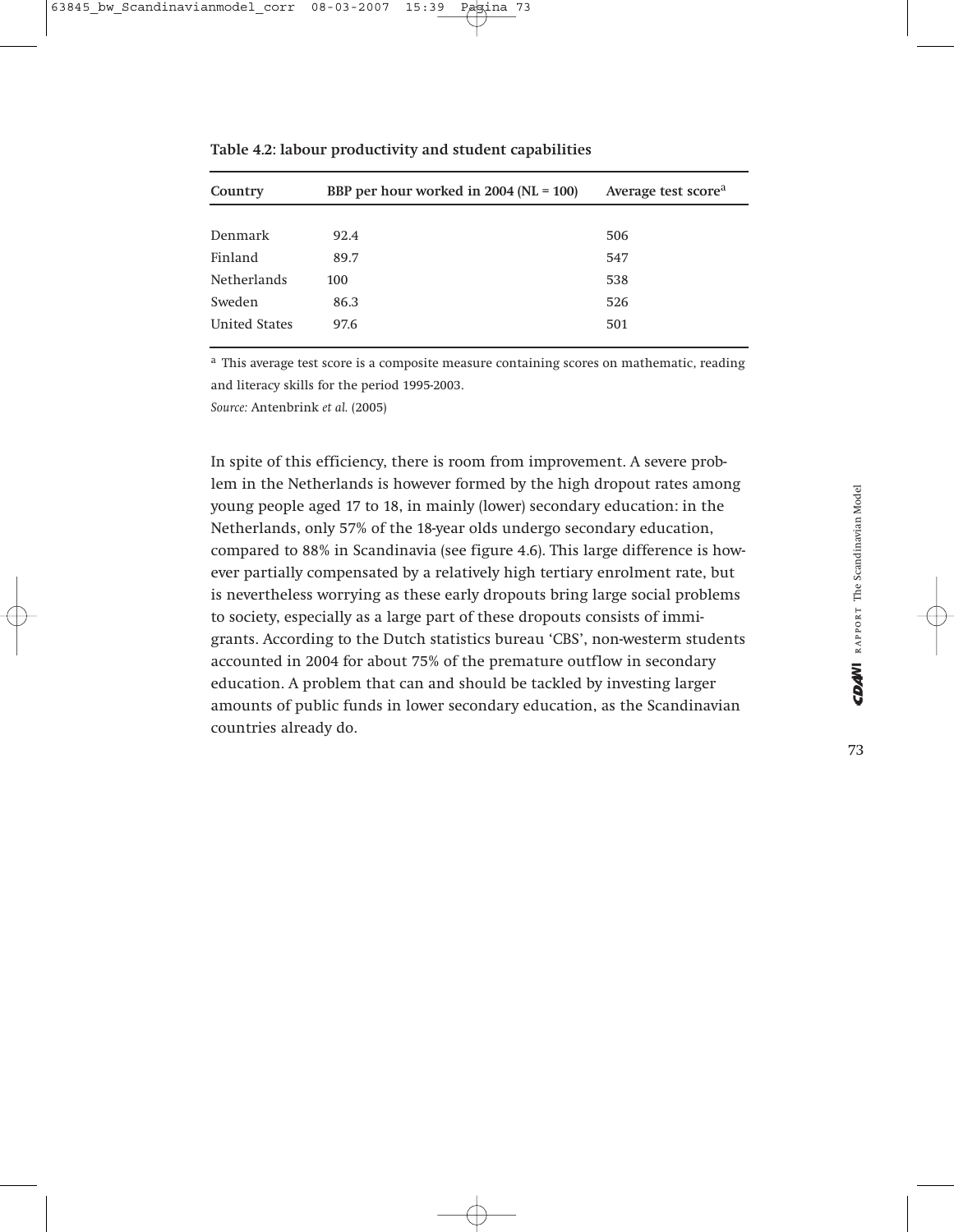

**Figure 4.6: net enrolment rates in secondary education by age in Scandinavia and the Netherlands in 2003**<sup>a</sup>

<sup>a</sup> The large drop in the secondary enrolment rate in Scandinavia at age 19, can be explained by the fact that lower secondary education is completed at age 18. *Source:* OECD (2005a)

Room for improvement also exists in secondary education. According to the Bovenberg-Jacobs model, the current level of subsidies for higher education in the Netherlands is even a bit too high: Bovenberg and Jacobs (2001) report that the actual subsidy level amounts to 40% of forgone earnings, while the optimum according to this model lies somewhere in the 27~35% range. Raising the level of funding in secondary education is however desirable because it can improve the quality of higher education. Here two birds can be killed with one stone if the private part of the funding is raised: higher tuition fees will also benefit the quality of education and stimulate the motivation and educational efforts of students, because they are financially more involved in the funding of their own schooling.

A third improvement in the public funding of education in the Netherlands is possible in the light of life long learning. Learning never ends in a globalising and aging society. Life-long learning is therefore an essential part of a strategy aimed at a vital and qualified work force. Governments can stimulate schooling during the working life by granting learning rights to their citizens. This are vouchers that can be spent at accredited institutions. Very important is that these learning rights can be saved for a later moment, if they are not used. This stimulates an efficient use of the vouchers, and gives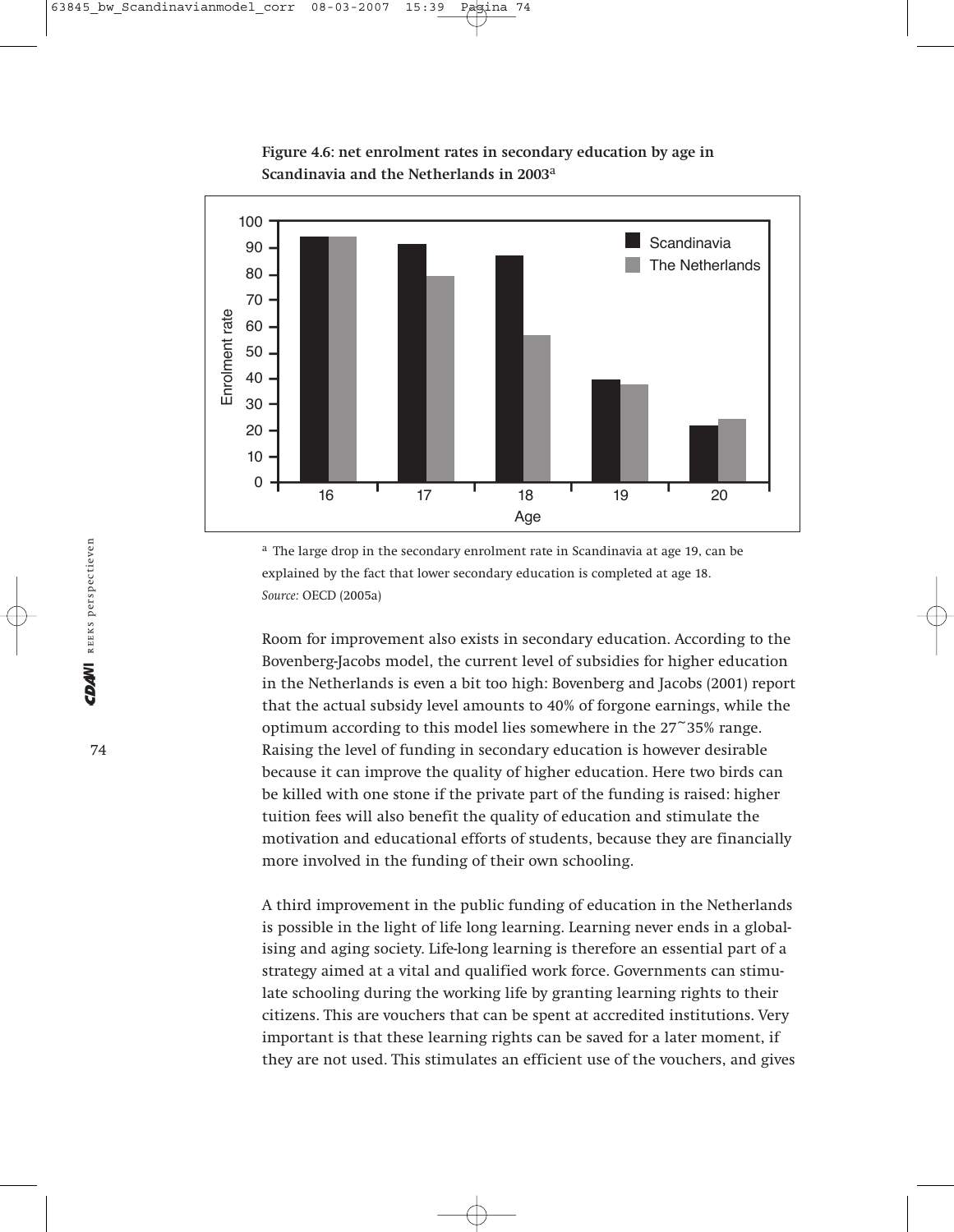an incentive to workers to invest in schooling. The government can also fiscally facilitate learning accounts, on which employers and employees can save money for all forms of schooling. The introduction of a lifetime support system by 2006 in the Netherlands is a first step towards a more flexible way of dealing with different situations in different phases in the lifetime. Supported by a saving account people can save money - fiscally supported for periods of leave in order to take care of children, parents or other relatives, or for periods of schooling or even for part-time retirement. The funding of this so-called 'levensloopregeling' or life course support system (Cuyvers, Klink en Van Asselt, 2002) is private (by employees and possibly employers), but fiscally supported by the government. The arrangement has had a good start, but should be developed further in the coming years.

#### **4.4 Conclusion**

There is little reason to increase public educational investments in the Netherlands to Scandinavian levels, neither from an efficiency nor from an equity point of view. It is rather a change in the composition of public investments that is needed: more public funds should flow towards earlier and lower levels of education as these forms of education do encompass substantial positive externalities. Currently, lower secondary education in particular seems to malfunction in the Netherlands as this type of education is characterised by high dropout rates, particularly among non-western students. In this respect, we can learn from the Scandinavians, as they invest much public funds (in absolute figures) in lower forms of education.

Extra investments in higher education should not be financed by extra government subsidies, but by private investments, as these forms of education mainly generate private returns and subsidies for higher education act regressively and create a moral hazard problem. To prevent academic elitism and to facilitate private educational investments, the Netherlands should preserve the existing income-contingent loans that enable potent students from all socio-economic backgrounds to attend higher education.

Moreover, the Netherlands could also increase its spending on lifelong learning as this seems to have contributed to more dynamic and flexible economies in Scandinavia. In a dutch context this can be done through the introduction of learning rights which can be saved for later if not used, schooling accounts (possibly within sector funds). Both can be supported by the life course support system (dutch: 'levensloopregeling').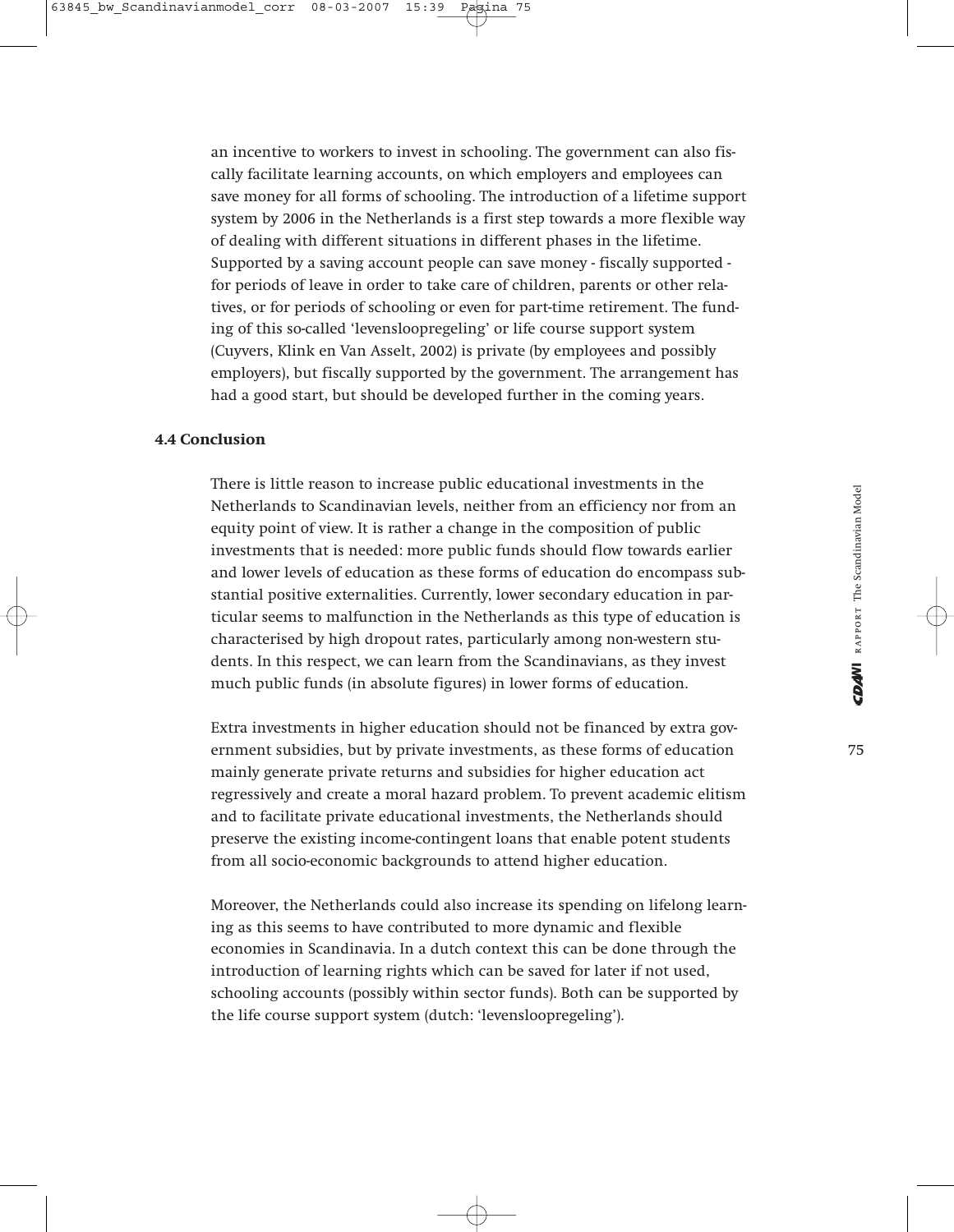## 5 Empirical analyses of the performance of the Scandinavian model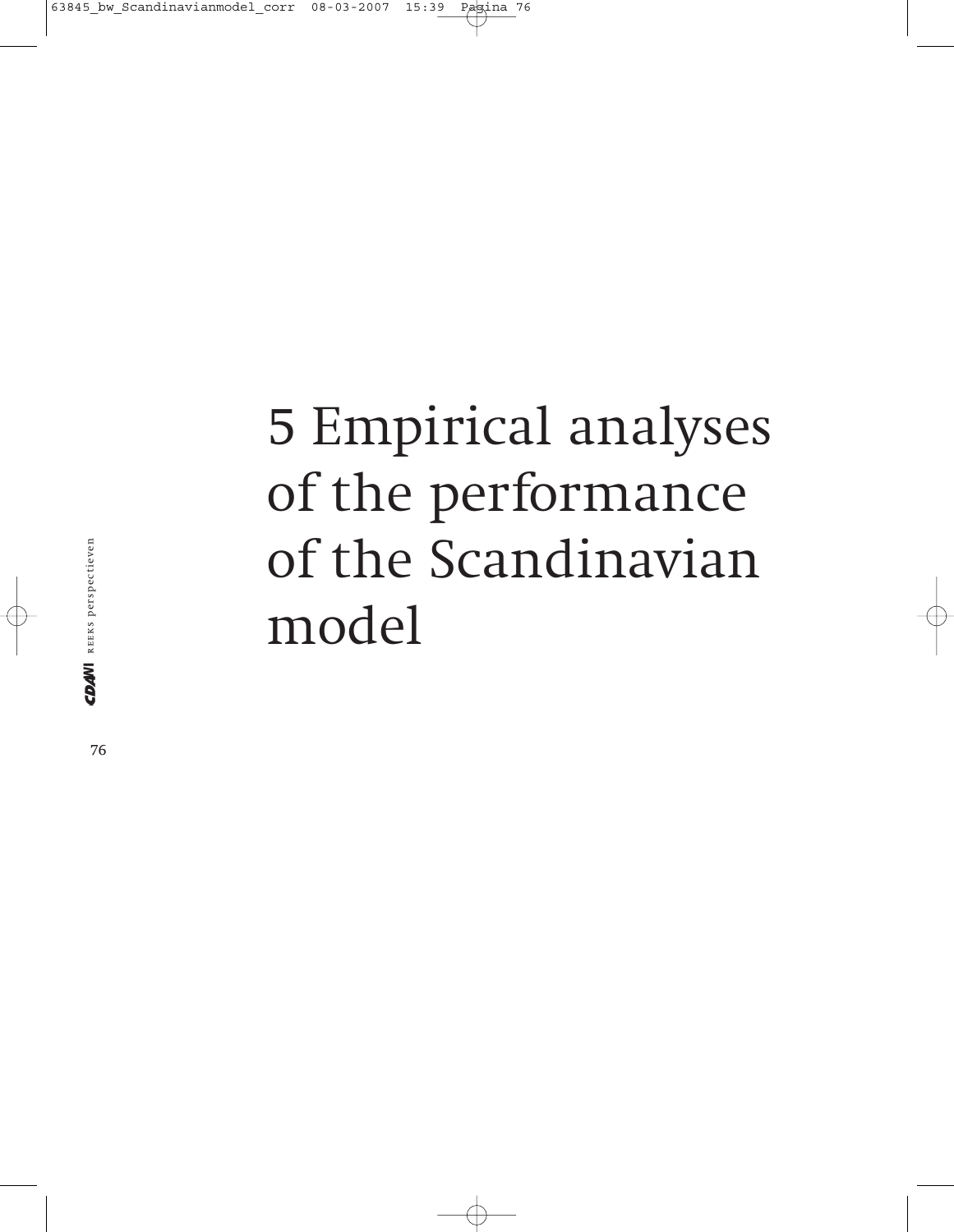In the previous chapters, a theoretical evaluation was given of the effectiveness of three typical 'Scandinavian' policies (a distinct labour market combined with a heavy reliance on public childcare and education).<sup>52</sup> This chapter will start with a formal empirical, economic analysis of these policies, followed by a treatise on the effectiveness of ALMP in the different countries. Thereafter, the influence of several other factors-ignored until now-will be discussed, which may also explain the apparent success of the Scandinavian economies. It will end with a conclusion.

#### **5.1 Regression analyses**

The preceding chapters all assumed that the discussed policy instruments all contribute in some way to the level of unemployment, GDP per capita and equality. This paragraph will empirically investigate this claim. To do so, a database of 16 OECD countries<sup>53</sup> is constructed for the period 1995 up to 2004. This contains data on ALMP (from the OECD Employment Outlook (2000. 2004, 2005)), educational attainment (from Eurostat, measured as the percentage of the labour force that has completed upper secondary education or higher), the Gini coefficient<sup>54</sup> (from Eurostat and the U.S. Census Bureau), the level of EPL (from the OECD database on Labour Force Statistics), the gross replacement rate (from the OECD database on Social and Welfare Statistics), the standardised unemployment rate (from the OECD Economic Outlook, 2006) and real GDP per capita (from the OECD database on National Accounts).

52 Some policies included in this chapter, are more 'Scandinavian' than others, especially with respect to the labour market: in chapter 2. Denmark with its low level of EPL is highlighted, whereas the other Scandinavian labour markets are characterised by relatively high levels of EPL (see figure 2.5). Despite the fact that the level of EPL is not a common characteristic of all Scandinavian countries, the level of EPL is included in my regression, as it is currently a point of discussion in the Netherlands.

53 The database contains data on Belgium, Denmark, Finland, France, Germany, Greece, Ireland, Italy, the Netherlands, Norway, Portugal, Spain, Sweden, Switzerland, the UK and the US.

54 The Gini co-efficient (which has a value between 0 and 100 here) is a concept for inequality introduced by the Italian statistician Corrado Gini (1921), and is defined as the ratio between the Lorenz curve and the uniform distribution, to the complete area under the uniform distribution. A higher Gini c-oefficient therefore indicates more inequality.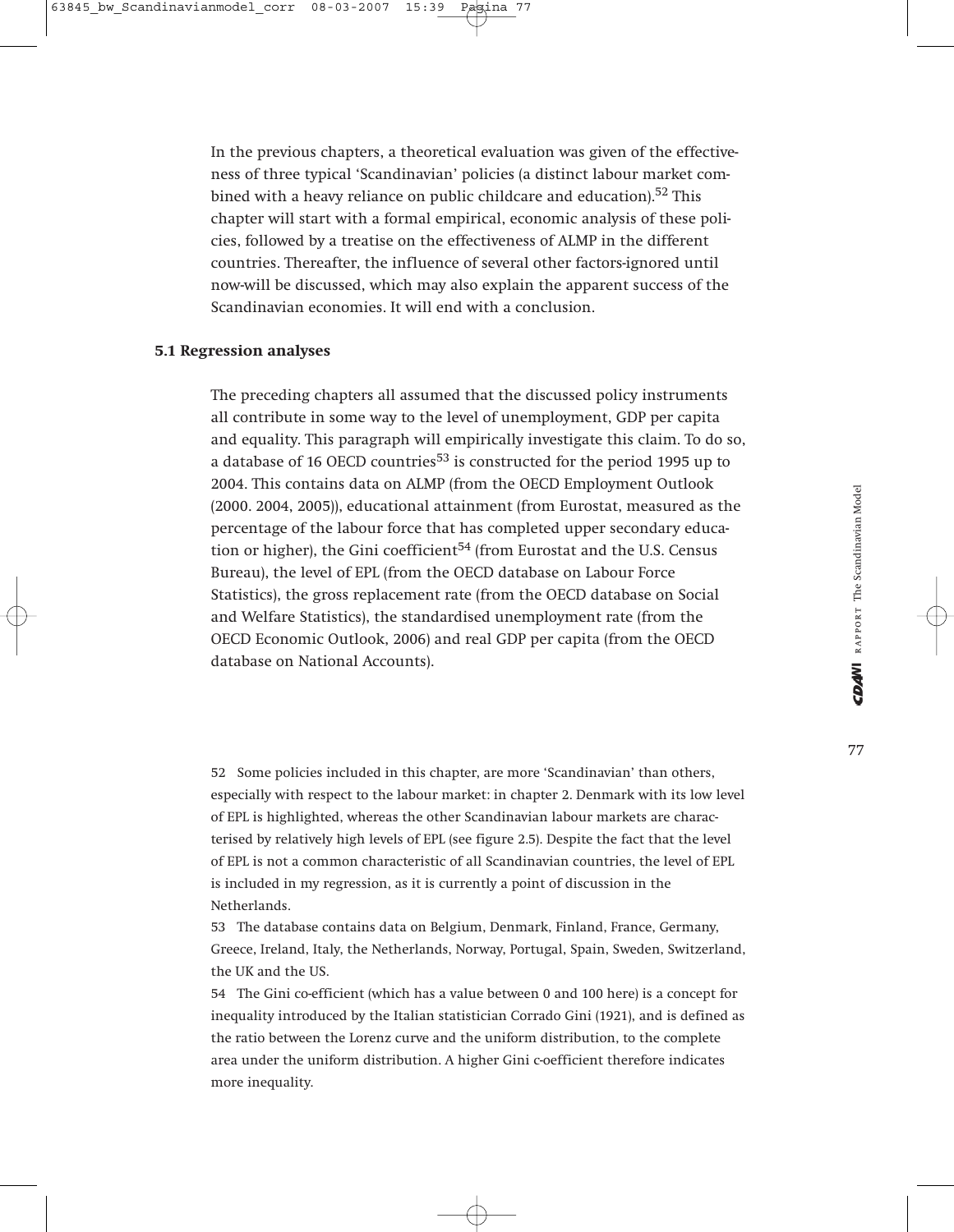With respect to the regression, several things must be noted.

- 1. Note that there might be a problem with endogeneity of the ALMP-variable. As the measure used here, expresses the ALMP-expenditures as a fraction of *GDP* normalised on current unemployment, this variable might be endogenous as one of the latter variables is precisely the dependent variable we wish to explain. Own calculations show that endogeneity plays only a minor role (if any) and the results derived below with respect to ALMP-expenditures are thus robust.
- 2. Note that in the first regression both the level of EPL and the square of this level are recorded in the regression. This parabolic relationship was already suggested in chapter 2 and fits the data remarkably well (see below).
- 3. The measure used here for the gross replacement rate is constructed by the OECD and takes both the level and the duration of the benefit into account.
- 4. A measure for childcare is not included in the regressions, as it is highly unsure whether extensive childcare facilities are the cause or the result of high female labour force participation and thereby economic growth (see chapter 3). Moreover, large public investments in childcare facilities also increase GDP through a direct accounting-technical channel, without actually increasing welfare: as childcare is taken out of the family-sphere and is being paid for, part of the production 'hidden' in families is made visible in GDP without any extra economic activities have taken place.
- 5. It should be noted that the Gini coefficient can also be explained by the ALMP investments and the level of EPL (see table 5.3). This introduces the risk of multicolinearity in the first two regressions as those contain the Gini coefficient as explanatory variable and the ALMP investments and the level of EPL. Own calculations shows that multicolinearity is of minor concern in this case, so that we can ignore this potential problem henceforth.
- 6. Note that all of the underlying regressions use three, four or five-year averages both to reduce auto-correlation (as in this study panel data are used to correct for country-specific institutional factors) and to cancel cyclical fluctuations.

This results of the regression are presented in table 5.1. Looking at column 1, it appears that the model seems to capture reality quite well: almost 70% of the total variation can be explained by this model.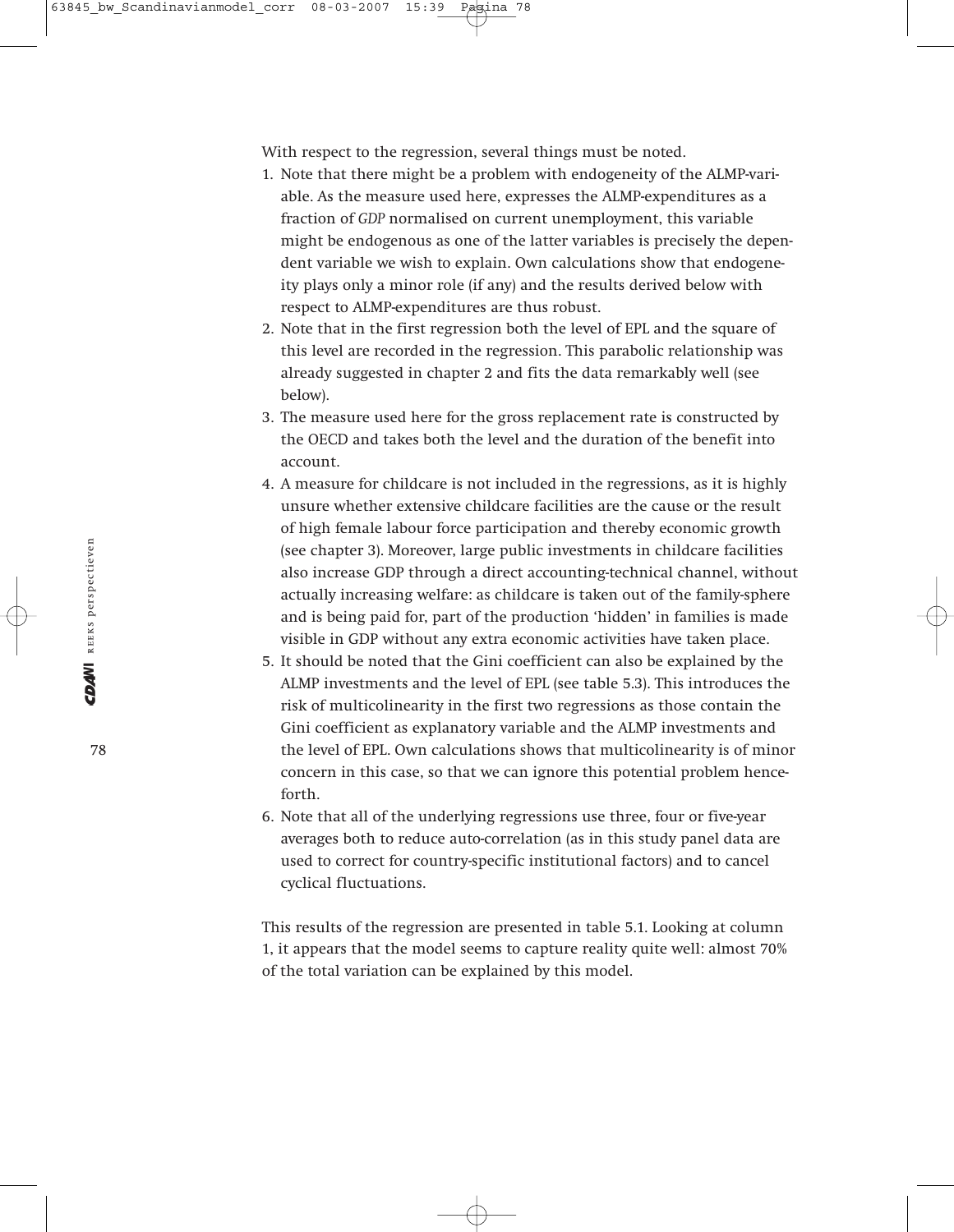| Dependent variable: In real GDP per capita |           |           |
|--------------------------------------------|-----------|-----------|
| Variable                                   | (1)       | (2)       |
| ALMP/unemployed                            | 0         | $\Omega$  |
| Educational attainment                     | $\ddot{}$ | $\ddot{}$ |
| Gini coefficient                           | $\ddot{}$ | $\ddot{}$ |
| EPL                                        | 0         | $\ddot{}$ |
| EPL squared                                |           |           |
| Gross replacement rate                     | 0         |           |
| <b>Explained variation</b>                 | 66.7%     | 67.5%     |

**Table 5.1: the effect of different policy measures on real GDP per capita for 16 OECD countries**

*Notes:* estimates are by OLS using two time periods (1995-1999, and 2000-2004). A '+' ('-') denotes a significantly positive (negative) relationship between the variable concerned and the dependent variable. A '0' indicates that no significant relationship is present. If a cell is blank, this means that the particular variable is excluded from the analysis in that specification.

If we look at the individual coefficients, it appears that both the ALMP-measures and the gross replacement rate have no *significant* influence on GDP per capita. Moreover, the first order term concerning EPL is also not significant, while the second order term is. This can possibly be explained by multicolinearity as efforts on ALMP are positively correlated with the replacement rate (the correlation coefficient equals 0.682 and is significant at the 1% level; see also figure 2.3). If therefore the latter are excluded from the analysis (column 2), the problems are largely solved: the first order term of the level of EPL now becomes significant. However, ALMP efforts still have no significant influence on GDP per capita, which might indicate that ALMP efforts in general are cost-neutral.

Since both the first and second order term are significant in the reduced model, the level of EPL also seems to influence GDP per capita. It does so in a parabolic way, as predicted by Belot, Boone and Van Ours (2004)(see also chapter 2): as the second order term is negative, the parabola is concave, indicating that GDP per capita is maximised for average levels of EPL-where the trade-off between flexibility and firm-specific investments seems to be optimally balanced. Balancing the interests of workers (security) and employers (flexibility) is economically wise.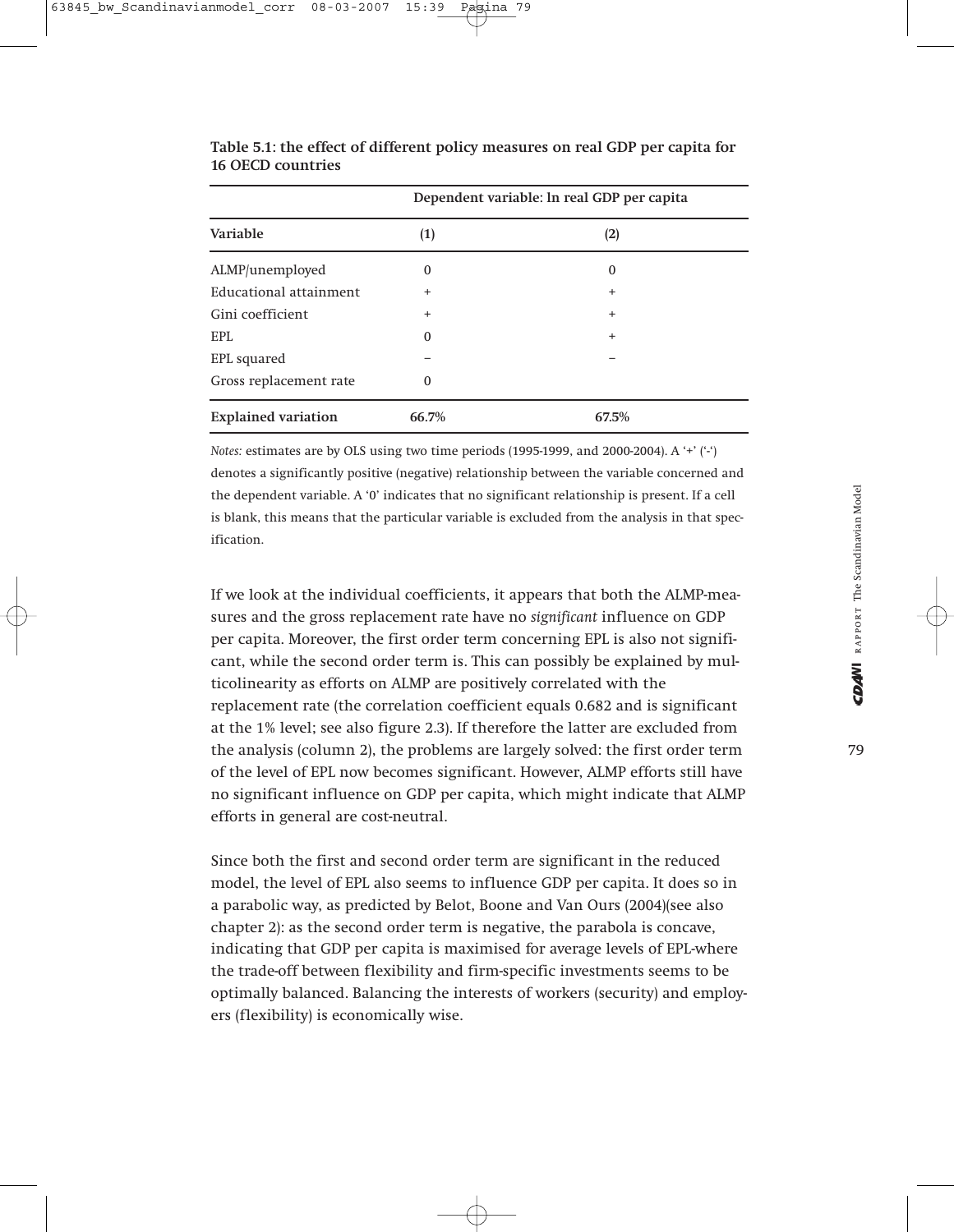Moreover, we can infer from the table that more inequality (a higher Gini coefficient), in our sample of 16 developed OECD-countries, generally leads to a higher GDP per capita-probably due to stronger economic incentives. In more comprehensive studies that also include developing countries, this relationship is however a bit more complicated as these countries are precisely characterised by very high Gini coefficients, often as a result of corruption (c.f. Barro, 1999).

Finally, there is a strong and highly significant relationship between the level of GDP per capita and educational attainments, as expected since the returns to education are very high-both on the micro- and macro-level.<sup>55</sup> It is in this case not evident if the causality runs from education to growth or vice versa, as education can be seen as a normal good and its demand thus rises with income; or as Harbison and Myers (1965: xi) have put it, "education is both the seed and the flower of economic development". For this reason, Mankiw (1997) describes the presumed exogeneity of (e.g.) human capital accumulation as "the weak link" in the empirical growth literature. In any event, it is not clear to what extent investing in education stimulates economic growth. In particular, post-initial schooling can enhance economic flexibility as it makes changes in the sector structure of the economy easier. Post-initial schooling can also be a complement of EPL, whereas it increases employability. Life-long learning therefore seems relevant.

The latter endogeneity-problem can be overcome by recording the natural logarithm of the unemployment rate as a dependent variable in the regression, as a lower level of unemployment probably does not influence educational efforts directly in the way a higher GDP per capita does. The results of this regression are given in table 5.2.56

From this table, we can infer that the model is also very suitable to explain unemployment as the adjusted  $\mathbb{R}^2$  lies around 60%.

Looking at table 5.2. one immediately notices the insignificance of the coefficient accompanying the gross replacement rate, (which in this case is a

55 Again, this is no reason for extensive education subsidies as the gains from higher education levels fully accrue to the investing students themselves; there are no positive external effects on economic growth (see chapter 4).

56 Note that the natural logarithm of the unemployment rate is estimated instead of the unemployment rate itself. This follows from the fact that many studies on wage determination find that the use of the logarithm of the unemployment rate is superior to simply the use of the unemployment rate (c.f. Blanchflower and Oswald, 1994).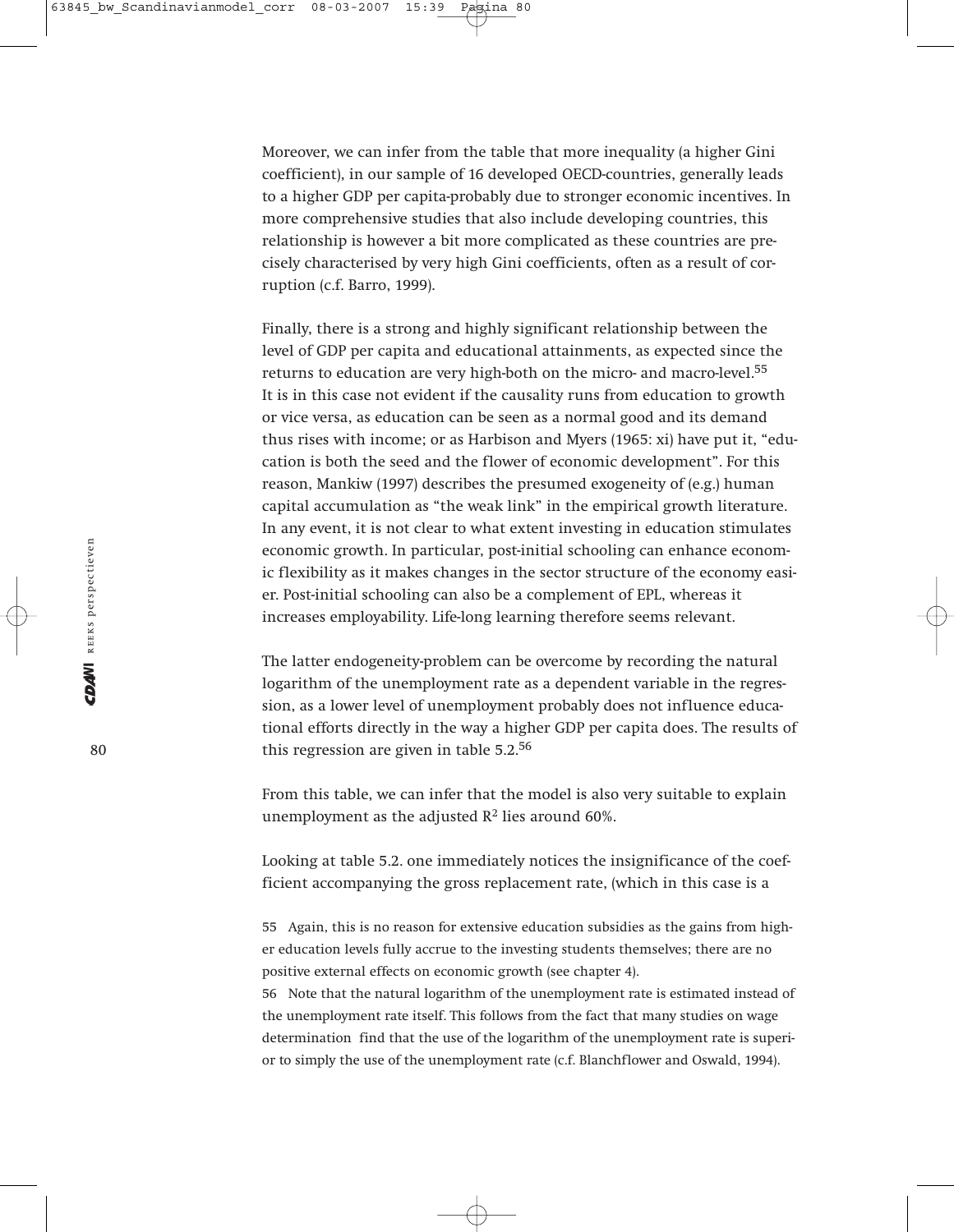combined measure of the benefit level and maximum duration). This is in line with other empirical studies: Nickell (1997), for example concludes that "generous levels of unemployment benefit (…) do not appear to have serious implications for average levels of unemployment (…) as long as they are accompanied by pressure on the unemployed to take jobs." This pressure can be exercised by limiting benefit durations and executing ALMP.

| Dependent variable: ln of the standardized unemployment rate |          |          |  |
|--------------------------------------------------------------|----------|----------|--|
| Variable                                                     | (1)      | (2)      |  |
| ALMP/unemployed                                              |          |          |  |
| Educational attainment                                       |          |          |  |
| Gini coefficient                                             |          |          |  |
| EPL                                                          | $\Omega$ | $\Omega$ |  |
| Gross replacement rate                                       | $\Omega$ |          |  |
| <b>Explained variation</b>                                   | 56.9%    | 58.0%    |  |

| Table 5.2: the effect of different policy measures on unemployment for 16 |  |
|---------------------------------------------------------------------------|--|
| <b>OECD</b> countries                                                     |  |

*Notes:* estimates are by OLS using three time periods (1995-1997, 1998-2000 and 2001-2004). A '+' ('-') denotes a significantly positive (negative) relationship between the variable concerned and the dependent variable. A '0' indicates that no significant relationship is present. If a cell is blank, this means that the particular variable is excluded from the analysis in that specification.

The latter do have a highly significant reducing effect on the unemployment rate in both specifications of the model. Moreover, unemployment is reduced further by a higher Gini coefficient, while the level of EPL has no significant influence on the unemployment rate (in line with findings of most other empirical studies (c.f. for example Nickel, 1997).

A similar regression can be performed to explain a measure for equality in an economy, in this case the Gini coefficient. In table 5.3. the Gini coefficient is regressed on the ALMP-rank, educational attainment, the level of EPL and its square, and the gross replacement rate.

In the first specification of the model (the complete model), only the coefficients accompanying the level of EPL and its square are significant. As the second order term is positive, the parabola is convex indicating that only extreme levels of EPL decrease inequality. Interestingly, the level of educational attainment has no significant influence on the Gini coefficient, indi-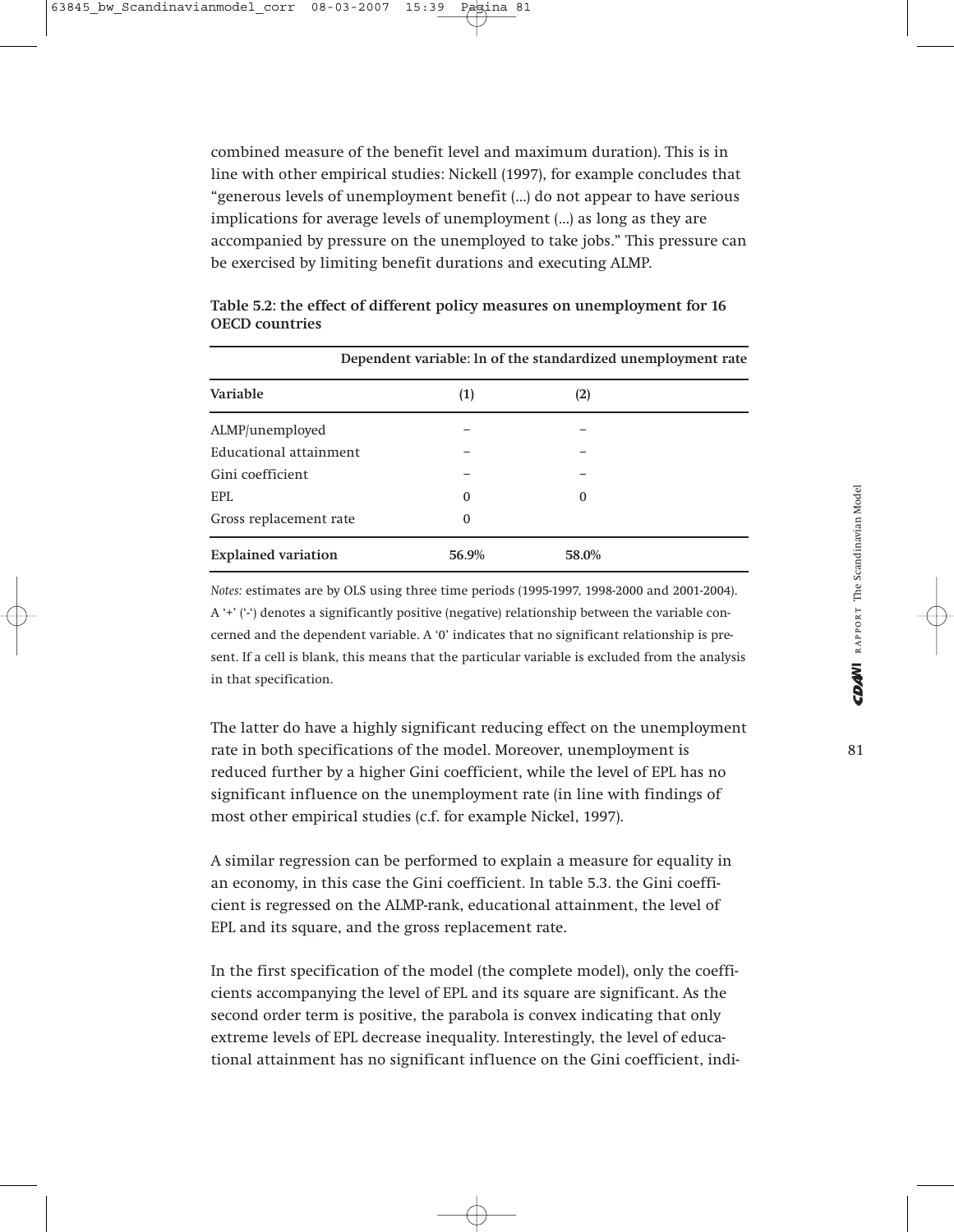cating that (on average) "the race between schooling and technology" Tinbergen (1975) described is a thrilling one, with currently no competitor in the lead. In any further regressions explaining the degree of inequality, this variable is therefore excluded.

| Dependent variable: Gini coefficient |           |           |       |
|--------------------------------------|-----------|-----------|-------|
| Variable                             | (1)       | (2)       | (3)   |
| AALMP/unemployed                     | $\Omega$  |           |       |
| Educational attainment               | 0         |           |       |
| EPL                                  |           |           |       |
| EPL squared                          | $\ddot{}$ | $\ddot{}$ |       |
| Gross replacement rate               | $\Omega$  |           |       |
| <b>Explained variation</b>           | 78.7%     | 79.0%     | 26.5% |

**Table 5.3: the effect of different policy measures on the Gini coefficient for 16 OECD countries**

*Notes:* estimates are by OLS using two time periods (1995-1999 and 2000-2004). A '+' ('-') denotes a significantly positive (negative) relationship between the variable concerned and the dependent variable. A '0' indicates that no significant relationship is present. If a cell is blank, this means that the particular variable is excluded from the analysis in that specification.

The remarkable fact that the gross replacement rate has no significant impact on the Gini coefficient in the complete model may be explained by multicollinearity: a higher gross replacement rate is often accompanied by more stringent ALMPs and a lower level of EPL (De Mooij, 2006: 111). If these variables therefore are alternately excluded, a different picture emerges. In column 2 of table 5.3, the gross replacement rate is dropped from the regression. As a result, ALMP-efforts now also appear to have a highly significant reducing effect on inequality. In this way, the results suggest that ALMPs are able to overcome the trade-off between equity and efficiency, as it also reduces unemployment-a finding in line with research done by De Groot, Nahuis and Tang (2004). There is a free lunch after all!<sup>57</sup>

57 Please note that this result does not imply direct cost effectiveness. Reducing unemployment is an important goal of socio-economic policy as it includes positive externalities on a countries' inhabitants well-being.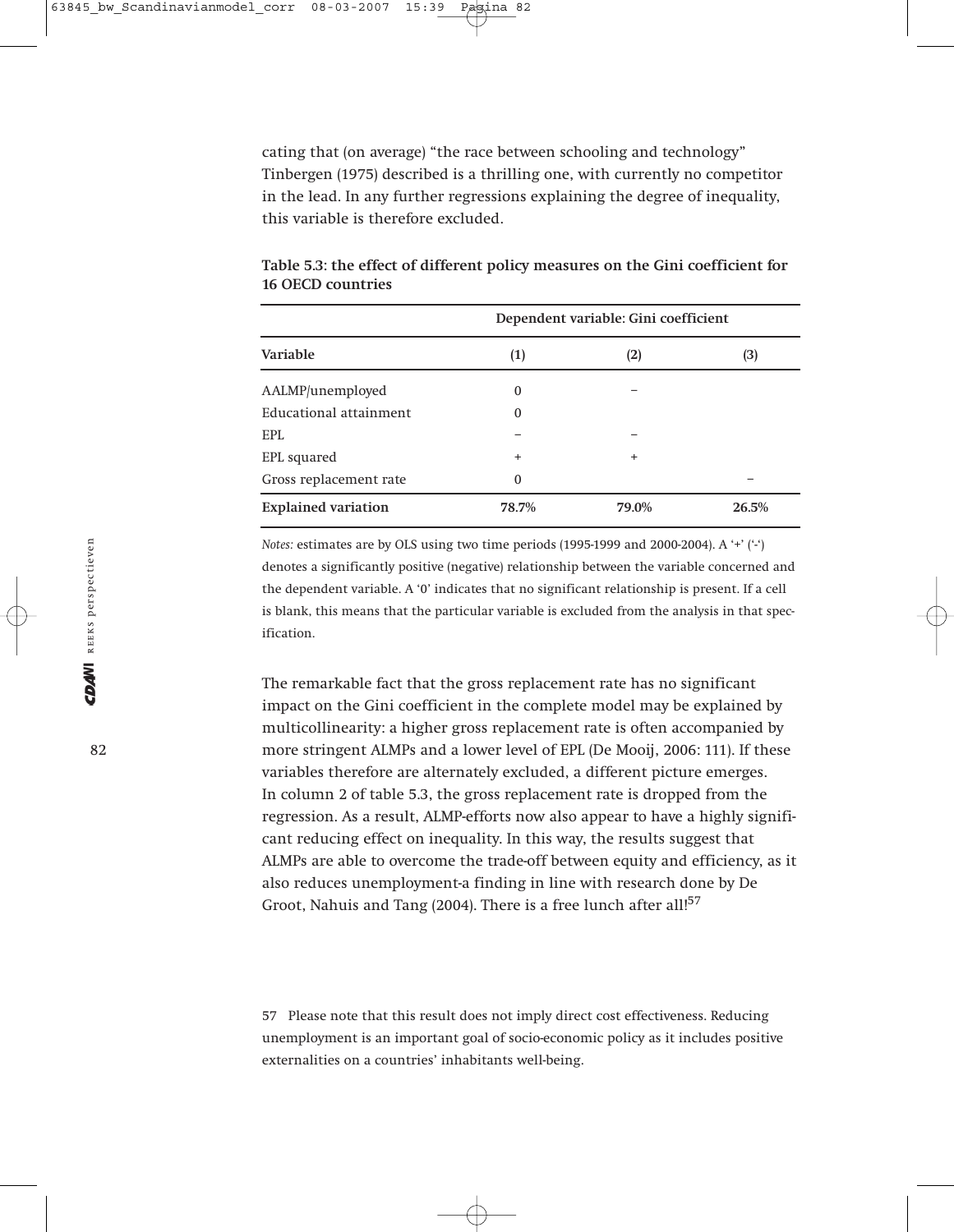Column 3 shows the results of a regression that explains the Gini coefficient from the gross replacement rate solely and shows a significant reducing effect of a higher replacement rate on inequality, as expected.

Summarising, it can be concluded that, in line with the theoretical predictions in this study, the typical elements of the Scandinavian welfare states have different and sometimes counteracting effects on a countries' economy and thus differ in their import-desirability. A relatively equal income distribution, as the Scandinavian countries currently have, hampers economic development but may be a political goal in itself. Large public 'Scandinavian' investments in education on the other hand, cannot be justified on the grounds of efficiency or equity. A high gross replacement rate need not to be a problem for economic efficiency if a country is equipped with the right institutional setting; moreover it significantly reduces inequality. Regarding the level of EPL, extremely low (Denmark) or high (Sweden) levels cannot be justified on grounds of efficiency, while they are seemingly able to reduce inequality. ALMPs on the other hand deserve considerable attention, as they are able to increase both equity and efficiency.

#### **5.2 What other factors might explain the success of Scandinavian countries?**

As the preceding analysis has shown, not all of the 'Scandinavian' policies have been successful in stimulating employment and economic growth. Especially the extensive public investments in childcare facilities and the large education subsidies and some forms of ALMPs seem to incorporate large social welfare losses. Yet, the Scandinavian economies have performed relatively well in the past three decades (see tables 1.1 and 1.2). This suggests that several other factors, not included in the analysis so far, also explain part of the apparent economic success in these countries. These factors are to be discussed below.

In the first place, it should be noted that all the Scandinavian countries pursue a (probably unintentional) sort of window dressing in their economic figures. They take productive activities out of the unpaid, informal family sector and make them visible in GDP by subsidising payments for these activities<sup>58</sup> as they heavily subsidise the 'outsourcing' of household activities (childcare in particular). Moreover, there is evidence that these forms of

58 It is estimated that even in modern developed economies, household production probably accounts for more than half the total economic production (Quah, 1993; Thomas, 1992). 'Monetarising' household activities thus has great potential to window-dress a country's GDP; unfortunately welfare is not directly influenced.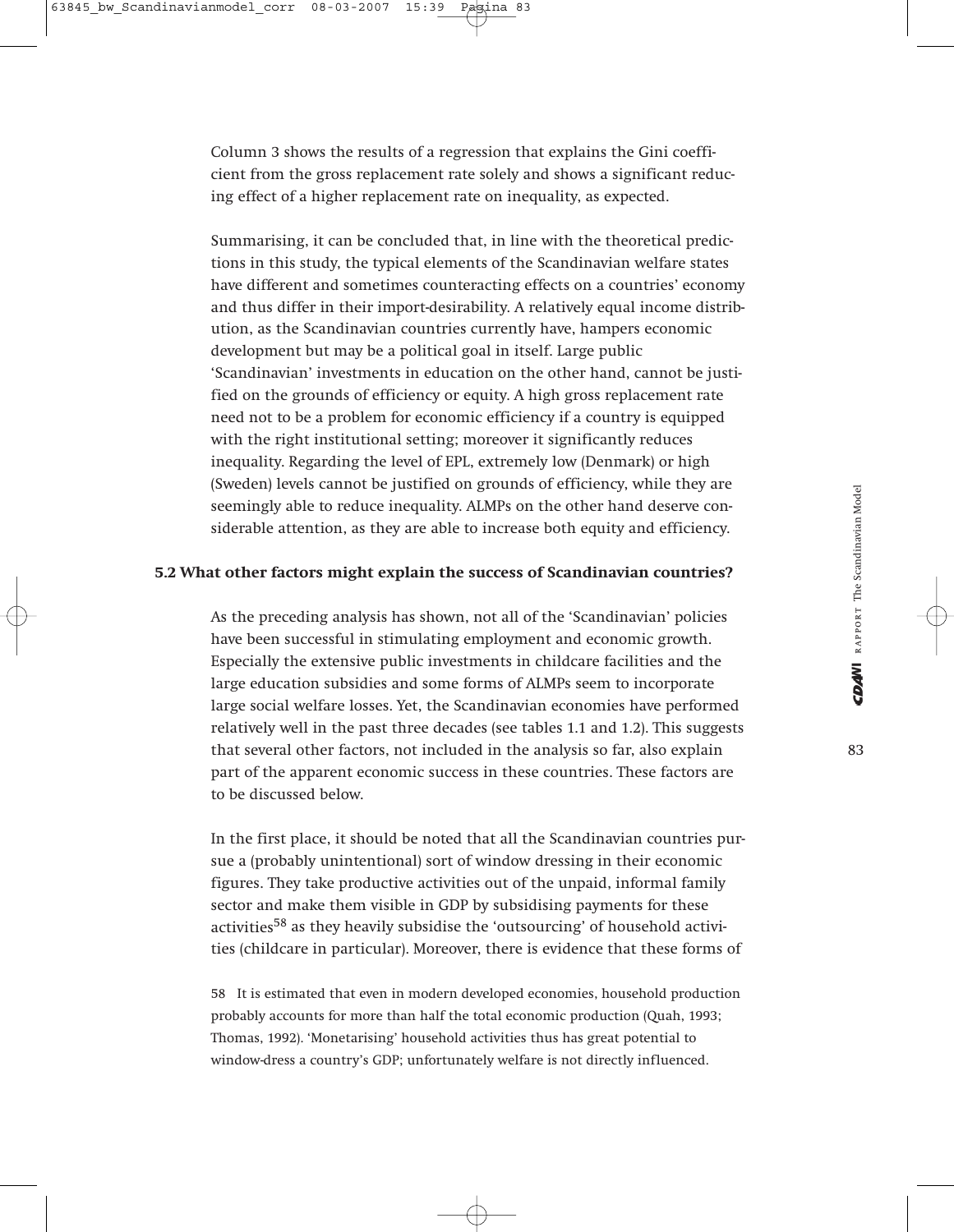public employment in the care sector encompass much hidden unemployment (Rosen, 1996).

There are also several country-specific factors that have contributed to economic growth in the Scandinavian countries. One very important factor in explaining both the very high economic growth rates and the very high level of GDP per capita in Norway is its oil stock. Various authors argue that the discovery of offshore North Sea oil in 1969 has boosted Norwegian economic growth (see, e.g. Roed Larsen, 2006). Simultaneously, so far, the Norwegian government has seemingly been able to avoid the development of a *Dutch disease* in Norway<sup>59</sup> by strong fiscal discipline, investing abroad and by a highly centralized wage formation system that limits wage increases-thereby slowing down domestic demand (Roed Larsen, 2006).

To a lesser extend, the same holds true for Denmark and the Netherlands, as they both possess considerable amounts of North Sea oil and gas fields. However, regarding Denmark, there is more. As described in chapter 2, the Danes were able to bring down their unemployment level dramatically in the 1990s, without a significant rise in inflation. Although Danish ALMPs have played an important role here (as is argued above in chapter 2), the fixed exchange rate regime with other EMS-countries also greatly contributed to this job miracle. This regime controlled Danish inflation in two ways. In the first place, with a fixed exchange rate, the national inflation rate follows global inflation rates more closely, as a result of which internal country-specific policies lose their impact on domestic inflation. Secondly, fixed exchange rates also exert a disciplining effect on wage demands, as the exchange rate mechanism is no longer able to correct for high domestic wages (and thus price) level increases by depreciation. Labour unions clearly reckoned with this fact in Denmark as a result of which wages were moderated to prevent a drop in exports.

Finland and Sweden also occupy a special position. These economies experienced an intense boom in the period 1986 - 1989, followed by a sudden and severe bust in the period 1990 - 1993 from which these countries labour markets have not yet recovered (see the development of unemployment in figure 5.1): a classical example of hysteresis. Simultaneously, national income per capita in these countries dropped by over 10% during the crisis.

59 In short, the *Dutch disease* refers to a situation in which a natural recourse boom leads to a real appreciation (as a result of higher wages), thereby making production in traditional manufacturing industry less competitive. As a result the energy boom will, *ceteris paribus*, lead to a smaller manufacturing sector. See Corden and Neary (1982) for the formal model.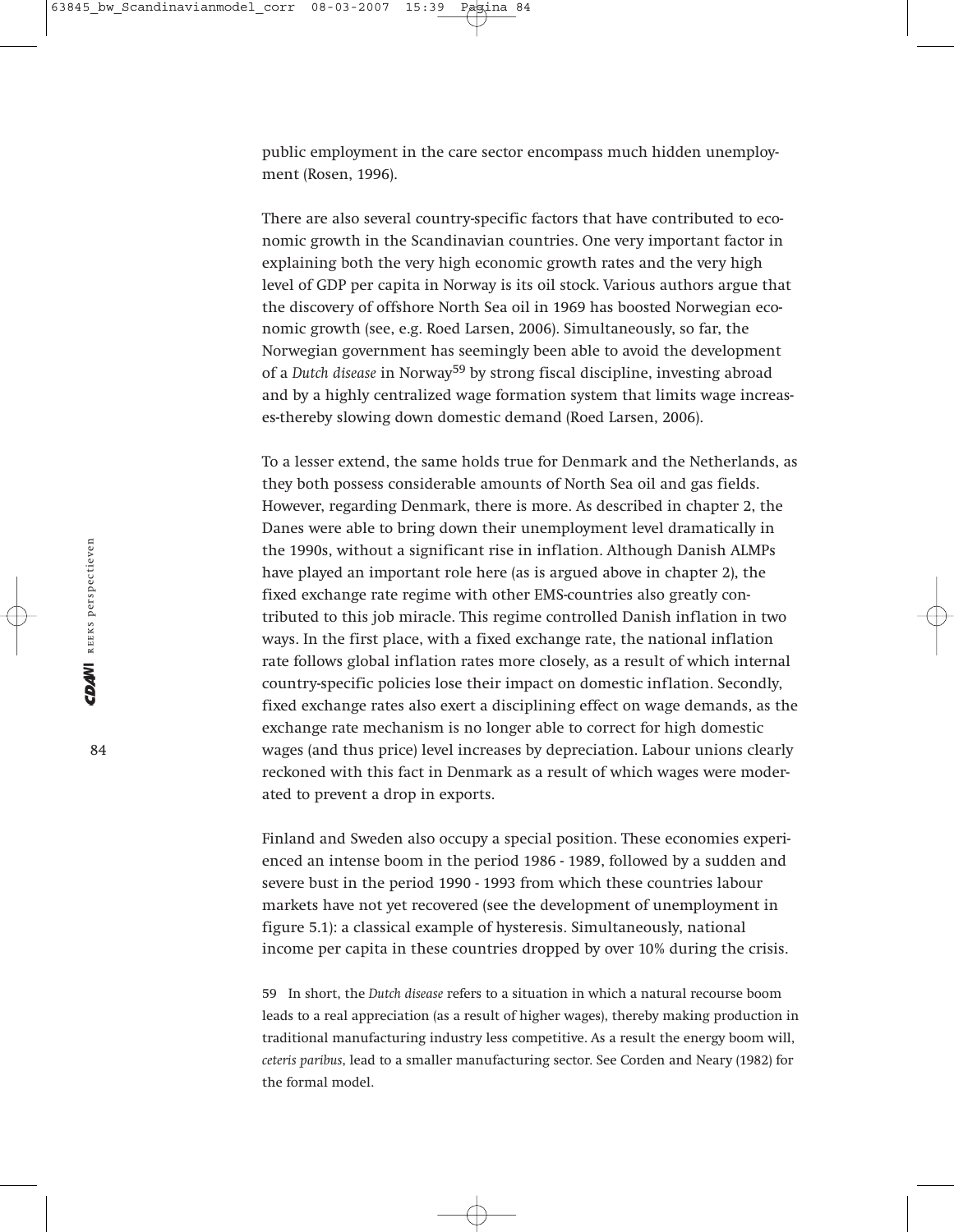

**Figure 5.1: unemployment in Sweden and Finland before, during and after the crisis**

*Source:* OECD database on Labour Statistics

The initial boom was caused by financial deregulation in both Finland and Sweden around 1985.<sup>60</sup> Before this year, both countries' credit markets were strongly regulated, restricting the level of interest rates and the supply of credit in both countries. As credit markets were rapidly deregulated in the mid-1980s, and hardly any restrictive fiscal or monetary policy measures were taken, lending from banks, and thereby aggregate demand, increased rapidly. During this time, asset prices grew more rapidly than consumer prices-facilitating the basis for rising collateral values and strong credit expansion. Inflation also rose rapidly with aggregate demand. As both countries persisted with their fixed exchange rate regimes, the Finnish *markka* and the Swedish *krona* became highly overvalued. This, in combination with the rising German interest rate due to the reunification, led to a sharp increase in the Finnish and Swedish nominal interest rates. As consumer prices simultaneously fell, real interest rates rose sharply-causing a collapse in asset prices, with all the known negative consequences as a result. As the *markka* and the *krona* were also exposed to speculative attacks in 1992, both countries introduced floating exchange floating exchange rates-immediately leading to a section of the sharp interact to the strength rate of the strength rate of the strength rate of the strength rate of the strength rat

60 See Jonung, Schuknecht and Tujula (2005) for a more elaborate discussion of the boom-bust cycle.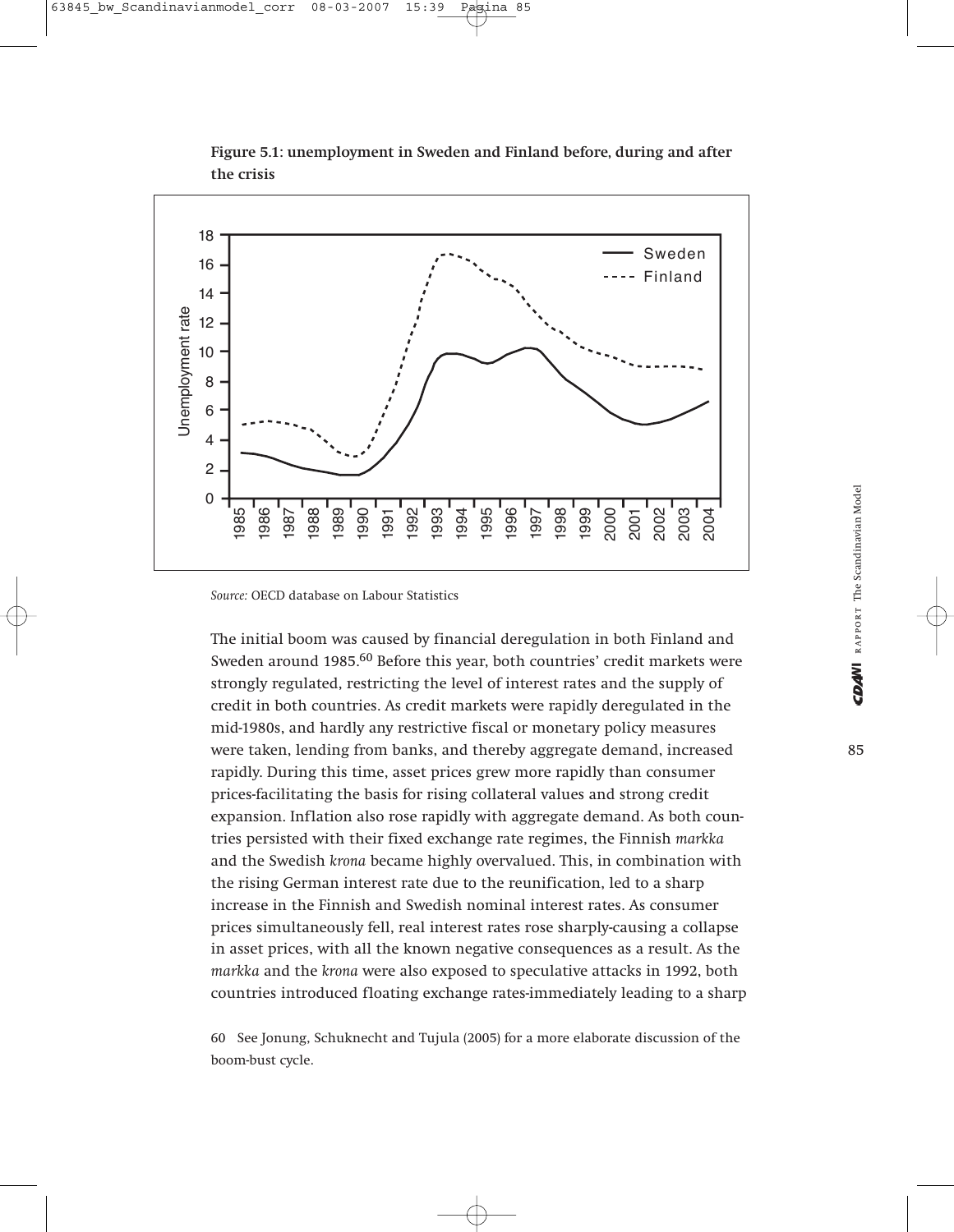depreciation of both currencies.<sup>61</sup> This process eventually started the recovery process, as it caused a strong increase in exports. Although economic growth did catch up with this recovery in both Finland and Sweden, unemployment rates have still not fallen back to their pre-1990 levels.

In reaction to this severe bust, an intensive process of further liberalisation and deregulation emerged in Finland and Sweden (see table 6 in Bergh (2006) for a full overview for Sweden), which led to more economic freedom as figure 5.2 shows. Bergh (2006) argues that this process, in combination with the process of recovering from the bust, was the real trigger for the high growth rates in Finland and Sweden during the second half of the 90s.

**Figure 5.2: development of the Heritage Foundation Index of economic freedom in Sweden, Finland and the US over the period 1995-2006. A lower index points at more economic freedom.** 



*Source:* The Heritage Foundation

61 The Swedish *krona* fell by about 20% (effective exchange rate) as Lindbeck (1997) notes.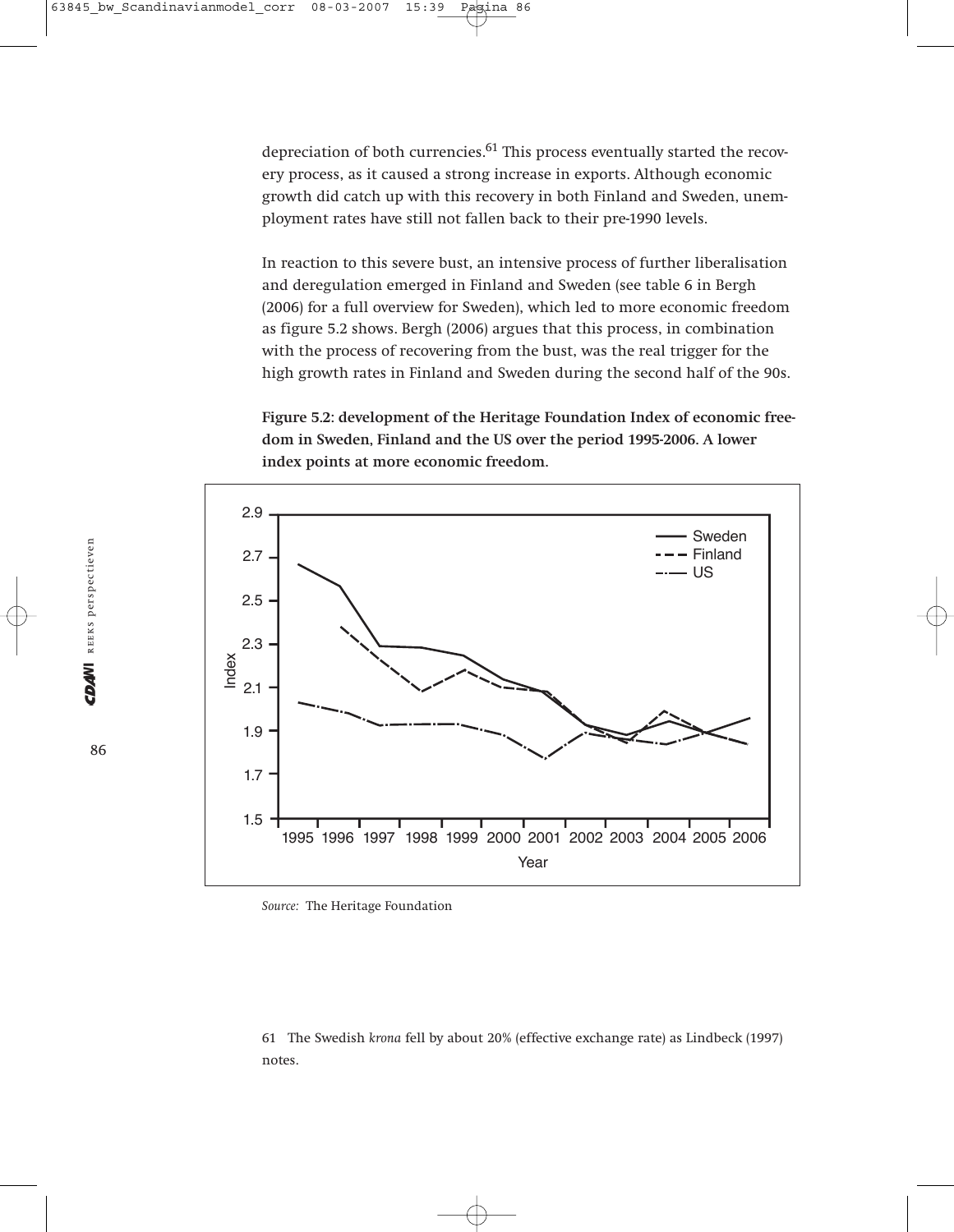Most of these claims can again be investigated empirically. To do so, the Heritage Foundation Index of economic freedom, data on oil and gas production (from The Energy Information Administration) and a dummy62 for Sweden and Finland (to capture the collapse-recovery process) are added to the previous regressions in section 5.1.

The results are presented in table 5.4 (where the natural logarithm of real GDP per capita is the dependent variable) and table 5.5 (with the natural logarithm of the unemployment rate as dependent variable).

| Dependent variable: In of real GDP per capita |           |           |
|-----------------------------------------------|-----------|-----------|
| Variable                                      | (1)       | (2)       |
| ALMP/unemployed                               | $\Omega$  |           |
| Educational attainment                        | $\ddot{}$ | $\ddot{}$ |
| Gini coefficient                              | $^{+}$    | $\ddot{}$ |
| EPI.                                          | $\ddot{}$ | $\ddot{}$ |
| EPL squared                                   |           |           |
| Gross replacement rate                        | $\Omega$  |           |
| Heritage Foundation Index                     | $\Omega$  |           |
| Dummy Sweden/Finland                          | $\Omega$  |           |
| Gas production per capita                     | $\Omega$  |           |
| Oil production per capita                     | $\Omega$  | $\Omega$  |
| <b>Explained variation</b>                    | 81.0%     | 82.2%     |

**Table 5.4: the effect of different policy measures, controlling for additional factors, on real GDP per capita for 16 OECD countries**

*Notes:* estimates are by OLS using two time periods (1995-1999, and 2000-2004). A '+' ('-') denotes a significantly positive (negative) relationship between the variable concerned and the dependent variable. A '0' indicates that no significant relationship is present. If a cell is blank, this means that the particular variable is excluded from the analysis in that specification.

62 The dummy captures any unspecified outperformance of Sweden and Finland caused by variables not present in this model.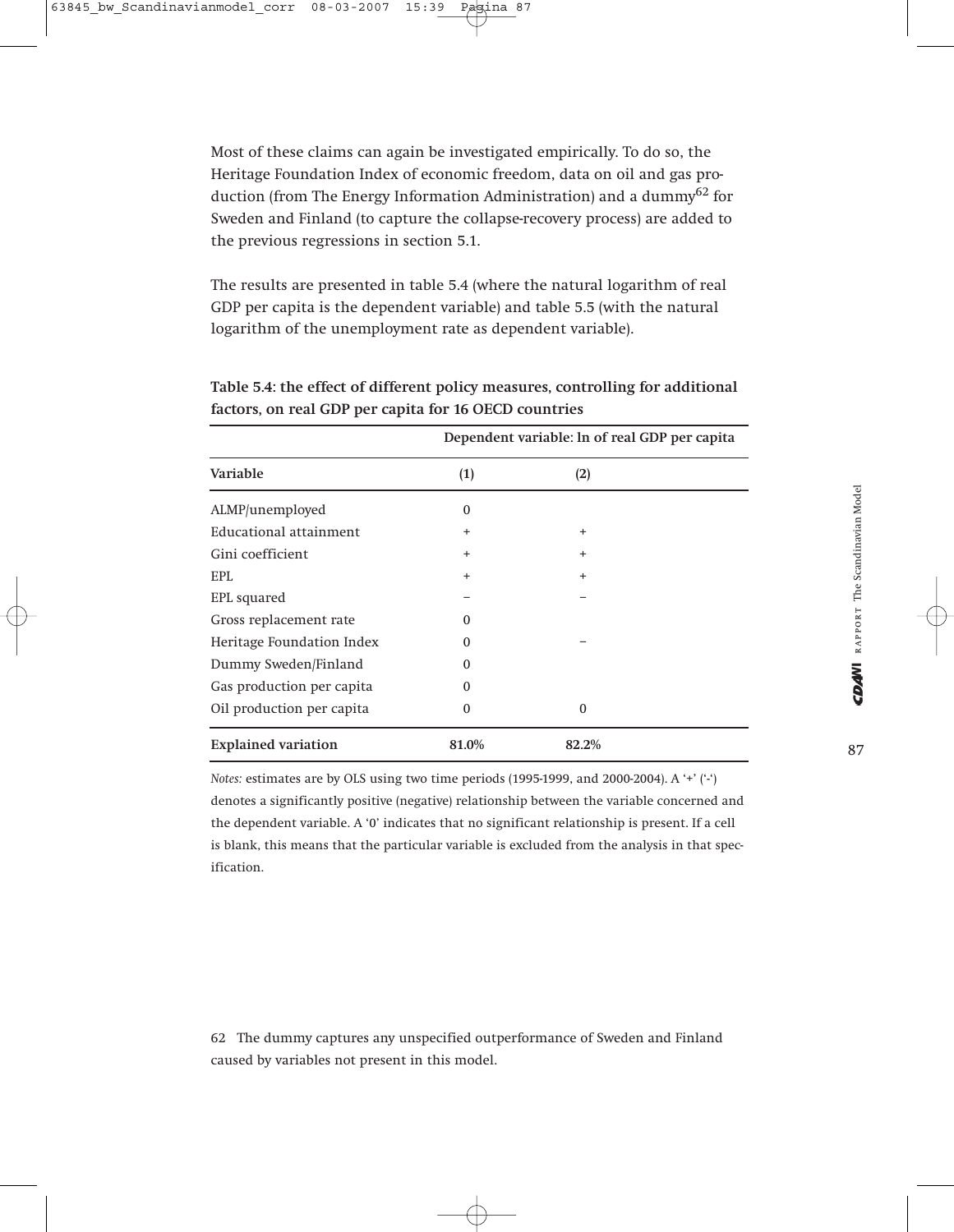| Dependent variable: ln of the standardized unemployment ratea |           |           |  |
|---------------------------------------------------------------|-----------|-----------|--|
| Variable                                                      | (1)       | (2)       |  |
| ALMP/unemployed                                               |           |           |  |
| Educational attainment                                        | O         |           |  |
| Gini coefficient                                              |           |           |  |
| <b>EPL</b>                                                    | $\Omega$  |           |  |
| Gross replacement rate                                        | O         |           |  |
| Heritage Foundation Index                                     | $\ddot{}$ | $\ddot{}$ |  |
| Dummy Sweden/Finland                                          | $\Omega$  |           |  |
| Gas production per capita                                     | 0         |           |  |
| Oil production per capita                                     | 0         | $\Omega$  |  |
| <b>Explained variation</b>                                    | 69.5%     | 71.1%     |  |

**Table 5.5: the effect of different policy measures, controlling for other factors, on unemployment for 16 OECD countries** 

*Notes:* estimates are by OLS using three time periods (1995-1997, 1998-2000 and 2001- 2004). A '+' ('-') denotes a significantly positive (negative) relationship between the variable concerned and the dependent variable. A '0' indicates that no significant relationship is present. If a cell is blank, this means that the particular variable is excluded from the analysis in that specification.

It can immediately be noted that the inclusion of the additional variables increases the explanatory power of the model significantly: in explaining GDP per capita, the explained variation of the model increases from about 65% to over 80%, while the explained variation of the model explaining unemployment increases from just below 60% to over 70%. This suggests that there is more regarding the strong economic performance of the Scandinavian countries in recent years than their welfare state model.

The additional variables do not alter the earlier conclusions in this study dramatically. The coefficients preceding gas and oil production are insignificant and nearly equal to zero respectively, which implies that these variables cannot explain GDP or unemployment in general. *On a OECD-scale*, the natural recourse revenues on the one hand and the negative effects of the resource curse and Dutch disease on the other hand, tend to offset each other. This does not imply that gas and oil revenues did not contribute the economic performance of an *individual* country like Norway. Indeed, the earlier cited study of Roed Larsen (2006) suggests it did, as Norway has seeming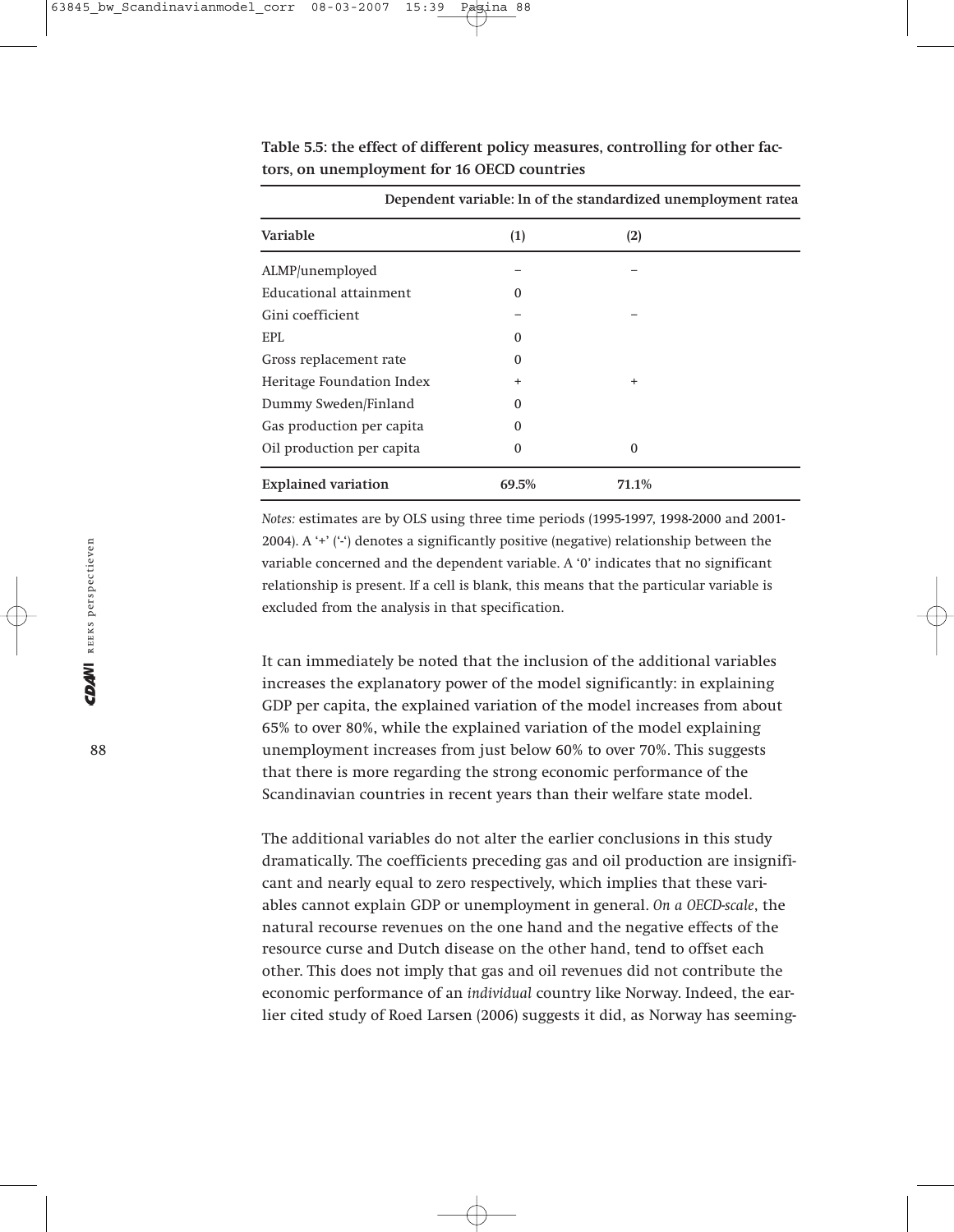ly been able to avoid both the negative effects associated with the resource curse and the Dutch disease. <sup>63</sup>

The Heritage Foundation Index of economic freedom however does exert a significant impact on both GDP per capita and the unemployment rate: a lower Heritage Foundation Index (indicating more economic freedom), has both increased the level of real GDP per capita and decreased the unemployment rate over the sample period in the countries recorded in the regression. This thus implies that the process of economic liberalisation in mainly Sweden and Finland (in reaction to the early 90s bust) does explain a significant part of the steadily rising GDP levels and falling unemployment rates in these countries.

According to the regressions above, the recovery-process ('catching up') from the severe economic collapse in Sweden and Finland itself, had no significant direct influence on both the level of GDP and the level of unemployment in the 1990s (only via the subsequent process of liberalisation). This result is however dissatisfactory as these two countries have shown extremely high growth rates in the post-1995 period. Table 5.6 therefore investigates whether this recovery-process in Sweden and Finland did increase real economic growth in a direct way, and indeed the coefficient of the dummy for Sweden and Finland turns significantly positive.

63 Since 1990 Norway has a 'state oil fund' under auspician of the Central Bank, which is filled since 1996 with about 200 bilion euros, in order to secure Norwegian pension obligations (the official name is Norwegian Government Pension Fund). The money in the fund is invested.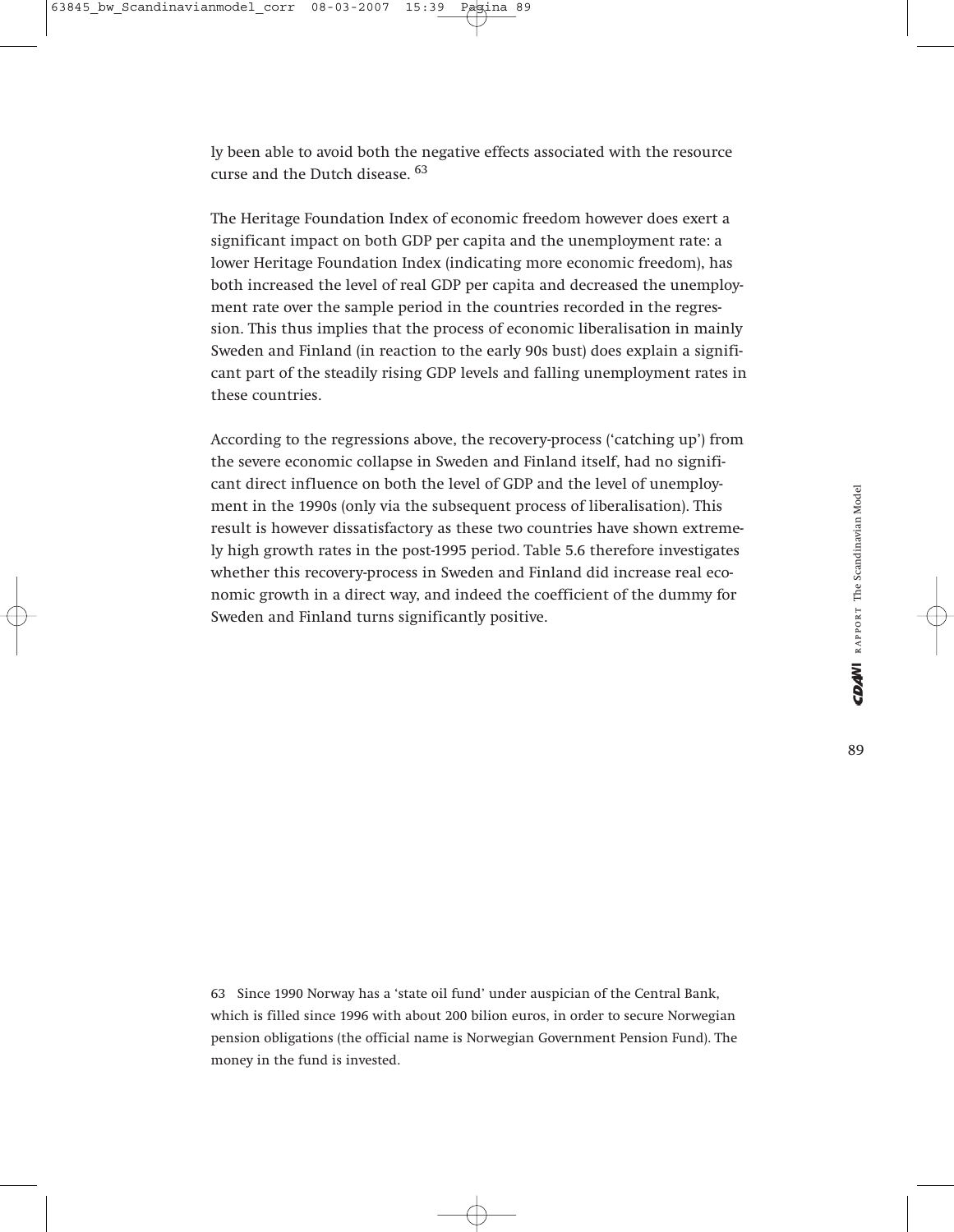|                            | Dependent variable: In of real economic growth |  |
|----------------------------|------------------------------------------------|--|
| Variable                   | (1)                                            |  |
| ALMP/unemployed            | $\Omega$                                       |  |
| Gini coefficient           | $\mathbf{0}$                                   |  |
| EPL                        |                                                |  |
| EPL squared                | $\ddot{}$                                      |  |
| Gross replacement rate     | $\mathbf{0}$                                   |  |
| Heritage Foundation Index  | $\mathbf{0}$                                   |  |
| Dummy Sweden/Finland       | $\ddot{}$                                      |  |
| Gas production per capita  | $\Omega$                                       |  |
| Oil production per capita  | $\Omega$                                       |  |
| <b>Explained variation</b> | 9.9%                                           |  |

**Table 5.6: the effect of different policy measures, controlling for other factors, on real economic growth for 16 OECD countries** 

*Notes:* estimates are by OLS using yearly data. A '+' ('-') denotes a significantly positive (negative) relationship between the variable concerned and the dependent variable. A '0' indicates that no significant relationship is present. If a cell is blank, this means that the particular variable is excluded from the analysis in that specification. The variable 'educational attainment' is excluded from the regression as its sign would be negative in this regression, which is more a problem of the variable itself rather than that it indicates real explanatory power (c.f. the critiques on the well-known study of Mankiw, Romer and Weil (1992)).

#### **5.3 Conclusion**

In line with the theoretical predictions in this study, the typical 'Scandinavian' policies seem to have exerted different forces on the economic development of these countries. Based on a sample of OECD-countries, the main findings of this chapter can be summarised as follows:

- Although ALMPs in general cannot be concluded to be cost effective, they have contributed significantly to lower levels of unemployment and higher levels of equality in the OECD countries concerned. It is thus likely that the relatively low levels of unemployment in the Scandinavian countries can be explained from their ALMPs. As was argued in chapter 2, temporary employment subsidies in the private sector and job search assistance for workers with a poor labour market position are likely to be the most effective forms of ALMPs.
- There is a positive relationship between high levels of education and GDP per capita. It is not clear whether high education levels are either the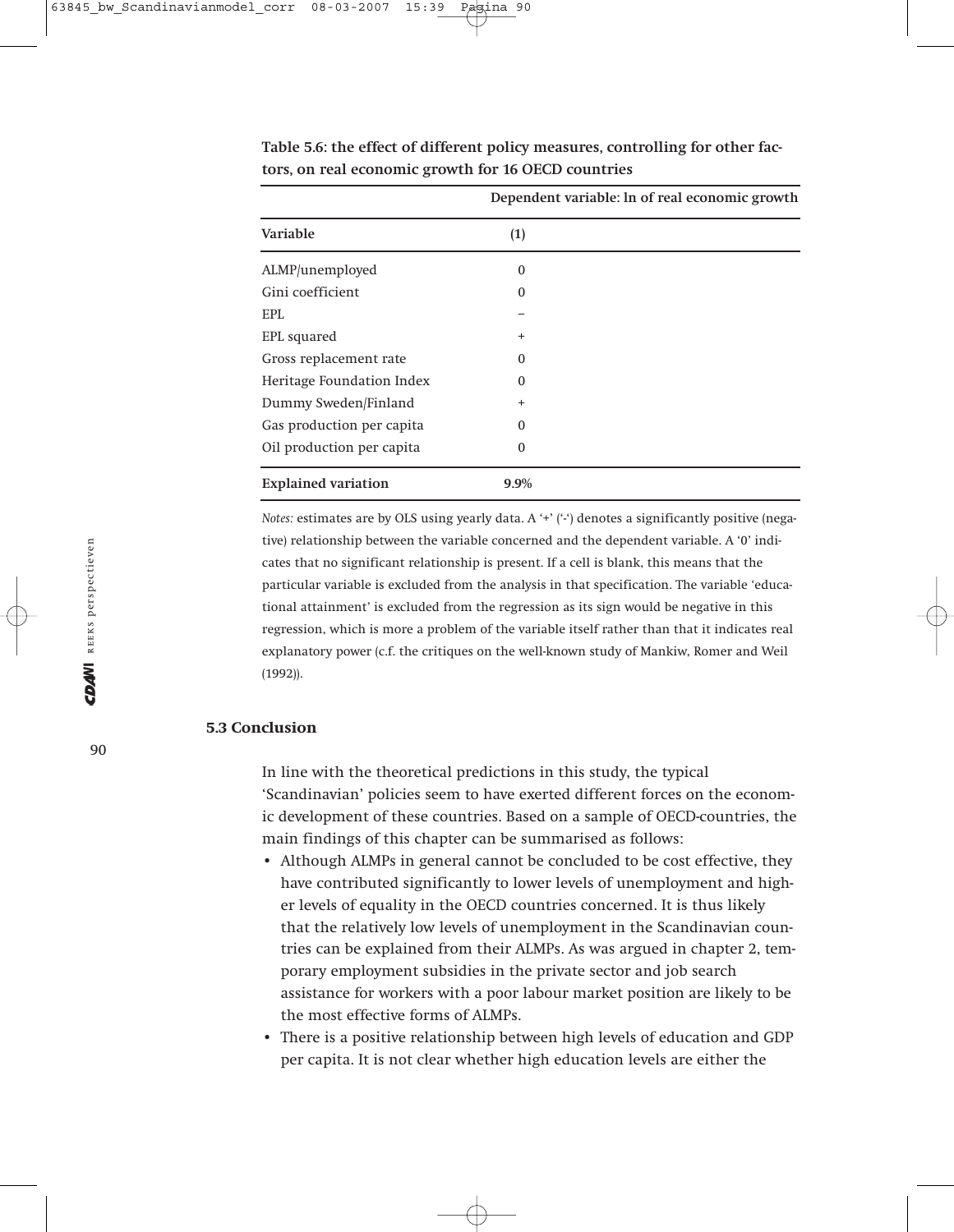cause or the result of high levels of GDP. They do however seem to reduce unemployment. Equality is not significantly influenced by educational attainments.

- Higher levels of inequality (providing more economic incentives) both stimulate the development of GDP per capita and reduce unemployment. It thus seems that the relatively even income distributions in the Scandinavian countries are more a result of their relative prosperity (enabling all inhabitants to profit from the increased wealth) than a cause.
- It appears that GDP per capita is maximised for countries with average levels of EPL. Apparently, the economy is best served with an average level of EPL, as a result of which its negative effects (increased flexibility and ability to adapt through reallocation) and positive effects (the hold-up problem for the worker who under-invests in company-specific schooling) are optimally balanced. Moreover, the level of EPL does not significantly influence unemployment and thus cannot explain the Danish job miracle. EPL has to be assessed in consistency with ALMP and social benefits.
- A well-designed labour market does not have to suffer from generous replacement rates. The institutional setting of the Scandinavian countries (with the ALMPs acting as a stick) thus seems to have contributed significantly to their successful combining of efficient labour markets with relatively high benefit levels.

The typical Scandinavian policies thus did not seem to have contributed univocally to the strong economic performance of the Scandinavian countries. This is no surprise as it is a well-known fact that the Scandinavian countries were already very prosperous in the 1950s, when the "Scandinavian model" was really installed (Erikson *et al.*, 1987: 18). As noted before, the high level of equality and the model in general thus seems to be more of a response to high levels of efficiency (that can be attributed to other factors)-enabling all inhabitants to participate in the relatively high levels of welfare.

What factors then do explain the recent apparent success of the Scandinavian countries? For Norway, the oil and gas revenues and the accompanying prudent fiscal policy play an import role in explaining their prosperity. With respect to the Danish job miracle, it should be noted thatbesides their successful ALMP-their fixed exchange rate policy (which enforced wage moderation) seems to have played an important role. The bust Sweden and Finland experienced during the early 90s, was the start a process of economic liberalisation. This contributed significantly to their economic success, as did the bust-recovery process itself. In Sweden the productivity rose especially in the private sector, due to deregulation en more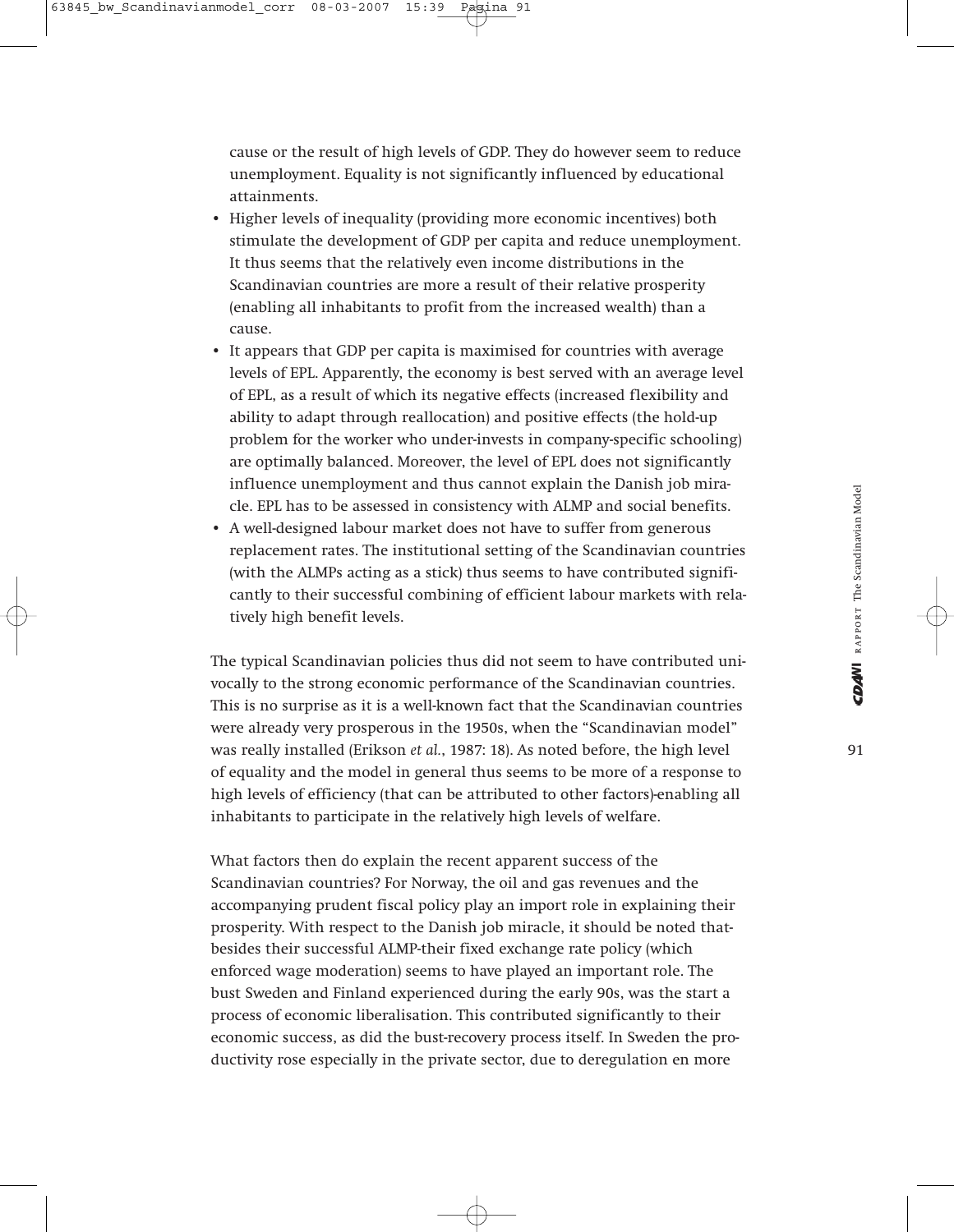competition. A solid budgettairy policy and the entry to the European Union in 1995, were also important (Bengtsson *et al*., 2006). Finland developed a coherent innovation strategy with a stong emphasis on education, scientific research and new technology (Castells and Himanen, 2002).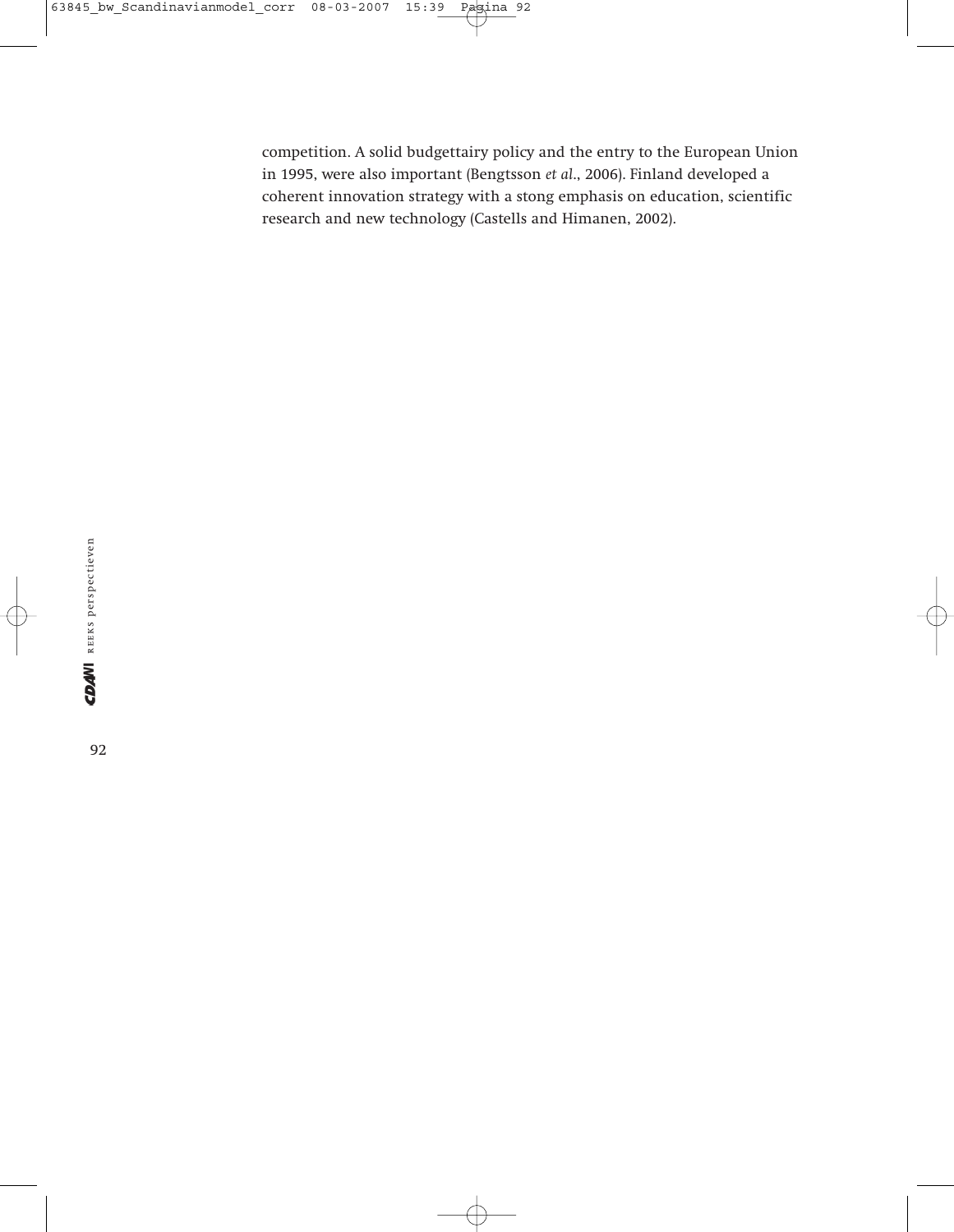### 6 Future threats to the Scandinavian model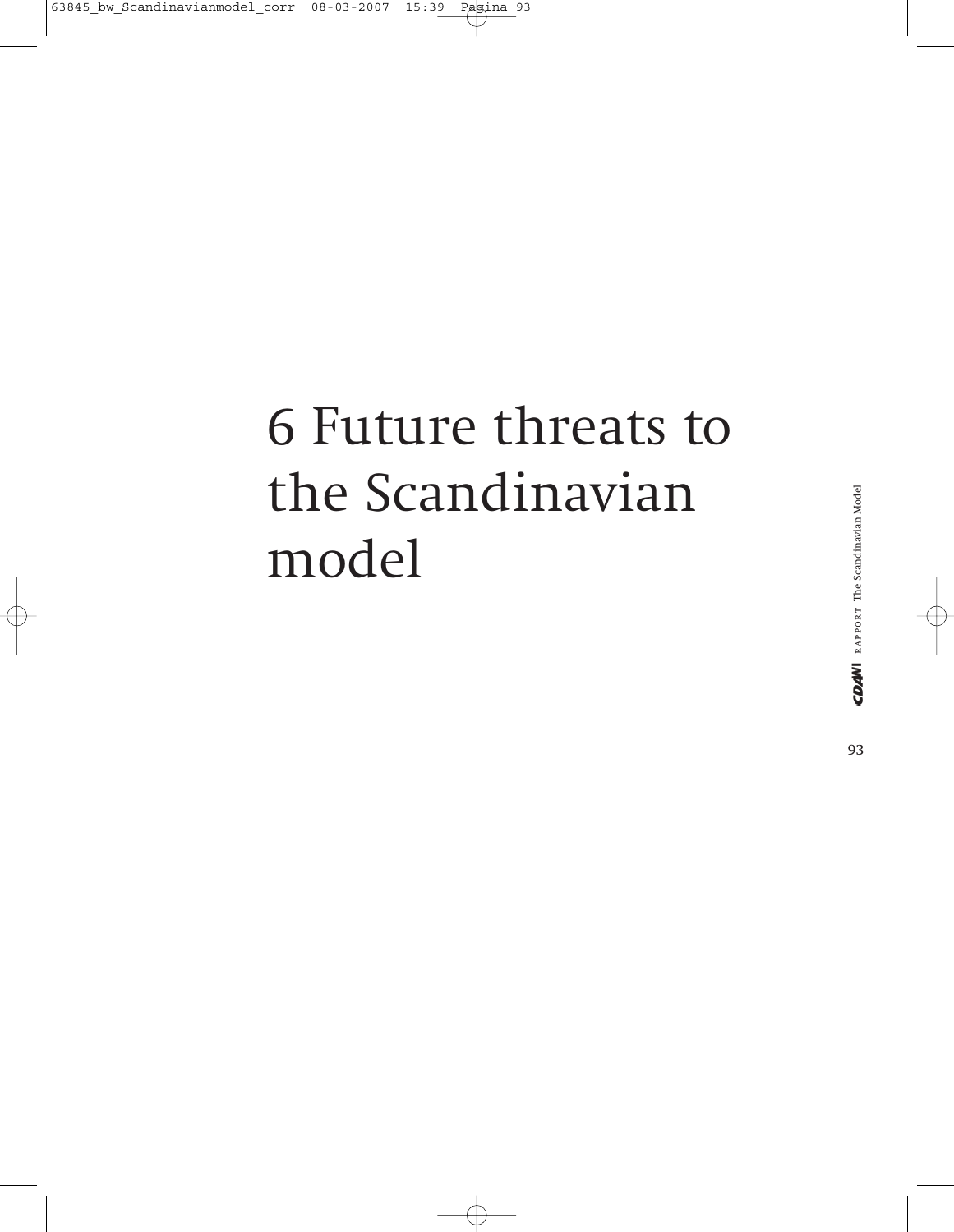The previously discussed distinctive features of the Scandinavian welfare states make this model theoretically vulnerable to several serious threats: the generous social benefit levels may induce opportunistic migration, while their large public sectors make these countries vulnerable to both strategic policy competition and Baumol's cost disease, (which refers to cost increases in the public sector as a result of a lagging productivity growth relative to the private sector). Moreover, Scandinavian countries rely heavily on labour market participation to finance their high public expenditures, which might become problematic in the light of aging. In this chapter, these threats will be discussed and possible solutions to cope with them are presented.

#### **6.1 Immigration**

For many years now, the Scandinavian countries have been jointly characterised by a policy of 'immigration stop' with respect to economic migrants. In principle, only political refugees are admitted with their close family members and long-term, temporary residents, but immigrants are largely accepted in virtue of humanitarian reasons. As a result, the relative population size of immigrants from less developed countries has grown much bigger than the relative population size of immigrants from developed countries during the past 20 years.

There is however considerable debate about the sustainability of the welfare state in relation to this migration of former inhabitants of less developed countries.64 On one hand, there are proponents of migration who argue that migration is able to overcome the negative effects of aging on the welfare state as immigrants are typically young and have higher fertility rates (especially those from less developed countries). $65$  On the other hand, there are those who argue that migrants are only a fiscal burden as less developed countries immigrants rely more heavily upon welfare state services, adding to the current aging problem.

The latter point is particularly interesting for the Scandinavian countries and will be the focus of this paragraph, as the Scandinavian countries are

64 The following discussion abstracts from the (more important) moral aspects of this type of migration.

65 This argument neglects the fact that migrants themselves will draw pensions at some stage in their life and that fertility is largely endogenous to the institutional landscape. Indeed, it turns out that second-generation migrants generally have the same fertility rates as natives (Boeri, 2006).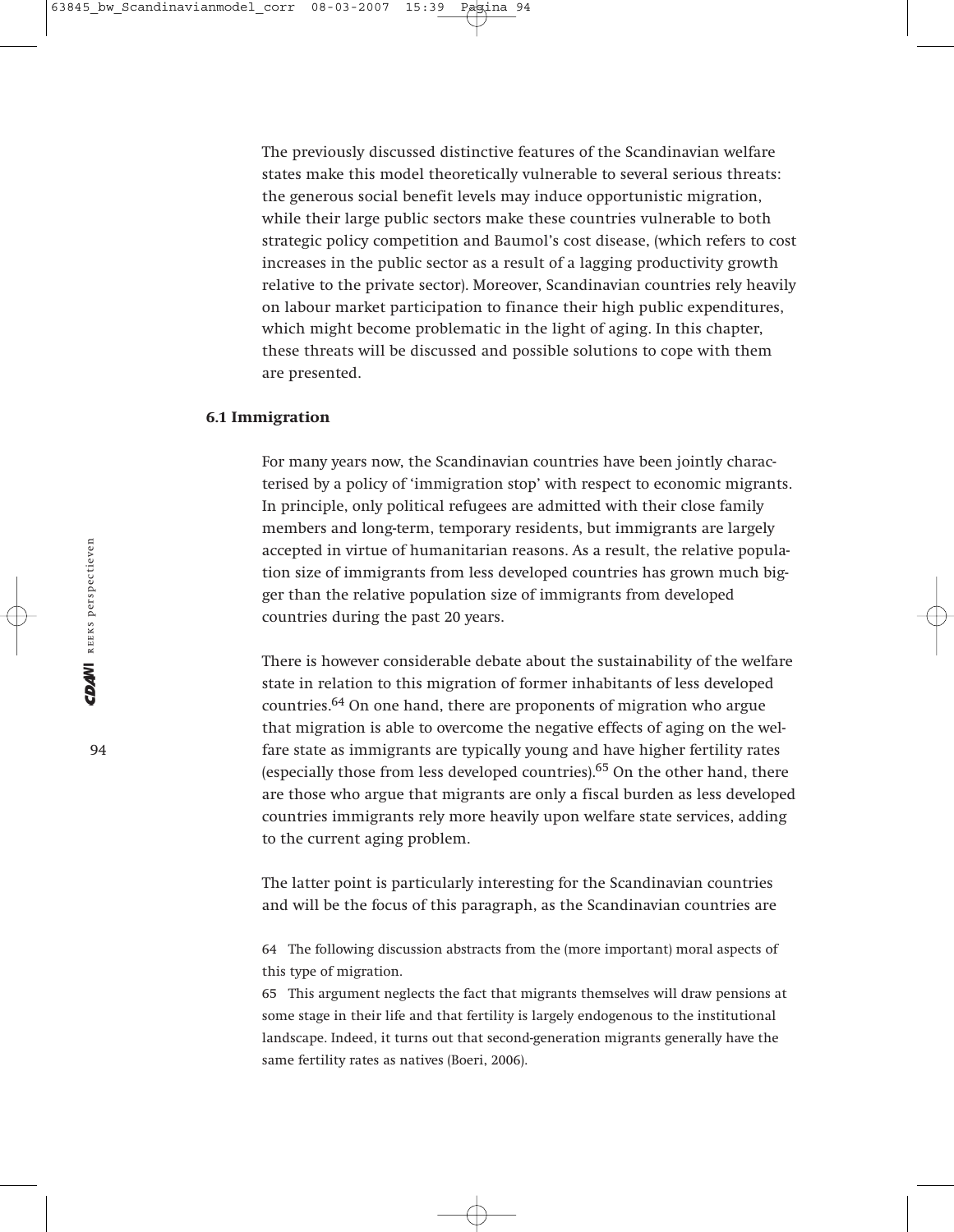mainly characterised by relatively generous welfare states-largely with a universal and tax-financed character. Access to most welfare state services depends solely on legal residency in the country and is independent of (past) labour market position, contributions made or citizenship. Consequently, the Scandinavian countries are quite appealing to less-skilled immigrants from less developed countries, who have a higher probability of becoming dependent upon welfare services as a result of which theory predicts that more of them will immigrate to one of these countries (an adverse selection problem).66 Simultaneously, from the host country's perspective, immigrants become an immediate financial burden unless they are quickly integrated into the labour market. This fast labour market integration is currently lacking in Scandinavian countries for at least three reasons. In the first place, high Scandinavian replacement rates weaken the incentives for labour market participation for especially the low-skilled, to which immigrants of less developed countries often belong. Secondly, relatively high minimum wage levels create substantial entry barriers for low-skilled immigrants: after all, a substantial part of them will be priced out of the market as their productivity level is not high enough to meet the minimum wage. Finally and in contrast to for example Spanish- and English-speaking countries, there is also a substantial language barrier, which weakens the labour market position of the lion share of the immigrants who do not master any Scandinavian language.

While the latter reason cannot be altered directly by policy measures (apart from providing extensive language training publicly), the two former reasons can. However, this would require a substantial deviation from the essence of the Scandinavian model, namely the universal access to relatively high benefits.

As a result of these problems, immigrants are over-represented in social security systems, even relative to immigrants of developed countries. To a large extend this can be attributed to the weak labour market attachment of non-western immigrants: while the average participation rate for native Danes amounted up to 76% in 2001. The corresponding rate for non-western

66 Borjas (1999) presents empirical evidence for this hypothesis. By looking at the distribution of immigrants over different states with different welfare regimes in the U.S., he shows that generous welfare states can indeed work as a "welfare magnet" to particularly low-skilled immigrants. This conclusion is not only limited to different states within the U.S., but can also be extrapolated to the case of different countries. Boeri, Hanson and McCormick (2002: 89) actually present evidence that Denmark (and the Netherlands) also act as welfare magnets.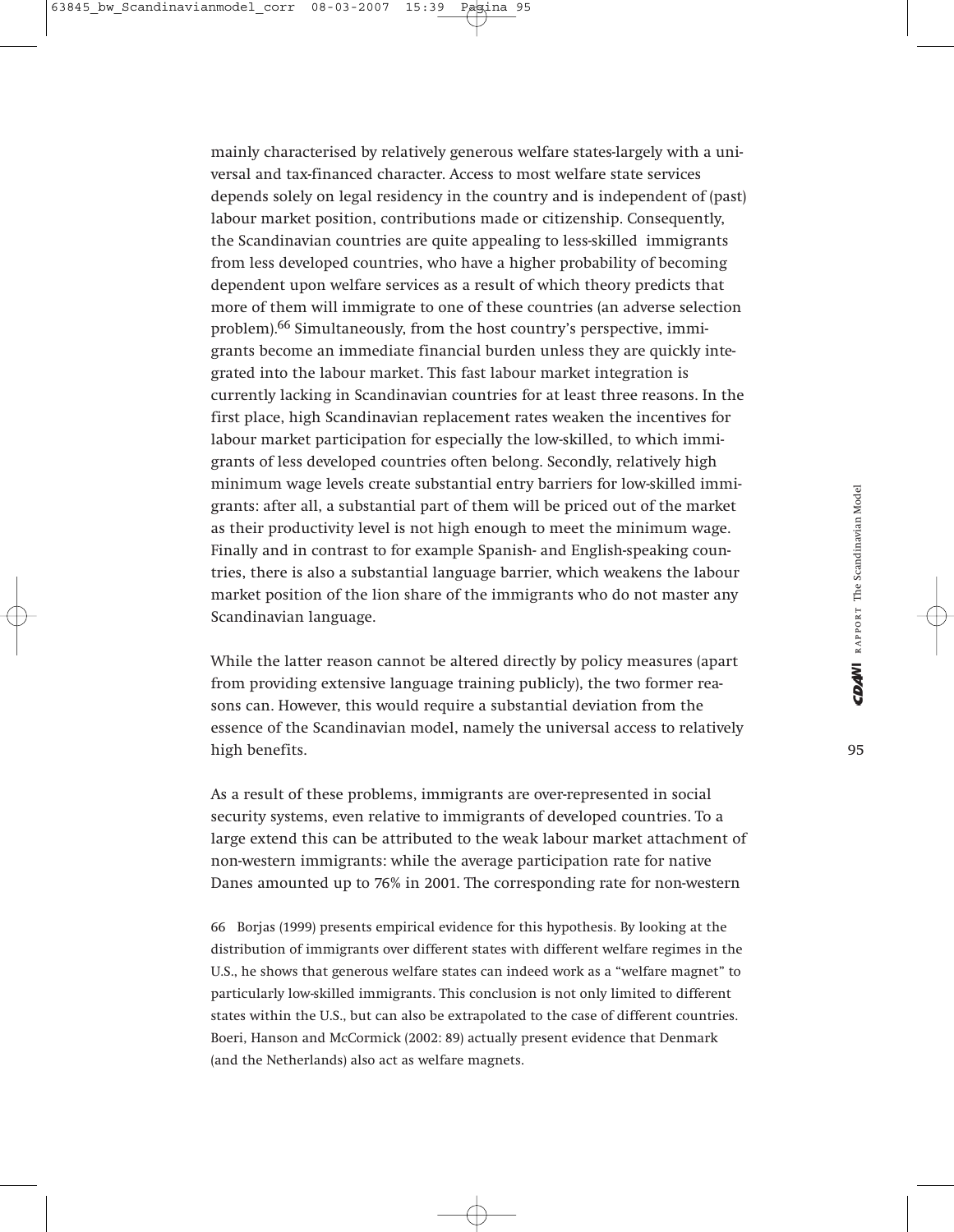immigrants (corrected for gender and age) was only 46% (Schulz-Nielsen, 2002).67 This problem seems, in the case of the Scandinavian countries, persistent through time as the integration process progresses only very slowly, both in time (after 25 years of residence the predicted welfare dependency rate of immigrants of less developed countries is still over double that of natives, see Blume and Verner (2003)) and across generations: second-generation immigrants still have a strong tendency to find partners in the parents' country of origin (Nannestad, 2004) and additionally, there also seem to be large negative inter-generational transmission effects. Nielsen *et al.* (2001) show for example that the parents' attachment to the labour market has a strong effect on the child's prospect of obtaining a qualifying education level and a stable labour market position.

It should be noted however that the Scandinavian countries implicitly also refuse to capture any possible benefits of immigration themselves, with their policy of an immigration stop as a result of which only refugees enter the country. By adopting a point-system (in which only migrants with certain demanded characteristics may enter the country), as for example Australia and Canada have, the Scandinavian countries could profit from the admittance of young, preferably highly skilled non-refugee individuals. Storesletten (2003) has for example calculated that for Sweden immigration of 20 to 30 year old migrants has a positive effect on the government budget.

Summarising, we can state that immigration is currently a problem inherent to the Scandinavian model, as these welfare states act as a magnet to mainly low-skilled individuals. Together with the language barrier and the relatively high minimum wages, this results in the fact that migrants are over-represented in social security schemes-threatening the sustainability of the relatively generous Scandinavian welfare states. As this problem is inherent to the Scandinavian model (relatively high and universal benefits), it cannot be tackled directly without a serious welfare reform. The Scandinavian countries could however also capture some fruit from immigration, by admitting relatively young non-refugee migrants on a point-system basis.

67 By comparison: employment rates of immigrants in the U.S. are comparable to those of natives (Storesletten, 2003).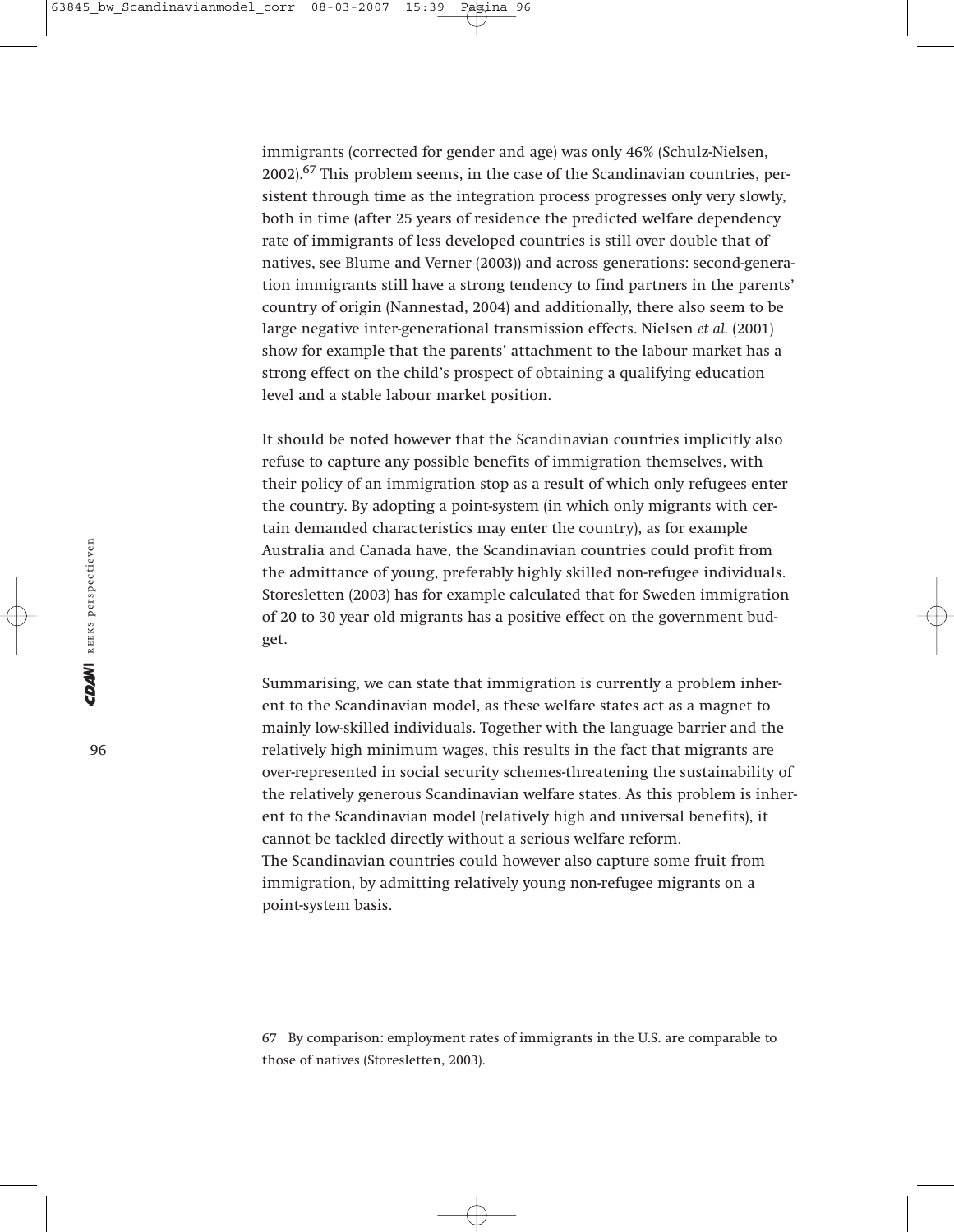#### **6.2 Strategic policy competition**

Another potential future threat to generous welfare states, as a result of globalisation, is formed by 'strategic policy competition'. As a generous welfare state exerts both an income tax and an administrative burden on a nation's employers and reduces their relative competitiveness through higher labour costs, countries might engage in strategic policy competition implying that they form their institutions in such a manner that they favour mobile factors of production (*in casu* capital). Such a 'race to the bottom' is already taking place in Europe with respect to corporate taxation (see Devereux, Griffith and Klemm, 2002) and might spill-over towards welfare state institutions as the mobility of production factors keeps growing in the light of globalisation and increased factor mobility.

However, empirical evidence points in the other direction: De Grauwe and Polan (2003) have investigated the empirical relationship between the impact of social expenditures in OECD countries on indicators for competitiveness and found no significant effect. They suggest that social expenditures do not only involve a cost for mobile factors of production, but also a benefit (e.g. a better quality of human capital), which implies that the welfare state is not undermined as a result of increased foreign competition. This claim is supported by table 6.1, which shows that the Scandinavian countries are very competitive in the eyes of international business leaderswith all of the Scandinavian countries lying in the top 15.

| Rank           | Country              |
|----------------|----------------------|
| $\mathbf{1}$   | Switzerland          |
| $\overline{2}$ | Finland              |
| 3              | Sweden               |
| 4              | Denmark              |
| 5              | Singapore            |
| 6              | <b>United States</b> |
| 7              | Japan                |
| 8              | Germany              |
| 9              | The Netherlands      |
| 10             | United Kingdom       |
| 12             | Norway               |

|  | Table 6.1: WEF ranking of competitiveness in 2006 |
|--|---------------------------------------------------|
|--|---------------------------------------------------|

*Source:* World Economic Forum (2006)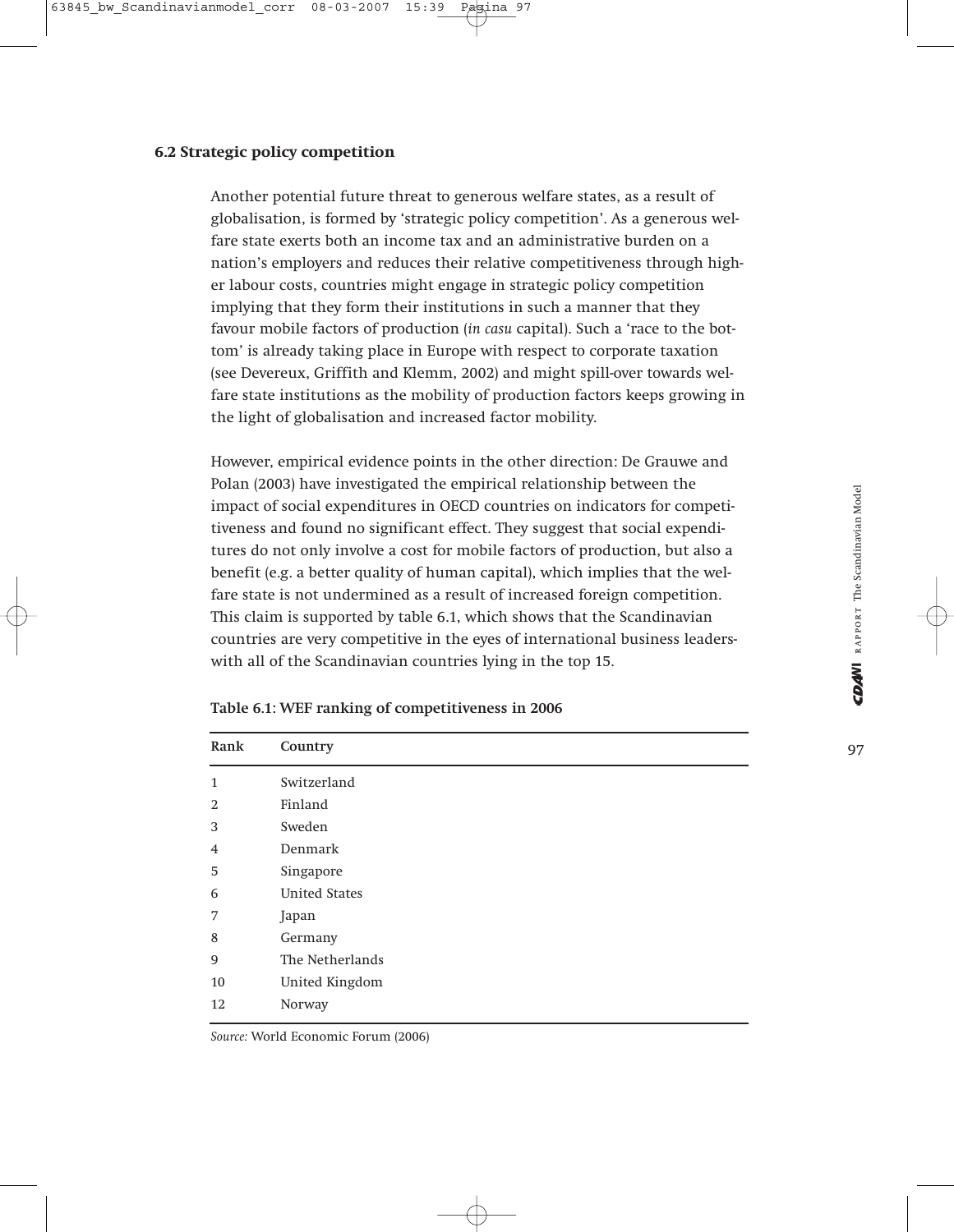Furthermore, there is little evidence for social dumping in Europe as social security spending has actually risen as a share of GDP since the 1980s (De Mooij, Gorter and Nahuis, 2003). Moreover, Cameron (1978), Schmidt (1983) and Saunders and Klau (1985) all report a significant positive correlation between economic openness and the size of the public sector.<sup>68</sup> Rodrik (1998) has investigated this positive correlation in greater detail and found that it is mainly caused by the fact that social security and welfare spending tends to increase with economic openness and the associated external risks (resulting from turbulence in world markets) in particular. He argues therefore that governments try to compensate their inhabitants for these additional external risks by establishing a more generous system of social security-leading to higher social and welfare spending.

This implies that the risk of a 'race to the bottom' with respect to the generosity of current welfare states as a result of strategic policy competition is rather low. The countervailing power, consisting of government insurance in response to increased external risks, seems more dominant in this case, which actually predicts that welfare states will yet increase as a result of globalisation.

#### **6.3 Baumol's cost disease**

The nature of Baumol's cost disease, which finds its theoretical origin in Baumol and Bowen (1966) and Baumol (1969), can be explained by a very simple two-sector model of the economy. In this model, it is assumed that economic activities can be grouped into two types: technologically progressive activities, in which capital accumulation leads to productivity increases via innovation, and human service activities, which permit only slow or sporadic technological progress by their human nature. With respect to the latter activities, the care sector, the education sector or the culinary sector are good examples, as labour is an end in itself in these services and quality in theses sectors is often judged in terms of the amount of labour that is attributed to the activities. Moreover, it is assumed that wages in these two sectors will follow each other, which is rather realistic as large structural wage discrepancies will cause an unwillingness to work in the less-paying sector.

68 Compare for example the relatively closed economies in the U.S. and Japan accompanied by their minimal welfare provisions, (which are at the one end of the relationship), with the relatively open economies of the Netherlands and Belgium with their relatively generous welfare provisions (which are at the other end of the relationship).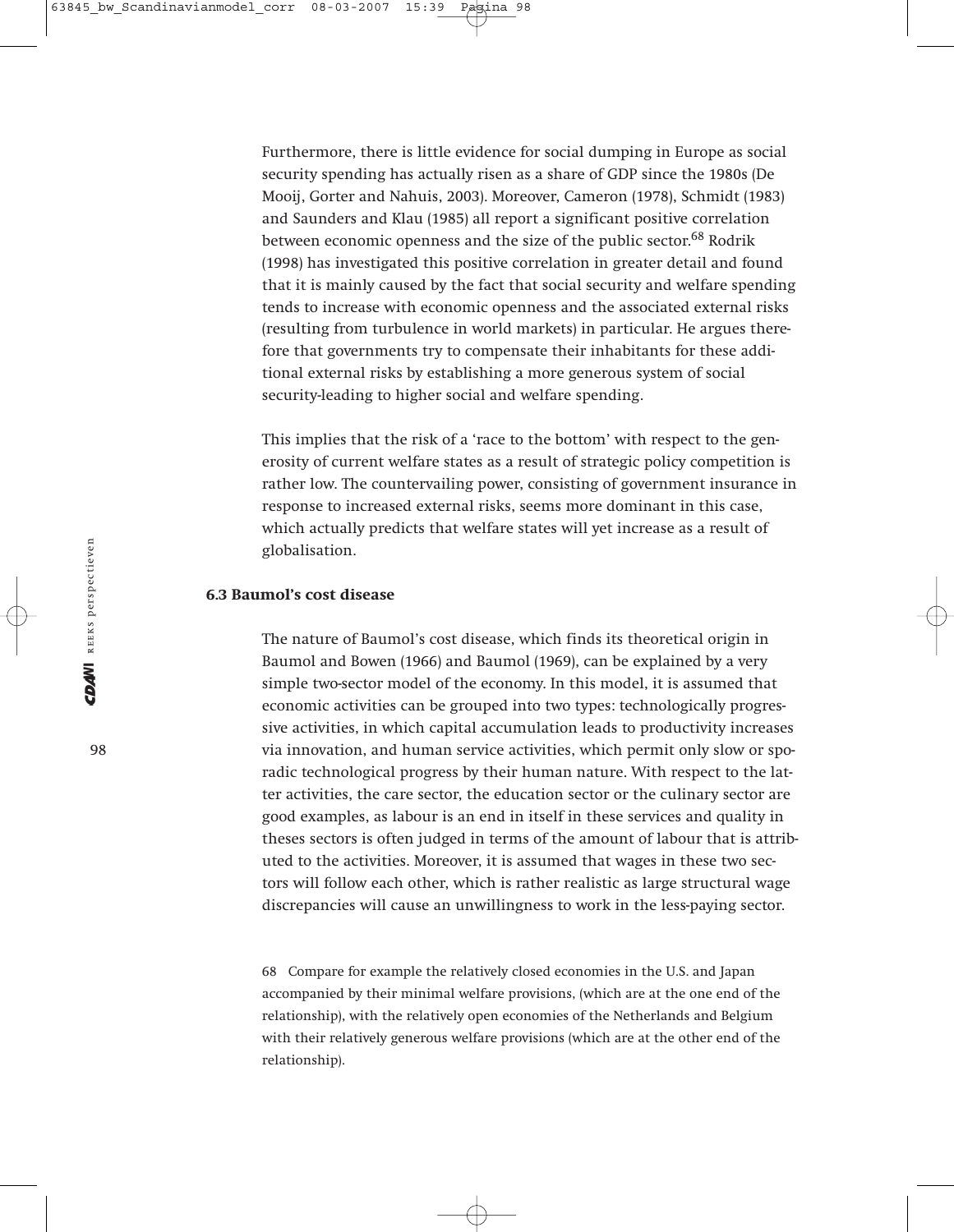As a result the price of public sector goods will rise relatively to private sector goods.

If the government wants to keep public output relatively equal to private output, the tax rate must be raised in the course of time to keep the budget balanced. A rising share of services is no problem as such, as overall productivity growth enables more consumption of everything. The real problem lies in the fact that an increasing share of the total output of the economy will be distributed via the public sector, with all the accompanying distortions present (Baumol, 1992). The distortions will lead to a lower economic output, and to less choice for citizens.

This problem could be mitigated in two ways. One possible solution would be to try to stimulate productivity in the public, service-oriented sector. This is however very hard as productivity increases are not enforceable 'top down' in general, and the more so since the labour-intensive nature of this sector makes it relatively insensitive to technological progressions.<sup>69</sup> Another solution would be to alter the ratio between public and private output: if the provision of Baumol-susceptible services would be privatised, thereby reducing public output to the benefit of private output, the tax rate could be held constant.

Currently, Scandinavian countries are particularly vulnerable to Baumol's disease as they provide education and health care largely on a public scale. It is therefore no surprise that these countries are leading in public-sector innovations: Finland, for example, makes large use of 'e-learning', thereby increasing productivity in the education sector as one teacher now can serve more students via the Internet. Apart from the important question of whether this is desirable or not, this is no working panacea against Baumol's cost disease as there are still clear boundaries to the number of 'customers' one servant can serve in these labour-intensive sectors (especially in the care sector, where the amount of devoted labour itself is an indicator for quality). Therefore, in the long-run, privatisation of these services or larger private investments in for example the educational system (and thus reform of the current Scandinavian policies) seem inevitable to prevent a total tax absorption of GDP.

69 There are scholars who believe that the IT revolution is (or has been) able to 'cure' Baumol's disease (see e.g. Triplett and Bosworth (2002)). But, if the IT revolution only provides the service sector with a one-time gain as a result of which the same problem will probably occur again several years after the disease has been 'cured'. Continous improvement is necessary to cure Baumol's disease.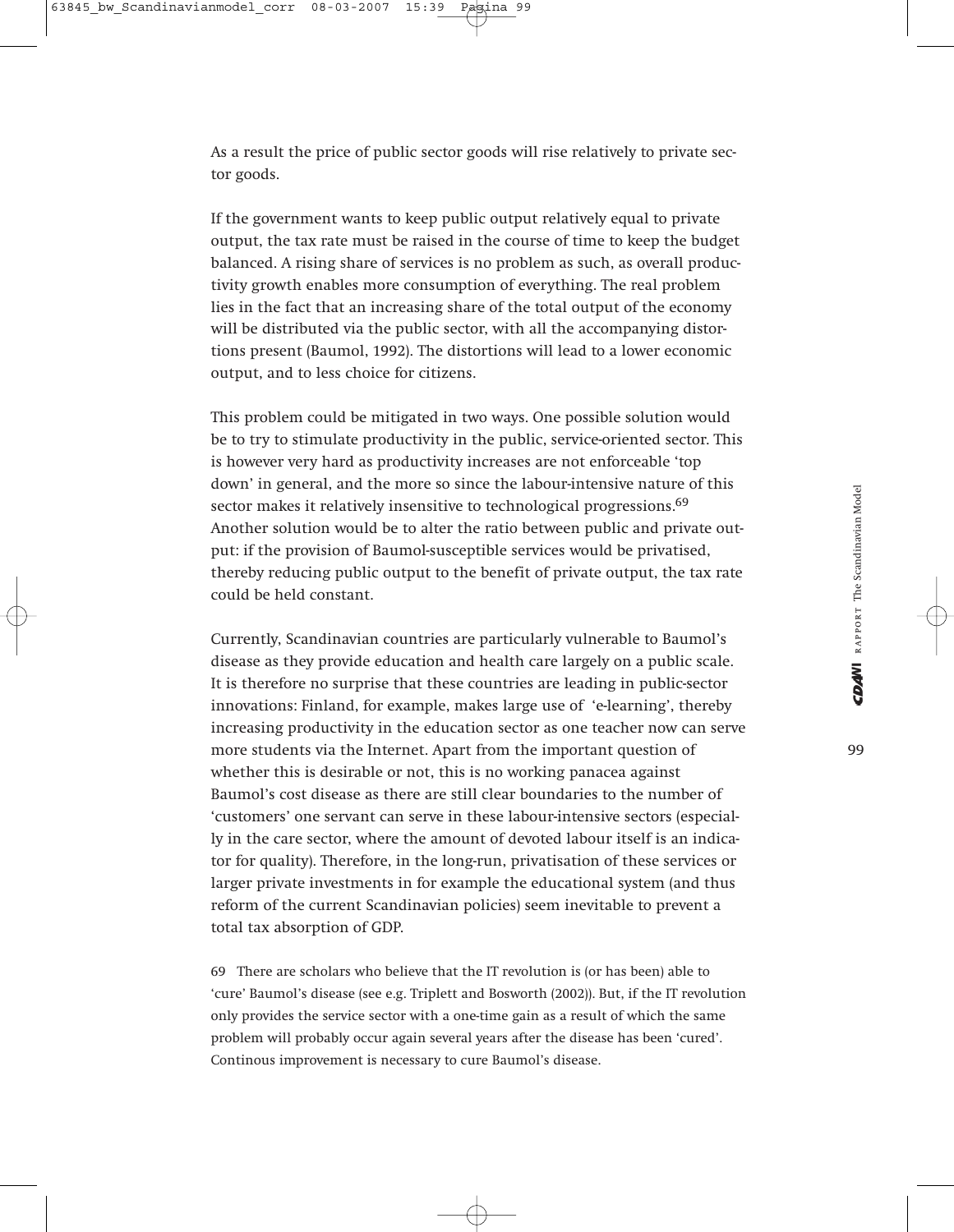#### **6.4 Aging**

As is the case in every developed western country, aging also forms a major threat to the sustainability of the Scandinavian welfare states-particularly so as these welfare states rely heavily on high labour market participation, (which is about to decline), to finance the broad public sector. In this light, the Scandinavian countries have laid a good foundation to cope with aging, as they are already characterised by relatively high labour force participation rates of the elderly (see figure 6.2).

The high participation can be explained by several aspects. In the first place, it is widely established that there is a positive and significant relationship between education level and the effective retirement age. Since the education level in Scandinavian countries is rather high (see for example figure 4.2), this has certainly contributed to the relatively high labour market attachment of older workers. Secondly, the fact that the entitlement age to public pensions in Denmark and Norway is rather high (67 years) also significantly contributes to this observation (Blondal and Scarpetta, 1999). For Sweden and Finland, the presence of actuarial adjustment of pension benefits in the case of early retirement seems to play an import role in this respect (Ibid.).



**Figure 6.2: labour force participation by 55 to 64 year olds in 2005** 

*Source:* OECD database on Labour Force Statistics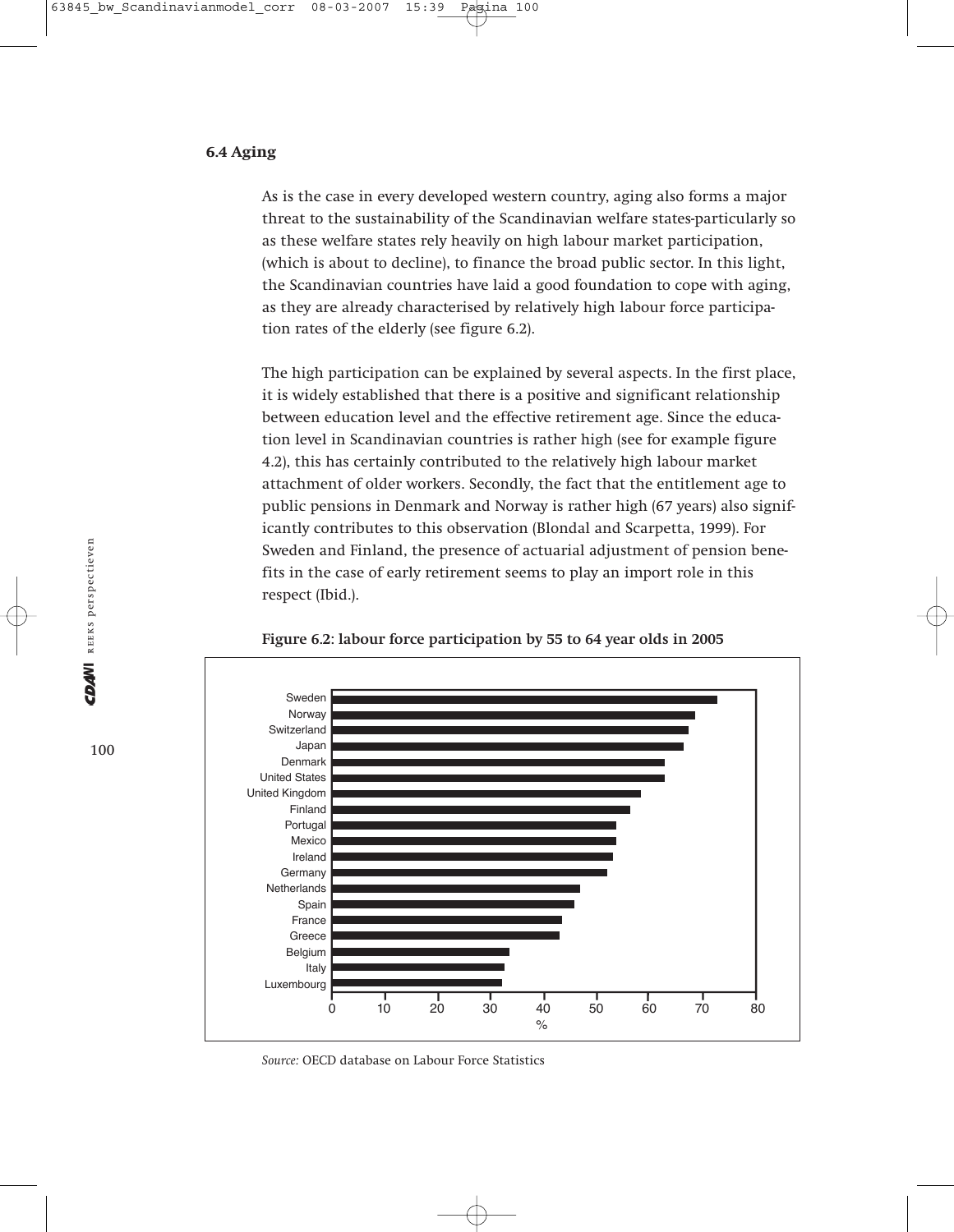As can be seen in figure 6.3, the projected increase in age-related public spending is almost as severe in Denmark and Finland as it is in the Netherlands, and worse compared to the EU15-area on average. Sweden, however, has a less worrying prospect-mainly due to its recent pension reform as a result of which pension expenditures are projected to increase much less than in other European countries.<sup>70</sup>,<sup>71</sup>

**Figure 6.3: projected increase in age-related public spending between 2004 and 2050 (as percentage of GDP)**



*Source:* European Commission (2006)

To cope with this aging problem, the Scandinavian countries have concentrated on the creation of government surpluses: Sweden is aiming at a structural budget surplus of 2% of GDP, while Finland and Denmark even aim at a government surpluses of about 3% of GDP! As a result, the EMU-debt and

70 Unfortunately, numbers for Norway are unavailable.

71 The Swedish pension reform, which started in 1994 and is currently in its transition phase, mainly implies the shift from a defined benefit 'pay-as-you-go'-scheme, to a defined contribution (or more precisely: a 'Notional Defined Contribution') 'payas-you-go'-scheme with partial funding possibilities due to the projected demographic changes. Moreover, the macro longevity risk (one of the causes of the aging problem) is borne by pensions. See for example Palmer (2000) for a more elaborate discussion of the reformed Swedish pension system.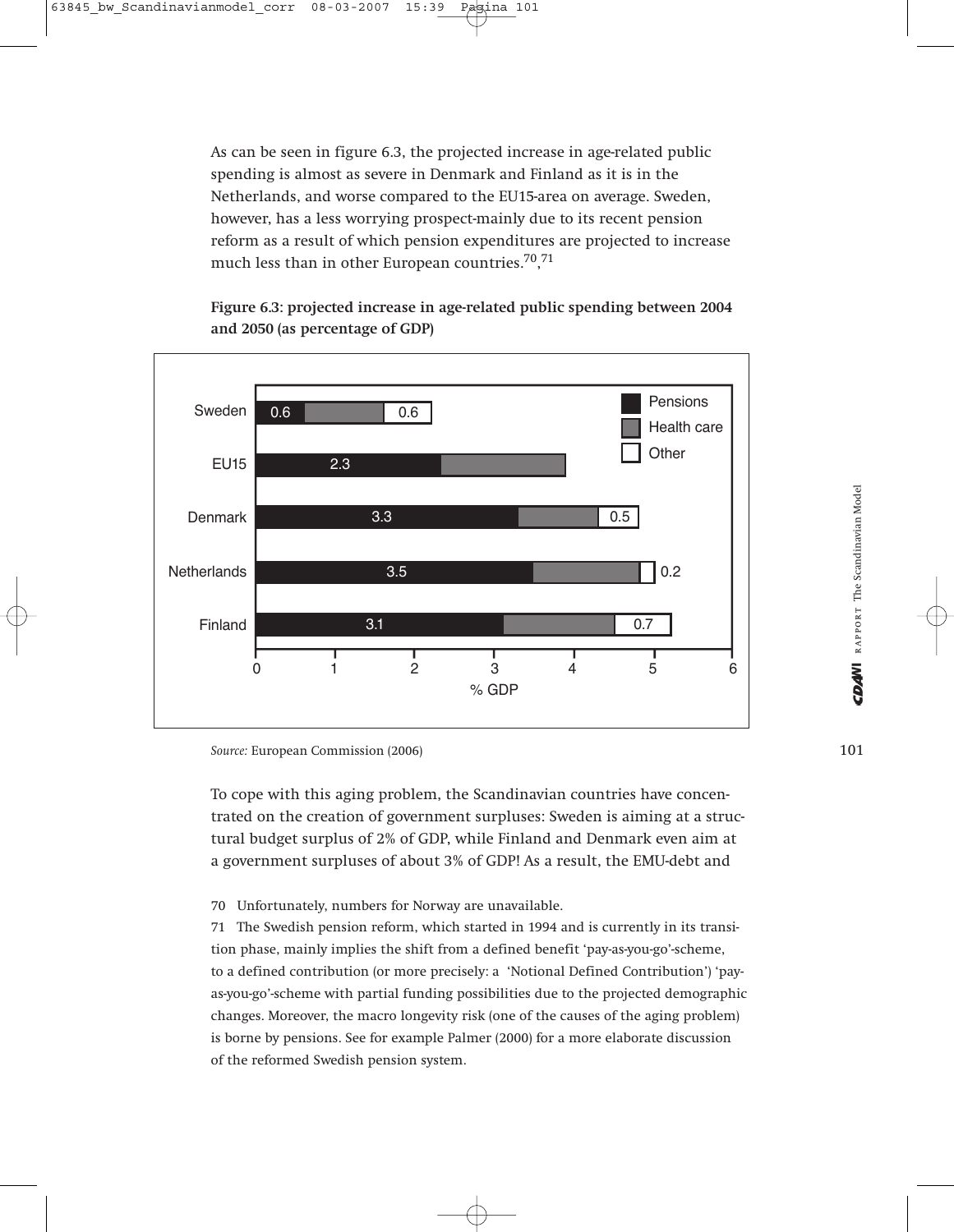accompanying interest burden are relatively low for the Scandinavian countries (see table  $6.2$ )<sup>72</sup>-thereby limiting the forward shifting of burdens onto future generations.

| Country            | EMU-debt as percentage of GDP in 2005 |
|--------------------|---------------------------------------|
| Denmark            | 35.8                                  |
| Finland            | 41.1                                  |
| <b>Netherlands</b> | 52.9                                  |
| Sweden             | 50.3                                  |
| EU-average         | 63.4                                  |

**Table 6.2: EMU-debt as percentage of GDP in 2005**

*Source:* Eurostat

It is therefore no surprise that this strict fiscal discipline has provided the Scandinavian countries with a relatively good starting position with respect to the sustainability of government finances: according to the Dutch Ministry of Finance (2005) current government finances in Sweden and Denmark are sustainable, while Finland only has a sustainability gap of 1% of GDP. By comparison: estimates indicate that the Netherlands currently faces a sustainability gap of 2.6% of GDP (CPB, 2006a).<sup>73</sup>

Summarizing, we can state that the Scandinavian countries have laid solid foundations in recent years relating to aging-specific problems: their institutional environment and their high education level ensure high participation rates for the elderly, while their fiscal discipline has ensured the sustainability of government finances despite the projected aging-related increase in government spending.

#### **6.5 Conclusion**

The four potential threats to generous welfare states identified in this chapter are all of different importance to the Scandinavian countries. Immigration in the first place is a serious threat to the sustainability of the Scandinavian welfare states due to poor labour market integration of immi-

72 Sweden is an exception in this case with an EMU-debt roughly equal to that of the Netherlands; as noted above, the Swedes will face a much lower increase in agerelated public expenditures-thereby decreasing the necessity of debt reduction. 73 Concretely the sustainability gap can be interpreted as the permanent adjustment of the budget that is required to reach sustainability.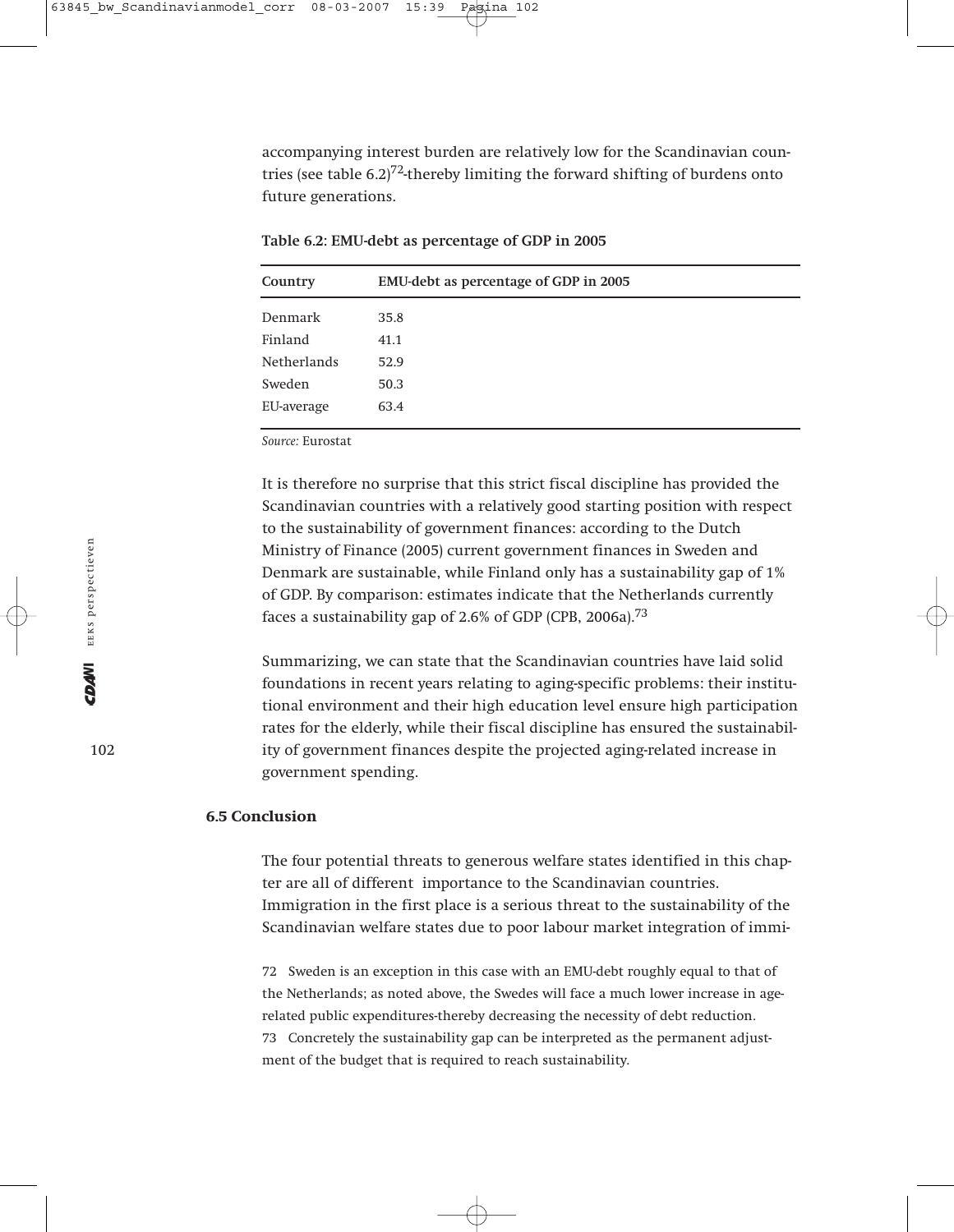grants. These immigrants are often adversely selected, since relatively generous welfare states often act as a magnet to low-skilled migrants. This problem is also relevant to the Netherlands, as the Dutch welfare state merely features the same characteristics in this respect.

The problematic weak labour market attachment of immigrants in Scandinavia is mainly caused by the institutional setting of the Scandinavian labour markets (the compressed wage structure) and the substantial language barrier. Apart from providing more intensive language courses to immigrants, this problem cannot be easily solved without deviating from the Scandinavian model. The Scandinavian welfare states in general could also benefit from migration by also admitting selected younger immigrants, instead of restricting themselves to the acceptance of refugees only.

Strategic policy competition, which is also often brought up as a serious threat to generous welfare states, forms on the other hand a minor threat. It turns out that possible negative effects of higher tax wedges are being dominated by a welfare state-induced increase in the quality of human capital-making these countries yet more attractive to many companies.

Baumol's cost disease may however become a serious problem for the current Scandinavian welfare states: as they provide many services that are labour intensive by their nature (like education and care), increasingly more funds will be allocated via the public sector-accompanied by a necessary and inevitable increase in distortionary taxes. The only way to prevent this is by privatising these services in the future, thereby deviating from the typical Scandinavian model.

In recent years, the Scandinavian countries prepared themselves well to the upcoming aging problem by stimulating labour force participation of the elderly and by creating government surpluses to make room for the projected increase in age-related public expenditures in the future. As a result, the Scandinavian countries have made their sustainability gaps disappear, while most other European countries (e.g. Netherlands) still face unsustainable fiscal policies in this light.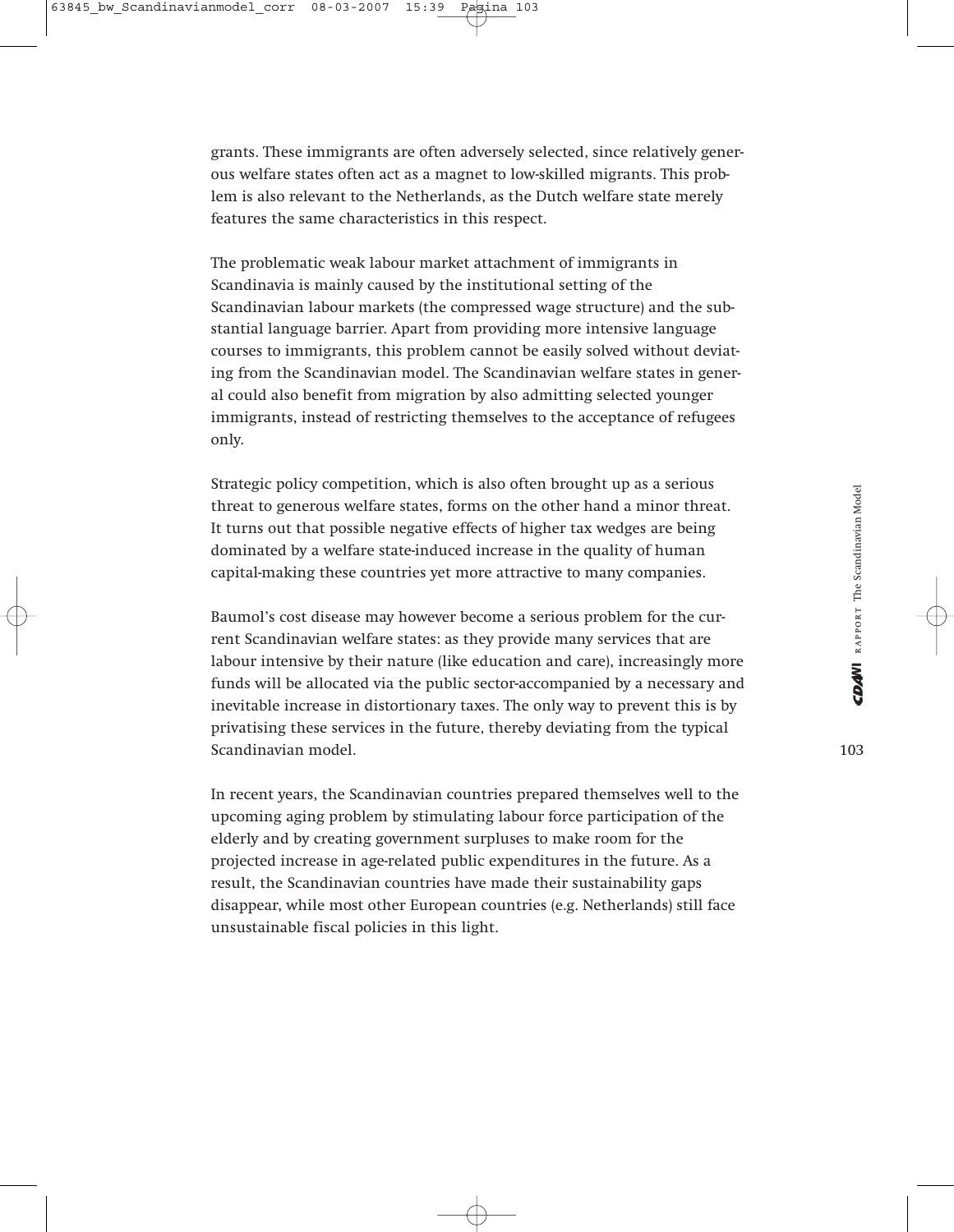# 7 Should the Netherlands adopt a Scandinavian-like policy?

CDAM REEKS perspectieven reeks perspectieven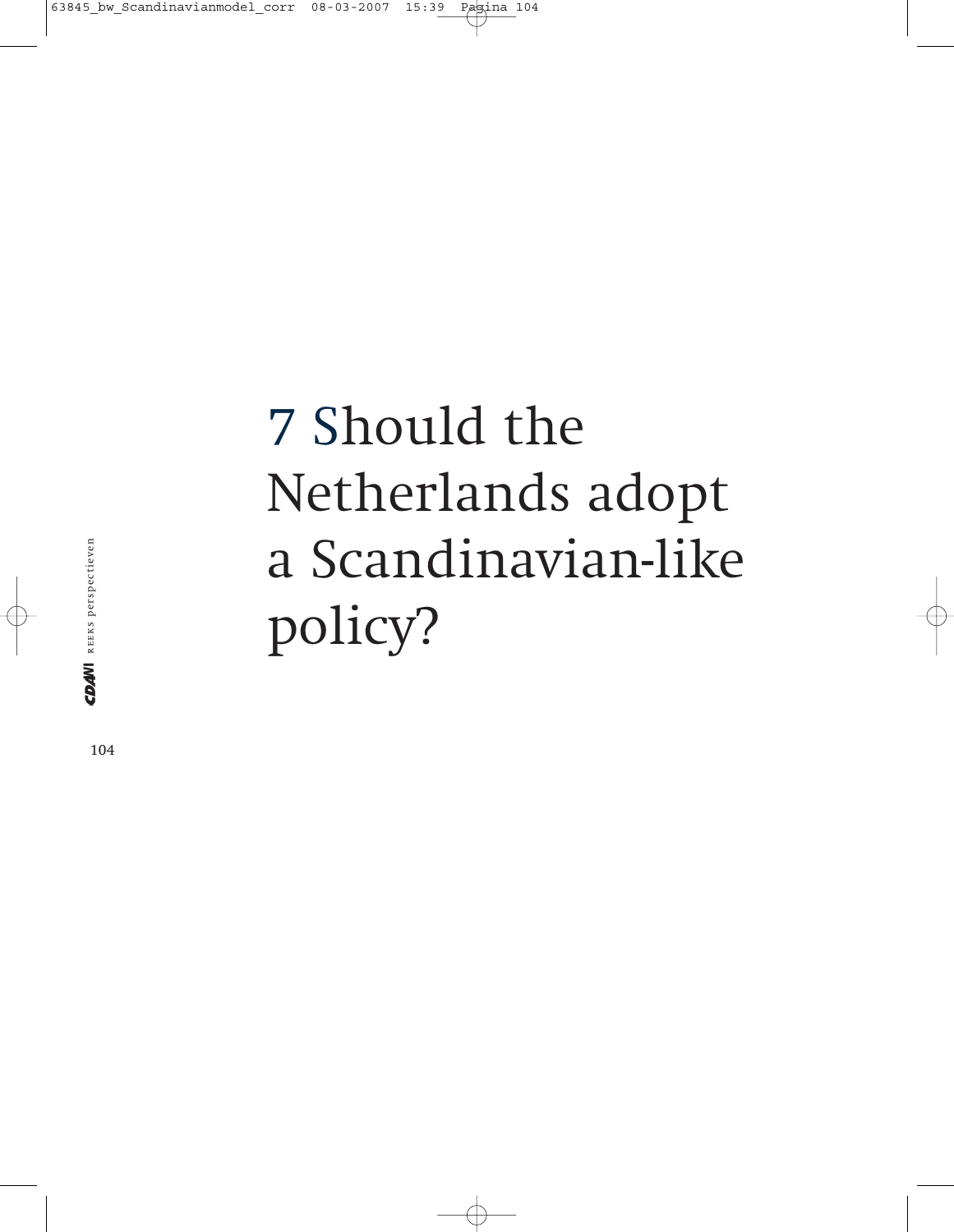This report tries to answer the question whether adaptation of the Scandinavian model is advisable for the Netherlands. The question is a little bit concealing, because in comparison with other European countries, the differences between the Netherlands and Sweden, Denmark, Finland and Norway are not that great. Some even categorise the Netherlands already as a Nordic country! Moreover, the Scandinavian countries are rather different among themselves. Although the Scandinavian model as such consequently does not exists, in the public opinion it stands for the combination of high social benefits and public expenditures on one hand, and high economic growth and a solid government budget on the other. The Scandinavian model seems to work well both in terms of equity and efficiency. To make the case for the Scandinavian model as strong as possible we have focused on the distinct Danish labour market policy, the Swedish childcare policy and Scandinavian educational policies in general. These distinct policies are also put in the light of four frequently named threats to the sustainability of welfare states: immigration, strategic policy competition, aging and Baumol's cost disease.

With respect to the Danish labour market policy (the flexicurity-model), characterised by relatively generous unemployment benefits, little employment protection legislation and a heavy reliance upon active labour market policies, it should be noted in the first place that it is not very dissimilar to its Dutch counterpart. Despite the similarities, both countries can learn from each other: for example, Danish active labour market policy seems to be more effective than its Dutch equivalent. The Danes rely heavily on the provision of *temporary* employment subsidies in the private sector (as a result of which the information problem of the employer is reduced), and not at all on direct job creation in the *public* sector-a programme for which hardly any positive results can be found. Job search assistance should be focused more on the unemployed or disabled with a poor labour market prospective. Conversely, the Danes could learn from the Dutch with respect to employment protection legislation. It appears that the strictness hereof has no significant effect on unemployment, since low levels of employment protection create job uncertainty as a result of which employees become unwilling to invest in firm-specific skills. Welfare is-because of the parabolic relation - maximised for *average* levels of employment protection legislation. The low level of EPL in Denmark has, however, contributed to a reduction in insider-outsider contradictions and consequently to the fraction of longterm unemployment and also stimulated the reallocation of workers. In the Netherlands, the main causes of a high EPL are severance pay for long tenures, procedural inconveniences and the difficulty of dismissal. It would be better to link the severance pay to the investments in the employability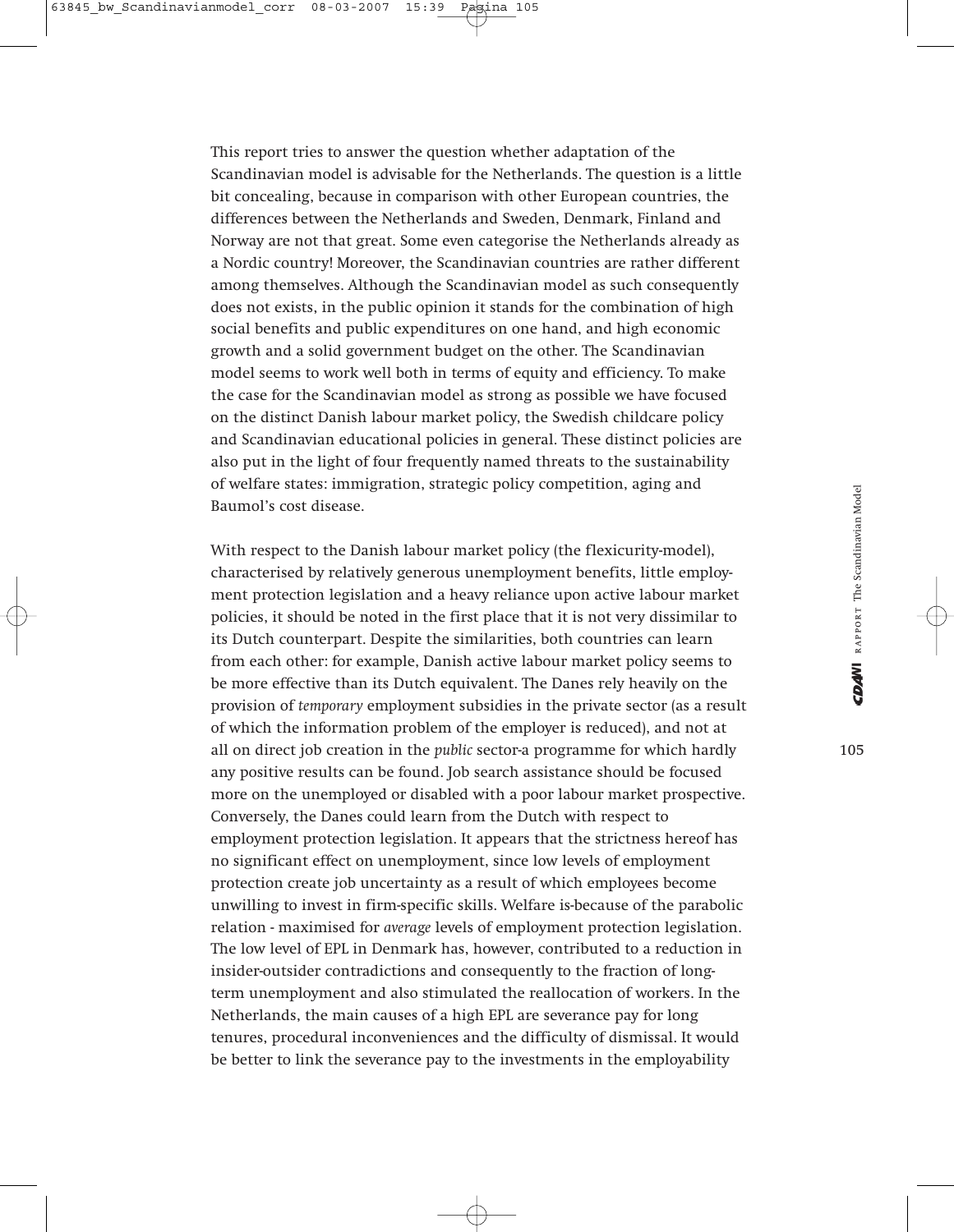of the employee by the employer; this can be a fruitful way to protect older workers against the risk of losing their job, while it offers *work* security instead of *job* security.

With respect to the cheap, public provision of childcare facilities-which can be found in all Scandinavian countries-a comparison is made between the current Dutch policy, and its Swedish counterpart, since the latter country is the world leader in public childcare. It appears that the current Dutch and Swedish childcare policies are both sub-optimal. The distortion they create (through over-consumption of the subsidised service) is in both cases larger than the distortion they reduce (too low female labour force participation).

It is often argued that the Swedish childcare policy has contributed to the well-known high Swedish female labour force participation rate. This statement neglects the fact that many Swedish women are working in the (nationalised) care sector, as the formalisation of childcare must also be accompanied by a formalisation of care for the elderly, since both sons and daughters (in law) are participating in the Swedish labour market. Moreover, this report presents evidence that causality may actually have run the other way (via a process of political pressures), since the high Swedish female labour force participation rate was observed before the extensive public childcare sector.

Moreover, importing this Scandinavian policy to the Netherlands seems unwise, since the Netherlands has a well functioning private childcare sector and free childcare would not lead to a higher GDP. Most mothers state that they simply want to raise their own children or have more faith in informal arrangements, like grandmothers and -fathers. Providing free childcare in the Netherlands will lead to a substitution of current free, informal care arrangements for subsidised formal care-without any accompanying increase in production. Facilitating the transition between work and care is more fruitful in enhancing labour market attachment of Dutch females.

In addition, there is also little reason to adopt the Scandinavian education system (characterised by large public investments in education at *all* levels) in the Netherlands. In the first place, large education subsidies, especially for higher education, are not desirable from an efficiency point of view, as the market already provides enough incentives to undertake educational investments in the form of higher wages. Moreover, large subsidies for higher forms of education also cannot be justified from an equity point of view, as they act out regressive-especially over the lifecycle. If the Netherlands would like to improve the quality of higher forms of education, the govern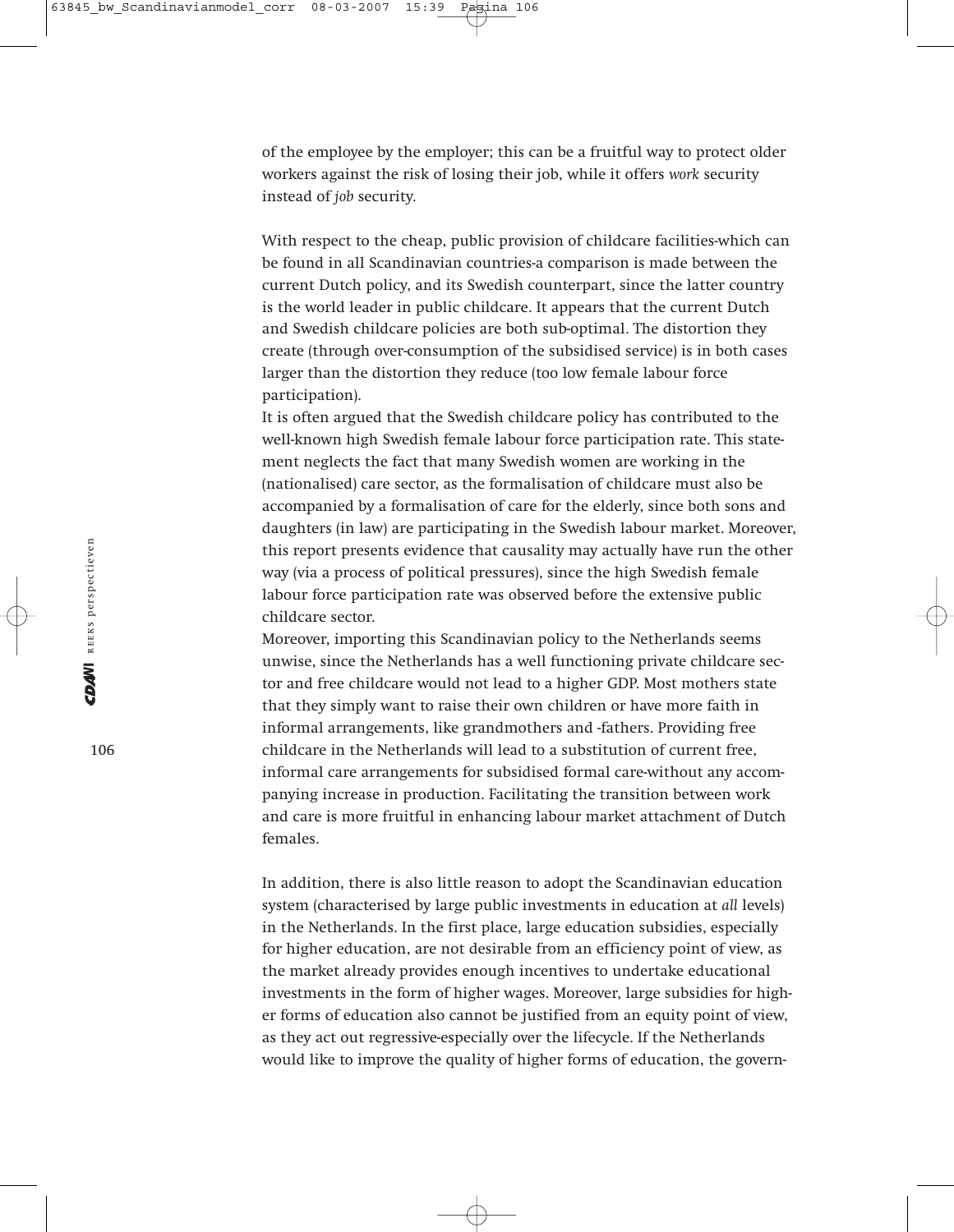ment should rely more on private than public funding. However, to ensure accessibility for potent students from all socio-economic backgrounds, the government should provide (or in the Dutch case: preserve) educational loans, which only have to be paid back if the graduate's salary enables him to do so. In this way, it can be guaranteed that no one has to suffer from high debt burdens after graduation as a result of educational investments. The government can give students an incentive to study efficiently by granting learning rights which can be saved for later if they are not used. In this way, learning rights (vouchers) can stimulate life long learning. Extra public money should be invested in earlier and lower forms of education, as these investments have high social returns. In the Netherlands, the high dropout rates among non-western students in lower secondary education ('MBO') are particularly worrying. This could be combated by higher public investments in this type of education. From this point of view, we can learn from the Scandinavians as they invest much more public funds (in absolute figures) in lower forms of education.

With respect to the often cited threats to the sustainability of generous welfare states, it can be concluded that they are of divergent relevance to the Scandinavian countries. It appears that immigration is indeed a threat to the generosity of these welfare states, as the Scandinavian welfare states suffer from the bad labour market integration of immigrants, mainly caused by the high reservation wages in these countries. Strategic policy competition on the other hand seems less of a threat: in addition to negative effects (in the form of a higher tax burden, generous welfare states also bring advantages as human capital is of a higher quality in these countries. The extensive Scandinavian public sectors however are sensitive to Baumol's cost disease as a result of which the tax burden in these countries may increase further in the future-with all accompanying distortions. Finally, the agingproblem is almost entirely covered in the Scandinavian countries by ensuring a high labour force participation of the elderly and the implementation of a prudent fiscal policy.

In general, it can be concluded that the typical Scandinavian model did not contribute too much to the apparent recent success of these countries. Other factors, like the Norwegian oil and gas revenues, Denmark's exchange rate policy, Sweden deregulation of its private sector, Finlands innovation strategy and the boom-bust cycle in Sweden and Finland seem to be of greater importance in explaining this empirical observation. The Scandinavian policies discussed seem to be more of a reaction to the high levels of welfare these countries have known since the Second World War, enabling all inhabitants to profit from the prosperity, than the real cause of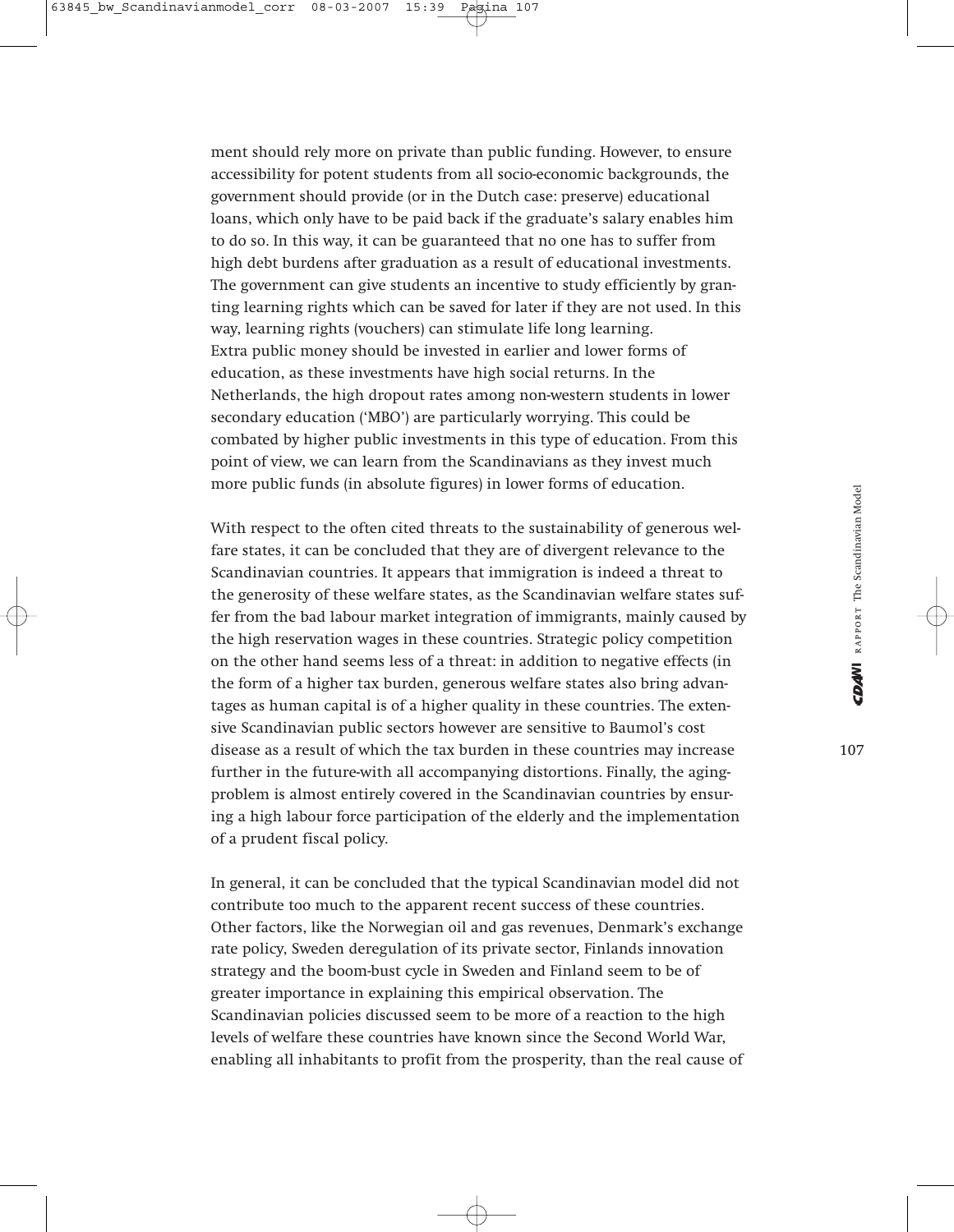it. It is therefore very unlikely that a complete implementation of the Scandinavian model in the Netherlands will lead to more economic efficiency. We should therefore rather treat the Scandinavian experiment with care, learn from it, and import only those elements that fit our specific society and needs.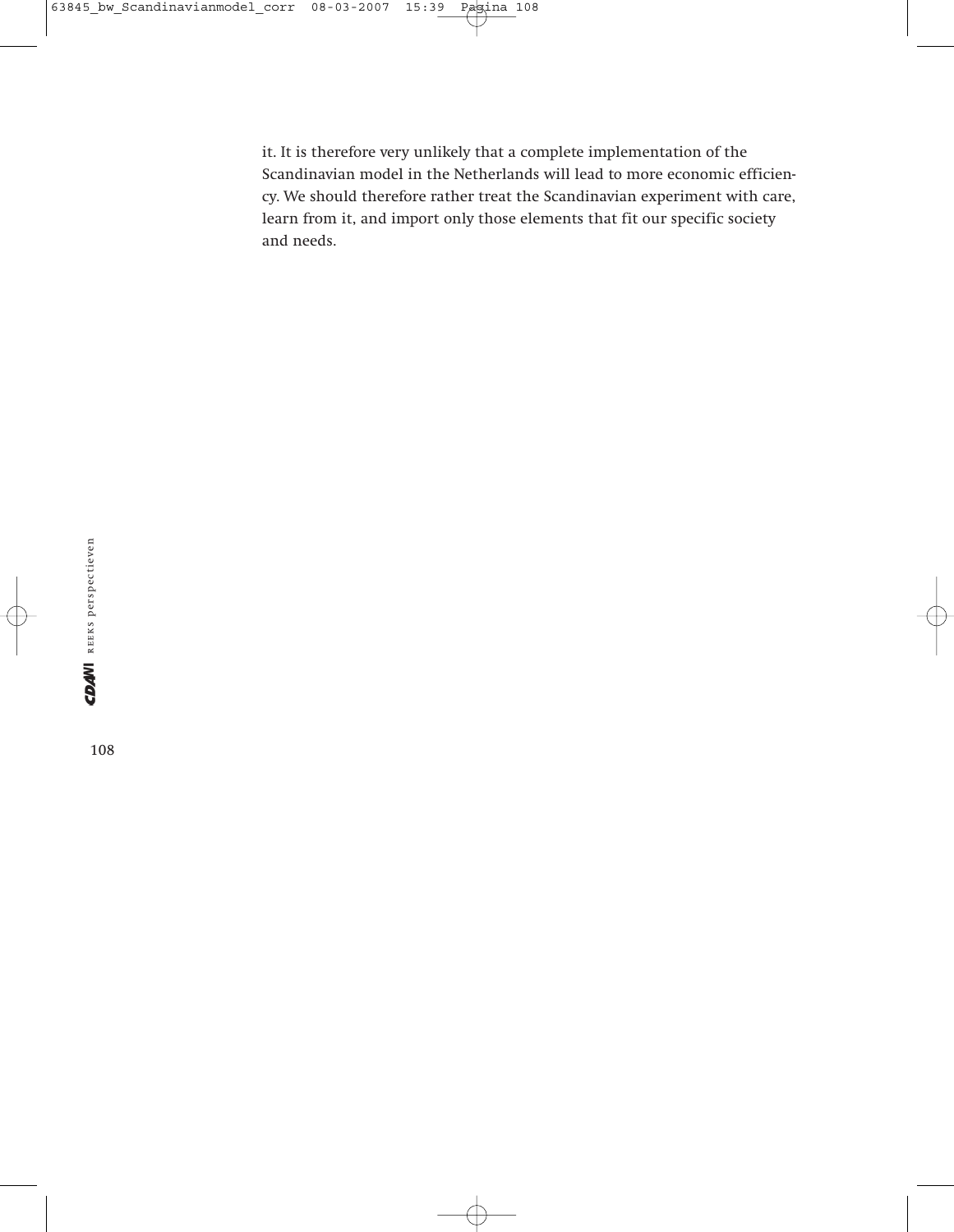# 8 Executive summary in Dutch

rapport The Scandinavian Model

CDANI RAPPORT The Scandinavian Model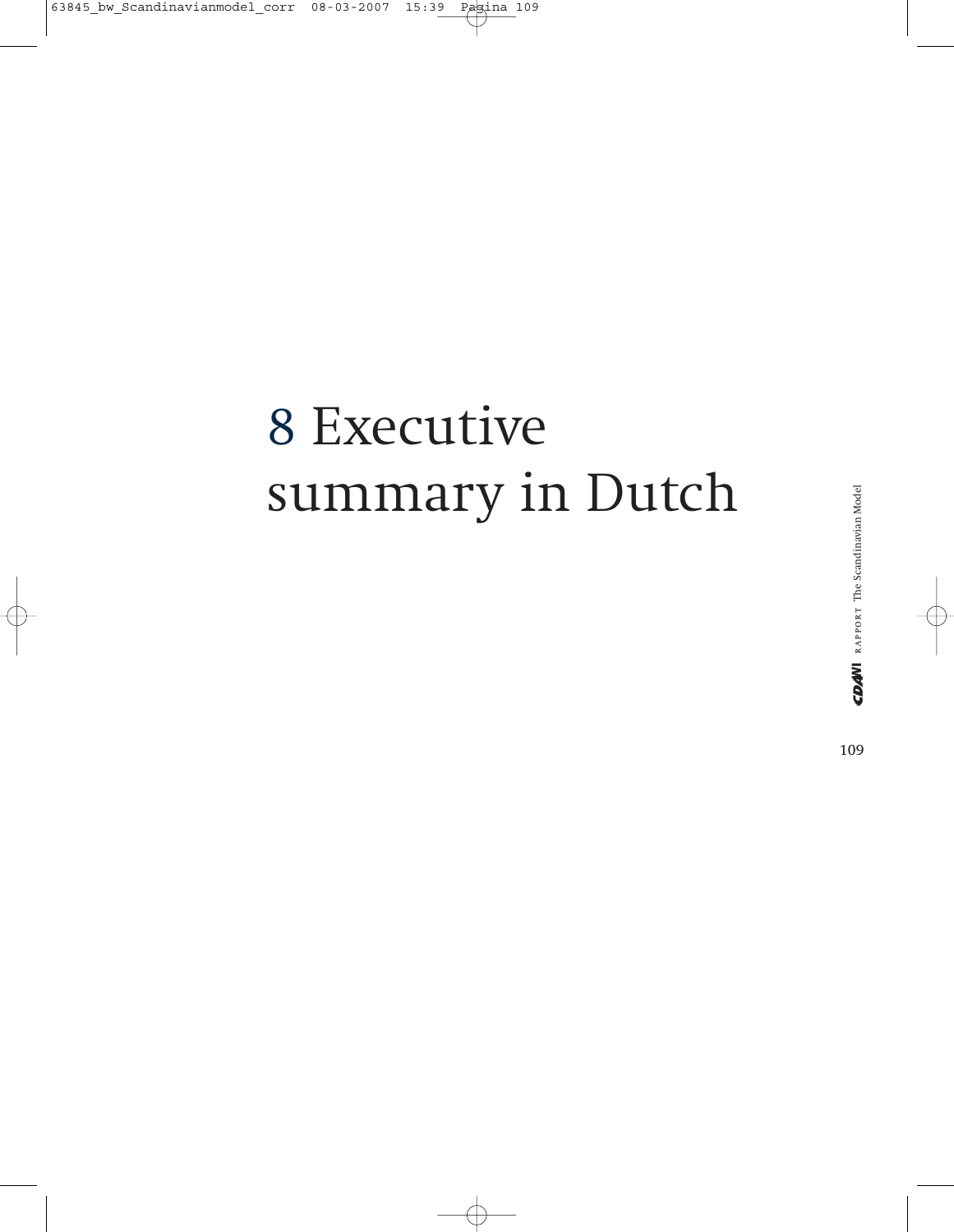#### *Het Scandinavische model*

Het zogenaamde "Scandinavische model" krijgt de laatste tijd veel aandacht in nationale en internationale discussies over de welvaartsstaat. De westerse verzorgingsstaten staan onder grote druk, die (voornamelijk door de vergrijzing) alsmaar toeneemt. Hervorming lijken onvermijdelijk. Sommigen bepleiten een hervorming van de Nederlandse welvaartsstaat richting het Scandinavische model. In dat model lijken hoge overheidsuitgaven en dito belastingdruk niet nadelig uit te pakken voor het economische presteren van een land. In tegendeel, volgens voorstanders laten de ervaringen in de Scandinavische landen juist zien dat investeringen in scholing en een hoge kwaliteit van publieke dienstverlening de economie versterken, en dus een alternatief bieden voor het Angelsaksische model. Het Nederlandse model zou op de duur onhoudbaar zijn omdat het geen echte keuze maakt, noch voor een Scandinvische noch voor een Angelsaksische benadering.

Hoewel de Scandinavische landen onderling veel verschillen (en er dus geen sprake is van *hét* Scandinavische model), hebben de Scandinavische welvaartsstaten toch voldoende gemeenschappelijke (en internationaal onderscheidende) kenmerken, om van 'het' Scandinavische model te kunnen spreken, namelijk:

- 1. Een hoge mate van universalisme: alle burgers hebben recht op sociale voorzieningen en diensten, ongeacht gedane contributies of arbeidsmarktpositie.
- 2. en hoge mate van gelijkheid: de inkomensverdeling is relatief gelijk, scholing op alle niveaus is nagenoeg gratis en mannen en vrouwen worden gelijke kansen geboden op de arbeidsmarkt.
- 3. De overheid heeft een sterke en actieve functie in het bereiken van volledige werkgelegenheid, vaak via het verrichten van actief arbeidsmarktbeleid.

De populariteit van het Scandinavische model kan vooral worden verklaard uit het feit dat deze landen - geheel tegen de heersende economische theorieën in - er schijnbaar in slagen een hoge mate van gelijkheid met een hoge mate van economische efficiëntie te combineren (cf. Sapir, 2005). Volgens voorstanders van het Scandinavische model, zouden de nadruk op actief arbeidsmarktbeleid en het goedkope publieke aanbod van kinderopvang en scholing hierin een grote rol spelen. Dit rapport onderzoekt deze claims.

# *Hoge uitkeringen en actief arbeidsmarktbeleid*

In eerste instantie wordt het Nederlandse arbeidsmarktbeleid vergeleken met het Deense *flexicurity* model (dat een hoge mate van flexibiliteit met een genereus sociaal zekerheidsstelsel combineert). Dit model krijgt momenteel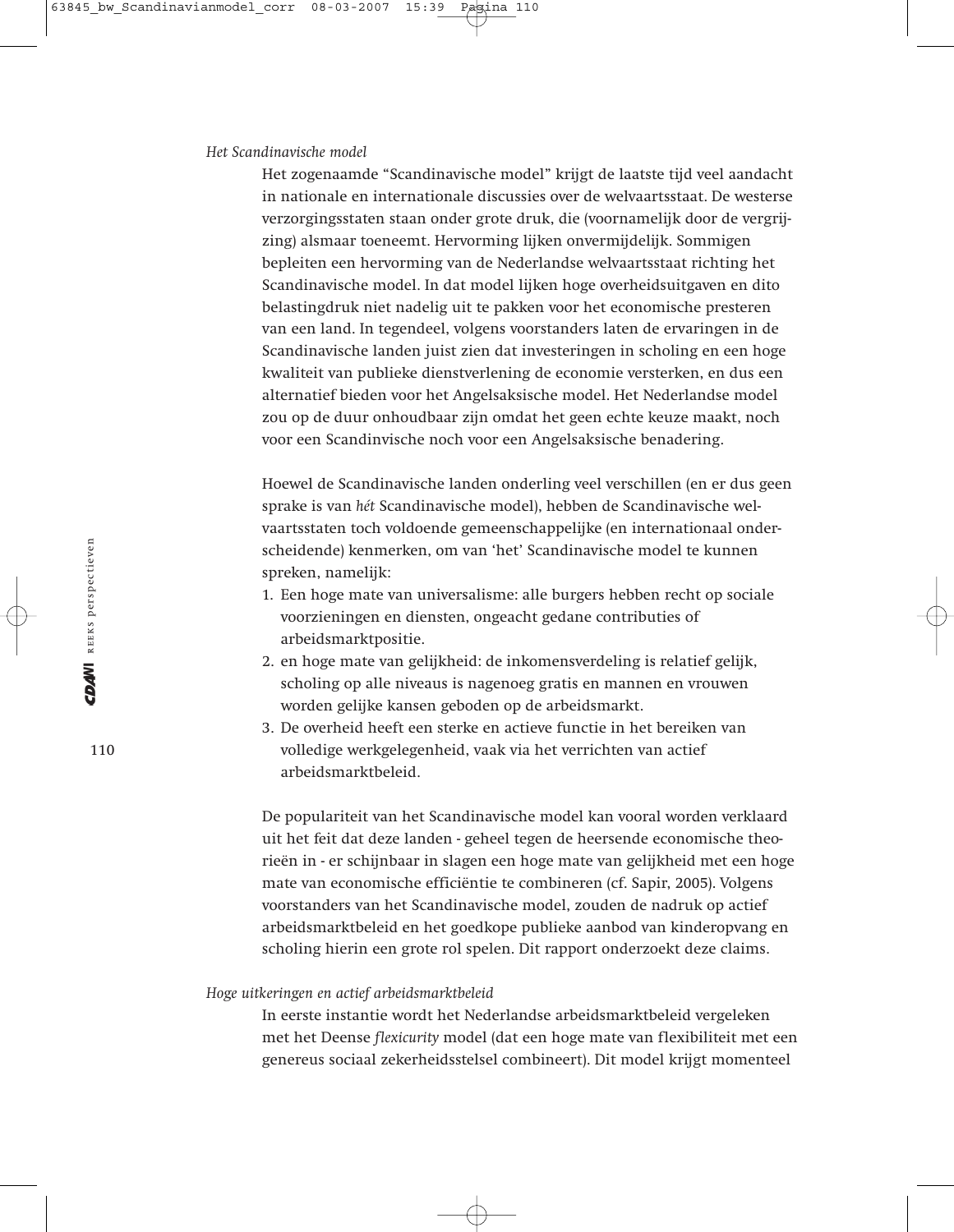veel aandacht en bewondering in internationale discussies. Een globale vergelijking tussen de twee arbeidsmarkt instituties maakt echter al duidelijk dat deze niet veel verschillen: beide landen kennen een zeer laag werkloosheidspercentage in internationaal opzicht en relatief genereuze sociale uitkeringen. De hoge uitkeringen gaan in beide landen samen met een breed gedragen afkeuring van misbruik van sociale voorzieningen. Radicale hervormingen van de huidige Nederlandse arbeidsmarkt liggen op basis van de Deense ervaringen dan ook niet voor de hand.

Wel kunnen de twee landen van elkaar leren: zo blijkt uit internationaal onderzoek dat het niveau van ontslagbescherming geen invloed heeft op het werkloosheidspercentage (het reduceert enkel langdurige werkloosheid ten koste van kortdurende werkloosheid, wat een legitiem doel op zich kan zijn), terwijl het ondernemingsspecieke investeringen bij de werknemer remt door verminderde baanzekerheid. Anderzijds vergroot een versoepeling van het ontslagrecht wel weer de dynamiek en aanpassingsvermogen van een economie. Minder ontslagbescherming is echter niet per se gunstig. Uit analyses in dit rapport komt naar voren dat de relatie tussen ontslagbescherming en economische groei een parabolische is. Ook in de economische literatuur wordt beargumenteerd dat de welvaart gemaximaliseerd wordt voor gemiddelde niveaus van ontslagbescherming. Het huidige, lage Deense niveau van ontslagbescherming is vanuit welvaartsoogpunt dan waarschijnlijk ook 'te laag'. Het Nederlandse stelsel van ontslagbescherming is evenmin opitmaal. De procedurele en administratieve lasten zijn boven gemiddeld en het is moeilijk om iemand te ontslaan. Het belangrijkste verbeterpunt hangt echter samen met de sterke ontslagbescherming van oudere werknemers die lang bij een werkgever in dienst zijn. Hierdoor is de arbeidsmarkt voor oudere werknemers inflexibel en worden insiders beschermd ten koste van outsiders (vrouwen en allochtonen). De arbeidsparticipatie van ouderen is in Nederland dan ook aanzienlijk lager dan in Denemarken. Oudere werknemers lopen de kans dat hun arbeidsproductiviteit achterblijft bij hun salaris, waardoor het moeilijker wordt om een andere baan te vinden en men geneigd is te blijven zitten waar men zit. Allen tegen (hele) hoge kosten kunnen oudere werknemers met een land dienstverband worden ontslagen door hun werkgever. Investeren in scholing is een mogelijkheid om deze patstelling die zo ontstaat te doorbreken. Om die reden is het wenselijk om de kantonrechtersformule te verrijken door bij de vaststelling van de ontslagvergoeding rekening te houden met de investeringen die door de werkgever zijn gedaan in de employability van de werknemer.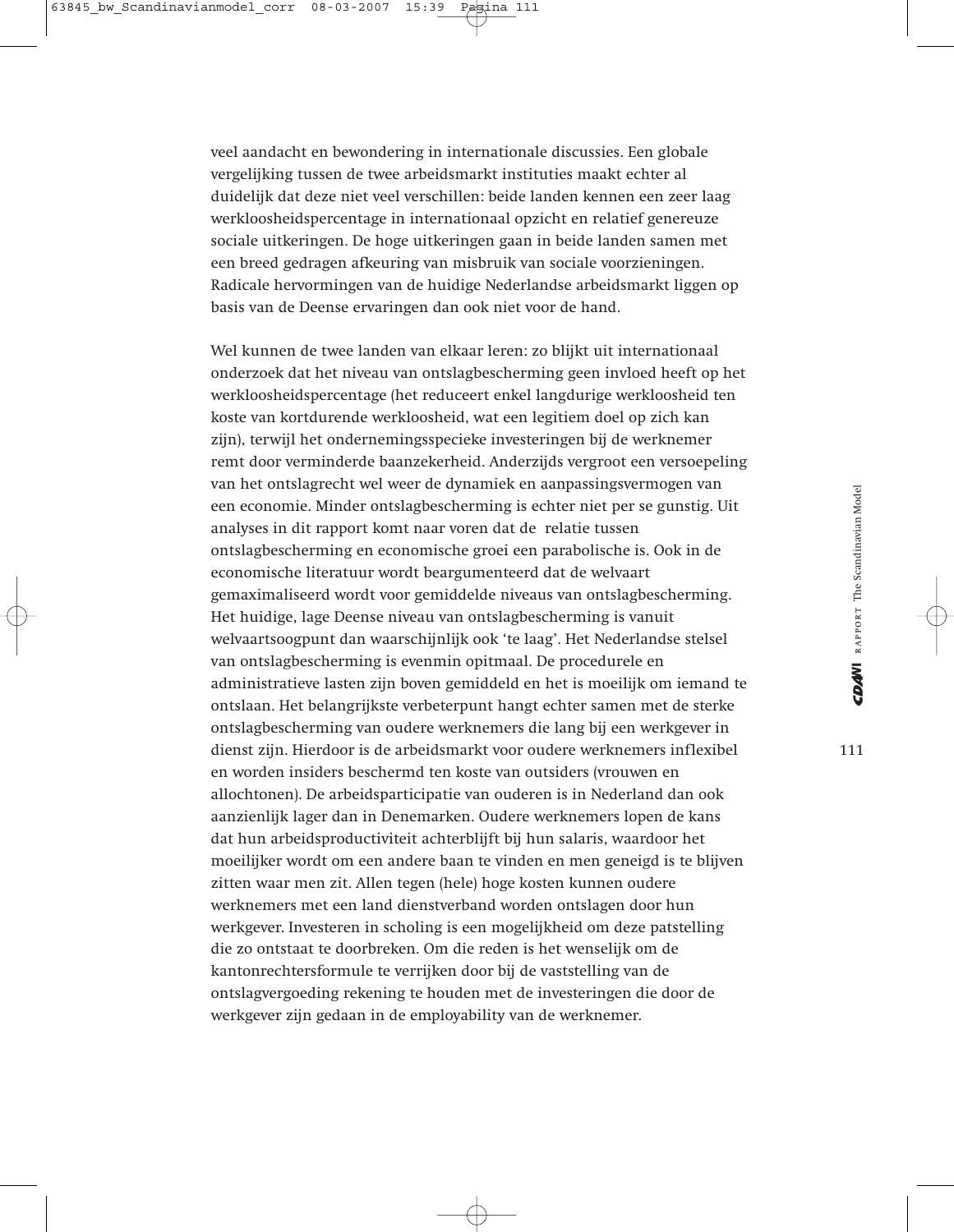Anderzijds, kan Nederland leren van Denemarken op het gebied van actief arbeidsmarktbeleid. De Denen laten goede resultaten zien met het verstrekken van *tijdelijke* subsidies aan *private* bedrijven voor het in dienst nemen van langdurige werklozen-een vorm van actief arbeidsmarktbeleid die informatieproblemen tussen werkgevers en –zoekenden verminderd, maar in Nederland slechts in beperkte mate aanwezig.. Daarnaast wordt in Nederland (via gemeenten) nog steeds een aanzienlijk deel van de reïntegratiemiddelen (hoewel steeds minder) ingezet voor gecreëerde werkgelegenheid in in de publieke sector (de voormalige Melkert- of IDbanen), terwijl zowel nationaal als internationaal onderzoek weinig positieve resultaten melden voor deze vorm van actief arbeidsmarktbeleid. Deze fondsen kunnen dan ook beter worden aangewend voor tijdelijke subsidies aan de private sector, zoals in Denemarken reeds gebeurt. Een andere strategie die Denemarken met succes hanteert in het kader van actief arbeidsmarktbeleid is het focussen van de arbeidsmarktbemiddeling op de werklozen met een slecht arbeidsmarktperspectief. In Nederland liggen de prikkels voor uitvoerders vaak zodanig dat het aantrekkelijk is om zich te richten op de meest kansrijken in een bestand.

#### *Goedkope kinderopvang*

Met betrekking tot de sterke nadruk op het aanbieden van goedkope, publieke kinderopvang, wordt een vergelijking gemaakt tussen Nederland en Zweden-het land dat internationaal voorop loopt als het gaat om het goedkoop aanbieden van publieke kinderopvang. Veelal wordt deze politiek zeer positief geëvalueerd, aangezien het bijgedragen zou hebben aan de zeer hoge participatiecijfers van Zweedse vrouwen-met alle positieve gevolgen van dien. Bij nadere beschouwing blijkt deze politiek echter een stuk minder succesvol. Als de goedkope en relatief extensieve Zweedse kinderopvang al bijgedragen zou hebben aan het verhogen van de participatie van vrouwen, dan gaat het vooral om banen in juist die genationaliseerde zorgsector: naast de extra geschapen banen in kinderopvang, zal er immers ook meer vraag komen naar formele ouderenzorg nu zowel (schoon)zonen als (schoon)dochters werken. Zorg is nu eenmaal per definitie een arbeidsintensieve bezigheid, waarin de kwaliteit in belangrijke mate samenhangt met de hoeveelheid arbeid. Deze taken kunnen op macro-schaal dus niet weggeorganiseerd worden zonder aan kwaliteit in te boeten. Wanneer we naar Zweden kijken, zien we dan ook dat veel vrouwen in de kinder- ofwel ouderenzorg werken.

Nieuw empirisch onderzoek in dit rapport suggereert trouwens eerder dat de uitgebreide kinderopvang niet de oorzaak, maar eerder een gevolg was van de hoge Zweedse arbeidsparticipatie onder vrouwen. Via politieke druk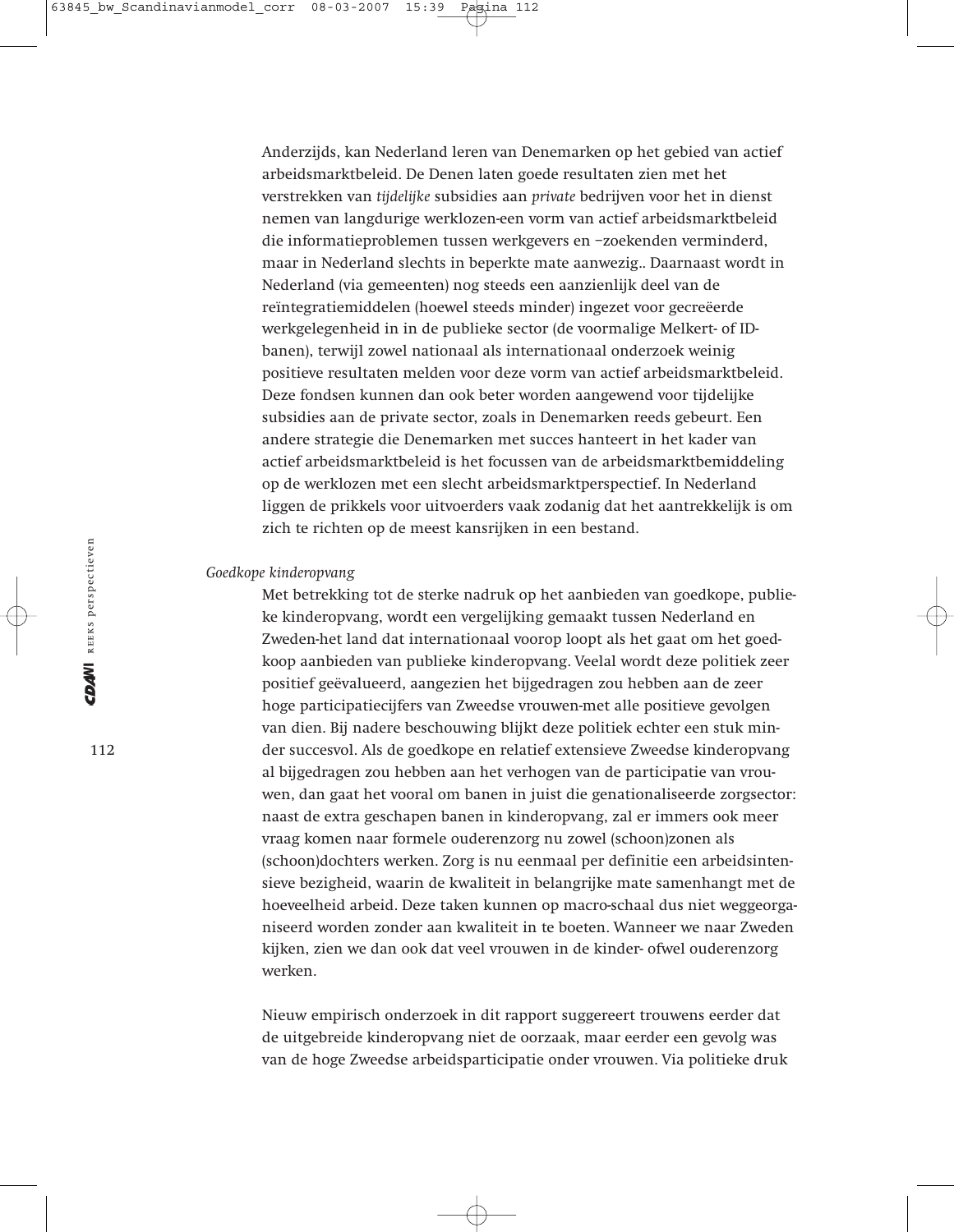is door werkende vrouwen goedkopere kinderopvang bewerkstelligd. De relatief hoge arbeidsparticipatie van vrouwen in Zweden is dan meer een historisch bepaald cultureel fenomeen, dan een gevolg van bewust beleid!

Deze culturele factoren lijken ook een belangrijke rol te spelen in het verklaren van de lage arbeidsparticipatie van Nederlandse vrouwen. Zo is de elasticiteit van het arbeidsaanbod van vrouwen in relatie tot de prijs van kinderopvang in Nederland nagenoeg gelijk aan nul. Daarnaast blijkt uit eerdere onderzoek van het Sociaal Cultureel Planbureau dat slechts vijf procent van de niet-werkende moeders een gebrek aan betaalbare kinderopvang opgeeft als reden voor hun werkloosheid; het leeuwendeel van deze groep geeft simpelweg aan de opvoeding van hun kind zelf te willen verzorgen, omdat zij van mening zijn dat dit beter is voor het kind. Tenzij er een cultuuromslag plaatsvindt in Nederland (waardoor de houding ten opzichte van met name formele kinderopvang verbetert), zal het verlagen van de prijs van formele kinderopvang in Nederland dan ook niet leiden tot de gewenste verhoging van het arbeidsaanbod; maar hoofdzakelijk tot substitutie van informele zorg (door bijvoorbeeld opa's en oma's) voor gesubsidieerde formele zorg. In dit licht zijn het vergroten van de flexibiliteit op de arbeidsmarkt (om de transitie tussen zorg en werk te vergemakkelijken) en het stimuleren van parttime werkgelegenheid (waarbij werk en zorg gecombineerd kunnen worden) meer kansrijke beleidsopties om de arbeidsmarktparticipatie van vrouwen in Nederland te verhogen.

# *Publiek gefinancierd onderwijs*

Zoals opgemerkt, zijn de Scandinavische landen ook onderscheidend in het feit dat zij onderwijs op alle niveaus nagenoeg gratis aanbieden. Het gemiddelde opleidingsniveau in deze landen is dan ook relatief hoog. Het gaat echter te ver om dit relatief hoge opleidingsniveau toe te schrijven aan het nagenoeg gratis aanbieden van hoger onderwijs: inwoners van de Verenigde Staten en Japan hebben bijvoorbeeld een nog hoger gemiddeld opleidingsniveau, terwijl onderwijsinvesteringen in die landen veel en veel meer via private kanalen lopen. Capaciteiten (die grotendeels in het lager onderwijs gevormd worden) spelen een grotere rol in het verklaren van de opleidingsverschillen tussen landen.

Het evengoed hoge opleidingsniveau in landen waar hoger onderwijs meer privaat gefinancierd is, kan verklaard worden door het feit dat hogere vormen van onderwijs in het algemeen met name private opbrengsten met zich meebrengen (een substantieel hoger loon), waardoor er reeds voldoende prikkels zijn om privaat te investeren in onderwijs en een omvangrijke subsidie niet nodig is. Uit het oogpunt van economische efficiëntie zijn de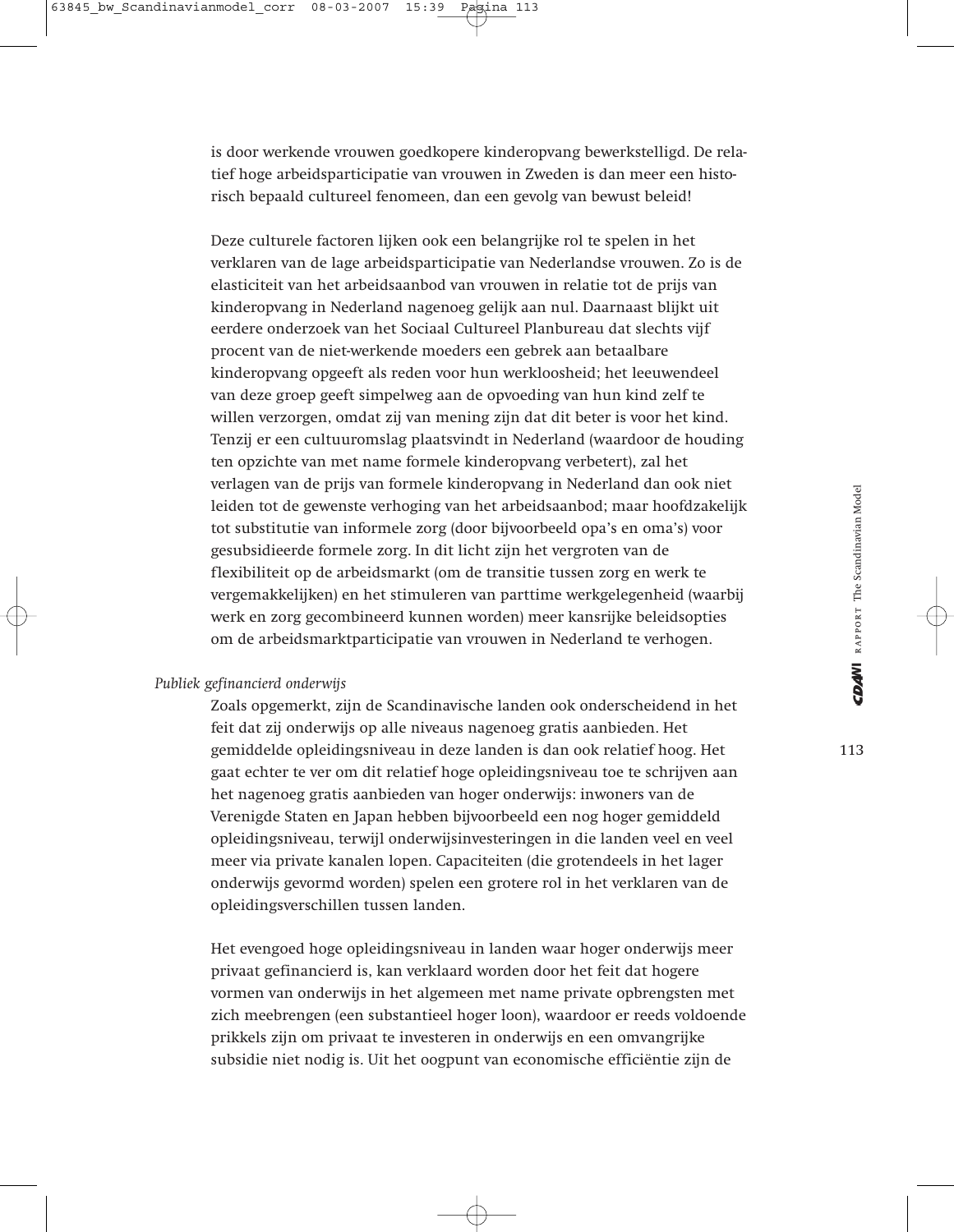subsidies aan hoger onderwijs (zoals ze worden verstrekt in Scandinavië) omvangrijk. Ook uit rechtvaardigheidsoogpunt kunnen subsidies aan hoger onderwijs niet worden verdedigd. Subsidies aan hoger onderwijs vallen grotendeels toe aan relatief rijke huishoudens. Bovendien verdienen die subsidies aan hoger onderwijs ontvangen, later in hun leven meer dan de gemiddelde belastingbetaler.

Zowel uit het oogpunt van economische efficiëntie alsmede rechtvaardigheid, dienen extra uitgaven aan hoger onderwijs dus vooral door een vergroting van private middelen te worden opgebracht. Om echter elitisme op hogescholen en universiteiten te voorkomen, zullen eventuele hogere private bijdragen wel gepaard moeten blijven gaan met het door de overheid beschikbaar stellen van onderwijsleningen met inkomensafhankelijke aflossingen (zoals in Nederland reeds het geval is). Dit houdt in, dat iedere student moet kunnen lenen voor zijn studie (tegen een relatief laag rentepercentage), maar dat deze lening alleen afgelost hoeft te worden als het inkomen dat deze student na afstuderen verdient hiertoe toereikend is, en zonodig na 25 jaar wordt kwijtgescholden.

Extra publieke middelen voor onderwijs, kunnen geïnvesteerd worden in vroegere vormen van onderwijs (primaire educatie en beroepsonderwijs) en inburgering, aangezien deze vormen van onderwijs veelal leiden tot sociale opbrengsten, meer participatie, een generieke verhoging van het kennispeil, maar ook minder criminaliteit en een betere gezondheid op latere leeftijd. In Nederland is in het bijzonder de hoge uitval onder allochtone scholieren in het middelbaar beroepsonderwijs zorgwekkend. Op dit punt scoren Scandinavische landen beter. Interessant voorbeeld vormt Noorwegen, dat in het voortgezet onderwijs met leerrechten werkt.

#### *Econometrische analyse*

Wanneer we het Scandinavische model in zijn totaliteit empirisch (via econometrische analyse) onder de loep nemen, worden de hierboven genoemde conclusies grotendeels bevestigd: actief arbeidsmarktbeleid verlaagt de werkloosheid, terwijl ontslagbescherming hier geen significante invloed op heeft. Anderzijds blijkt het nationaal inkomen per hoofd inderdaad gemaximaliseerd te worden voor gemiddelde niveaus van ontslagbescherming. Daarnaast is er ook een significant positief verband tussen economische efficiëntie en opleidingsniveau, al is het alles behalve duidelijk hoe de causaliteit in dit opzicht verloopt. Ook kan geconcludeerd worden op basis van empirisch onderzoek dat de hoge mate van gelijkheid niet heeft bijgedragen aan de goede economische Scandinavische prestaties: meer ongelijkheid-sterkere economische prikkels-blijken nog steeds tot een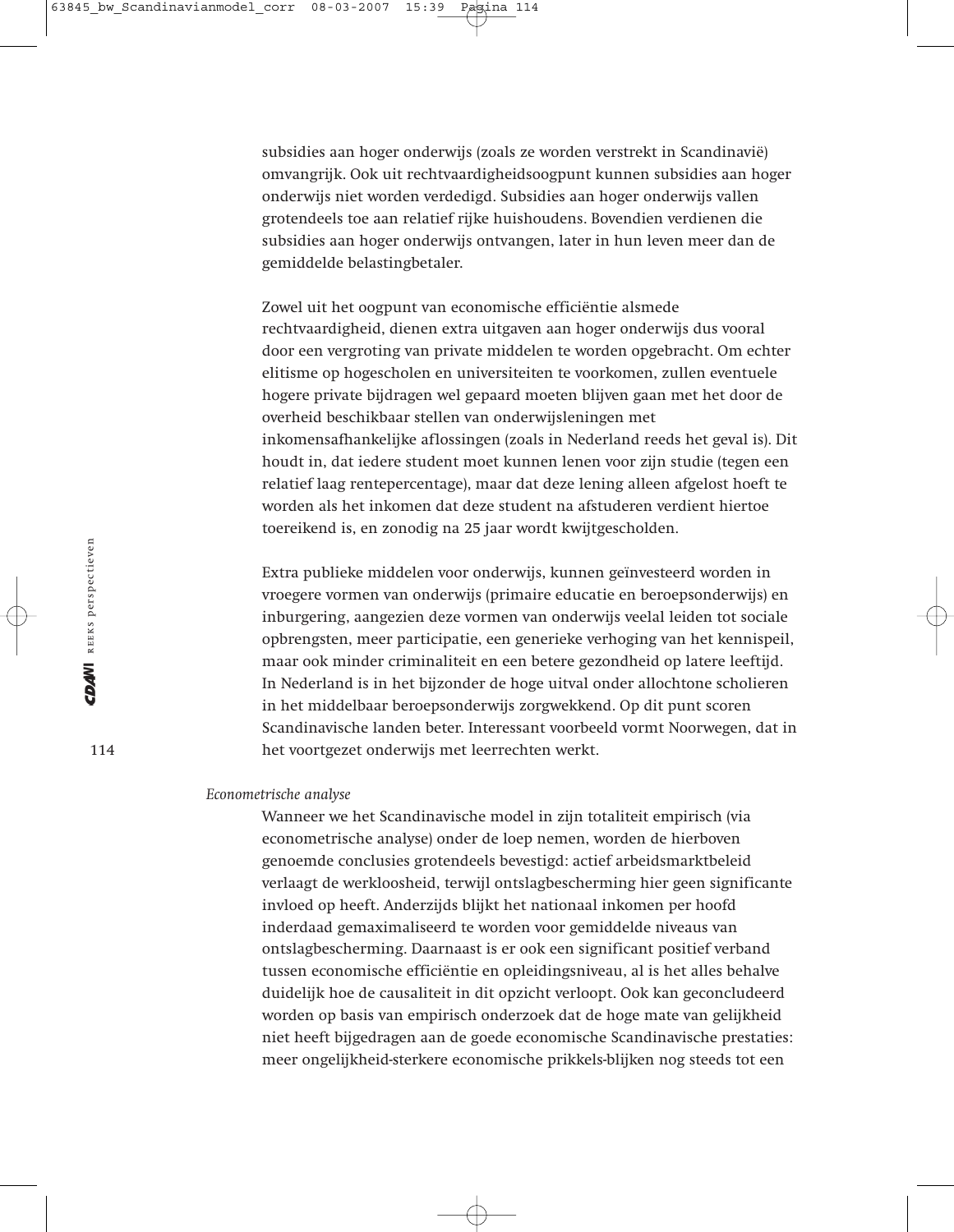hoger inkomen per hoofd en een lagere werkloosheid te leiden. Anderzijds kan ook opgemerkt worden dat een goed ingerichte arbeidsmarkt, niet hoeft te leiden onder relatief hoge uitkeringen; actief arbeidsmarktbeleid lijkt in deze als bruikbare stok achter de deur te kunnen functioneren, waardoor individuen toch geprikkeld blijven om actief op zoek te gaan naar een baanondanks de relatief hoge uitkering die ze genieten.

Het typisch Scandinavische beleid heeft dus niet eenduidig bijgedragen aan de sterke economische prestaties van deze landen in de jaren '90. Dit is geen verrassing wanneer gerealiseerd wordt dat deze landen al betrekkelijk welvarend waren in de jaren '50-ruim voordat het Scandinavische model zoals we dat nu kennen, bestond. In dit opzicht lijkt het Scandinavische model eerder een reactie te zijn op eerder verworven rijkdommen, om iedereen in deze welvaart te laten meedelen.

# *Oorzaken van het Scandinavische succes*

Maar wat kan het schijnbare succes van de Scandinavische landen dan wel verklaren? In de eerste plaats heeft het hoge opleidingsniveau van de gemiddelde Scandinaviër zeker bijgedragen aan de goede economische prestaties; het zij echter opgemerkt dat dit het gratis aanbieden van hogere vormen van onderwijs allerminst rechtvaardigt, aangezien de markt reeds voldoende financiële prikkels biedt om tot scholing over te gaan. Daarnaast spelen ook een aantal landspecifieke factoren in dit opzicht een rol. Voor Zweden en Finland is hierbij de diepe recessie die deze landen hebben doorgemaakt begin jaren '90 van belang geweest. In reactie hierop hebben deze landen namelijk forse hervormingen en liberaliseringen doorgevoerd hetgeen significant bijgedragen heeft aan de sterke economische prestaties in deze landen. Voor Noorwegen zijn de olie- en gasinkomsten die dit land geniet (en de verantwoorde wijze waarop de Noren hiermee omgaan door een groot deel in een fonds apart te zetten, waaruit toekomstige pensioenverplichtingen worden betaald) hierbij zeker van belang. Met betrekking tot het Deense arbeidsmarkt wonder tenslotte, lijkt de Deense politiek van vaste wisselkoersen in de jaren '90 een belangrijke rol te hebben gespeeld: hierdoor zouden excessieve loonstijgingen namelijk onherroepelijk hebben geleid tot terug-lopende exporten, waardoor de vakbonden, die hiermee rekening hielden, hun looneisen matigden en de werkgelegenheid aldus gestaag kon groeien. Stuk voor stuk zaken die weinig tot niets te maken hebben met het typische Scandinavische model, maar die wel de sterke economische ontwikkeling van deze landen in de jaren '90 kunnen verklaren.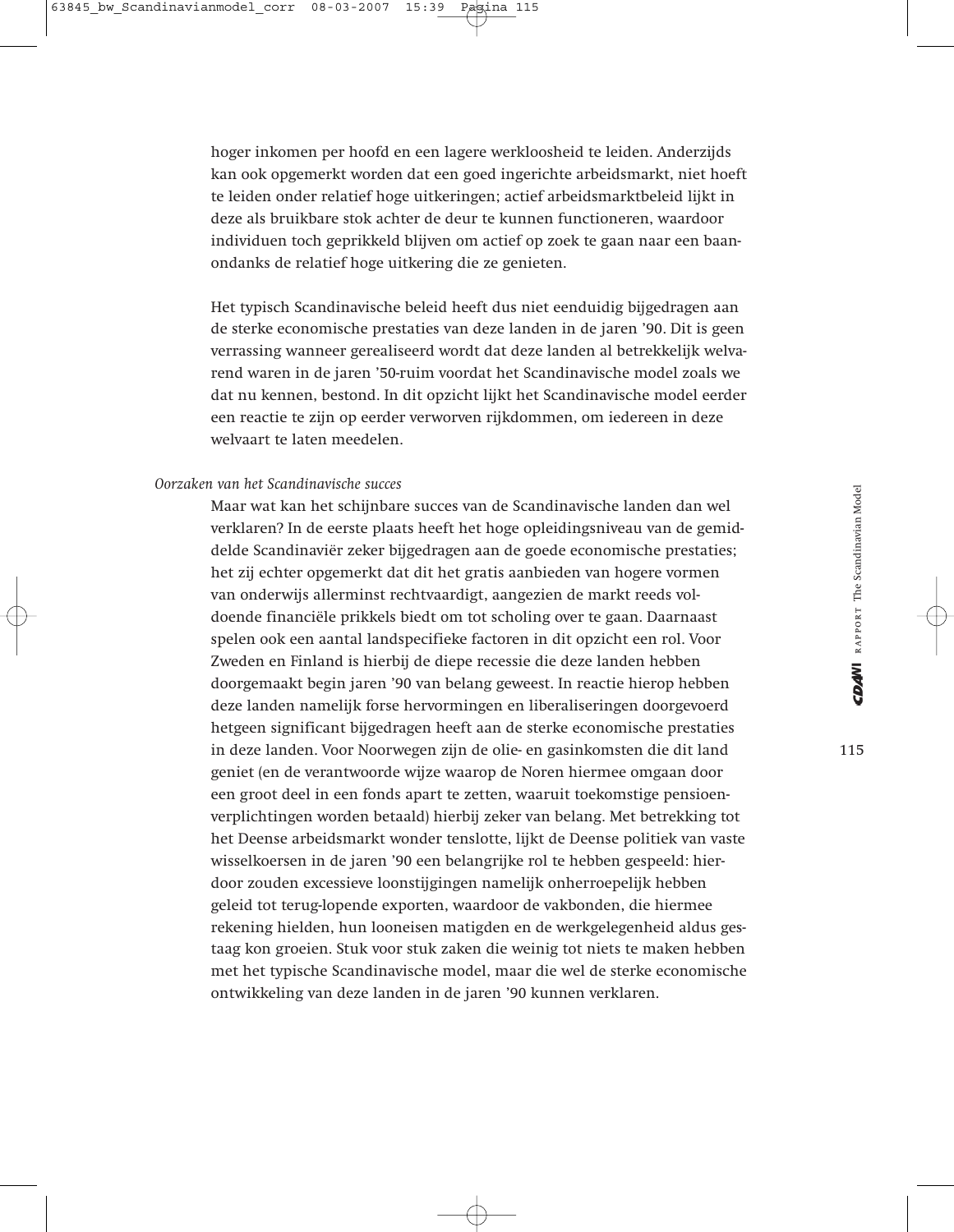#### *Bedreigingen voor de Scandinavische welvaartstaten*

Tenslotte is er ook gekeken naar potentiële gevaren voor genereuze welvaartstaten als de Scandinavische. In dit opzicht worden vaak immigratie, strategische beleidsconcurrentie, de ziekte van Baumol en vergrijzing genoemd. Nadere beschouwing van deze factoren leert dat immigratie inderdaad een bedreiging kan vormen voor het Scandinavische model aangezien dit type welvaartsstaat vaak lager gekwalificeerde immigranten aantrekt, met een hogere kans op werkloosheid, die zich aldus verzekeren van een relatief genereuze uitkering. In dit opzicht is het probleem voornamelijk gelegen in de slechte arbeidsmarktintegratie van immigranten in Scandinavië. Die wordt veroorzaakt door het reeds eerder genoemde relatieve hoge uitkeringsniveau, waardoor veel immigranten óf uit de markt geprijsd worden óf zichzelf niet aan zullen bieden en genoegen nemen met de hoogte van de uitkering. Dit probleem is in dit opzicht dus inherent aan het Scandinavische model zelf. De Scandinavische landen zouden echter ook vruchten kunnen plukken van immigratie door geselecteerde jonge immigranten toe te laten, hetgeen ze nu, net als Nederland, verzuimen.

Strategische beleidsconcurrentie vormt een minder grote bedreiging. Het blijkt dat genereuze sociale voorzieningen niet alleen kosten voor bedrijven met zich meebrengen, in de vorm van hogere belastingafdrachten-maar ook voordelen, in de vorm van beter menselijk kapitaal. Empirisch onderzoek laat zien dat het laatste effect domineert, waardoor deze vaak genoemde bedreiging het Scandinavische model niet onder druk zet.

Daarnaast wordt de ziekte van Baumol ook als een gevaar voor het Scandinavische model beschouwd. Deze wordt veroorzaakt door de praktijk dat de arbeidsproductiviteit in de marktsector harder groeit dan die in de overheidssector terwijl lonen een grofweg gelijke ontwikkeling volgen (anders zou er immers niemand meer in de overheidssector willen werken). Diensten zoals onderwijs en zorg, die in Scandinavië op grote schaal publiek worden aangeboden, worden hierdoor relatief steeds duurder waardoor de belastingdruk almaar toe moet nemen om dit te kunnen bekostigen-met alle belastingverstoringen vandien. Veel is echter nog onduidelijk met betrekking tot de ontwikkeling van de ziekte van Baumol (zo speelt er bijvoorbeeld de vraag of de ICT-revolutie de ziekte kan genezen), maar wanneer dit werkelijk een probleem zou worden is privatisering van overheidsdiensten die zich daarvoor lenen de enige remedie.

Een ander potentieel gevaar voor de houdbaarheid van de Scandinavische welvaartstaten, vormt de vergrijzing die alle westerse landen momenteel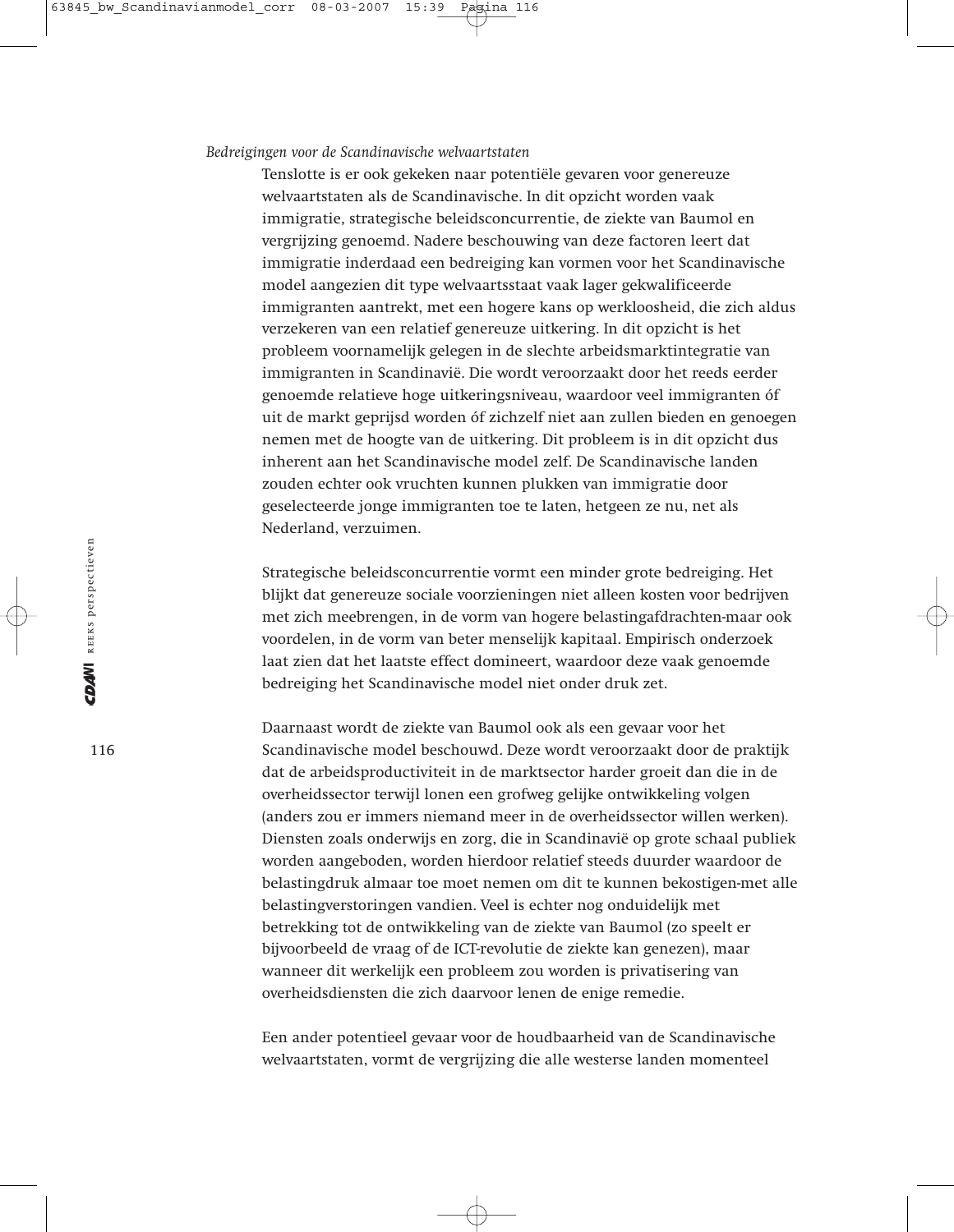teistert. Het blijkt echter dat de Scandinavische landen zich hier zeer goed op voorbereid hebben door het stimuleren van arbeidsparticipatie onder ouderen (of door een hogere pensioengerechtigde leeftijd of door actuariële aanpassingen in pensioeninkomen bij prepensioen) als ook het creëren van budgettaire overschotten door de overheid. Hierdoor zijn deze welvaartstaten 'houdbaar' in het licht van de vergrijzing, terwijl Nederland in dit opzicht nog met een gat te kampen heeft.

# *Conclusie*

Al met al is er echter weinig reden voor de huidige Nederlandse welvaartsstaat om verder op te schuiven richting het Scandinavische model. Nederland kan slim 'shoppen' (bijvoorbeeld met betrekking tot het Deense actief arbeidsmarktbeleid en de hogere publieke investeringen in lagere vormen van onderwijs), maar het kopiëren van met name de Scandinavische politiek van kinderopvang en scholing lijkt in deze bijzonder onverstandig aangezien ze efficiëntieverliezen in onze economie alleen maar zullen vergroten. Het Scandinavische succesverhaal kan dan ook grotendeels worden verklaard uit de besproken overige zaken die niets met het vaak geprezen model te maken hebben. De structuurversterkende maatregelen die Nederland de afgelopen jaren heeft genomen en het tegelijkertijd voeren van een degelijk en solide begrotingsbeleid, vertonen zodoende veel overeenkomst met de zaken die het Scandinavische succes kunnen verklaren.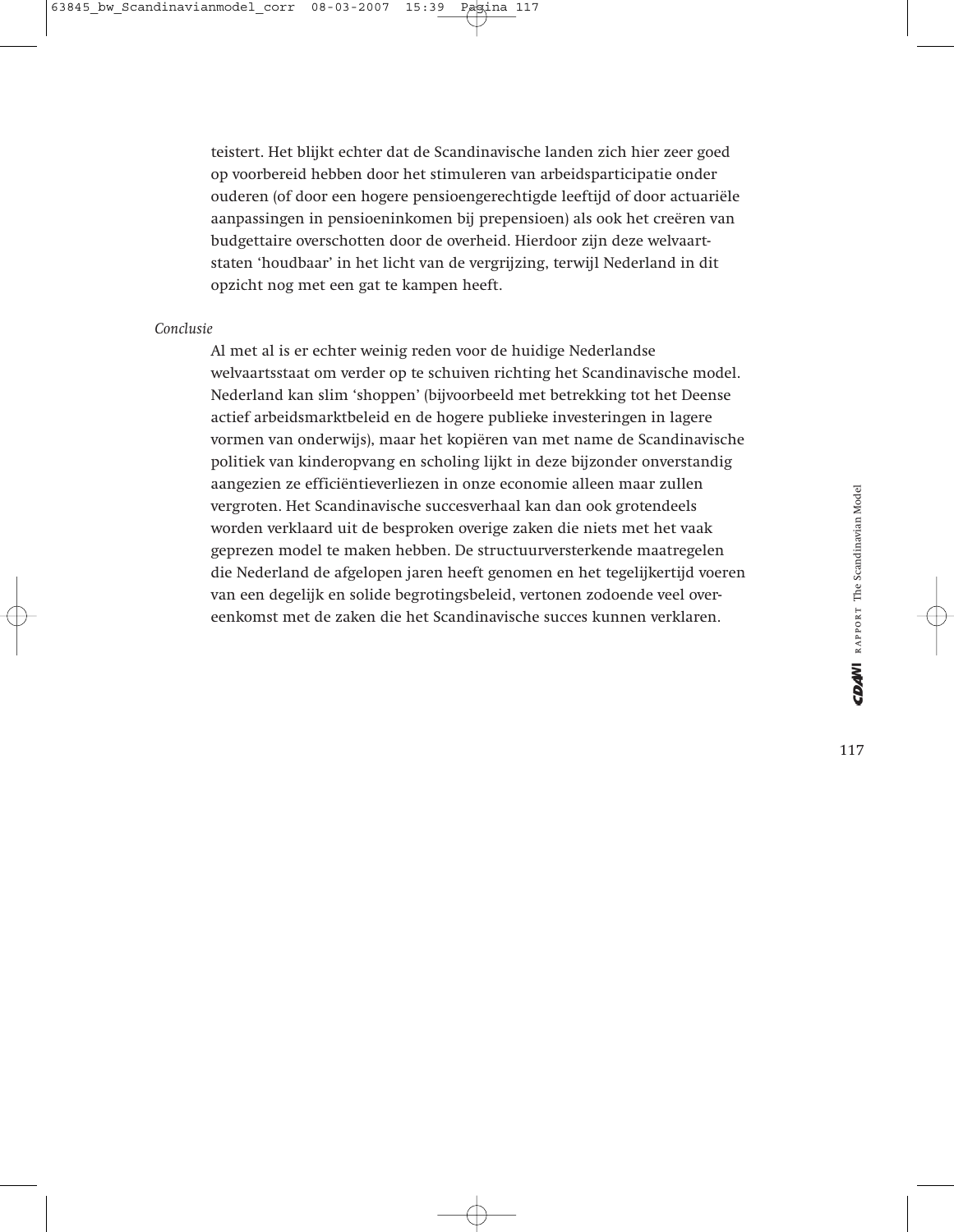# Appendix: OECD education levels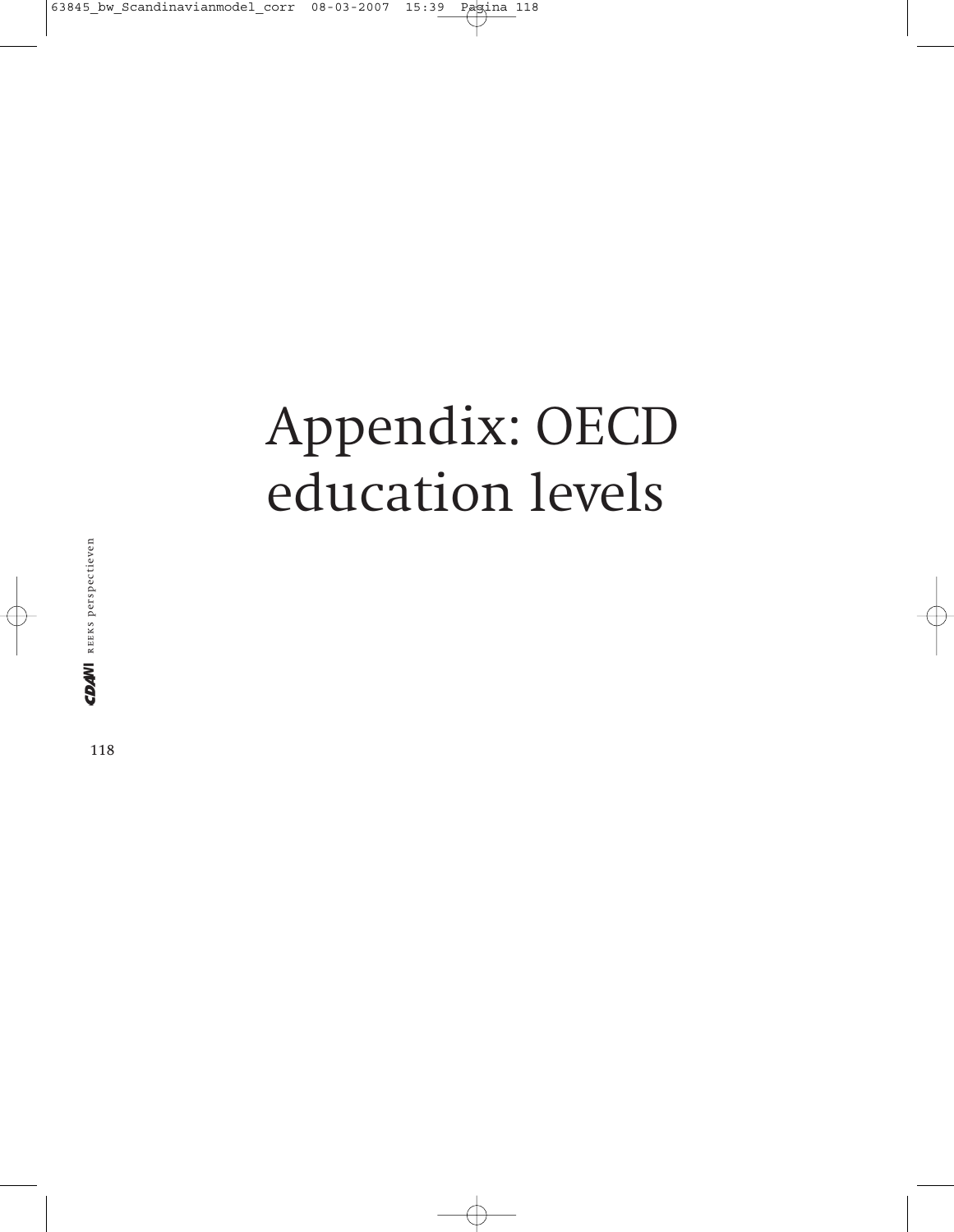The OECD distinguishes between several types of education levels. Table A1 defines each level used in this publication.

| Table A1: OECD definitions of various education levels |  |  |
|--------------------------------------------------------|--|--|
|                                                        |  |  |

| <b>Education level</b>              | <b>OECD</b> definition                                                                                                                                                                                                                                                                                                                                                                                                                                                                                                                                                                                                                                 |
|-------------------------------------|--------------------------------------------------------------------------------------------------------------------------------------------------------------------------------------------------------------------------------------------------------------------------------------------------------------------------------------------------------------------------------------------------------------------------------------------------------------------------------------------------------------------------------------------------------------------------------------------------------------------------------------------------------|
| Pre-school                          | The initial stage of organised instruction, designed primarily to intro-<br>duce very young children to a school-type environment, i.e. to provide<br>a bridge between home and a school-based atmosphere. Programmes<br>should be centre or school-based, designed to meet the educational<br>and developmental needs of children of at least three years of age,<br>and have staff that are adequately trained (i.e. qualified) to provide an<br>educational programme for the children.                                                                                                                                                             |
| Primary education                   | Primary education usually begins at ages five, six or seven and lasts for<br>four to six years. Programmes at the primary level generally require no<br>previous formal education, although it is becoming increasingly com-<br>mon for children to have attended a pre-primary programme before<br>entering primary education. The boundary between pre-primary and<br>primary education is typically the beginning of systematic studies<br>characteristic of primary education, e.g., reading, writing and mathe-<br>matics. It is common, however, for children to begin learning basic lit-<br>eracy and numeric skills at the pre-primary level. |
| Lower secondary<br>education        | Lower secondary education generally continues the basic programmes<br>of the primary level, although teaching is typically more subject-<br>focused, often employing more specialised teachers who conduct class-<br>es in their field of specialisation. Lower secondary education may either<br>be "terminal" (i.e. preparing students for entry directly into working<br>life) and/or "preparatory" (i.e. preparing students for upper secondary<br>education). This level usually consists of two to six years of schooling.                                                                                                                       |
| <b>Upper secondary</b><br>education | Upper secondary education corresponds to the final stage of secondary<br>education in most OECD countries. Instruction is often more organised<br>along subject-matter lines than at the lower level and teachers typical-<br>ly need to have a higher level or more subject-specific qualifications.<br>The entrance age to this level is typically 15 or 16 years.                                                                                                                                                                                                                                                                                   |
| <b>Tertiary education</b>           | Largely theory based programmes, designed to provide sufficient quali-<br>fications for entry to advanced research programmes and professions<br>with high skill requirements. Tertiary education also includes pro-<br>grammes that focus more on practical, technical or occupational skills<br>for direct entry into the labour market, although some theoretical<br>foundations may be covered in the respective programmes.                                                                                                                                                                                                                       |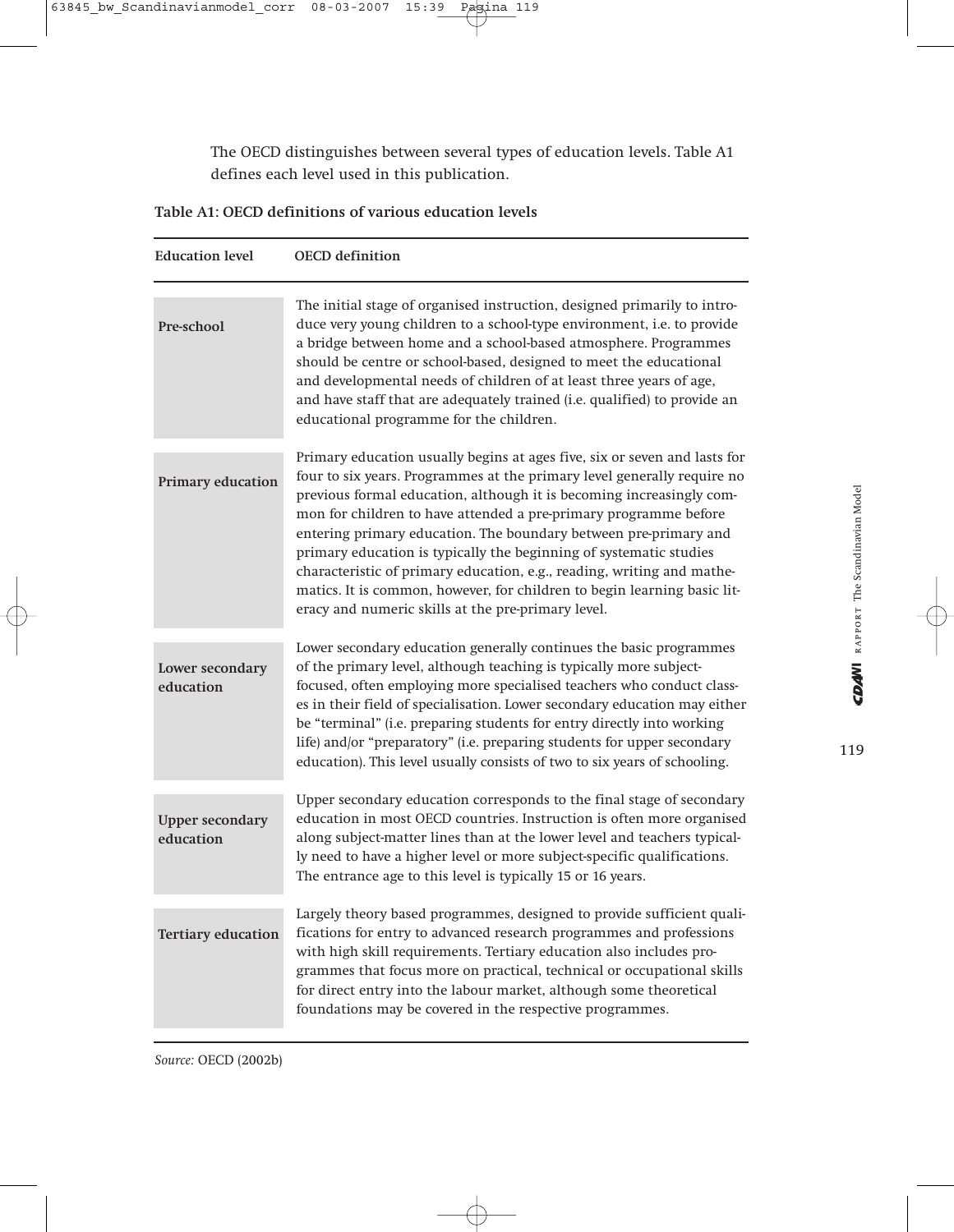# References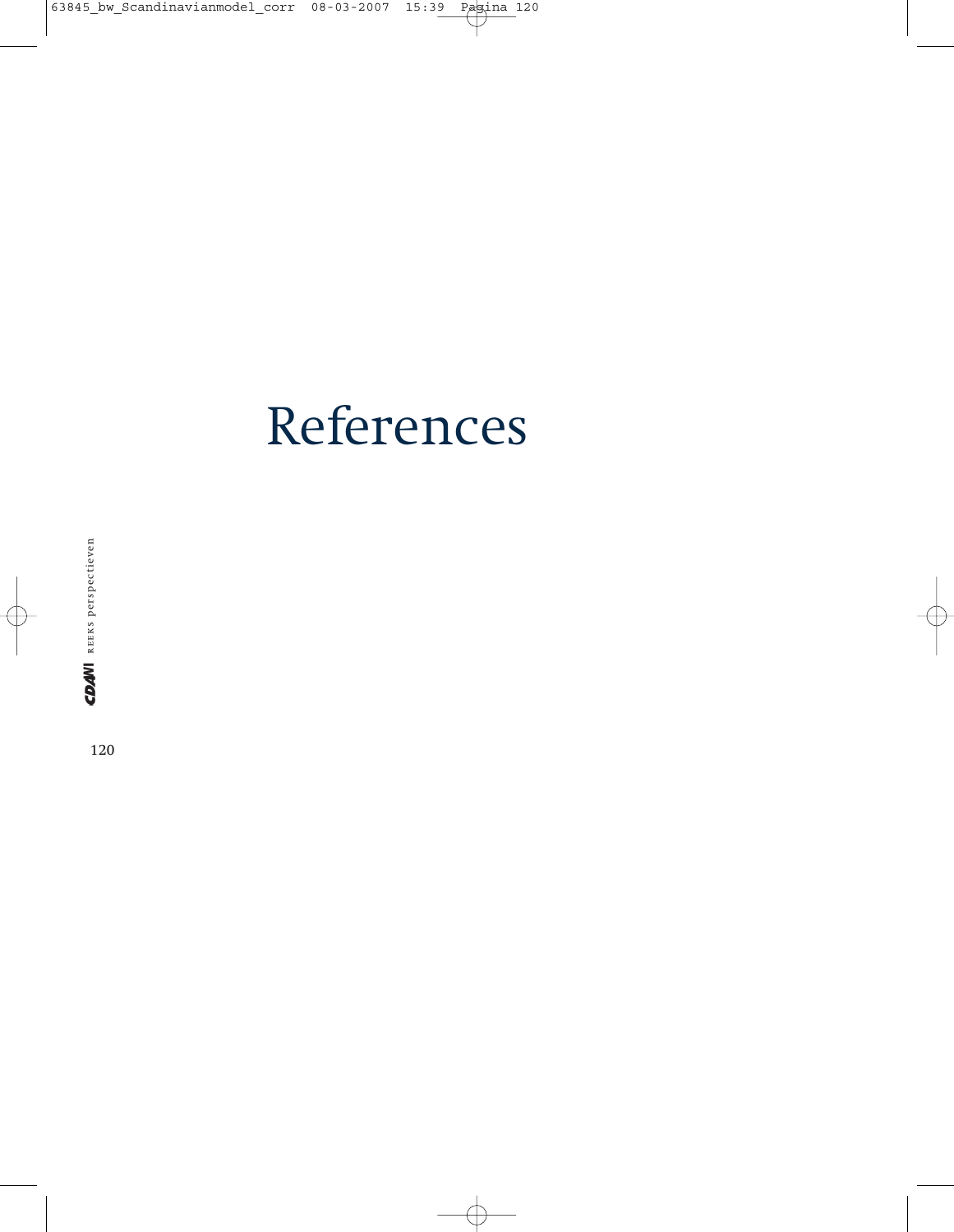- Abrahamson, P. (2003), "The End of the Scandinavian Model? Welfare Reform in the Nordic Countries", *Journal of Societal and Social Policy*, Vol. 2 (3), pp. 19-36.
- Acemoglu, D. and J. Angrist (1999), "How large are the social returns to education? Evidence from compulsory schooling laws", NBER Working Paper No. 7444.
- Aiginger, K. and A. Guger (2006), "The ability to adapt: Why it differs between the Scandinavian and Continental Models", *Intereconomics*, Vol. 41 (1), pp. 14-25.
- Albrecht, J.W. and S.B. Vroman (1999), "Unemployment finance and efficiency wages", *Journal of Labour Economics*, Vol. 17, pp. 141-167.
- Alessie, R.J.M. and H.G. Bloemen (2004), "Premium differentiation in Unemployment Insurance system and the demand for labour, *Journal of Population Economics*, Vol. 17 (4), pp. 729-765.
- Algan, Y and P. Cahuc (2006), "Civic Attitudes and the Design of Labour Market Institutions: Which Countries Can Implement the Danish Flexicurity Model?", IZA Discussion Paper No. 1928.
- Anderson, P.M. and B.D. Meyer (1994), "The effect of unemployment insurance taxes and benefits on layoffs using firm and individual data", NBER Working Paper No. 4960.
- Anderson, P.M. and B.D. Meyer (2000), "The Effects of the Unemployment Insurance Payroll Tax on Wages, Employment, Claims and Denials", *Journal of Public Economics*, Vol. 78 (1-2), pp. 81-106.
- Andersen, T.M. and M. Svarer (2006), "Flexicurity-the Danish labour market model", *Ekonomisk Debatt*, Vol. 1, pp. 17-29.
- Antenbrink, P., K. Burger, M. Cornet, M. Rensman and D. Webbink (2005), *Nederlands onderwijs en onderzoek in internationaal perspectief*, CPB Document No. 88, Den Haag: CPB Netherlands Bureau of Economic Policy Analysis.
- Barro, R.J. (1999), "Inequality, Growth and Investment", NBER Working Paper No. 7038.
- Baumol, W.J. (1969), "Macroeconomics of Unbalanced Growth: The Anatomy of Urban Crisis", *The American Economic Review*, Vol. 57, pp. 415-426.
- Baumol, W.J. (1992), "Health care, education and the cost disease: A looming crisis for public choice", *Public Choice*, Vol. 77, pp. 17-28.
- Baumol, W.J. and W.G. Bowen (1966), *Performing Arts: The Economic Dilemma*, New York.
- Becker, G.S. (1965), "A theory of the allocation of time", *Economic Journal*, Vol. 75, pp. 493-517.
- Belot, M., J. Boone and J. van Ours (2004), "Welfare Improving Employment Protection", Dynamics, Economic Growth, and International Trade Conference Paper.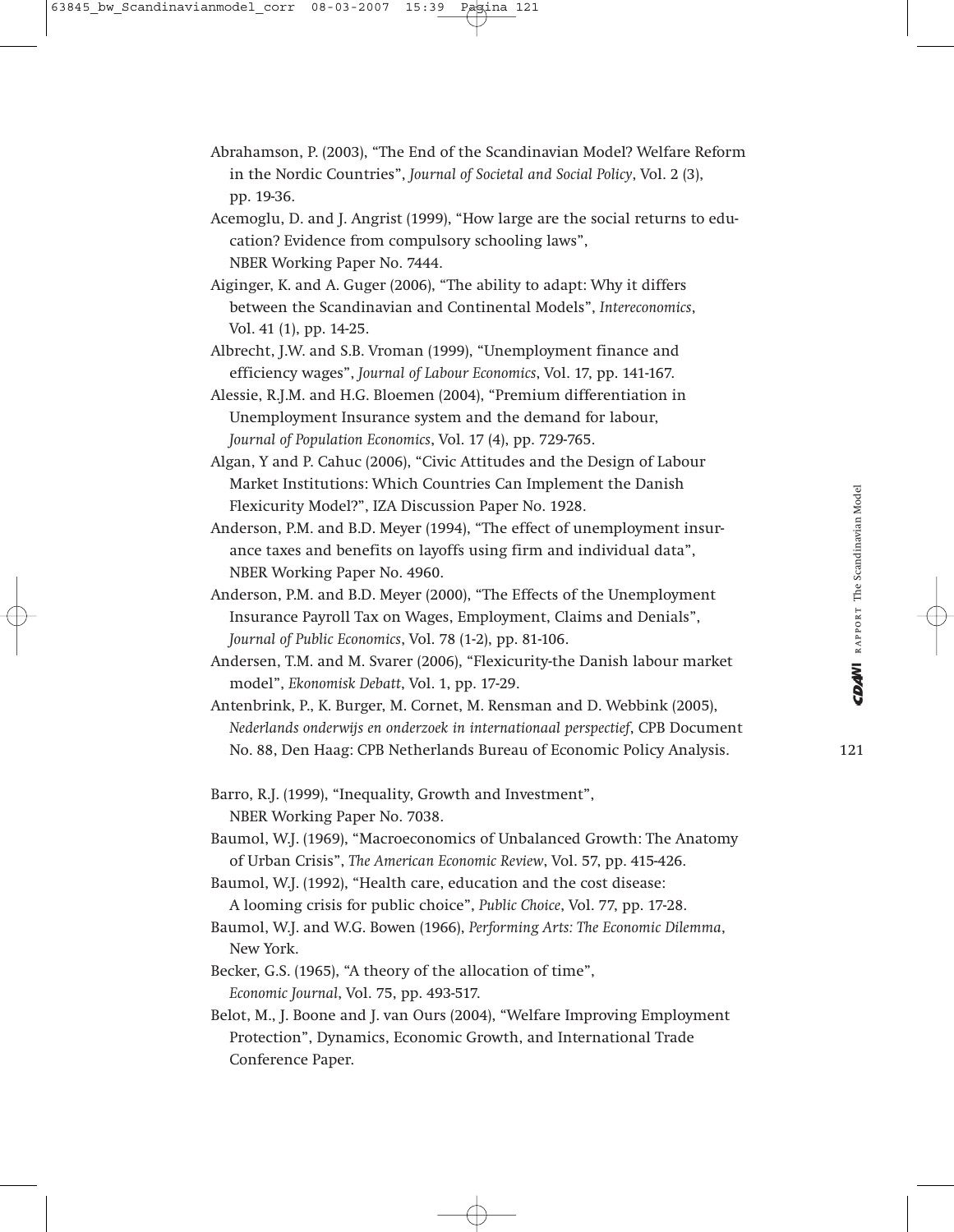- Bengtsson, K, C. Ekström and Diana Farrell (2006), "Sweden's growth paradox", *The McKinsey Quaterly*, 2006 number 4, pp. 6-9.
- Berg, G. van den and B. van der Klaauw (2001), "Counseling and Monitoring of Unemployed Workers: Theory and Evidence from a Controlled Social Experiment", IZA Discussion Paper No. 374.
- Bergh, A. (2006), "Is the Swedish Welfare State A Free Lunch?", *Econ Journal Watch*, Vol. 3 (2), pp. 210-235.
- Black, D., J. Smith, M. Berger and B. Noel (2003), "Is the Threat of Reemployment Services More Effective than the Services Themselves? Evidence from Random Assignment in the UI System", *The American Economic Review*, Vol. 93 (4), pp. 1313-1327.
- Blanchard, O. and J. Tirole (2004), "Redesigning the Employment Protection System", *De Economist*, Vol. 152, pp. 1-20.

Blanchflower, D. and A. Oswald (1994), *The Wage Curve*, Cambridge: Massachusetts Institute of Technology Press.

Blondal, S. and S. Scarpetta (1999), "The Retirement Decision in OECD Countries", *OECD Economics Department Working Papers No. 202*, OECD, Paris.

Blume, K. and M. Verner (2003), "Welfare Dependency among Danish Immigrants", Working Paper AKF, Seminar on Welfare Research, Nyborg Strand, December.

- Boeri, T. (2002a), "Let Social Policy Models Compete and Europe Will Win", paper presented at a conference hosted by the Kennedy School of Government, Harvard University, April 11-12.
- Boeri, T. (2002b), "Social Policy: one for all?", presented at the CPB-ENEPRI conference on Policy competition and the welfare state, November 30, The Hague.
- Boeri, T. G. Hanson and B. McCormick (2002), *Immigration Policy and the Welfare System*, Oxford: Oxford University Press.
- Boeri, T. (2006), "Migration Policy and the Welfare State", Paper presented at Netspar conference 'Reinventing the Welfare State', The Hague: 27-28 April.
- Borjas, G.J. (1999), "Immigration and Welfare Magnets", *Journal of Labor Economics*, Vol. 17 (4), pp. 607-637.
- Bos, W. (2006), "Lessons from the Nordics (why size doesn't matter…)", Speech at Netspar conference 'Reinventing the Welfare State', The Hague: 27-28 April.
- Bovenberg, A.L. (2005), "Balancing work and family life during the life course", *De Economist*, Vol. 153 (4), pp. 399-423.
- Bovenberg, A.L. and B. Jacobs (2001), "Redistribution and Education Subsidies are Siamese Twins", CentER Discussion Paper No. 82.
- Bredgaard, T., F. Larsen and P.K. Madsen (2005), "The flexible Danish labour market-a review", CARMA Research Paper 2005:01.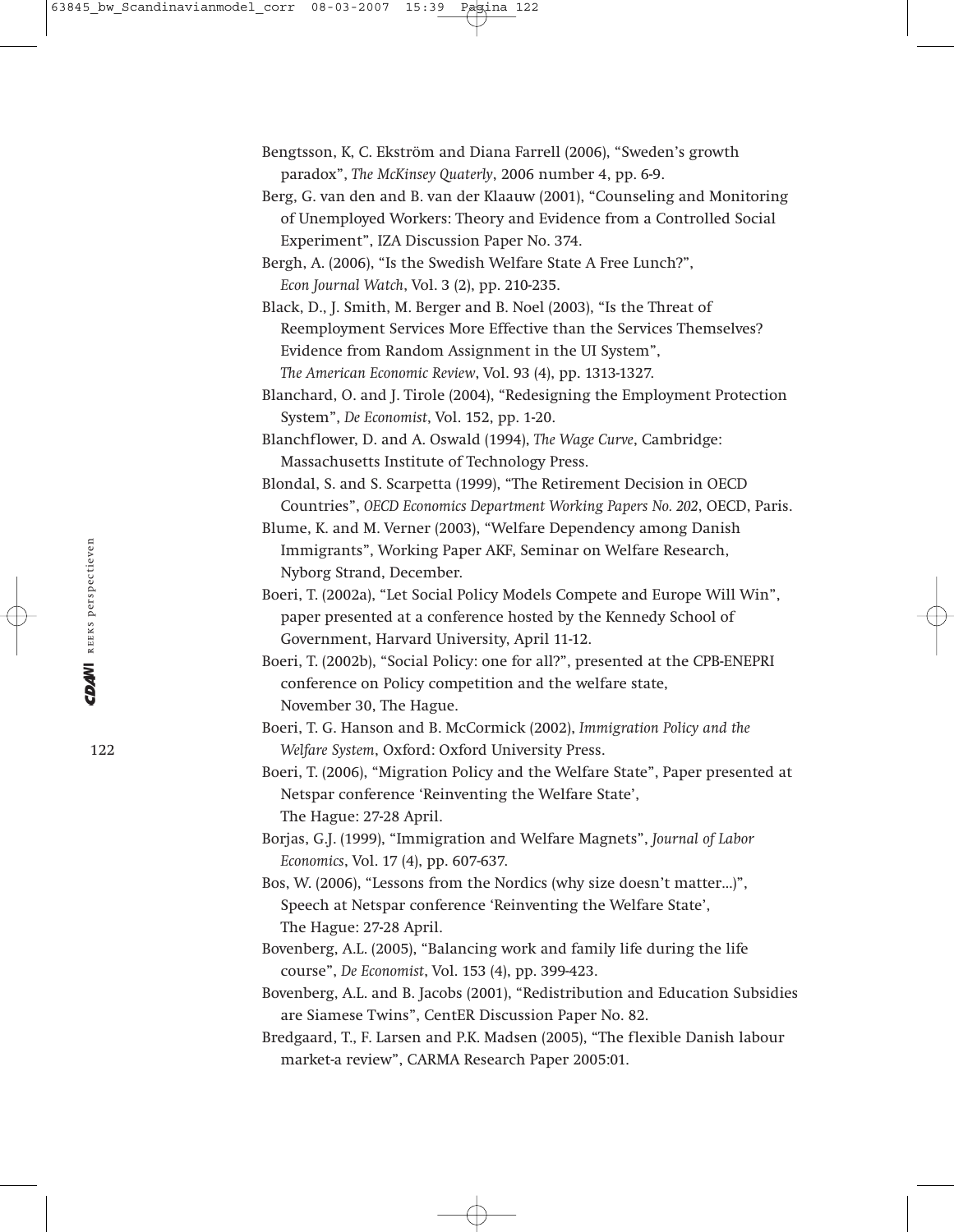Cahuc, P. and F. Malherbet (2004), "Unemployment compensation finance and labor market rigidity", *Journal of Public Economics*, Vol. 88, pp. 481-501.

- Calmfors, L., A. Forslund and M. Hemstrom (2001), "Does active labour market policy work? Lessons from the Swedish experience", mimeo, IFAU.
- Cameron, D.R. (1978), "The Expansion of the Public Economy: A Comparative Analysis", *American Political Scientific Review*, Vol. 72, pp. 1243-1261.

Cameron, S. and C. Taber (2000), "Borrowing Constraints and the Returns to Schooling", NBER Working Paper No. 7761.

- Card, D. (1999), "The causal effect of education on earning", in: O. Ashenfelter and D. Card (eds.), *Handbook of Labor E conomics*, Vol. 3a, North-Holland: Amsterdam.
- Carneiro, P. and J.J. Heckman (2003), "Human Capital Policy", in: J.J. Heckman and A.B. Krueger (eds.), *Inequality in America: What Role for Human Capital Policy*, Cambridge: MIT Press.
- Castells, M. and P. Himanen (2002), *The information society and the welfare state. The Finnish model*, Oxford University Press.
- Christensen, E. (2000), "The Three Year Old", Danish National Institute of Social Research, Vol. 00:10, Copenhagen.
- Cordon, W.M. and J.P. Neary (1982), "Booming Sector and De-Industrialization in a Small Open Economy", *The Economic Journal*, Vol. 92, pp. 825-848.
- Cox, R.H. (1998), "From Safety Net to Trampoline: Labour Market Activation in the Netherlands and Denmark", *Governance: An International Journal of Policy and Administration*, Vol. 11 (4), pp. 397-414.
- CPB (2006a), "Ageing and the Sustainability of Dutch Public Finances", C*PB Special Publication* 61,

Den Haag: CPB Netherlands Bureau of Economic Policy Analysis.

CPB (2006b), *Macro Economische Verkenning 2007*, Den Haag: CPB Netherlands Bureau of Economic Policy Analysis.

Cuyvers, P., A. Klink and E.J. van Asselt (2002), *Modern Life Course Support Systems. Christian-democratic perspectives on changes in the life course and their consequences for demography, labour markets and generational relations*, Den Haag: Research Institute for the CDA.

- Danish Ministry of Labour (1999), *Arbejdsmarkedsreforme-en status*, Copenhagen.
- Danish Ministry of Labour (2000), *Effects of Danish Employability Enhancement Programmes*, Copenhagen.
- Davis, S.R. (1992), "Cross-country Patterns of Changes in Relative Wages", in: O.J. Blanchard and S. Fisher (eds.), *NBER Macroeconomic Annals 1992*, pp. 239-400.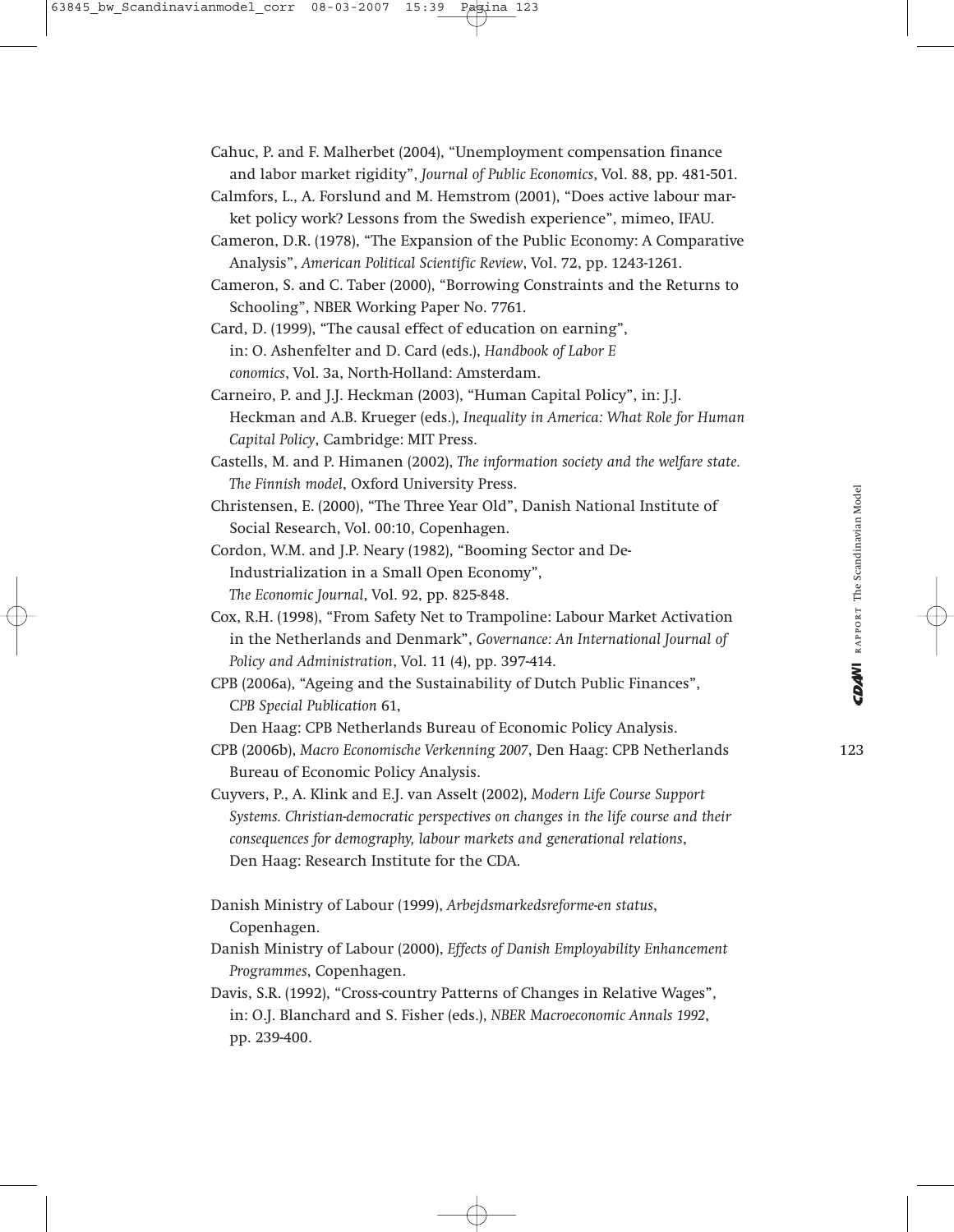- Deelen, A., E. Jongen and S. Visser (2006), *Employment Protection Legislation Lessons from theoretical empirical studies for the Dutch case*, CPB Document 135. Den Haag: CPB Netherlands Bureau of Economic Policy Analysis.
- Devereux, M., R. Griffith and A. Klemm (2002), "Corporate Income Tax: Reforms and Tax Competition", *Economic Policy*, Vol. 17 (35), pp. 451-495.
- Dutch Ministry of Finance (2005), De lessen uit de Nordics, Een verkennende studie, Den Haag.
- Ericson, T. (2005), "Trends in the pattern of lifelong learning in Sweden: towards a decentralized economy", Paper presented at Céreq, Marseille: 10-12 March 2005.
- Erikson, R., E.J. Hansen, S. Ringen and H. Uusitalo (1987), *The Scandinavian Model: Welfare States and Welfare Research*, New York: M.E. Sharpe, Inc.

Esping-Andersen, G. (1990), *The Three Worlds of Welfare Capitalism*, Princeton University Press: New Jersey.

Estevao, M. (2003), "Doe Active Labor Market Policies Increase Employment?", IMF Working Paper No. 234.

- European Commission (2006), "The impact of aging on public expenditure: projections for the EU25 Member States on pensions, health care, longterm care, education and unemployment transfers (2004-2050)", *European Economy*, Special Report No. 1 prepared by the Economic Policy Committee and the European Commission DG ECFIN.
- Evers, M, R. de Mooij and D. van Vuuren (2005), "What explains the variation in estimates of labour supply elasticities?", *CPB Discussion Paper* 51, Den Haag: CPB Netherlands Bureau of Economic Policy Analysis.

Ewijk, C. van and P.J.G. Tang (2000), "Efficient progressive taxes and education subsidies", *CPB Research Memorandum* 170,

Den Haag: CPB Netherlands Bureau of Economic Policy Analysis.

- Feldstein, M. (1995), "College scholarship rules and private savings", *American Economic Review*, Vol. 85, pp. 552-566.
- Ferrara, M. (1996), "The 'Southern' model of Welfare in Social Europe", *Journal of European Social Policy*, Vol. 37 (3), pp. 1150-1175.
- Geerdsen, L.P. (2002), "Does labour market training motivate job search? A study of incentive effects of compulsory ALMP in the Danish UI system", The Danish Institute of Social Research Working Paper No. 23.

Gini, C. (1921), "Measurement of Inequality of Incomes", *The Economic Journal*, Vol. 31, pp. 124-126.

Granger, C.W.J. (1969), "Investigating Causal Relations by Econometric Models and Cross-spectral Methods", *Econometrica*, Vol. 37 (3), pp. 424-438.

Grauwe, P. de and M. Polan (2003), "Globalisation and social spending", CESifo Working Paper No. 885.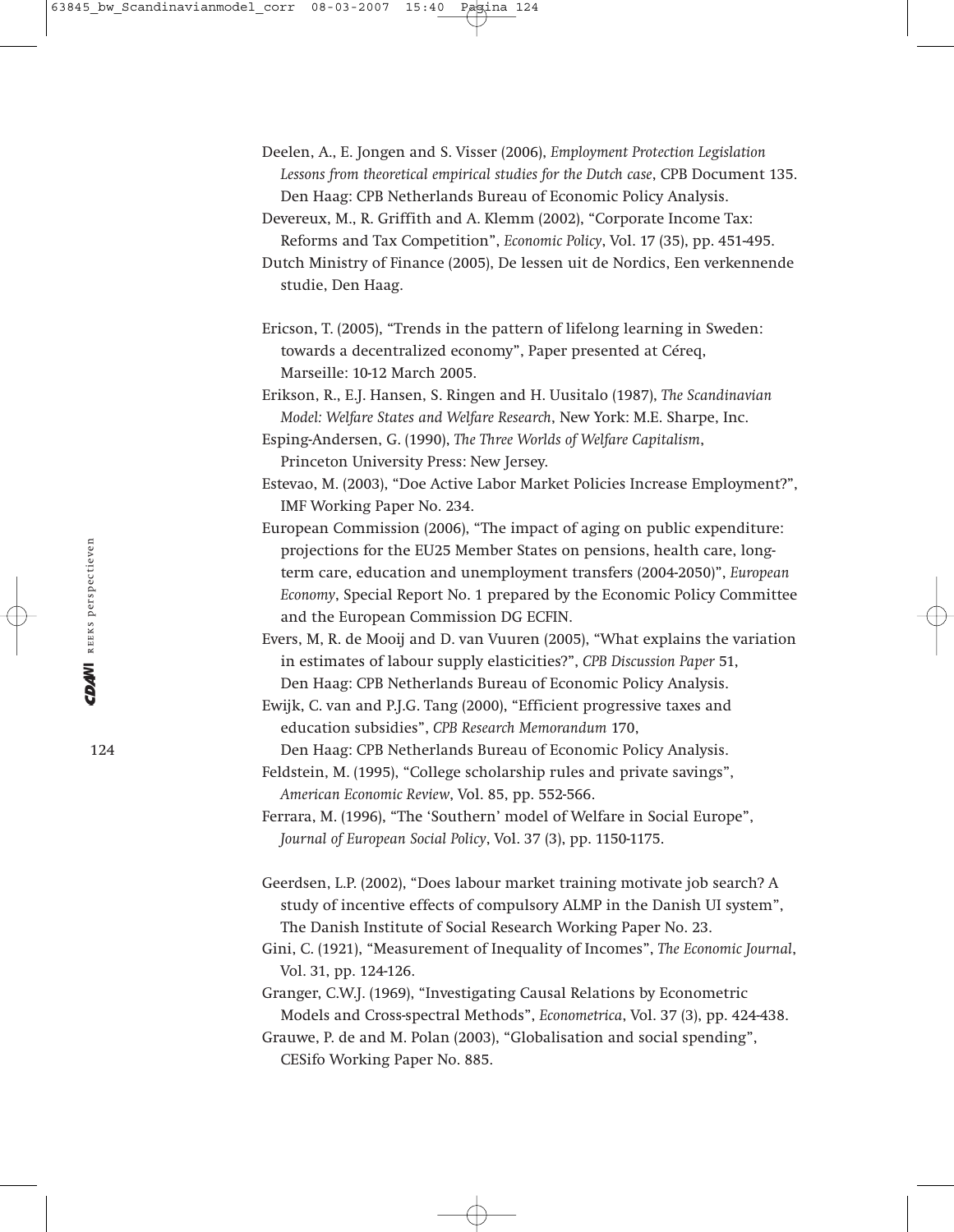- Grossman, S.J. and O.D. Hart (1981), "Implicit Contracts, Moral Hazard, and Unemployment", *The American Economic Review*, Vol. 71 (2), pp. 301-307.
- Groot, W. and H.M. Maassen van den Brink (1992), "Arbeidsmarktparticipatie en kinderopvang", *Economisch Statistische Berichten*, Vol. 29 (7), pp. 731-734.
- Groot, H.L.F. de, R.Nahuis and P.J.G. Tang (2004), "Is the American Model Miss World? Choosing between the Anglo-Saxon model and a European-style alternative", *CPB Discussion Paper* 40,

Den Haag: CPB Netherlands Bureau of Economic Policy Analysis.

- Grubb, D. and W. Wells (1993), "Employment Regulation and Patterns of Work in EC Countries", *OECD Economic Studies No. 21*, OECD, Paris, pp. 7-58.
- Gustafsson, S. and F. Stafford (1992), "Childcare Subsidies and Labor Supply in Sweden", *The Journal of Human Recourses*, Vol. 27 (1), pp. 204-230.
- Gustafsson, S. and F. Stafford (1994), "Three Regimes of Childcare: The United States, the Netherlands, and Sweden", in: R. Blank (ed.), *Social Protection versus Economic Flexibility: Is There a Trade-Off?*, NBER, Chicago: University of Chicago Press.
- Harbison, F. and C. Myers (eds.) (1965), *Manpower and Education*, New-York: McGraw-Hill.
- Heckman, J.J., R.J. LaLonde and J.A. Smith (1999), "The economics and econometrics of active labor market programs, in: O. Ashenfelter and D. Card (eds.), *Handbook of labor economics*, Vol. 3a, North-Holland: Amsterdam.

Heckman, J.J., L. Lochner and C. Taber (1998), "A Study of Tuition Policy", *The American Economic Review*, Vol. 88 (2), pp. 381-386.

- Imbens. G.W, D.B. Rubin and B.I. Sacerdote (2001), "Estimating the Effect of Unearned Income on Labor Earnings, Savings and Consumption: Evidence from a Survey of Lottery Players", *The American Economic Review*, Vol. 91 (4), pp. 778-794.
- Immervoll, H. and D. Barber (2005), "Can Parents Afford to Work? Childcare Costs, Tax Benefit Policies and Work Incentives", OECD Social, Employment and Migration Working Papers, No. 31, OECD, Paris.

Jacobs, B. (2004), "The Lost Race between Schooling and Technology", *De Economist*, Vol. 152 (1), pp. 47-78.

Jacobs, B. and F. van der Ploeg (2005), "Guide to Reform of Higher Education: A European Perspective", CEPR Discussion Paper No. 5327.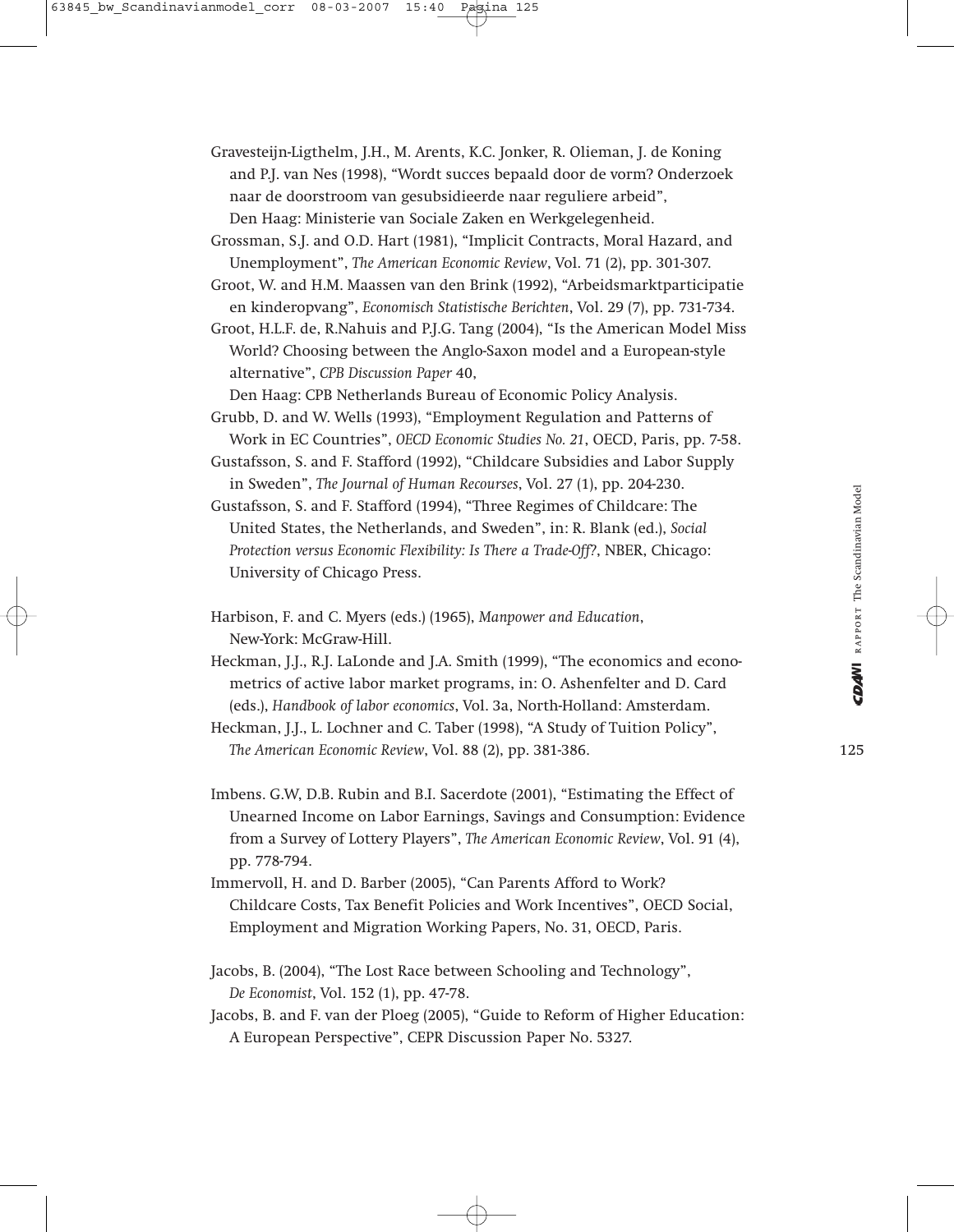- Jacbos, B. and S.J.G. van Wijnbergen (2002), "Optimal Financing of Education with Capital and Insurance Markets Imperfections", mimeo: University of Amsterdam.
- Jaeger, A. and L. Schuknecht (2004), "Boom-Bust Phases in Asset Prices and Fiscal Policy Behaviour", IMF Working Paper No. 54.
- James-Burdumy, S. (2005), "The effect of maternal labor force participation on child development", *Journal of Labour Economics*, Vol. 23. pp. 177-211.
- Jaumotte, F. (2003a), "Labour Force Participation of Woman: Empirical Evidence on the Role of Policy and Other Determinants in OECD Countries", OECD Economic Studies No. 37, OECD, Paris.
- Jaumotte, F. (2003b), "Labour Force Participation of Woman: Past Trends and Main Determinants in OECD Countries", OECD Working Paper No. 376, OECD, Paris.
- Jespersen, S., J.R. Munch and L. Skipper (2004), "Costs and Benefits of Danish
- Active Labour Market Programs", Danish Economic Council Working Paper 2004:1.
- Jongen, E.L.W., E. van Gameren and J.J. Graafland (2000), "The impact of active labour market policies: an AGE analysis for the Netherlands", *CPB Research Memorandum* 166,
	- Den Haag: CPB Netherlands Bureau of Economic Policy Analysis.
- Jonung, L, L. Schuknecht and M. Tujula (2005), "The boom-bust cycle in Finland and Sweden 1984-1995 in an international perspective", European Economy Economic Papers, European Commssion, Brussels.
- Kamerman, S.B., M. Neumann, J. Waldvogel and J. Brooks-Gun (2003), "Social policies, family types and child outcomes in selected OECD countries", OECD Social, Employment and Migration Working Papers, No. 6, OECD, Paris.
- Katz, L.F. and K.M. Murphy (1992), "Changes in Relative Wages 1963-1987: Supply and Demand Factors", *Quarterly Journal of Economics*, Vol. 107, pp. 35-78.
- Kautto, M., M. Heikkila, B. Hvinden, S. Marklund and N. Ploug (eds.) (1999), *Nordic Social Policy: Changing Welfare States*, London: Routledge.
- Kautto, M., J. Fritzell, B. Hvinden, J. Kvist and H. Uusitalo (eds.) (2001), *Nordic Welfare States in the European Context*, London: Routledge.
- Kluve, J. and C.M. Schmidt (2002), "Can training and employment subsidies combat European unemployment?", *Economic Policy*, Vol. 35, pp. 411-448.
- Koning, P.W.C. (2004), "Estimating the impact of experience rating on the inflow into disability insurance in The Netherlands", *CPB Discussion Paper* No. 37, The Hague: CPB Netherlands Bureau for Economic Policy Analysis.
- Koning, J. de, A. Gelderblom, K. Zandvliet and R. Blanken (2004), "Werkt scholing voor werklozen?", Rotterdam: SEOR.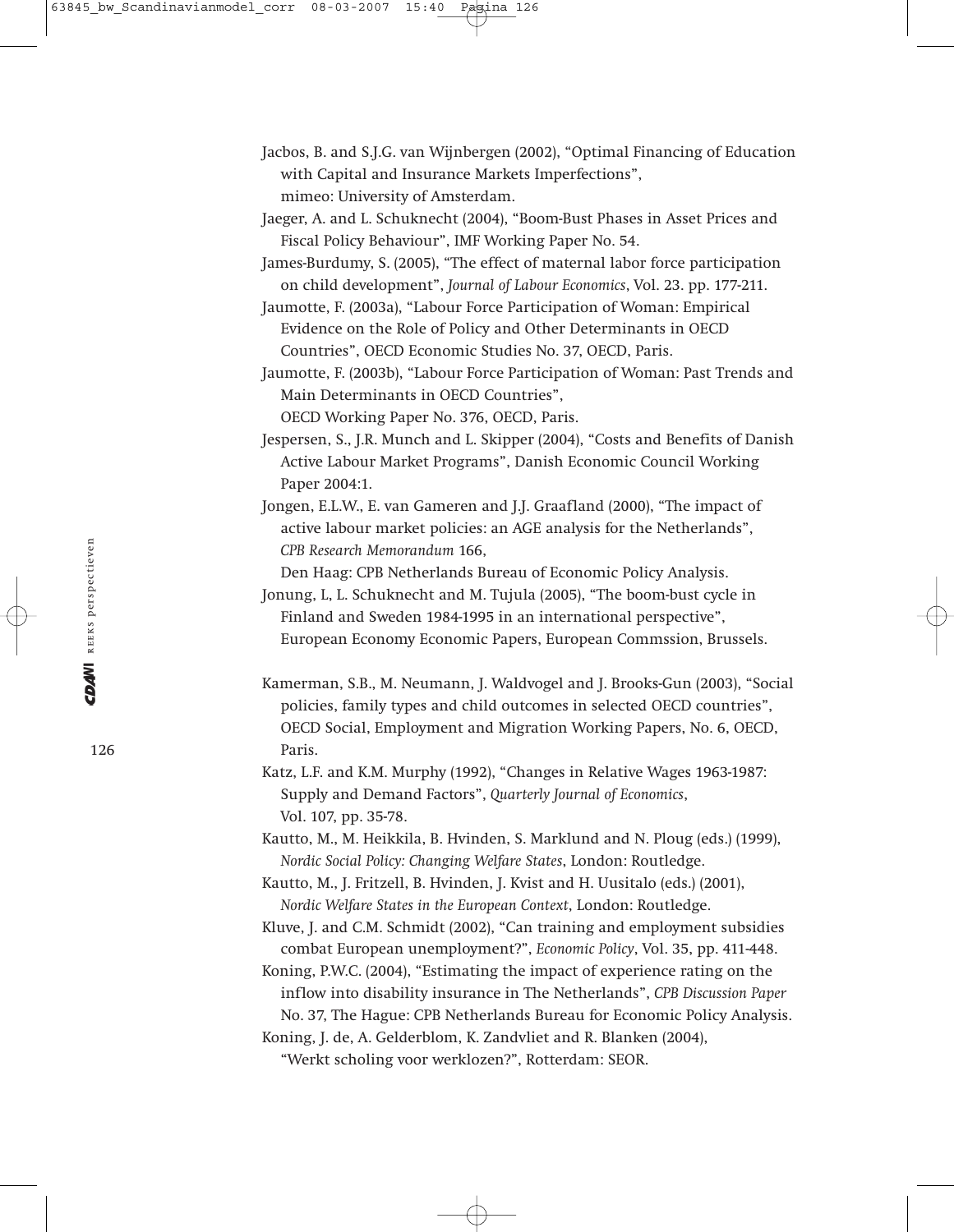- Krueger, A.B. and M. Lindahl (2001), "Education for growth: why and for whom?", *Journal of Economic Literature*, Vol. 39, pp. 1101-1136.
- Lindbeck, A. (1988), "Consequences of the advanced welfare state", *World Economy*, Vol. 11, pp. 19-37.
- Lindbeck, A. (1997), "The Swedish Experiment", *Journal of Economic Literature*, Vol. 35, pp. 1273-1319.
- Lochner, L. and E. Moretti (2004), "The effect of education on crime: evidence from prison inmates, arrests and self-reports",

*The American Economic Review*, Vol. 94 (1), pp. 155-189. Lucas, R.E. (1988), "On the Mechanics of Economic Development",

*Journal of Monetary Economics*, Vol. 22, pp. 3-42.

- Maassen van den Brink, H.M. (1994), *Female labour supply, martial confilct and childcare*, PhD thesis, Amsterdam: Amsterdam University Press.
- Madsen, P.K. (2002), "The Danish Model of 'Flexicurity'-A Paradise with some Snakes", European Foundation for the Improvement of Living and Working Conditions, Dublin.
- Madsen, P.K. (2003), "'Flexicurity' through labour market policies and institutions in Denmark", in: P. Auer and S. Cazes (eds.), *Employment stability in an age of flexibility. Evidence from industrialized countries*, Geneva: ILO, pp. 59-105.
- Madsen, P.K. (2005), "The Danish Road to 'Flexicurity'-Where are we? And how did we get there?", in: T. Bredgaard and F. Larsen (eds.), *Employment Policy from different Angles*, Copenhagen: DJØF Publishing.
- Mankiw, N.G. (1997), "Comment", in: B. Bernanke and J. Rotemberg (eds.), *NBER Macroeconomics Annual*, Cambridge: Massachusetts Institute of Technology Press, pp. 103-106.
- Mankiw, N.G., D. Romer and D.N. Weil (1992), "A Contribution to the Empirics of Economic Growth",
	- *Quarterly Journal of Economics*, Vol. 107 (2), pp. 407-437.
- Martin, J.P. (2000), "What works among active labour market policies: evidence from OECD countries' experiences", OECD, *Economic Studies*, No. 30.
- Martin, J.P. and D. Grubb (2001), "What works and for whom: a review of OECD countries' experiences with active labour market policies", IFAU Working Paper No. 14.
- Mason, K.O. and K. Kuhlthau (1992), "The Perceived Impact of Childcare Costs on Women's Labor Supply and Fertility", *Demography*, Vol. 29 (4), pp. 523-543.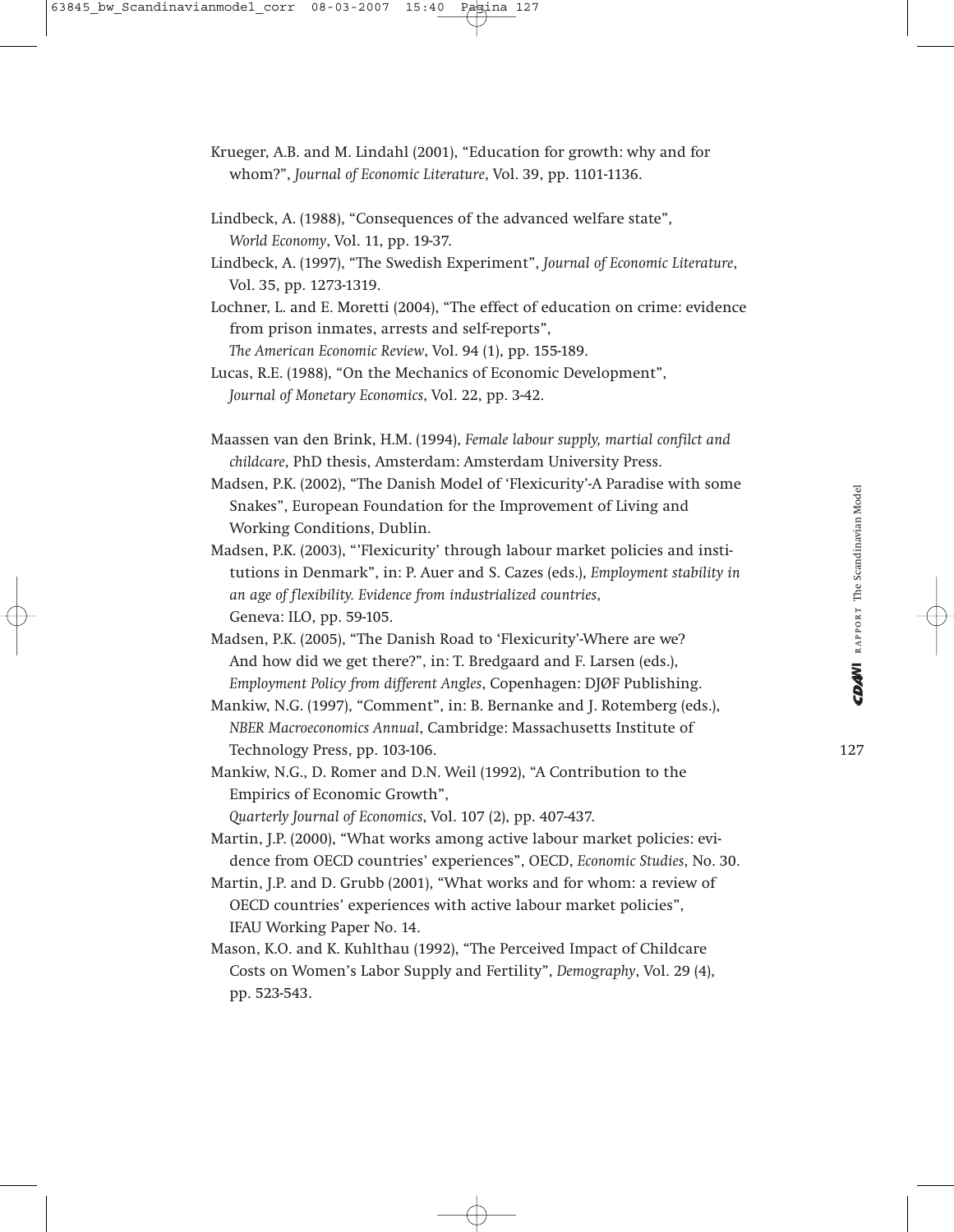- McCormick, B., H. Brückner, G.S. Epstein, G. Saint-Paul and A. Venturini (2002), "Managing Migration in the European Welfare State, in: T. Boeri, G. Hanson and B. McCormick (*eds.*), *Immigration Policy and the Welfare State*, Oxford: Oxford University Press.
- Mooij, R.A. (2006), *Reinventing the welfare state*, Den Haag: CPB Netherlands Bureau of Economic Policy Analysis.

Mooij, R.A., J. Gorter and R. Nahuis (2003), "In de slag om bedrijvigheid: theorie en praktijk van vestigingsplaatsconcurrentie, KVS Preadvies.

Nannestad, P. (2004), "Immigration as a challenge to the Danish welfare state?", *European Journal of Political Economy*, Vol. 20, pp. 755-767.

Nelson, R. and E. Phelps (1966), "Investment in humans, technological diffusion, and economic growth",

*The American Economic Review*, Vol. 56 (1-2), pp. 69-75.

- Nickell, S.J. (1997), "Unemployment and labor market rigidities: Europe versus North America", *Journal of Economic Perspectives*, Vol. 11 (3), pp. 55-74.
- Nickell, S.J. and R. Layard (1999), "Labor market institutions and economic performance", in: O. Ashenfelter and D. Card (eds.), *Handbook of labor economics*, Vol. 3c, North-Holland: Amsterdam.

Nielsen, H.S., M. Rosholm, N. Smith and L. Husted (2001), "Intergenerational transmissions and the school-to-work transition of 2nd generation immigrants", IZA Discussion Paper No. 216.

OECD (1990), *Employment Outlook*, OECD, Paris.

- OECD (2000), *Employment Outlook*, OECD, Paris.
- OECD (2002a), *Babies and Bosses Reconciling Work and Family Life*, OECD, Paris.
- OECD (2002b), Education at a Glance, OECD, Paris.
- OECD (2004), *Employment Outlook*, OECD, Paris.
- OECD (2005a), *Education at a Glance*, OECD, Paris.
- OECD (2005b), *Employment Outlook*, OECD, Paris.
- OECD (2005c), Babies and bosses, Reconciling Work and Family Life (Vol. 4): Canada, Finland, Sweden and the United Kingdom, OECD, Paris.
- OECD (2006), *Economic Outlook*, OECD, Paris.
- Olieman, R., J.H. Gravesteijn-Ligthelm, K.C. Jonker, J. de Koning and M. Arents (1998), "Interim evaluatie ESF doelstelling 3, 1996", Eindrapport, Rotterdam: NEI.
- Oosterhout, B. (2006), "Het Zweedse paradijs bestaat niet", *Intermediair 5 juli 2006*.
- Ours, J. van (2002), "The Locking-in Effects of Subsidized Jobs", IZA Discussion Paper No. 527.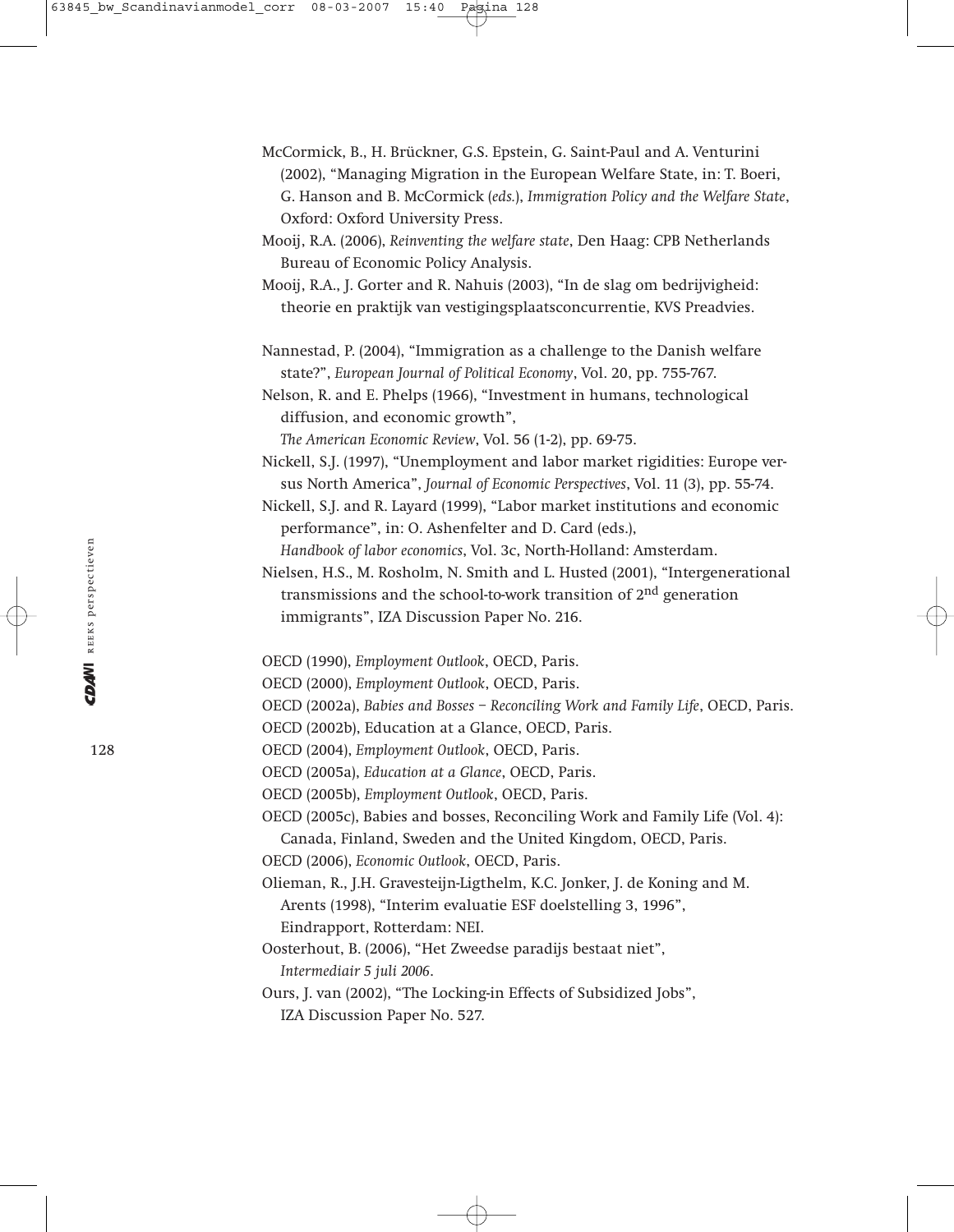- Palmer, E. (2000), "The Swedish Pension Reform Model: Framework and Issues", World Bank Pension Primer, Washington, D.C.
- Pedersen, P.J. and N. Smith (2002), "Unemployment Traps: Do Financial Disincentives Matter?", *European Sociological Review*, Vol. 18 (3), pp. 271-288.
- Polanen Petel, V.C.A. van, T.W. Hu, J. de Koning and C. van der Veen (1999),
	- "Werkgelegenheidseffecten van de SKAP en VLW", Rotterdam: NEI.
- Quah, E. (1993), *"Economics and home production: Theory and measurement*, Aldshot, U.K.: Avebury.
- Razin, A., E. Sadka and P. Swagel (2002), "Tax Burden and Migration: A political economy theory and evidence", *Journal of Public Economics*, Vol. 85 (2), pp. 167-190.
- Richardson, J. (1998), "Do Wage Subsidies Enhance Employability? Evidence from Australian Youth", London School of Economics, Centre for Economic Performance Discussion Paper No. 387.
- Rodrik, D. (1998), "Why Do More Open Economies Have Bigger Governments?", *Journal of Political Economy*, Vol. 106 (5), pp. 997-1032.
- Roed Larsen, E. (2006), "Escaping the Resource Curse and the Dutch Disease? When and Why Norway Caught Up with and Forged Ahead of Its Neighbours", *The American Journal of Economics and Sociology*, Vol. 65 (3), pp. 605-640.
- Romer, P.M. (1990), "Endogenous Technological Change", *Journal of Political Economy,* Vol. 98, pp. 71-102.
- Rosen, S. (1996), "Public Employment and the Welfare State in Sweden", *Journal of Economic Literature*, Vol. 34, pp. 729-740.
- Rosen, S. (1997), "Public Employment, Taxes, and the Welfare State in Sweden", in: R.B. Freeman, R. Topel and B. Swedenborg (eds.), *The Welfare State in Transition: Reforming the Swedish Model*, Chicago and London: University of Chicago Press for NBER..
- Rosholm, M. (1999), "Evaluating subsidized Employment Programs in the Private and Public Sectors", Department of Economics, University of Aarhus.
- Rosholm, M. and M. Svarer (2004), "Estimating the Threat Effect of Active Labour Market Programmes", Institut for Økonomi Working Paper No. 6.
- Sandmo, A. (1990), "Tax Distortions and Household Production", *Oxford Economic Papers*, Vol. 42 (1) pp. 78-90.
- Sapir, A. (2005), "Globalisation and the Reform of European Social Models", Bruegel Policy Brief, Issue 2005/01.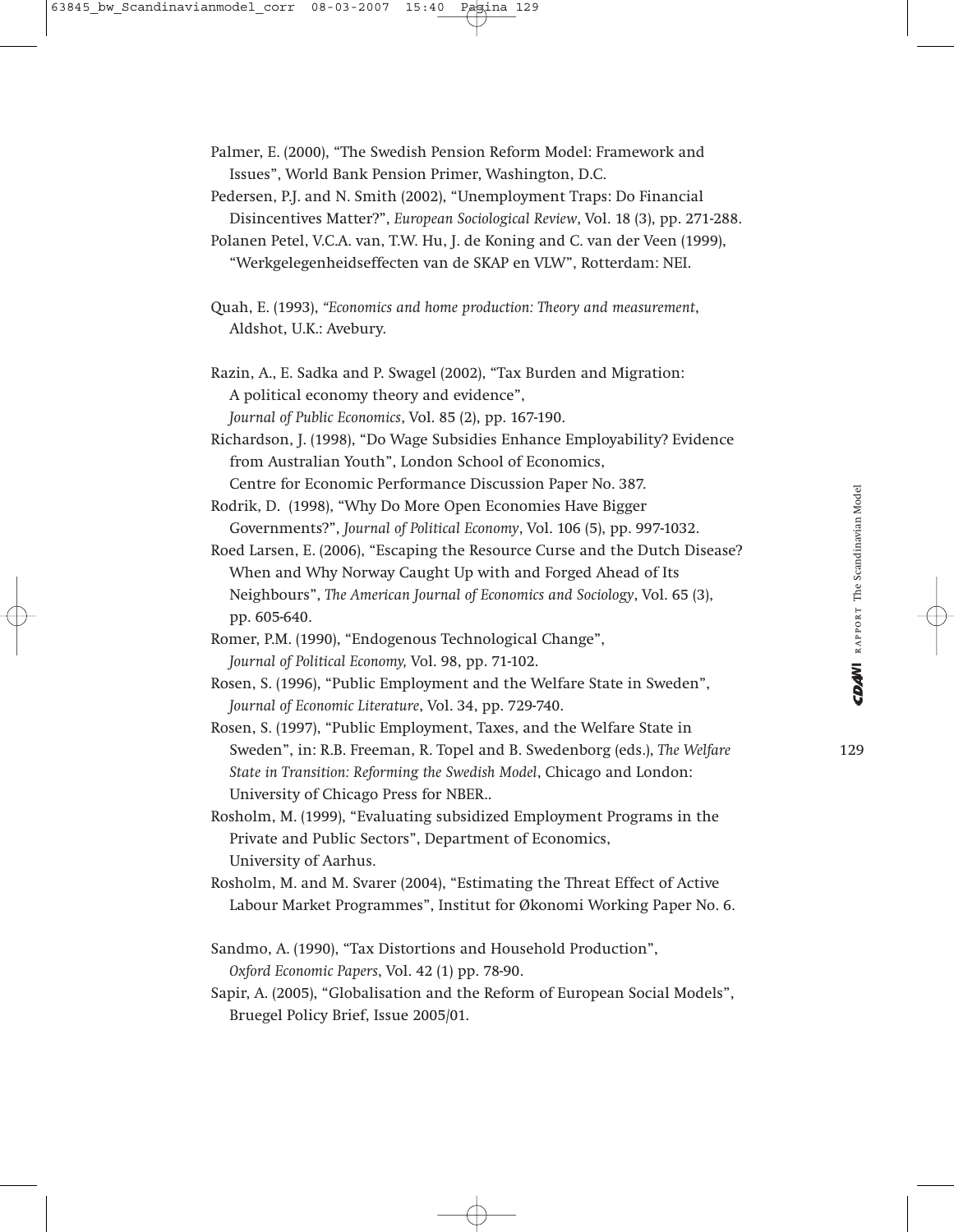Saunders P. and F. Klau (1985), "The Role of the Public Sector: Causes and Consequences of the Growth of Government", OECD Economic Studies No. 4, pp. 5-239.

Schulz-Nielsen, M.L. (2002), "Hvorfor er sa mange indvandrere uden beskaeftigelse? (Why are so many immigrants without employment?), in: G.V. Mogensen and P. Chr. Matthiessen (eds.), *Indvandrerne og arbejdsmarkedet (Immigrants and the labour market)*, Copenhagen: Spektrum, pp. 118-159.

- Schmidt, M.G. (1983), "The Growth of the Tax State: The Industrial Democracies, 1950-1978", in: C.L. Taylor (ed.), *Why Governments Grow: Measuring Public Sector Size*, Beverly Hills: Sage.
- SCP (2003), *Profijt van de Overheid in 1999*, Rijswijk: SCP.
- SCP (2006), *Hoe het werkt met kinderen*, Rijswijk: SCP.
- SCP/CBS(2006), *Emancipatiemonitor 2006*, Den Haag: SCP and CBS.
- SCP, (2007), *Liefst zoals thuis. Ouders en kinderen over buitenschoolse opvang*, Rijswijk; SCP.
- SEO (2007), *Kosten en baten van participatiebeleid*, Amsterdam: SEO.
- Shea, J. (2000), "Does Parents' Money Matter", *Journal of Public Economics*, Vol. 77, pp. 155-184.
- Smith, N., I. Walker and N. Westergaard-Nielsen (1993), "The Labour-market Behaviour of Danish Lone Mothers", in: H. Bunzel, P. Jensen and N. Westergaard-Nielsen (eds.), *Panel Data and Labour-market Dynamics*, Amsterdam: North Holland.
- Spence, M. (1973), "Job Market Signalling",
	- *The Quarterly Journal of Economics*, Vol. 87 (3), pp. 355-374.
- Steeg, M. van der (2005), "Why should governments intervene in education, and how effective is education policy", *CPB Memorandum* 122, Den Haag: CPB Netherlands Bureau of Economic Policy Analysis.
- Stiglitz, J.E. (1975), "The Theory of 'Screening', Education and the Distribution of Income", *The American Economic Review*, Vol. 65 (3), pp. 283-300.
- Storesletten, K. (2003), "Fiscal Implications of Immigration-A Net Present Value Calculation",

*Scandinavian Journal of Economics*, Vol. 105 (3), pp. 487-506.

Swank, D. (2000), "Social Democratic Welfare States in a Global Economy", in R. Geyer, C. Ingebritsen and J.W. Moses (eds.), *Globalisation, Europeanization and the End of Scandinavian Social Democracy?*, London: Macmillan, pp. 85-138.

Teulings, C.N. and J. Hartog (1998), *Corporatism or competition? Labour contracts, institutions and wage structures in international comparison*, Cambridge University Press.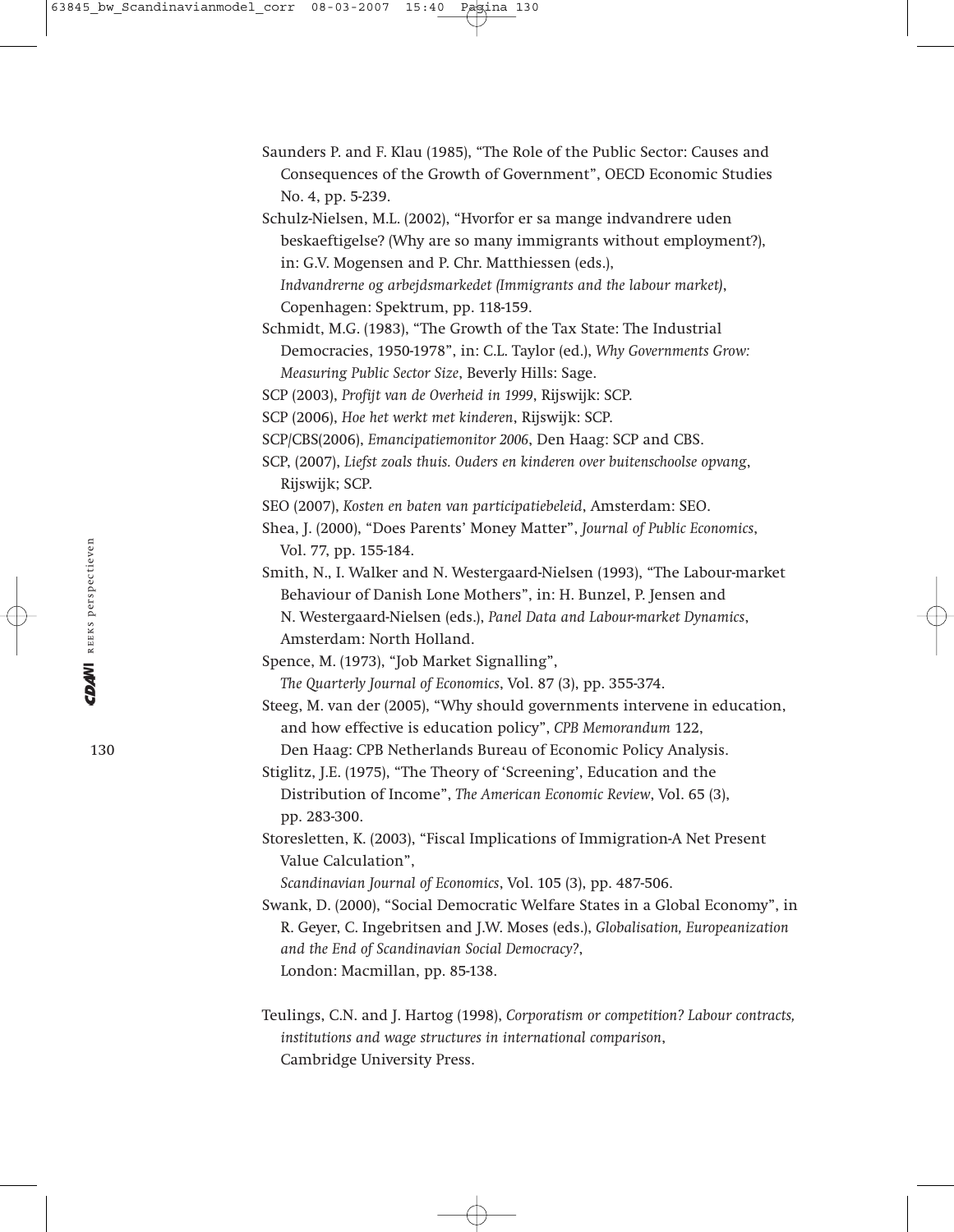Thomas, J.J. (1992), *Informal economic activity*, Ann Arbor: University of Michigan Press. Tinbergen, J. (1975), *Income distribution*, Amsterdam: North-Holland Publishing Company. Triplett, J.E. and. B.P. Bosworth (2002), "'Baumol's disease' has been Cured: IT and Multifactor Productivity in U.S. Services Industries",

Brooking Institution Working Paper.

- Venniker, R. (2000), "Social returns to education: A survey of recent literature on human capital externalities", *CPB Report* No. 1, pp. 47-50.
- Westergaard-Nielsen, N. (2001), "Danish Labour Market Policy: Is it worth it?", Centre for Labour Market and Social Research Working Paper No. 01-10.
- Wolfe, B.L. and R.H. Haveman (2002), "Social and non-market benefits from education in an advanced economy",

*Federal Reserve Bank of Boston Journal Conference Series*, pp. 97-131.

World Economic Forum (2006), *Global Competitiveness Report 2006-2007*, Geneva: World Economic Forum.